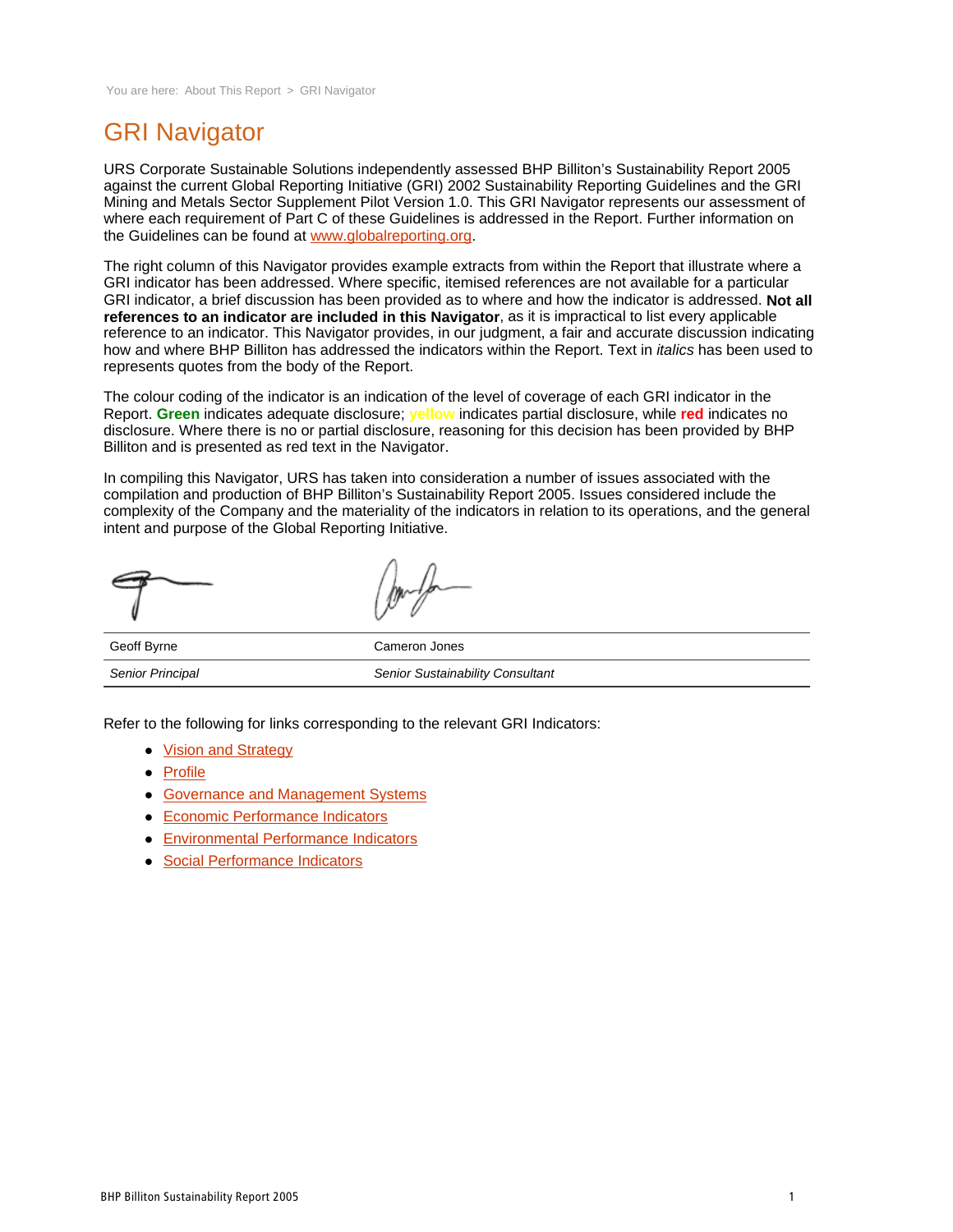You are here: About This Report > GRI and GC Navigator > Vision & Strategy

# Vision & Strategy

| Adequate disclosure       |
|---------------------------|
| <b>Partial disclosure</b> |
| No disclosure             |

# Vision & Strategy

### **GRI Indicator:**

| Reference in website:                                                                      | Reference in report:                                                                                                                                                                                                                                                                                                                                                                                                                                                                                                                                                                                                                                                                                                                                                                                                                                                                                                                                                                                                                                                                                                                                                                                                                                              |
|--------------------------------------------------------------------------------------------|-------------------------------------------------------------------------------------------------------------------------------------------------------------------------------------------------------------------------------------------------------------------------------------------------------------------------------------------------------------------------------------------------------------------------------------------------------------------------------------------------------------------------------------------------------------------------------------------------------------------------------------------------------------------------------------------------------------------------------------------------------------------------------------------------------------------------------------------------------------------------------------------------------------------------------------------------------------------------------------------------------------------------------------------------------------------------------------------------------------------------------------------------------------------------------------------------------------------------------------------------------------------|
|                                                                                            | 1.1 - Statement of the organisation's vision and strategy regarding its contribution to sustainable development                                                                                                                                                                                                                                                                                                                                                                                                                                                                                                                                                                                                                                                                                                                                                                                                                                                                                                                                                                                                                                                                                                                                                   |
| Performance at a Glance > Message From<br>the CEO                                          | Full page statement from Chip Goodyear, Chief Executive Officer,<br><b>BHP Billiton.</b>                                                                                                                                                                                                                                                                                                                                                                                                                                                                                                                                                                                                                                                                                                                                                                                                                                                                                                                                                                                                                                                                                                                                                                          |
| Sustainability at BHP Billiton > Sustainable<br>Development at BHP Billiton                | 2nd paragraph - For BHP Billiton, sustainable development is about<br>ensuring our business remains viable and contributes lasting benefits<br>to society through the consideration of social, environmental, ethical<br>and economic aspects in all that we do.<br>6th paragraph - The proposition that the value of our products<br>outweighs any environmental or social impacts is, however, not<br>acceptable. We have established a strategic approach to sustainable<br>development that looks not only at what we need to do at a business<br>level but also involves participation in a number of initiatives to better<br>understand how we can minimise our impacts, while maximising our<br>broader contributions to society.                                                                                                                                                                                                                                                                                                                                                                                                                                                                                                                         |
| Sustainability at BHP Billiton > Sustainable<br>Development at BHP Billiton > Our Approach | Our Vision - At BHP Billiton, our vision for sustainable development is<br>to be the company of choice - creating sustainable value for<br>shareholders, employees, contractors, suppliers, customers, business<br>partners and host communities. Central to vision is our aspirational<br>goal of Zero Harm to people and the environment.<br>Our Strategy - Our sustainable development strategy comprises two<br>dimensions - business dimensions and sustainability dimensions - that<br>together contribute to a single bottom line performance. Business<br>dimensions represent traditional contributors to a financially<br>successful and competitive business, as without a profitable business<br>we are unable to contribute to the broader goals of sustainability.<br><b>BHP Billiton sustainability dimensions</b><br>• aspiring towards 'Zero Harm' to people, host communities<br>and the environment<br>• ensuring effective governance and risk management<br>processes are in place<br>recognising the need to be socially responsible and<br>contribute to sustainable community development<br>ensuring the broader economic contributions of our<br>$\bullet$<br>operations are effectively injected into the regions where we<br>operate. |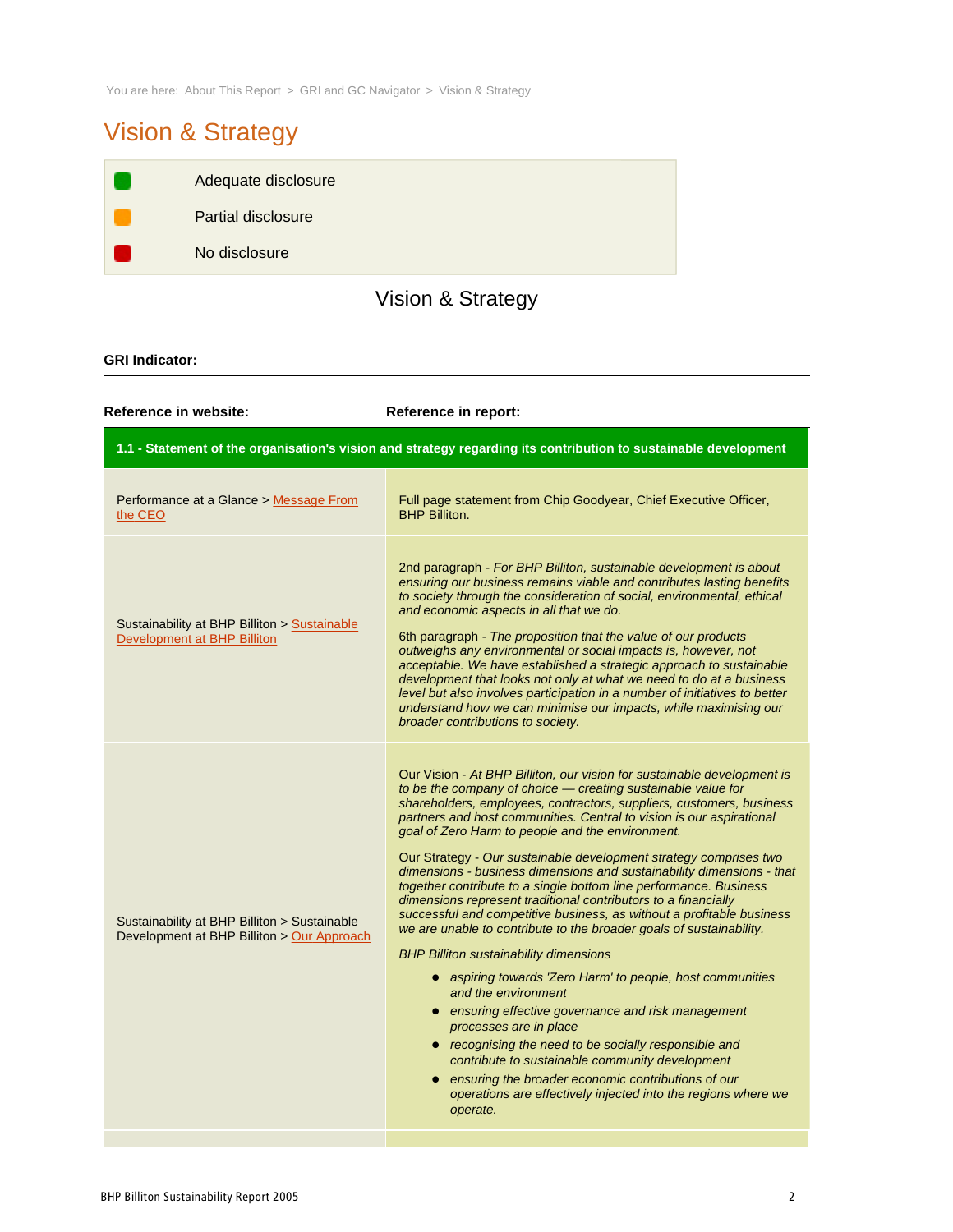| Governance> Our Approach                                                | 2nd paragraph: While this section focuses on those governance<br>processes we have in place to implement our commitment to<br>sustainable development, we also have a suite of corporate<br>governance processes that manage the broader affairs of the<br>Company. The Corporate Governance Statement outlines the key<br>principles and practices of the BHP Billiton Group. Our financial<br>Annual Report also provides details in this regard.                                                                                                                                                                                                                                                                                                                                                                                                                                                                                                                                                                                                                                                                        |
|-------------------------------------------------------------------------|----------------------------------------------------------------------------------------------------------------------------------------------------------------------------------------------------------------------------------------------------------------------------------------------------------------------------------------------------------------------------------------------------------------------------------------------------------------------------------------------------------------------------------------------------------------------------------------------------------------------------------------------------------------------------------------------------------------------------------------------------------------------------------------------------------------------------------------------------------------------------------------------------------------------------------------------------------------------------------------------------------------------------------------------------------------------------------------------------------------------------|
| Governance> Our Approach > Hierarchy of<br><b>Systems and Documents</b> | Sustainable Development Policy - Supporting the values of our<br>Charter is our Sustainable Development Policy. While we strive to<br>deliver strong financial returns to shareholders, we fully recognise and<br>deliver on our wider responsibilities to our stakeholders - as the<br>Policy states ' our objective is to be the company of choice - creating<br>sustainable value for our shareholders, employees, contractors,<br>suppliers, customers, business partners and host communities.'<br>Integral to this is our aspiration to Zero Harm.                                                                                                                                                                                                                                                                                                                                                                                                                                                                                                                                                                   |
|                                                                         | 1.2 - Statement from the CEO (or equivalent senior manager) describing key elements of the report                                                                                                                                                                                                                                                                                                                                                                                                                                                                                                                                                                                                                                                                                                                                                                                                                                                                                                                                                                                                                          |
| Performance at a Glance > Message From<br>the CEO                       | Full page statement from Chip Goodyear, Chief Executive Officer,<br><b>BHP Billiton.</b><br>1st paragraph - At BHP Billiton we recognise that integrating sound<br>principles governing safety, business conduct, social, environmental<br>and economic activities into business practice is both good for society<br>and good for our business.<br>4th paragraph - I am very pleased to report that strong progress has<br>been made in this regard. We have identified desirable HSEC<br>leadership attributes for line managers and strong performance in this<br>area is now a prerequisite for promotion. Our Fatal Risk Control<br>Protocols have been implemented and we continue to focus on the<br>importance of sharing knowledge. Despite our efforts, however, three<br>of our colleagues lost their lives at work during this fiscal year. All of<br>us are affected by these events and by the impact on family, friends<br>and associates. It makes our resolve even stronger to provide a<br>workplace that consistently delivers Zero Harm - we will not be<br>satisfied until we achieve this objective. |

r.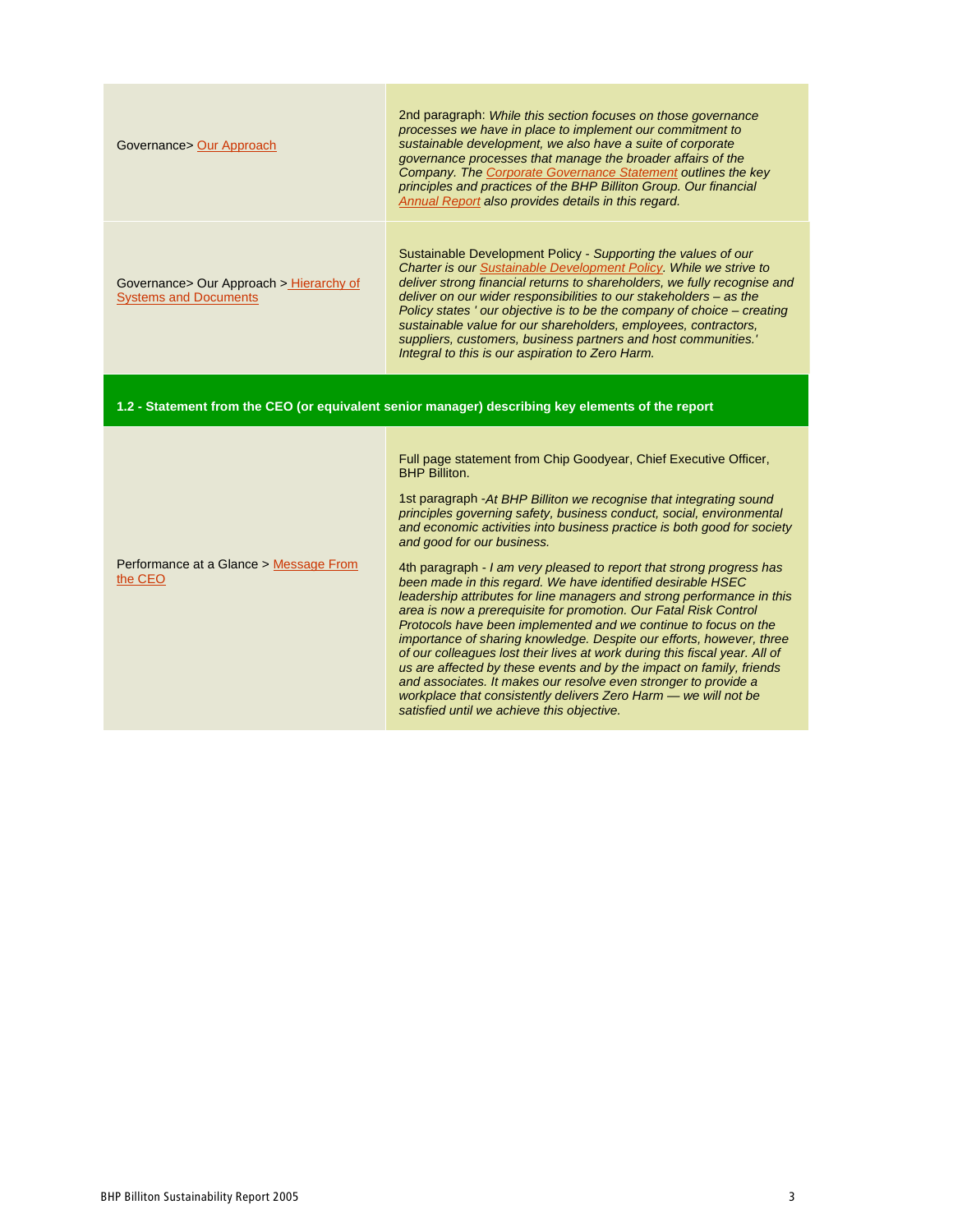You are here: About This Report > GRI and GC Navigator > Profile

# Profile

| Adequate disclosure |
|---------------------|
| Partial disclosure  |
| No disclosure       |

# Profile

### **GRI Indicator:**

| Reference in website:                                                      | Reference in report:                                                                                                                                                                                                                                                                                                                                                                                                                                                                                                                                                                                                                                                                                                                                                                                                                                               |
|----------------------------------------------------------------------------|--------------------------------------------------------------------------------------------------------------------------------------------------------------------------------------------------------------------------------------------------------------------------------------------------------------------------------------------------------------------------------------------------------------------------------------------------------------------------------------------------------------------------------------------------------------------------------------------------------------------------------------------------------------------------------------------------------------------------------------------------------------------------------------------------------------------------------------------------------------------|
| 2.1- Name of reporting organisation                                        |                                                                                                                                                                                                                                                                                                                                                                                                                                                                                                                                                                                                                                                                                                                                                                                                                                                                    |
| About This Report > Our Approach to<br>Reporting > Data Collection & Basis | Explanation of Company Terms - BHP Billiton is a Dual Listed<br>Company comprising BHP Billiton Limited and BHP Billiton Plc and<br>their subsidiaries. The two entities continue to exist as separate<br>companies but operate as a combined group known as BHP Billiton.<br>The headquarters of BHP Billiton Limited and the global headquarters<br>of the combined BHP Billiton Group are located in Melbourne,<br>Australia. BHP Billiton Plc is located in London, UK. Both companies<br>have identical Boards of Directors and are run by a unified<br>management team. Throughout this Report, the Boards are referred<br>to collectively as the Board. The terms BHP Billiton, the Company and<br>the Group refer to the combined group, including both BHP Billiton<br>Limited and subsidiary companies and BHP Billiton Plc and subsidiary<br>companies. |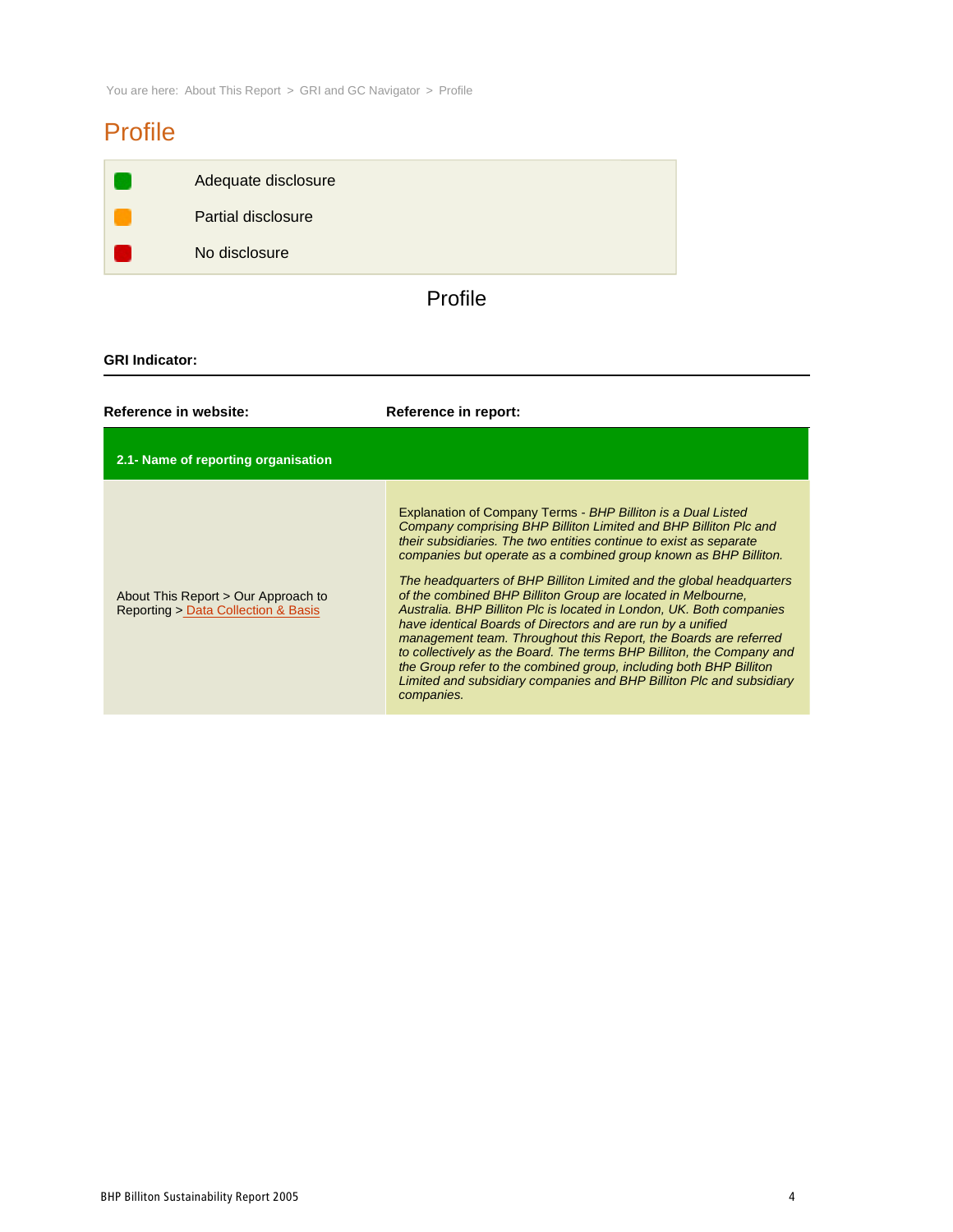|  | 2.2 - Major products and/or services, including brands if appropriate |  |  |  |
|--|-----------------------------------------------------------------------|--|--|--|
|--|-----------------------------------------------------------------------|--|--|--|

| About This Report > About Us      | About Us, 3rd paragraph - We have adopted a business model based<br>on customer-oriented groupings called Customer Sector Groups<br>(CSGs). This structure reflects our focus on the needs of our<br>customers. In March 2004, we announced that we had modified our<br>organisational structure to streamline reporting and maximise the<br>operational effectiveness of the Company. As a result, the existing<br>CSGs were brought together under three broadly related business<br>areas of Non-Ferrous Materials, Carbon Steel Materials and Energy.<br>Each of the CSGs is a substantial business in its own right, and<br>several are leaders in their respective fields. They have autonomy to<br>optimise their businesses, with clear accountabilities.<br>The CSGs are:<br>• Aluminium (mining of bauxite, refining to alumina and<br>smelting to produce aluminium)<br>• Base Metals (mining of copper, lead, zinc, gold, silver and<br>uranium, processing of copper and uranium oxide)<br>• Carbon Steel Materials (mining and processing of iron ore,<br>mining of metallurgical coal and mining and smelting of<br>manganese)<br>Diamonds and Specialty Products (mining and processing of<br>diamonds and titanium minerals, metals distribution,<br>exploration and technology, production of high-analysis<br><i>fertiliser</i> )<br>• Energy Coal (mining of thermal coal)<br>• Petroleum (onshore and offshore processing of oil, gas,<br>liquefied natural gas, liquefied petroleum gas)<br>• Stainless Steel Materials (mining and processing of nickel,<br>cobalt and chrome). |
|-----------------------------------|--------------------------------------------------------------------------------------------------------------------------------------------------------------------------------------------------------------------------------------------------------------------------------------------------------------------------------------------------------------------------------------------------------------------------------------------------------------------------------------------------------------------------------------------------------------------------------------------------------------------------------------------------------------------------------------------------------------------------------------------------------------------------------------------------------------------------------------------------------------------------------------------------------------------------------------------------------------------------------------------------------------------------------------------------------------------------------------------------------------------------------------------------------------------------------------------------------------------------------------------------------------------------------------------------------------------------------------------------------------------------------------------------------------------------------------------------------------------------------------------------------------------------------------------------------------------------------------------------------|
| About This Report > About Us      | About Us, 7th paragraph - Annual attributable volumes of production<br>for some of our most significant commodities have been in the order<br>of:<br>• 1.3 million tonnes of aluminium and 4.1 million tonnes of<br>alumina<br>• 1.0 million tonnes of copper<br>• 96.7 million tonnes of iron ore<br>37.3 million tonnes of metallurgical coal<br>$\bullet$<br>• 87.4 million tonnes of thermal coal<br>3.6 million carats of diamonds<br>50.8 million barrels of crude oil and condensate<br>$\bullet$<br>345.7 billion cubic feet of natural gas<br>0.1 million tonnes of nickel.<br>Our key markets downstream are refiners and processors of raw<br>materials, for example, steelworks, smelters, petroleum refiners,<br>thermal power stations and diamond cutters.                                                                                                                                                                                                                                                                                                                                                                                                                                                                                                                                                                                                                                                                                                                                                                                                                              |
| <b>BHP Billiton Locations Map</b> | This figure illustrates the location of each BHP Billiton operation, with<br>the relevant Customer Sector Group and the products and services<br>from each on detailed.                                                                                                                                                                                                                                                                                                                                                                                                                                                                                                                                                                                                                                                                                                                                                                                                                                                                                                                                                                                                                                                                                                                                                                                                                                                                                                                                                                                                                                |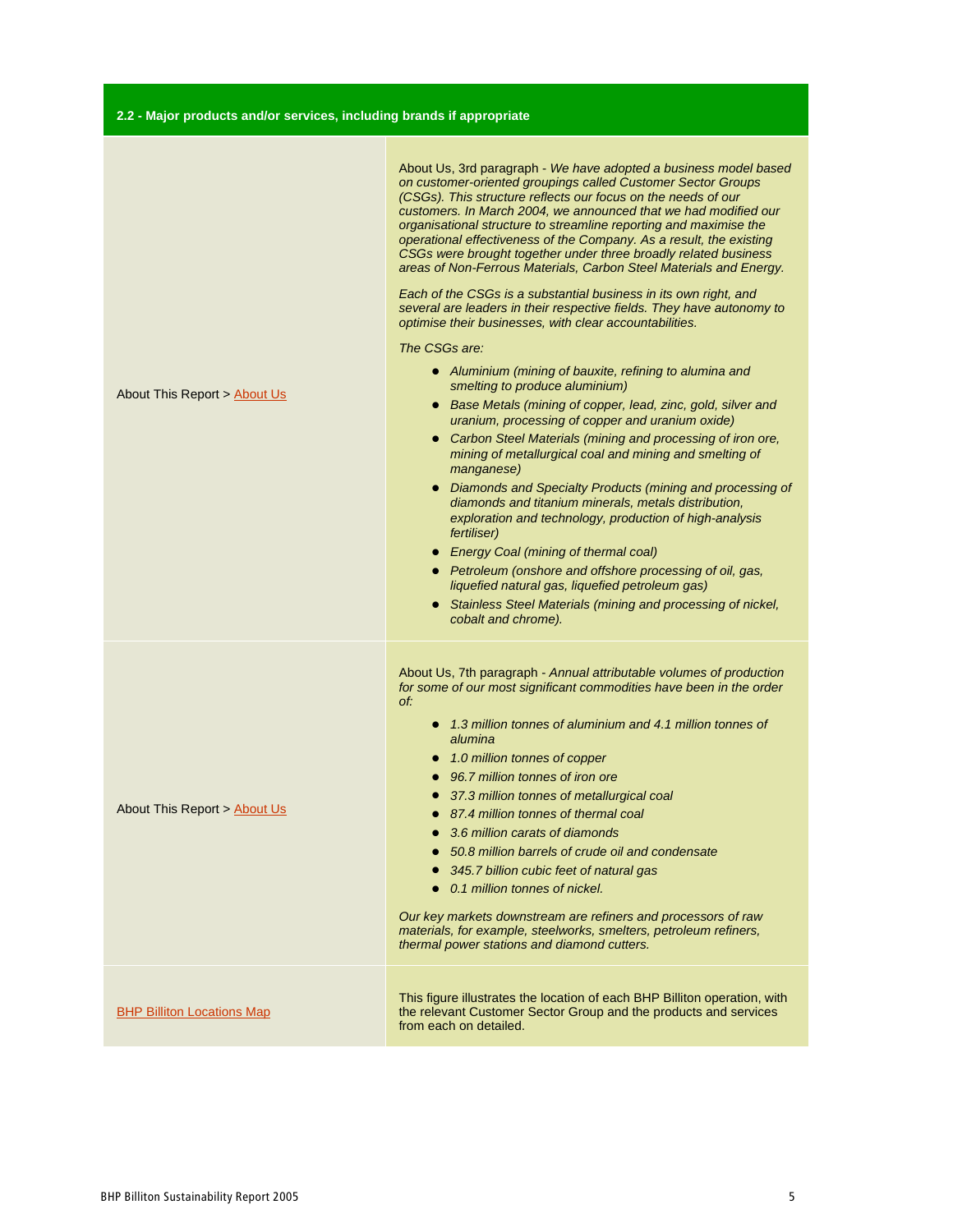| 2.3 - Operational structure of the organisation                                             |                                                                                                                                                                                                                                                                                                                                                                                                                                                                                                                                                                                                                                                                                                                                                                                                                                                                    |  |
|---------------------------------------------------------------------------------------------|--------------------------------------------------------------------------------------------------------------------------------------------------------------------------------------------------------------------------------------------------------------------------------------------------------------------------------------------------------------------------------------------------------------------------------------------------------------------------------------------------------------------------------------------------------------------------------------------------------------------------------------------------------------------------------------------------------------------------------------------------------------------------------------------------------------------------------------------------------------------|--|
| About This Report > Our Approach to<br><b>Reporting &gt; Data Collection &amp; Basis</b>    | Explanation of Company Terms - BHP Billiton is a Dual Listed<br>Company comprising BHP Billiton Limited and BHP Billiton Plc and<br>their subsidiaries. The two entities continue to exist as separate<br>companies but operate as a combined group known as BHP Billiton.<br>The headquarters of BHP Billiton Limited and the global headquarters<br>of the combined BHP Billiton Group are located in Melbourne,<br>Australia. BHP Billiton Plc is located in London, UK. Both companies<br>have identical Boards of Directors and are run by a unified<br>management team. Throughout this Report, the Boards are referred<br>to collectively as the Board. The terms BHP Billiton, the Company and<br>the Group refer to the combined group, including both BHP Billiton<br>Limited and subsidiary companies and BHP Billiton Plc and subsidiary<br>companies. |  |
| About This Report > About Us                                                                | About Us, 3rd paragraph - We have adopted a business model based<br>on customer-oriented groupings called Customer Sector Groups<br>(CSGs). This structure reflects our focus on the needs of our<br>customers. In March 2004, we announced that we had modified our<br>organisational structure to streamline reporting and maximise the<br>operational effectiveness of the Company. As a result, the existing<br>CSGs were brought together under three broadly related business<br>areas of Non-Ferrous Materials, Carbon Steel Materials and Energy.                                                                                                                                                                                                                                                                                                          |  |
| Performance at a Glance > Customer Sector<br><b>Group Reviews</b>                           | This entire section also provides an overview of the Company's<br>structure.                                                                                                                                                                                                                                                                                                                                                                                                                                                                                                                                                                                                                                                                                                                                                                                       |  |
| 2.4 - Description of major divisions, operations companies, subsidiaries and joint ventures |                                                                                                                                                                                                                                                                                                                                                                                                                                                                                                                                                                                                                                                                                                                                                                                                                                                                    |  |
| About This Report > About Us                                                                | About Us, 3rd paragraph - We have adopted a business model based<br>on customer-oriented groupings called Customer Sector Groups<br>(CSGs). This structure reflects our focus on the needs of our<br>customers. In March 2004, we announced that we had modified our<br>organisational structure to streamline reporting and maximise the<br>operational effectiveness of the Company. As a result, the existing<br>CSGs were brought together under three broadly related business<br>areas of Non-Ferrous Materials, Carbon Steel Materials and Energy.                                                                                                                                                                                                                                                                                                          |  |
| Socio Economic > Our Performance ><br><b>Economic Contributions</b>                         | Financial Performance - The data in this section deal with the<br>economic affairs of the BHP Billiton Group and covers both operated<br>assets and our share of unincorporated joint ventures. Details on the<br>financial definitions and additional performance information are<br>available in the financial Annual Reports.                                                                                                                                                                                                                                                                                                                                                                                                                                                                                                                                   |  |
| <b>BHP Billiton Locations Map</b>                                                           | This figure illustrates the location of each BHP Billiton operation, with<br>the relevant Customer Sector Group and the products and services<br>from each on detailed.                                                                                                                                                                                                                                                                                                                                                                                                                                                                                                                                                                                                                                                                                            |  |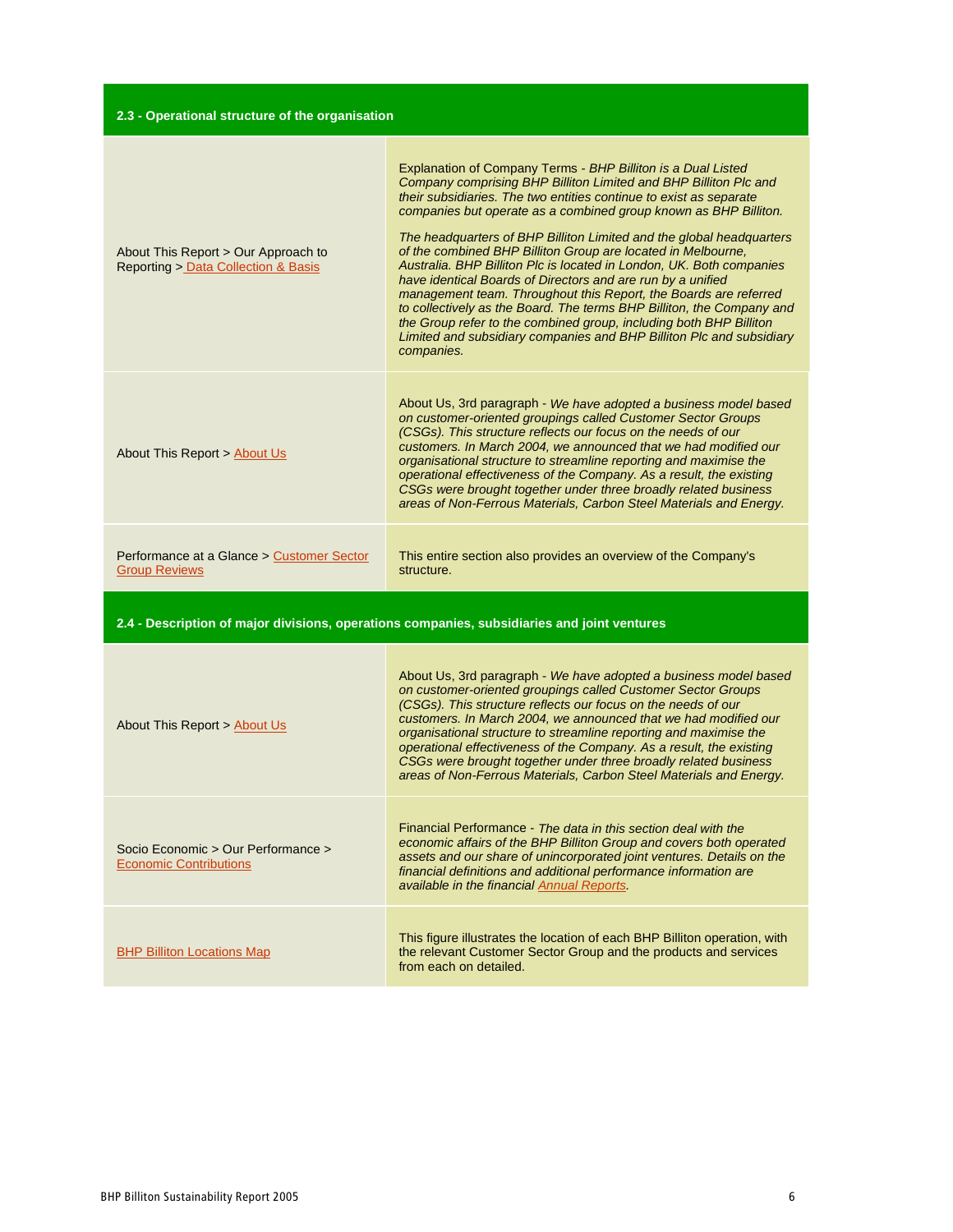| 2.5 - Countries in which the organisation's operations are located                      |                                                                                                                                                                                                                                                                                                                                                         |  |
|-----------------------------------------------------------------------------------------|---------------------------------------------------------------------------------------------------------------------------------------------------------------------------------------------------------------------------------------------------------------------------------------------------------------------------------------------------------|--|
| About This Report > About Us                                                            | About Us, 1st paragraph - BHP Billiton is the world's largest<br>diversified resources company, with a portfolio of high-quality, long-life<br>assets and a significant pipeline of growth projects. We have around<br>36 000 employees working in more than 100 operations and offices in<br>25 countries (see BHP Billiton Locations Map PDF 159 KB). |  |
| <b>BHP Billiton Locations Map</b>                                                       | This figure illustrates the location of each BHP Billiton operation, with<br>the relevant Customer Sector Group and the products and services<br>from each.                                                                                                                                                                                             |  |
| 2.6 - Nature of ownership; legal form                                                   |                                                                                                                                                                                                                                                                                                                                                         |  |
| About This Report > About Us                                                            | About Us, 2nd paragraph - The Company was created in 2001<br>through the Dual Listed Companies (DLC) merger of BHP Limited<br>(now BHP Billiton Limited) and Billiton Plc (now BHP Billiton Plc).<br>Headquartered in Melbourne, the Group has primary listings on the<br>Australian and London stock exchanges.                                        |  |
| About This Report > Our Approach to<br><b>Reporting&gt; Data Collection &amp; Basis</b> | Explanation of Company terms-entire section                                                                                                                                                                                                                                                                                                             |  |
| <b>BHP Billiton Locations Map</b>                                                       | Figure illustrates the location of each BHP Billiton operation, with the<br>relevant Customer Sector Group and the % BHPB ownership of each<br>site detailed below the map.                                                                                                                                                                             |  |
| 2.7 - Nature of markets served                                                          |                                                                                                                                                                                                                                                                                                                                                         |  |
| About This Report > About Us                                                            | About Us, 8th paragraph - Our key markets downstream are refiners<br>and processors of raw materials, for example, steelworks, smelters,<br>petroleum refiners, thermal power stations and diamond cutters. For a<br>summary of the various uses for our products, refer to Our Resources<br>at Work (PDF 50 Kb).                                       |  |
| About This Report > About Us                                                            | Table Our Resources at Work lists all BHP Billiton commodities within<br>their Customer Sector Groups, alongside their market application,<br>namely Energy, Construction, Industry, Household appliances and<br>Personal use.                                                                                                                          |  |
| Socio Economic > Our Performance ><br><b>Economic Contributions</b>                     | Figure - Diversification by Market (Turnover) at 30 June 2005                                                                                                                                                                                                                                                                                           |  |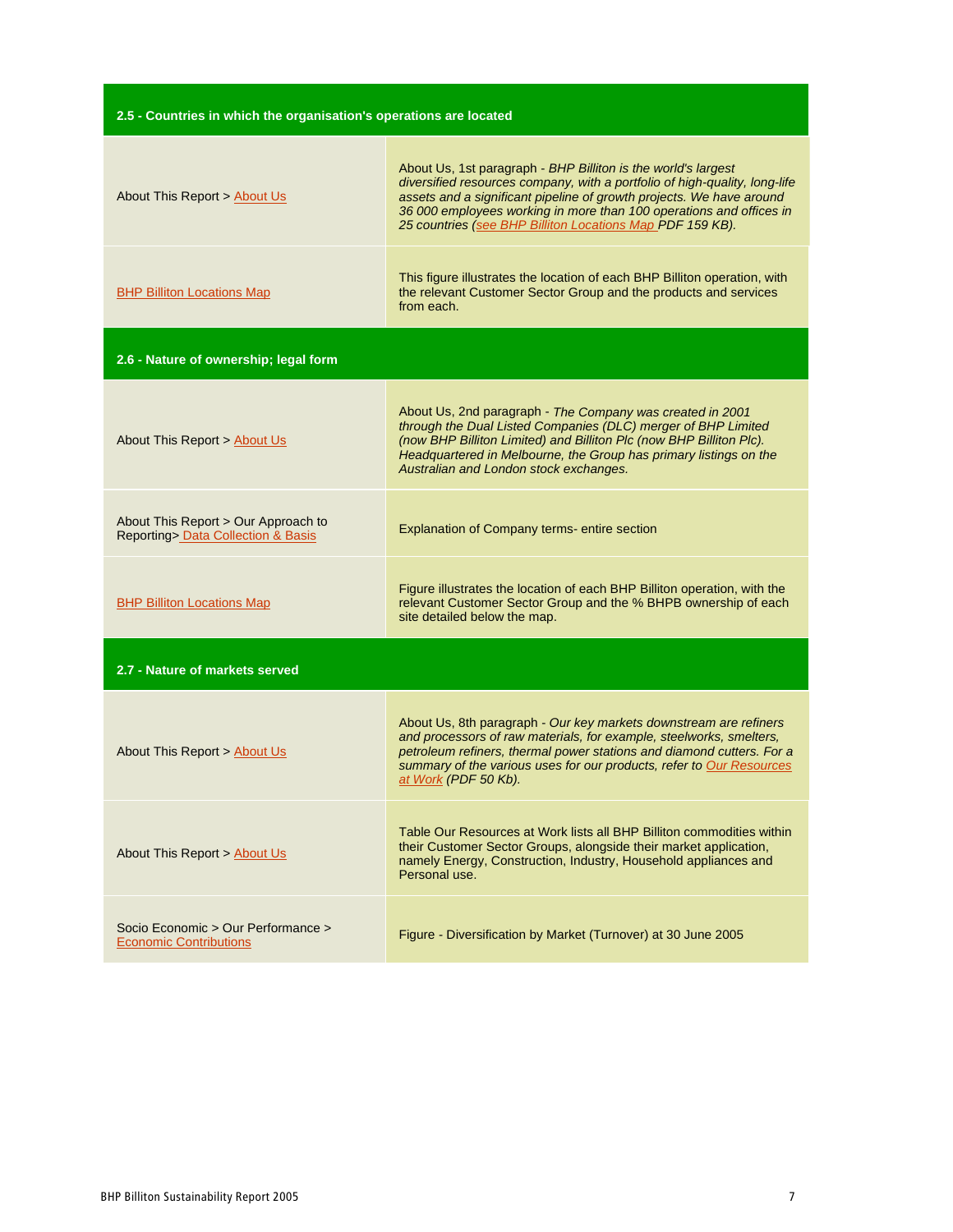| 2.8 - Scale of the reporting organisation                                                          |                                                                                                                                                                                                                                                                                                                                                                  |  |
|----------------------------------------------------------------------------------------------------|------------------------------------------------------------------------------------------------------------------------------------------------------------------------------------------------------------------------------------------------------------------------------------------------------------------------------------------------------------------|--|
| About This Report > About Us                                                                       | <b>Entire Section</b>                                                                                                                                                                                                                                                                                                                                            |  |
| Performance at a Glance > Data Tables ><br><b>Key Sustainability Data Summary</b>                  | <b>Key Sustainability Data Summary</b>                                                                                                                                                                                                                                                                                                                           |  |
| Socio Economic > Our Performance ><br><b>Economic Contributions</b>                                | Figures throughout this entire section that illustrate the scale and<br>nature of the Company.                                                                                                                                                                                                                                                                   |  |
| <b>BHP Billiton Locations Map</b>                                                                  | Figure illustrates the location of each BHP Billiton operation, with the<br>relevant Customer Sector Group and the % BHPB ownership of each<br>site detailed below the map.                                                                                                                                                                                      |  |
| 2.9 - List of stakeholders, key attributes of each, and relationship to the reporting organisation |                                                                                                                                                                                                                                                                                                                                                                  |  |
| Sustainability at BHP Billiton > Our<br><b>Sustainability Challenges</b>                           | Figure - BHP Billiton decision matrix for determining our sustainability<br>challenges, addresses value to stakeholders                                                                                                                                                                                                                                          |  |
| Sustainability at BHP Billiton > Our<br>Sustainability Challenges > Access to<br><b>Resources</b>  | Stakeholder Engagement, 1st paragraph - We seek proactive<br>engagemen by stakeholder and work with them to identify and<br>manage their issues and concerns. (For details on our approach to<br>engagement refer to Our stakeholders.) Specifically, we have publicly<br>committed to a number of policy positions in conjunction with our key<br>stakeholders. |  |
| Sustainability at BHP Billiton > Engaging<br><b>Stakeholders</b>                                   | Entire section                                                                                                                                                                                                                                                                                                                                                   |  |
| Sustainability at BHP Billiton > Engaging<br>Stakeholders > Our Approach to Dialogue               | Figure - BHP Billiton stakeholder relationships                                                                                                                                                                                                                                                                                                                  |  |
| Governance> Our Approach > Hierarchy of<br><b>Systems and Documents</b>                            | 15 HSEC Management Standards - HSEC Management Standard 7:<br>Communication, consultation and participation                                                                                                                                                                                                                                                      |  |
| <b>Community &gt; Community Case Studies</b>                                                       | All community case studies provide information as to the type of<br>stakeholders and how they relate to the organisation.                                                                                                                                                                                                                                        |  |
| Socio-Economic > Socio-Economic Case<br><b>Studies</b>                                             | All socio-economic case studies provide information as to the type of<br>stakeholders and how they relate to the organisation.                                                                                                                                                                                                                                   |  |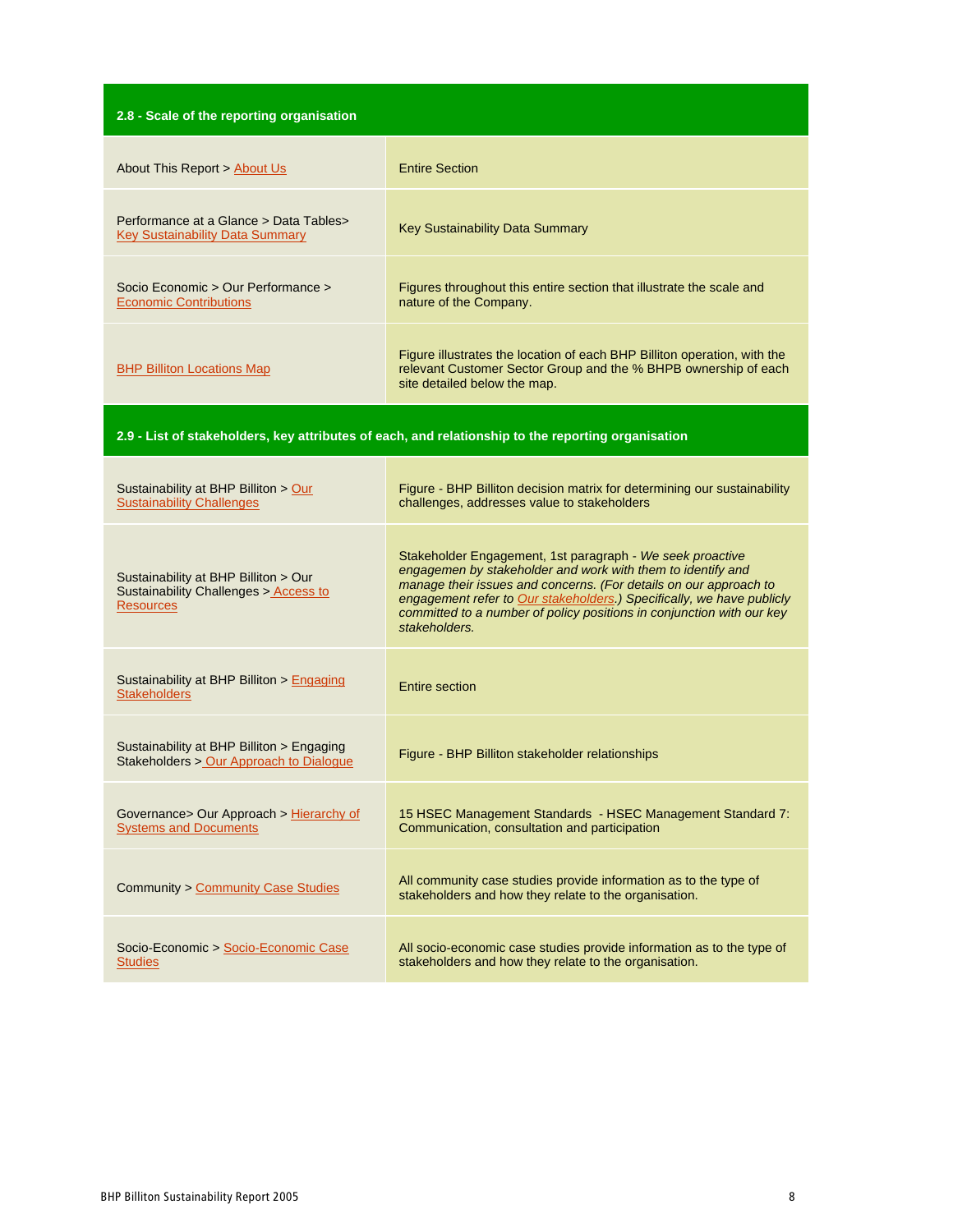| 2.10 - Contact person(s) for the report, including e-mail and web addresses |  |
|-----------------------------------------------------------------------------|--|
|-----------------------------------------------------------------------------|--|

| About This Report > Our Approach to<br>Reporting                             | Our Approach to Reporting, 6th paragraph - If you have any further<br>queries, please do not hesitate to contact us.                                                                                                                                                                                                                                                                                                                                                                                                                                                                                                                              |  |
|------------------------------------------------------------------------------|---------------------------------------------------------------------------------------------------------------------------------------------------------------------------------------------------------------------------------------------------------------------------------------------------------------------------------------------------------------------------------------------------------------------------------------------------------------------------------------------------------------------------------------------------------------------------------------------------------------------------------------------------|--|
| About This Report > Our Approach to<br><b>Reporting</b>                      | Our Approach to Reporting, 6th paragraph - Your comments on the<br>content and usability of our Sustainability Report are appreciated as<br>they are useful in preparing future Reports. Please use our Feedback<br>mechanism if you have any suggestions for our future Sustainability<br>Reports.                                                                                                                                                                                                                                                                                                                                               |  |
| 2.11 - Reporting period (eg., fiscal/calendar year) for information provided |                                                                                                                                                                                                                                                                                                                                                                                                                                                                                                                                                                                                                                                   |  |
| About This Report > Our Approach to<br>Reporting > Data Collection & Basis   | Data Collection and Basis, 2nd paragraph - The statistics in this<br>Report cover the facilities owned and operated by BHP Billiton during<br>the 12-month period to 30 June 2005. Data is reported on a 100 per<br>cent basis for facilities operated by BHP Billiton irrespective of our<br>equity share, unless otherwise stated. Joint venture projects where we<br>are not the operator are excluded unless expressly stated. All dollar<br>figures in the Report are US unless otherwise indicated. Throughout<br>the report, tabulated figures in italics indicate that this figure has been<br>adjusted since it was previously reported. |  |
| 2.12 - Date of most recent previous report (if any)                          |                                                                                                                                                                                                                                                                                                                                                                                                                                                                                                                                                                                                                                                   |  |
| About This Report > Our Approach to<br>Reporting                             | Our Approach to Reporting, 7th paragraph - Our past Sustainability<br>(previously Health, Safety, Environment and Community) Reports are<br>available on our website.                                                                                                                                                                                                                                                                                                                                                                                                                                                                             |  |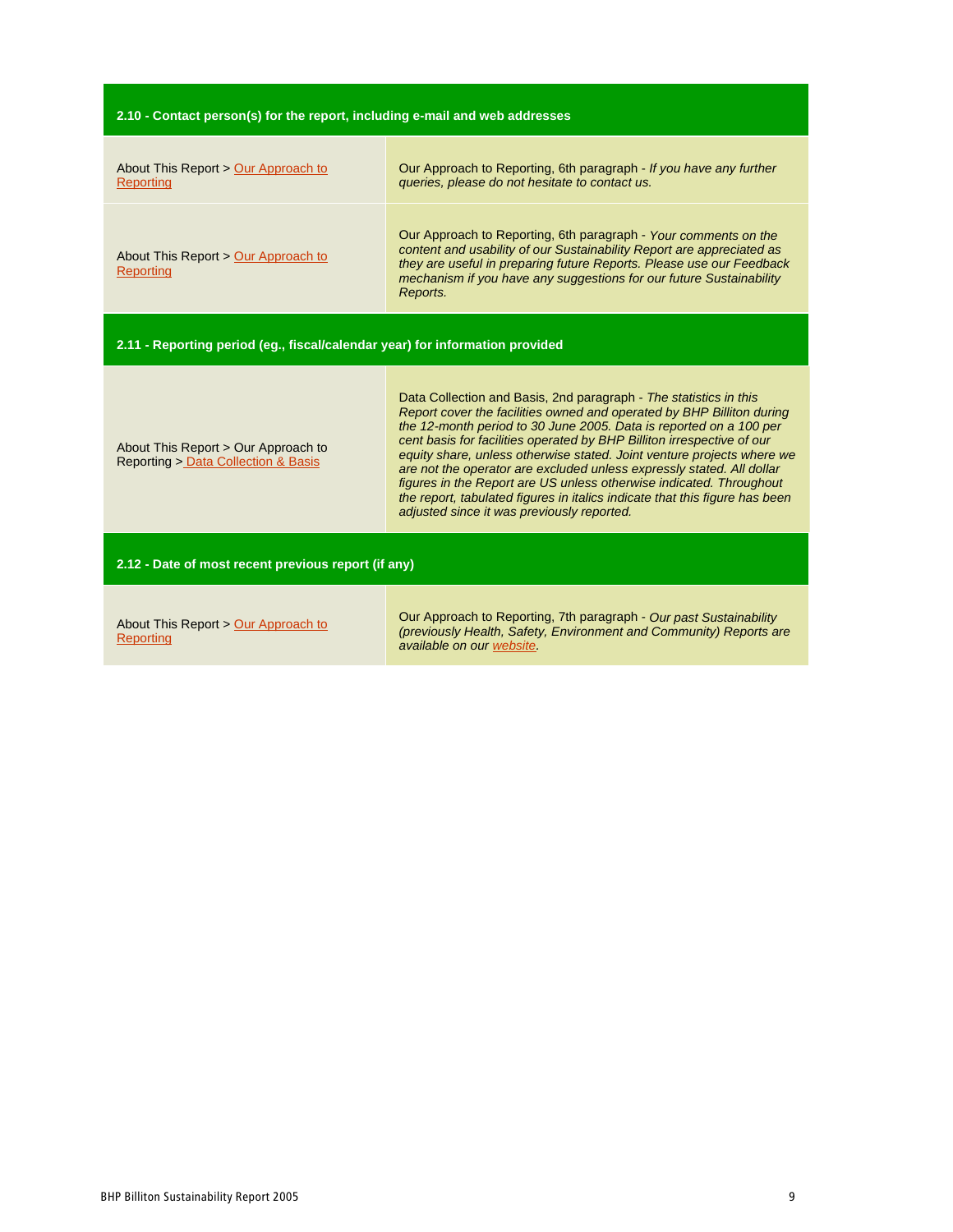#### **2.13 - Boundaries of report (countries/regions, products/services, divisions/facilities/joint ventures / subsidiaries) and any specific limitations on the scope**

| About This Report > Our Approach to<br>Reporting                           | Our Approach to Reporting, 4th paragraph - While every effort has<br>been made to ensure the accuracy of the information, including the<br>figures, in this Report, the data are derived from our many operations<br>around the world and, in some cases, grouped data are not strictly<br>comparable. Anyone seeking to rely on information in this Report or<br>seeking to draw detailed conclusions from the data should contact the<br>Company for verification and assistance.                                                                                                                                                                                                                                                                                                                                                                                                                                                                                                                                                                                                                                                                                                                                                                                                                                                                                                                                                            |
|----------------------------------------------------------------------------|------------------------------------------------------------------------------------------------------------------------------------------------------------------------------------------------------------------------------------------------------------------------------------------------------------------------------------------------------------------------------------------------------------------------------------------------------------------------------------------------------------------------------------------------------------------------------------------------------------------------------------------------------------------------------------------------------------------------------------------------------------------------------------------------------------------------------------------------------------------------------------------------------------------------------------------------------------------------------------------------------------------------------------------------------------------------------------------------------------------------------------------------------------------------------------------------------------------------------------------------------------------------------------------------------------------------------------------------------------------------------------------------------------------------------------------------|
| About This Report > Our Approach to<br>Reporting > Data Collection & Basis | Data Collection and Basis, 2nd, 3rd and 4th paragraphs - The<br>statistics in this Report cover the facilities owned and operated by<br>BHP Billiton during the 12-month period to 30 June 2005. Data is<br>reported on a 100 per cent basis for facilities operated by BHP Billiton<br>irrespective of our equity share, unless otherwise stated. Joint venture<br>projects where we are not the operator are excluded unless expressly<br>stated. All dollar figures in the Report are US unless otherwise<br>indicated. Throughout the report, tabulated figures in italics indicate<br>that this figure has been adjusted since it was previously reported.<br>BHP Steel began trading on the Australian Stock Exchange as a<br>separate listed company in July 2002 and was subsequently renamed<br>BlueScope Steel. The data in this report have been restated to<br>facilitate year-to-year comparison of our performance without BHP<br>Steel.<br>BHP Billiton took control of WMC Resources Ltd (WMC), effective 3<br>June 2005. Due to the timing of this transaction in the 2005 reporting<br>year and variations between the two companies' data collection and<br>reporting systems, our 2005 Sustainability Report does not reflect<br>data from WMC. This data will be integrated into our 2006 reporting<br>cycle. In the interim, historic WMC sustainability data can be viewed<br>online in the WMC sustainability reports. |
|                                                                            |                                                                                                                                                                                                                                                                                                                                                                                                                                                                                                                                                                                                                                                                                                                                                                                                                                                                                                                                                                                                                                                                                                                                                                                                                                                                                                                                                                                                                                                |

**2.14 - Significant changes in size, structure, ownership, or products/services that have occurred since the previous report**

About This Report > Our Approach to Reporting> Data Collection & Basis

Data Collection and Basis, 3rd paragraph onwards - BHP Steel began trading on the Australian Stock Exchange as a separate listed company in July 2002 and was subsequently renamed BlueScope Steel. The data in this report have been restated to facilitate year-toyear comparison of our performance without BHP Steel.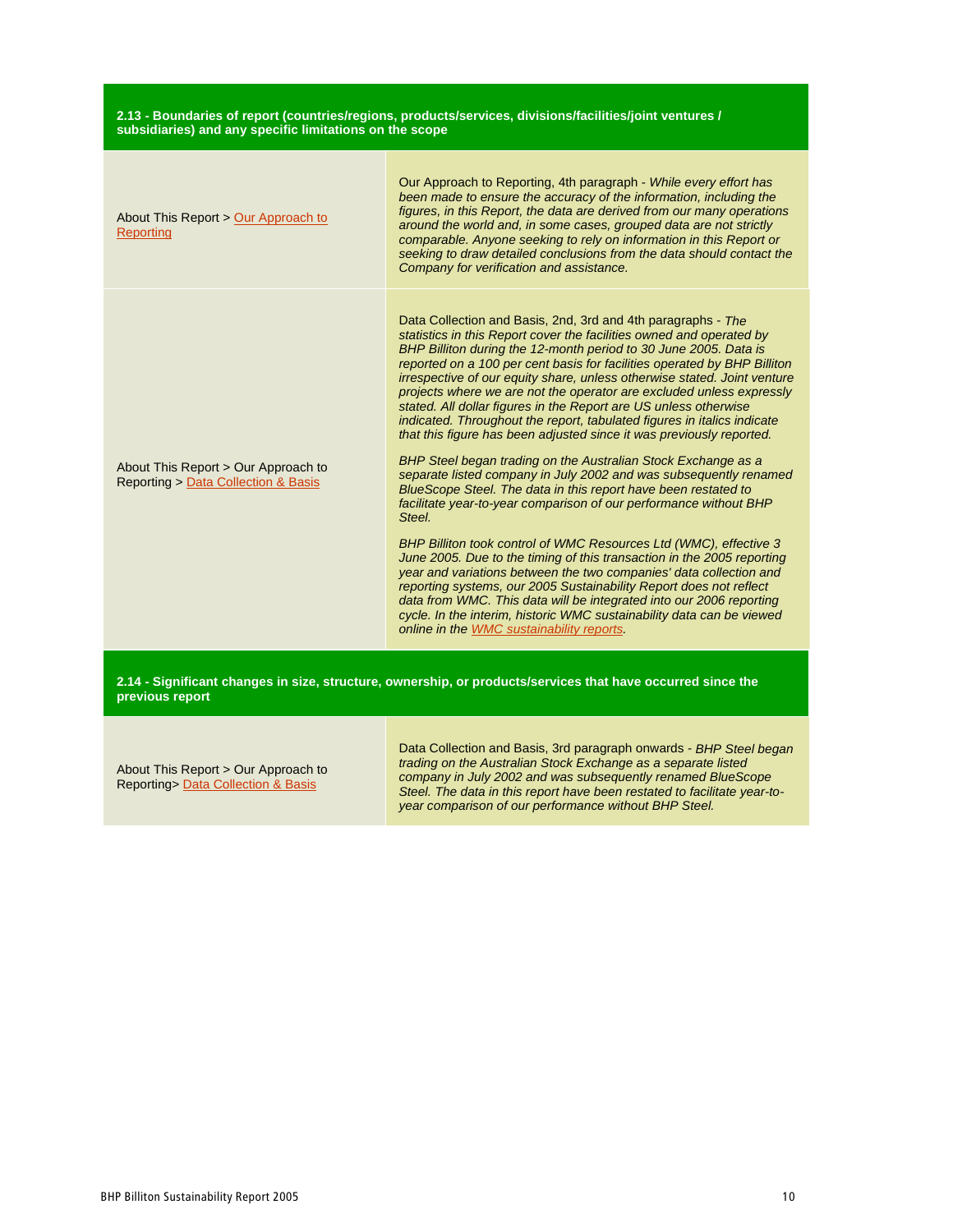**2.15 - Basis for reporting on joint ventures, partially owned subsidiaries, leased facilities, outsourced operations, and other situations that can significantly affect comparability from period to period and/or between reporting organisations**

| About This Report > Our Approach to<br>Reporting                                                                                                                                                                                                           | Our Approach to Reporting, 4th paragraph - While every effort has<br>been made to ensure the accuracy of the information, including the<br>figures, in this Report, the data are derived from our many operations<br>around the world and, in some cases, grouped data are not strictly<br>comparable. Anyone seeking to rely on information in this Report or<br>seeking to draw detailed conclusions from the data should contact the<br>Company for verification and assistance.                                                                                                                                                                    |
|------------------------------------------------------------------------------------------------------------------------------------------------------------------------------------------------------------------------------------------------------------|--------------------------------------------------------------------------------------------------------------------------------------------------------------------------------------------------------------------------------------------------------------------------------------------------------------------------------------------------------------------------------------------------------------------------------------------------------------------------------------------------------------------------------------------------------------------------------------------------------------------------------------------------------|
| About This Report > Our Approach to<br><b>Reporting &gt; Data Collection &amp; Basis</b>                                                                                                                                                                   | Data Collection & Basis, 2nd to 4th paragraph - The statistics in this<br>Report cover the facilities owned and operated by BHP Billiton during<br>the 12-month period to 30 June 2005. Data is reported on a 100 per<br>cent basis for facilities operated by BHP Billiton irrespective of our<br>equity share, unless otherwise stated. Joint venture projects where we<br>are not the operator are excluded unless expressly stated. All dollar<br>figures in the Report are US unless otherwise indicated. Throughout<br>the report, tabulated figures in italics indicate that this figure has been<br>adjusted since it was previously reported. |
| 2.16 - Explanation of the nature and effect of any re-statements of information provided in earlier reports, and<br>the reasons for such re-statement (eg. mergers/acquisitions, change of base years/periods, nature of business,<br>measurement methods) |                                                                                                                                                                                                                                                                                                                                                                                                                                                                                                                                                                                                                                                        |
| Throughout the Report                                                                                                                                                                                                                                      | This is widespread throughout the Report, in particular when<br>comparing data from this reporting period against previous reporting<br>periods. Information from previous reports is compared in most<br>graphs and tables.                                                                                                                                                                                                                                                                                                                                                                                                                           |

About This Report > Our Approach to Reporting >Data Collection & Basis

Data Collection and Basis, 3rd paragraph onwards - BHP Steel began trading on the Australian Stock Exchange as a separate listed company in July 2002 and was subsequently renamed BlueScope Steel. The data in this report have been restated to facilitate year-toyear comparison of our performance without BHP Steel.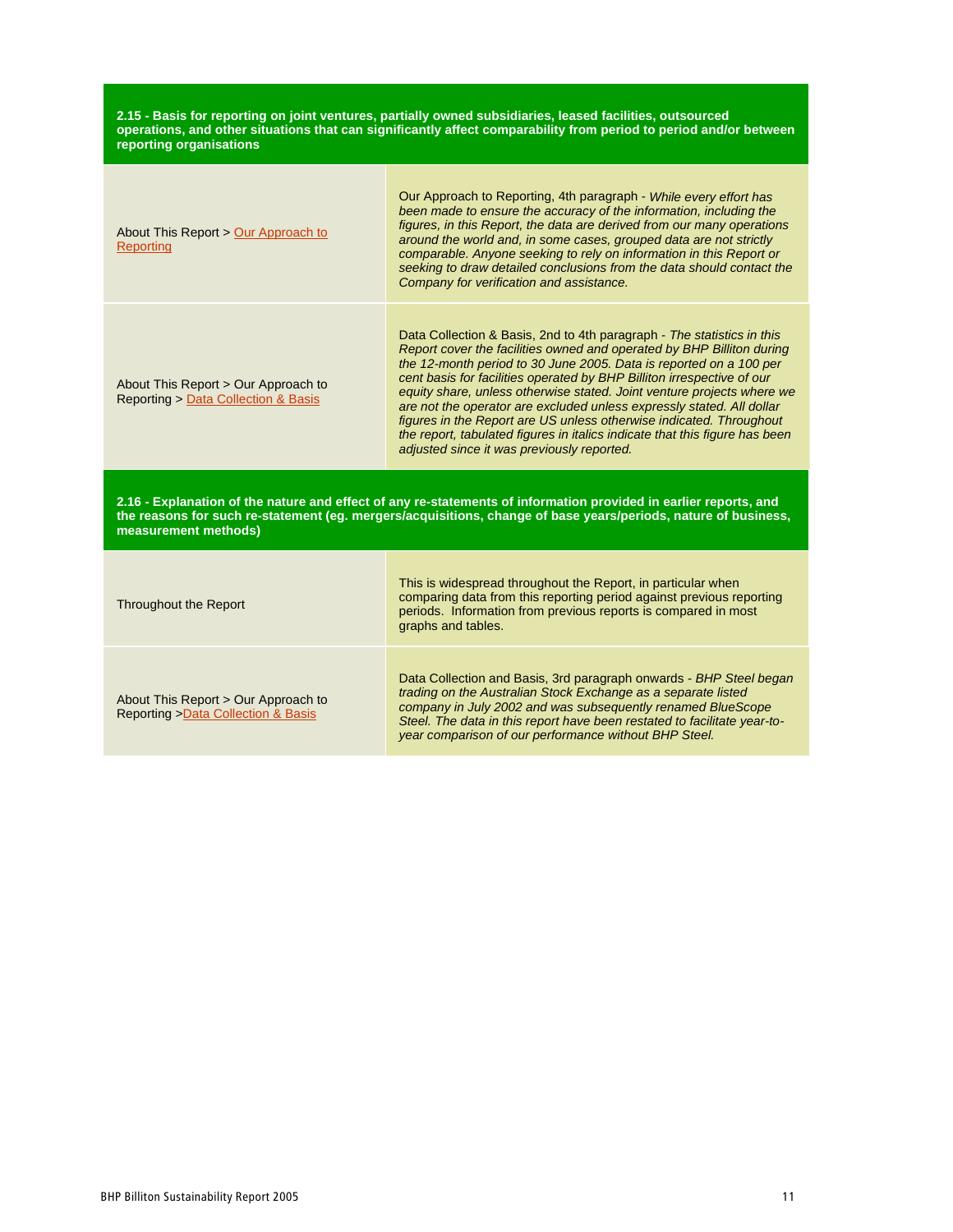### **2.17 - Decisions not to apply GRI principles or protocols in the preparation of the report.**

| <b>GRI Navigator</b>                                                                                         | This GRI Navigator includes responses by BHP Billiton as to why<br>some GRI Indicators have not been reported against in the 2005<br>Sustainability Report. Where partial compliance with an indicator has<br>been demonstrated, discussion is also provided as to why this is the<br>case.                                                                                                                                                                                                                                                                                                                                                                                                                          |  |
|--------------------------------------------------------------------------------------------------------------|----------------------------------------------------------------------------------------------------------------------------------------------------------------------------------------------------------------------------------------------------------------------------------------------------------------------------------------------------------------------------------------------------------------------------------------------------------------------------------------------------------------------------------------------------------------------------------------------------------------------------------------------------------------------------------------------------------------------|--|
| About This Report > Our Approach to<br><b>Reporting</b>                                                      | Our Approach to Reporting, 3rd paragraph - The 2005 Full<br>Sustainability Report has been prepared in accordance with the<br><b>Global Reporting Initiative (GRI) 2002 Sustainability Reporting</b><br>Guidelines. It should be recognised that, due to the size and<br>complexity of our business, judgements have had to be made<br>regarding the extent of the information presented in relation to each<br><b>GRI</b> Indicator.                                                                                                                                                                                                                                                                                |  |
| About This Report > Our Approach to<br><b>Reporting &gt; Indicator Selection</b>                             | Indicator Selection - The decision as to which indictors are reported<br>within our Sustainability Report is based on:<br>• consideration of the key health, safety, environment,<br>community and socio-economic risks of our business<br>• consideration of stakeholder feedback and commentary with<br>regards to issues of materiality<br>• a desire to continually improve our 'in accordance' reporting<br>with the Global Reporting Initiative (GRI) 2002 Sustainability<br><b>Reporting Guidelines</b><br>• our support of industry-based reporting initiatives such as the<br>recently introduced pilot GRI Industry Sector Supplement for<br><b>Mining and Metals</b><br>• meeting our public commitments. |  |
| 2.18 - Criteria/definitions used in any accounting for economic, environmental and social costs and benefits |                                                                                                                                                                                                                                                                                                                                                                                                                                                                                                                                                                                                                                                                                                                      |  |
| About This Report > Our Approach to<br><b>Reporting &gt; Glossary of Terms</b>                               | <b>Glossary of Terms</b>                                                                                                                                                                                                                                                                                                                                                                                                                                                                                                                                                                                                                                                                                             |  |
|                                                                                                              |                                                                                                                                                                                                                                                                                                                                                                                                                                                                                                                                                                                                                                                                                                                      |  |
| <b>Throughout the Report</b>                                                                                 | Widespread use of footnotes throughout the report explaining criteria<br>and definitions used in costing tables.                                                                                                                                                                                                                                                                                                                                                                                                                                                                                                                                                                                                     |  |
| environmental and social information                                                                         | 2.19 - Significant changes from previous years in the measurement methods applied to key economic,                                                                                                                                                                                                                                                                                                                                                                                                                                                                                                                                                                                                                   |  |
| About This Report > Our Approach to<br><b>Reporting</b>                                                      | Our Approach to Reporting, 2nd paragraph - We are continually<br>improving our reporting systems and endeavor to present useful and<br>accurate information. Further background is available on our<br>approach to reporting, why we report, who we report to the basis of<br>our data and a guide to our terminology.                                                                                                                                                                                                                                                                                                                                                                                               |  |

Reporting > Data Collection & Basis

accuracy of the information, including the figures, in this Report, the data is derived from our many operations around the world and, in some cases, grouped data is not strictly comparable.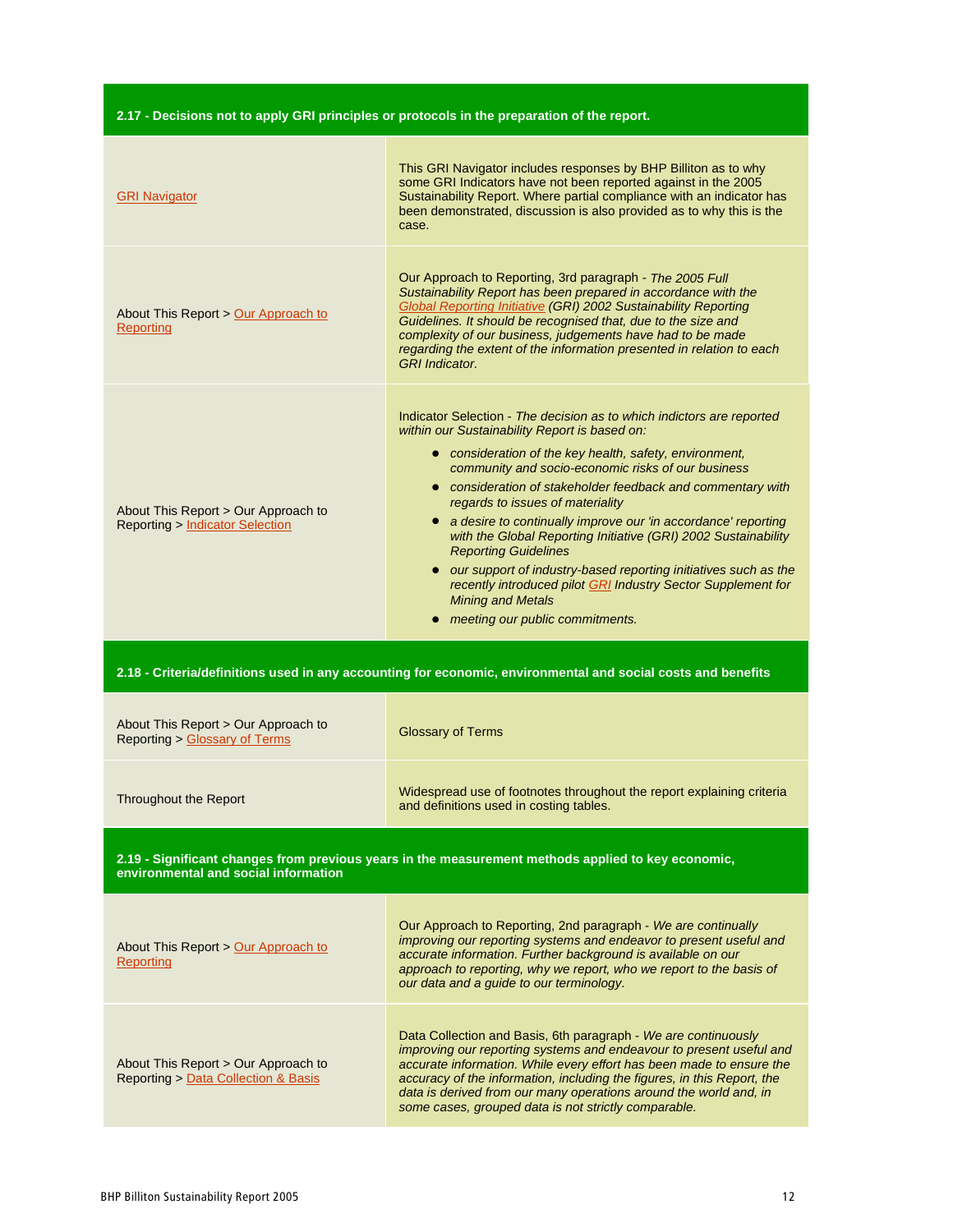#### **2.20 - Policies and internal practices to enhance and provide assurance about the accuracy, completeness, and reliability that can be placed in the sustainability report**

| About This Report > Our Approach to<br>Reporting                                                      | Approach to Reporting, 4th paragraph - While every effort has been<br>made to ensure the accuracy of the information, including the figures,<br>in this Report, the data are derived from our many operations around<br>the world and, in some cases, grouped data are not strictly<br>comparable. Anyone seeking to rely on information in this Report or<br>seeking to draw detailed conclusions from the data should contact the<br>Company for verification and assistance.                                                                                     |  |
|-------------------------------------------------------------------------------------------------------|---------------------------------------------------------------------------------------------------------------------------------------------------------------------------------------------------------------------------------------------------------------------------------------------------------------------------------------------------------------------------------------------------------------------------------------------------------------------------------------------------------------------------------------------------------------------|--|
| About This Report > Our Approach to<br>Reporting > Data Collection & Basis                            | Data Collection and Basis, 6th paragraph - We are continuously<br>improving our reporting systems and endeavour to present useful and<br>accurate information. While every effort has been made to ensure the<br>accuracy of the information, including the figures, in this Report, the<br>data is derived from our many operations around the world and, in<br>some cases, grouped data is not strictly comparable.                                                                                                                                               |  |
| About This Report > Assurance                                                                         | Assurance - In 2005, BHP Billiton commissioned URS Australia Pty<br>Ltd (URS) to provide an independent review of the 2005 Sustainability<br>Report. The intent of the review was to provide an opinion on:<br>· data accuracy, capture processes and controls<br>• the corporate processes and mechanisms in place for the<br>preparation and delivery of the Report<br>• adequacy and relevance of information contained in the<br>Report<br>• 'In accordance' claim with regards to the Global Reporting<br>Initiative 2002 Sustainability Reporting Guidelines. |  |
| 2.21 - Policy and current practice with regard to providing independent assurance for the full report |                                                                                                                                                                                                                                                                                                                                                                                                                                                                                                                                                                     |  |
| About This Report > Assurance                                                                         | Assurance - In 2005, BHP Billiton commissioned URS Australia Pty<br>Ltd (URS) to provide an independent review of the 2005 Sustainability<br>Report. The intent of the review was to provide an opinion on:<br>• data accuracy, capture processes and controls<br>• the corporate processes and mechanisms in place for the<br>preparation and delivery of the Report<br>• adequacy and relevance of information contained in the<br>Report<br>• 'In accordance' claim with regards to the Global Reporting<br>Initiative 2002 Sustainability Reporting Guidelines. |  |
| <b>Assurance Statement</b>                                                                            | <b>URS Assurance Statement</b>                                                                                                                                                                                                                                                                                                                                                                                                                                                                                                                                      |  |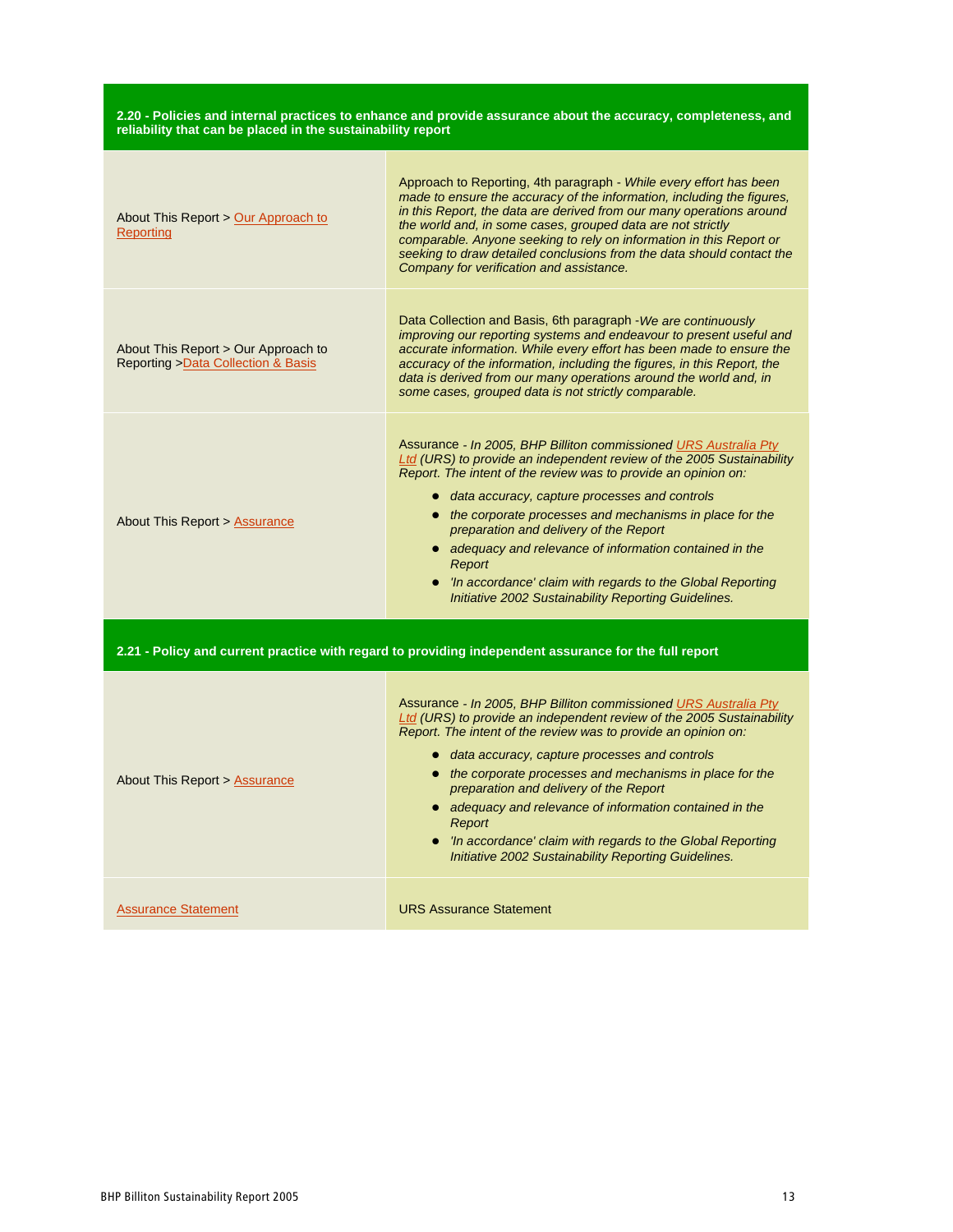**2.22 - Means by which report users can obtain additional information and reports about economic, environmental, and social aspects of the organisation's activities, including facility-specific information (if available)**

| About This Report > Links                                                  | Links - The following provides additional information relevant to this<br>Report.                                                                                                                                                                                                                                                                                                                                                                                                                                                  |
|----------------------------------------------------------------------------|------------------------------------------------------------------------------------------------------------------------------------------------------------------------------------------------------------------------------------------------------------------------------------------------------------------------------------------------------------------------------------------------------------------------------------------------------------------------------------------------------------------------------------|
| About This Report > Our Approach to<br>Reporting > Data Collection & Basis | Data Collection and Basis, 3rd paragraph - BHP Billiton took control of<br>WMC Resources Ltd (WMC), effective 3 June 2005. Due to the timing<br>of this transaction in the 2005 reporting year and variations between<br>the two companies' data collection and reporting systems, our 2005<br>Sustainability Report does not reflect data from WMC. This data will<br>be integrated into our 2006 reporting cycle. In the interim, historic<br>WMC sustainability data can be viewed online in the WMC<br>sustainability reports. |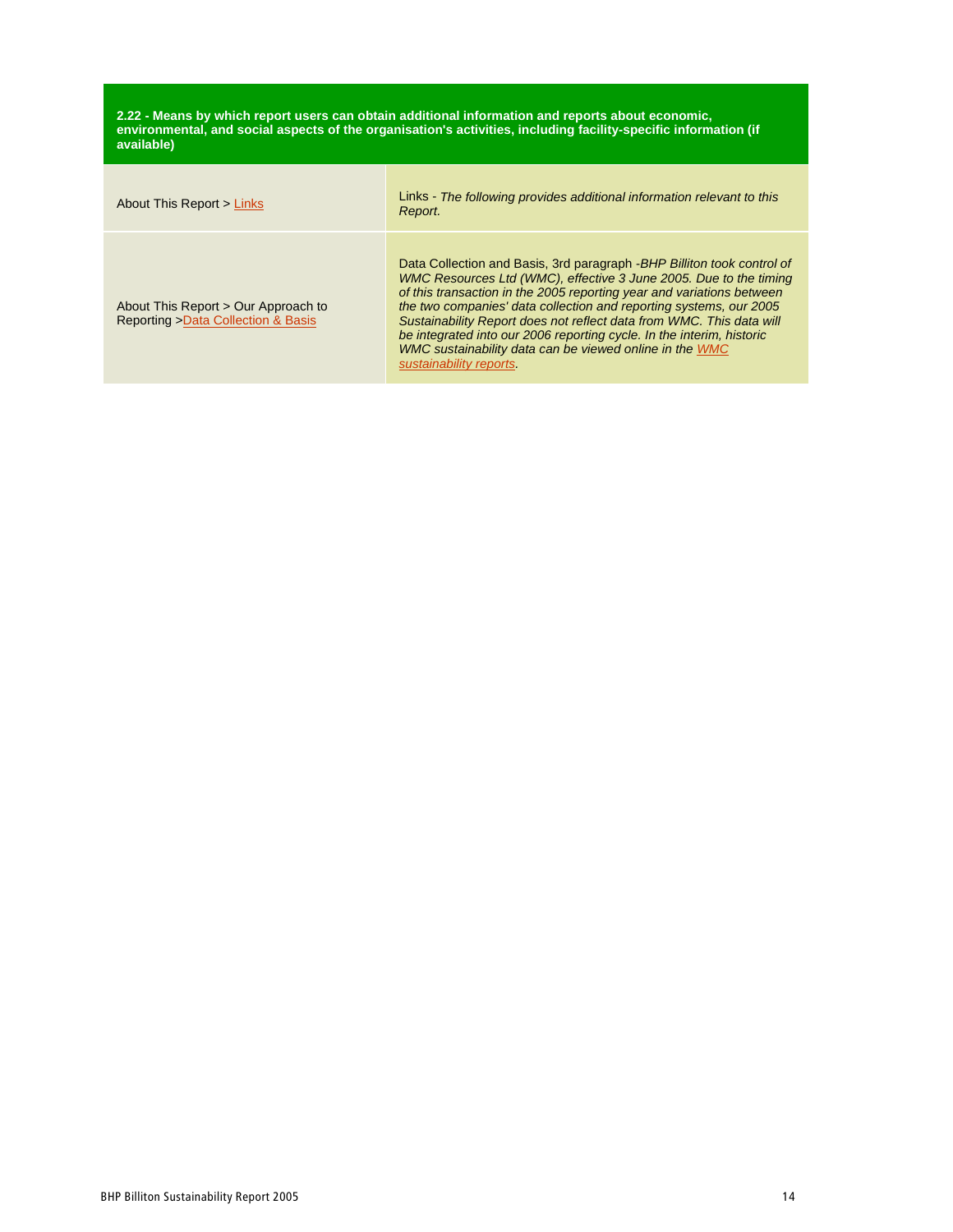You are here: About This Report > GRI and GC Navigator > Governance Structure & Management Systems

# Governance Structure & Management Systems

| Adequate disclosure |
|---------------------|
| Partial disclosure  |
| No disclosure       |

# Governance Structure & Management Systems

**Reference in website: Reference in report:**

**3.1 - Governance structure of the organisation, including major committees under the board of directors that are responsible for setting strategy and for oversight of the organisation**

| Governance > Our Approach > Structure and<br><b>Responsibilities</b> | Structure and Responsibilities - Our organisation for sustainable<br>development is characterised by the following key features:<br>• The Sustainability Committee of the Board provides<br>assurance on HSEC matters across the Group.<br>• Line management has primary responsibility and<br>accountability for HSEC performance.<br>• The HSEC function provides advice and guidance directly,<br>and through a series of networks across the business.<br>• Clear links between remuneration and HSEC performance.<br>• The HSEC function advocates best practices and<br>commercially effective global solutions. |
|----------------------------------------------------------------------|------------------------------------------------------------------------------------------------------------------------------------------------------------------------------------------------------------------------------------------------------------------------------------------------------------------------------------------------------------------------------------------------------------------------------------------------------------------------------------------------------------------------------------------------------------------------------------------------------------------------|
| Governance> Our Approach > Structure and<br><b>Responsibilities</b>  | Figure - Sustainable Development Organisational Structure                                                                                                                                                                                                                                                                                                                                                                                                                                                                                                                                                              |
| Governance> Our Approach > Structure and<br><b>Responsibilities</b>  | Sustainability Committee of the Board (formerly HSE Committee)- The<br>Company's peak HSEC governance body during the reporting period<br>was the HSE Committee, a subcommittee of the Board.                                                                                                                                                                                                                                                                                                                                                                                                                          |
| Governance> Our Approach > Structure and<br><b>Responsibilities</b>  | Corporate HSEC - Core HSEC governance functions are provided<br>from the Corporate Centre, with the majority of staff embedded in the<br>Customer Sector Groups. A critical component of the HSEC<br>governance function provided by Corporate is the HSEC audit<br>program, specifically designed to ensure our Charter, Sustainable<br>Development Policy and HSEC Management Standards are<br>effectively implemented across the Group.                                                                                                                                                                             |
| Governance> Our Approach                                             | 2nd paragraph - While this section focuses on those governance<br>processes we have in place to implement our commitment to<br>sustainable development, we also have a suite of corporate<br>governance processes that manage the broader affairs of the<br>Company. The Corporate Governance Statement outlines the key<br>principles and practices of the BHP Billiton Group. Our financial<br>Annual Report also provides details in this regard.                                                                                                                                                                   |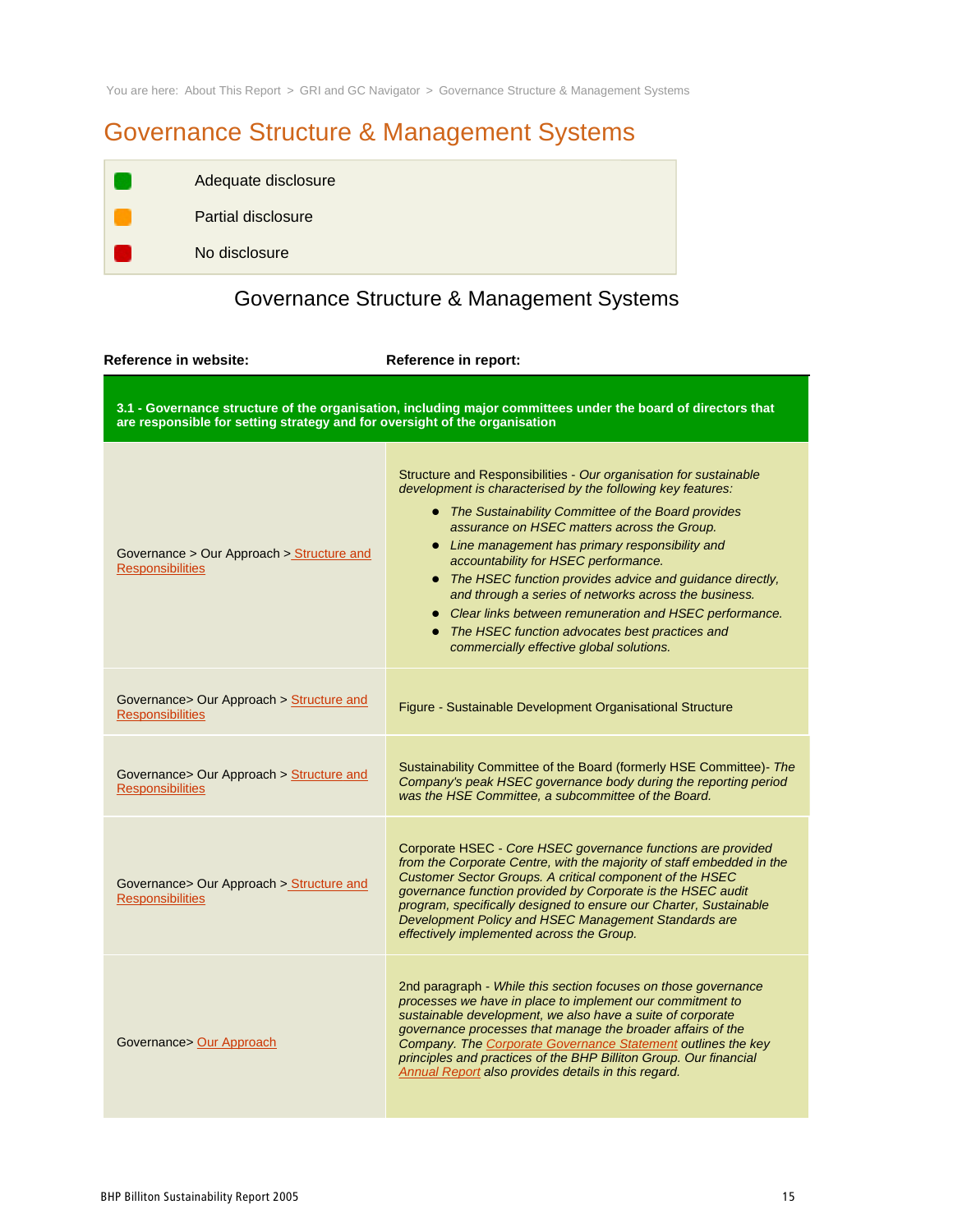# **3.2 - Percentage of the board of directors that are independent, non-executive directors**

| Governance> Our Approach > Structure and<br><b>Responsibilities</b>                                                                                                                                  | Sustainability Committee of the Board (formerly HSE Committee)- The<br>Company's peak HSEC governance body during the reporting period<br>was the HSE Committee, a subcommittee of the Board.                                                                                                                                                                                                                                                                                                                                                                                    |  |
|------------------------------------------------------------------------------------------------------------------------------------------------------------------------------------------------------|----------------------------------------------------------------------------------------------------------------------------------------------------------------------------------------------------------------------------------------------------------------------------------------------------------------------------------------------------------------------------------------------------------------------------------------------------------------------------------------------------------------------------------------------------------------------------------|--|
| Governance> Our Approach > Hierarchy of<br><b>Systems and Documents</b>                                                                                                                              | 15 HSEC Management Standards - Standard 1: Leadership and<br>accountability                                                                                                                                                                                                                                                                                                                                                                                                                                                                                                      |  |
| Governance> Our Approach > Structure and<br>Responsibilities > HSE Committee of the<br><b>Board Membership</b>                                                                                       | Provides photographs and details on the background / skills /<br>experience of each member of the Committee.                                                                                                                                                                                                                                                                                                                                                                                                                                                                     |  |
| 3.3 - Process for determining the expertise board members need to guide the strategic direction of the<br>organisation, including issues related to environmental and social risks and opportunities |                                                                                                                                                                                                                                                                                                                                                                                                                                                                                                                                                                                  |  |
| Governance> Our Approach > Structure and<br><b>Responsibilities</b>                                                                                                                                  | Sustainability Committee of the Board (formerly HSE Committee)- The<br>Company's peak HSEC governance body during the reporting period<br>was the HSE Committee, a subcommittee of the Board.                                                                                                                                                                                                                                                                                                                                                                                    |  |
| 3.4 - Board-level processes for overseeing the organisation's identification and management of economic,<br>environmental and social risks and opportunities                                         |                                                                                                                                                                                                                                                                                                                                                                                                                                                                                                                                                                                  |  |
| Governance> Our Approach                                                                                                                                                                             | 2nd paragraph - While this section focuses on those governance<br>processes we have in place to implement our commitment to<br>sustainable development, we also have a suite of corporate<br>governance processes that manage the broader affairs of the<br>Company. The Corporate Governance Statement outlines the key<br>principles and practices of the BHP Billiton Group. Our financial<br>Annual Report also provides details in this regard.                                                                                                                             |  |
| Governance> Our Approach > Hierarchy of<br><b>Systems and Documents</b>                                                                                                                              | <b>Entire Section</b>                                                                                                                                                                                                                                                                                                                                                                                                                                                                                                                                                            |  |
| Governance> Our Approach > Key<br><b>Management Processes</b>                                                                                                                                        | Key Management Processes - Wherever we operate, HSEC aspects<br>are addressed in our decision-making processes, alongside other<br>business considerations. This means that, while we strive to deliver<br>strong financial returns to shareholders, we fully recognise and deliver<br>on our wider responsibilities to our stakeholders.                                                                                                                                                                                                                                        |  |
| Governance> Our Approach > Key<br><b>Management Processes</b>                                                                                                                                        | Business Conduct - The Guide to Business Conduct applies to all our<br>workforce regardless of their specific job or location. It provides<br>employees and contractors with direction and advice on carrying out<br>business and interacting with governments, communities and<br>business partners. This includes clear guidelines on general<br>workplace behaviour as well as our policies, standards and guidelines<br>on a wide range of ethical issues including conflict of interest, financial<br>inducements and bribery, insider trading and political contributions. |  |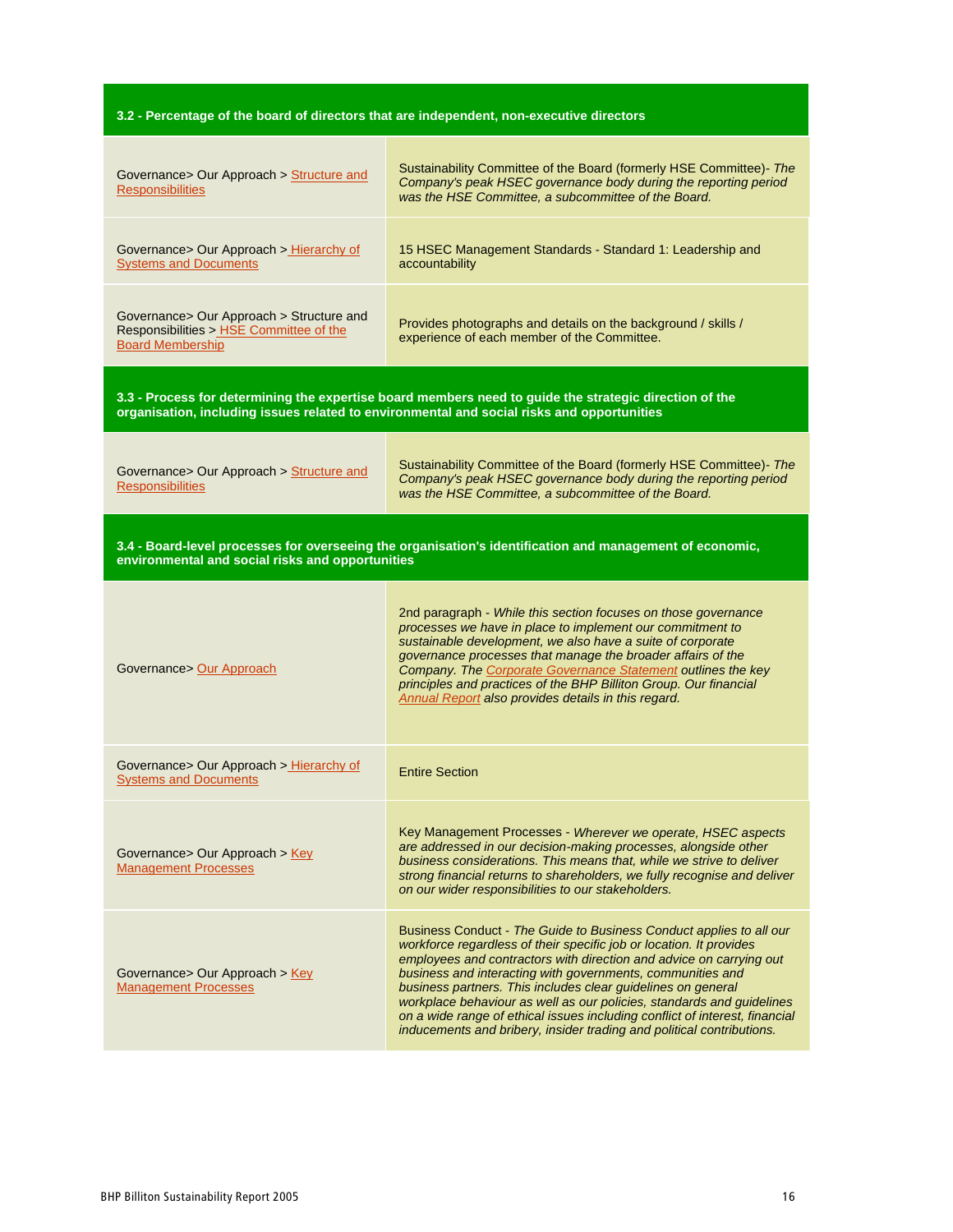| Governance> Our Approach > Key<br><b>Management Processes</b>                                                                                                              | Investment Processes - New investments are essential for the<br>Company to deliver on our strategic and financial objectives and to<br>shape the organisation to best respond to the changing external<br>environment. We clearly recognise, however, the potential risks and<br>opportunities new investments pose to our commitment to sustainable<br>development, and consequently have integrated the consideration of<br>HSEC into our investment processes and decision-making. |
|----------------------------------------------------------------------------------------------------------------------------------------------------------------------------|---------------------------------------------------------------------------------------------------------------------------------------------------------------------------------------------------------------------------------------------------------------------------------------------------------------------------------------------------------------------------------------------------------------------------------------------------------------------------------------|
| Governance> Our Approach >Key<br><b>Management Processes</b>                                                                                                               | Risk Management - Supporting the risk basis of the Management<br>Standards is our Enterprise-Wide Risk Management (EWRM)<br>strategy. This strategy embeds risk management processes into all<br>our critical business systems, allowing us to adopt a precautionary<br>approach to business management.                                                                                                                                                                              |
| Governance> Our Approach >Key<br><b>Management Processes</b>                                                                                                               | Audit - Our HSEC Management Standards include a requirement for<br>an auditing process to check that our Charter, HSEC Policy and<br>HSEC Management Standards are being applied and to verify<br>performance.                                                                                                                                                                                                                                                                        |
| 3.5 - Linkage between executive compensation and achievement of the organisation's financial and non-<br>financial goals (eg. environmental performance, labour practices) |                                                                                                                                                                                                                                                                                                                                                                                                                                                                                       |
|                                                                                                                                                                            |                                                                                                                                                                                                                                                                                                                                                                                                                                                                                       |
| Governance> Our Approach > Structure and<br><b>Responsibilities</b>                                                                                                        | Structure and Responsibilities, 2nd paragraph - Executive<br>remuneration is directly linked to the financial and non-financial<br>performance of the Company. Non-financial performance indicators<br>include health, safety, environment and community targets.                                                                                                                                                                                                                     |
| economic, environmental, social and related policies                                                                                                                       | 3.6 - Organisational structure and key individuals responsible for oversight, implementation, and audit of                                                                                                                                                                                                                                                                                                                                                                            |
| Governance> Our Approach > Structure and<br><b>Responsibilities</b>                                                                                                        | Figure - Sustainable Development Organisation Structure                                                                                                                                                                                                                                                                                                                                                                                                                               |
| Governance> Our Approach > Structure and<br><b>Responsibilities</b>                                                                                                        | Sustainability Committee of the Board (formerly HSE Committee)- The<br>Company's peak HSEC governance body during the reporting period<br>was the HSE Committee, a subcommittee of the Board.                                                                                                                                                                                                                                                                                         |

r.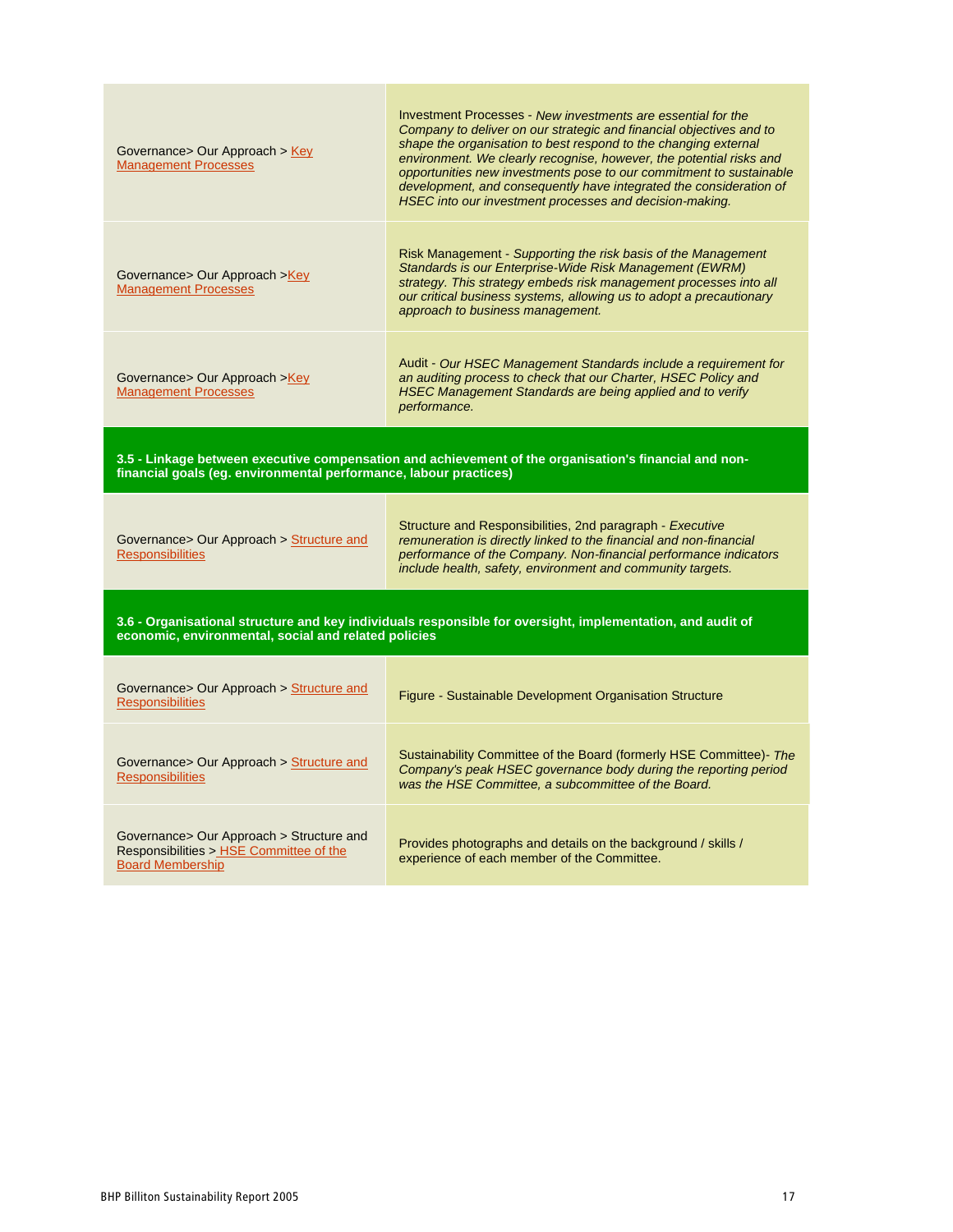| 3.7 - Mission and values statements, internally developed codes of conduct or principles, and policies relevant |
|-----------------------------------------------------------------------------------------------------------------|
| to economic, environmental, and social performance and the status of implementation                             |

| Governance> Our Approach > Hierarchy of<br><b>Systems and Documents</b> | 15 HSEC Management Standards                                                                                                                                                                                                                                                                                                                                                                                                                                                                                                                                                     |
|-------------------------------------------------------------------------|----------------------------------------------------------------------------------------------------------------------------------------------------------------------------------------------------------------------------------------------------------------------------------------------------------------------------------------------------------------------------------------------------------------------------------------------------------------------------------------------------------------------------------------------------------------------------------|
| Governance> Our Approach > Hierarchy of<br><b>Systems and Documents</b> | Company Charter - Central to our business is our Company Charter,<br>which states our 'overriding commitment to health, safety,<br>environmental responsibility and sustainable development'. Honesty<br>and transparency are core to this commitment and, importantly, the<br>Charter also recognises that 'to prosper and achieve real growth we<br>must  earn the trust of employees, customers, suppliers,<br>communities and shareholders by being forthright in our<br>communications and consistently delivering on commitments'.                                         |
| Governance> Our Approach > Hierarchy of<br><b>Systems and Documents</b> | Sustainable Development Policy - Supporting the values of our<br>Charter is our Sustainable Development Policy. While we strive to<br>deliver strong financial returns to shareholders, we fully recognise and<br>deliver on our wider responsibilities to our stakeholders - as the<br>Policy states ' our objective is to be the company of choice - creating<br>sustainable value for our shareholders, employees, contractors,<br>suppliers, customers, business partners and host communities.'<br>Integral to this is our aspiration to Zero Harm.                         |
| Governance > Our Approach > Key<br><b>Management Processes</b>          | Business Conduct - The Guide to Business Conduct applies to all our<br>workforce regardless of their specific job or location. It provides<br>employees and contractors with direction and advice on carrying out<br>business and interacting with governments, communities and<br>business partners. This includes clear guidelines on general<br>workplace behaviour as well as our policies, standards and guidelines<br>on a wide range of ethical issues including conflict of interest, financial<br>inducements and bribery, insider trading and political contributions. |
| Governance> Our Approach >Key<br><b>Management Processes</b>            | Risk Management - Supporting the risk basis of the Management<br>Standards is our Enterprise-Wide Risk Management (EWRM)<br>strategy. This strategy embeds risk management processes into all<br>our critical business systems, allowing us to adopt a precautionary<br>approach to business management.                                                                                                                                                                                                                                                                         |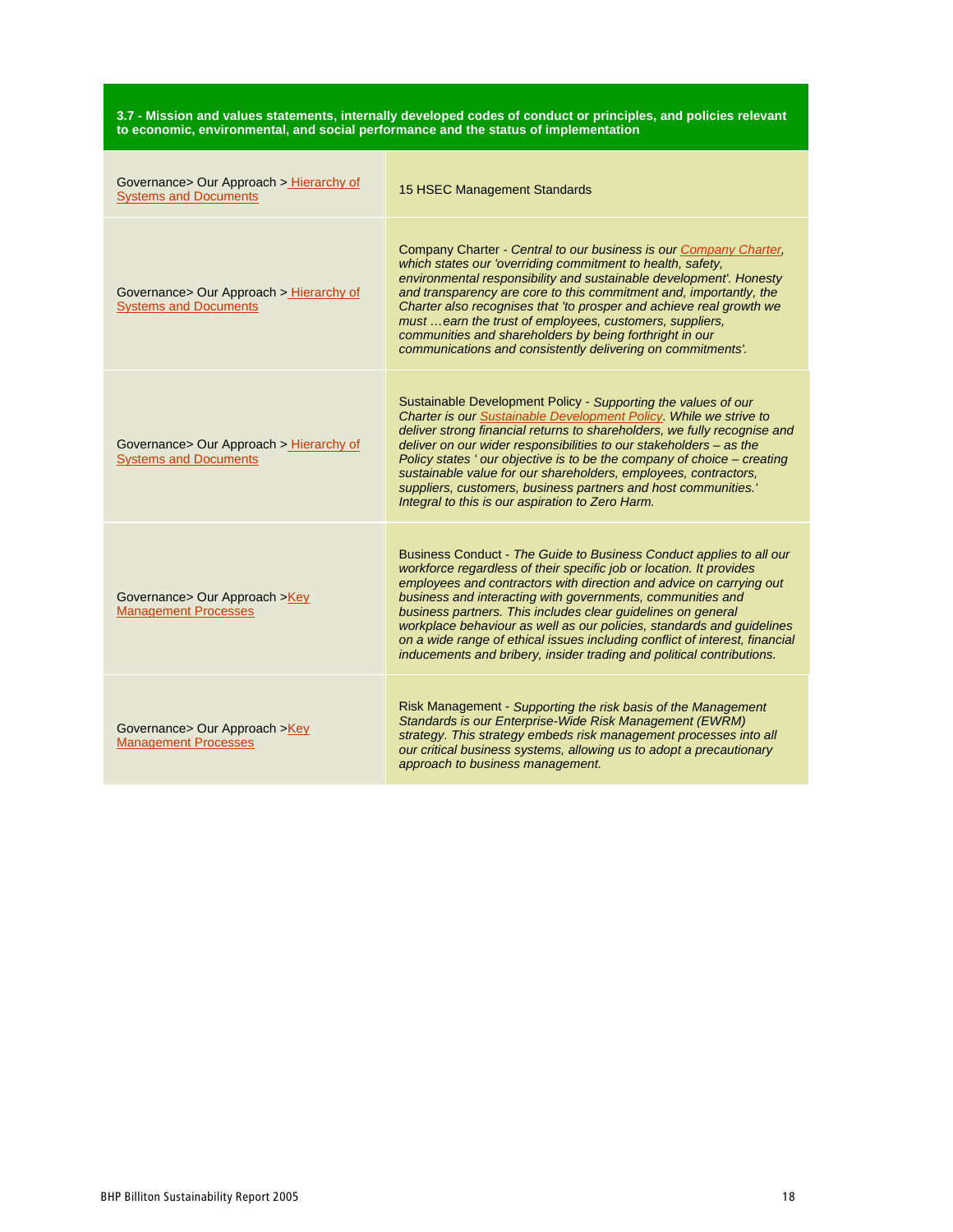# **3.8 - Mechanisms for shareholders to provide recommendations or direction to the board of directors**

| About This Report > Our Approach to<br>Reporting                                                             | Our Approach to Reporting - Your comments on the content and<br>usability of our Sustainability Report are appreciated as they are<br>useful in preparing future Reports. Please use our <b>Feedback</b><br>mechanism if you have any suggestions for our future Sustainability<br>Reports.                                                                                                                                                                             |  |
|--------------------------------------------------------------------------------------------------------------|-------------------------------------------------------------------------------------------------------------------------------------------------------------------------------------------------------------------------------------------------------------------------------------------------------------------------------------------------------------------------------------------------------------------------------------------------------------------------|--|
| Sustainability at BHP Billiton > Engaging<br>Stakeholders > Our Stakeholders><br><b>Shareholders</b>         | Interests and Concerns - Shareholders are broadly interested in<br>ensuring that financial returns occur as a result of suitable Company<br>performance and governance.<br>Dialogue - Shareholders are invited to attend the Annual General<br>Meetings where they can question directors on matters relating to the<br>Company's performance.                                                                                                                          |  |
| Sustainability at BHP Billiton > Engaging<br>Stakeholders > Our Stakeholders><br><b>Investment Community</b> | Dialogue - Our Investor Relations & Communications group is<br>responsible for communicating with mainstream investment<br>organisations. Typically, this involves briefing analysts on key issues.<br>Our Sustainable Development and Community Relations group is<br>responsible for communicating with SRI analysts. The publication of<br>our Sustainability Report is a cornerstone of this activity. In addition<br>we hold an annual briefings for SRI analysts. |  |
| 3.9 - Basis for identification and selection of major stakeholders                                           |                                                                                                                                                                                                                                                                                                                                                                                                                                                                         |  |
| Sustainability at BHP Billiton > Our                                                                         | Stakeholder Engagement - We seek proactive engagemen by<br>stakeholder and work with them to identify and manage their issues                                                                                                                                                                                                                                                                                                                                           |  |

| Sustainability at BHP Billiton > Our<br>Sustainability Challenges > Access to<br><b>Resources</b> | stakeholder and work with them to identify and manage their issues<br>and concerns. (For details on our approach to engagement refer to<br>Our stakeholders.) Specifically, we have publicly committed to a<br>number of policy positions in conjunction with our key stakeholders.                                                                                                                                                 |
|---------------------------------------------------------------------------------------------------|-------------------------------------------------------------------------------------------------------------------------------------------------------------------------------------------------------------------------------------------------------------------------------------------------------------------------------------------------------------------------------------------------------------------------------------|
| Sustainability at BHP Billiton > Engaging<br><b>Stakeholders</b>                                  | Engaging Stakeholders - Every day we interact with numerous people<br>from varied backgrounds. We are committed to maintaining and<br>promoting dialogue with our stakeholders and remaining responsive to<br>the global community's concerns and aspirations.                                                                                                                                                                      |
| Sustainability at BHP Billiton > Engaging<br>Stakeholders > Identifying Our Stakeholders          | Identifying Our Stakeholders - Key stakeholders are generally<br>identified as people who are adversely or positively impacted by our<br>operations, those who have an interest in what we do or those who<br>have an influence on what we do. Our HSEC Management Standard<br>7 states that 'Systems are in place to identify and work with<br>stakeholders and develop strategies to address their concerns and<br>expectations'. |
| Governance > Our Approach > Hierarchy of<br><b>Systems and Documents</b>                          | 15 HSEC Management Standards - Standard 7 - Communication,<br>consultation and participation                                                                                                                                                                                                                                                                                                                                        |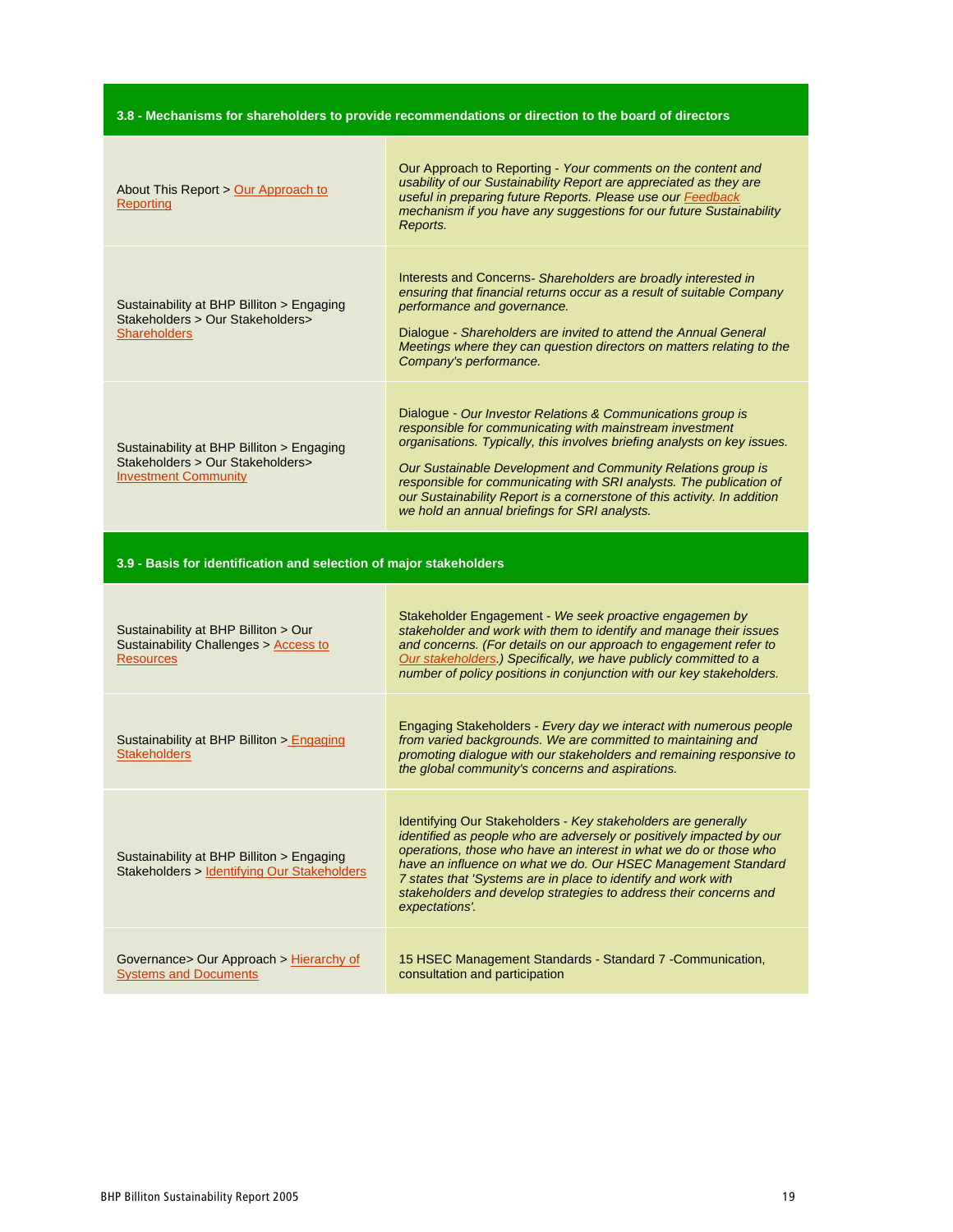#### **3.10 - Approaches to stakeholder consultation reported in terms of frequency of consultations by type and stakeholder group**

| Sustainability at BHP Billiton > Engaging<br>Stakeholders > Our Stakeholders | This entire section of the Report provides in-depth discussion on the<br>type and scale of stakeholder consultation undertaken by the<br>Company |
|------------------------------------------------------------------------------|--------------------------------------------------------------------------------------------------------------------------------------------------|
| <b>BHP Billiton Stakeholder Relationships</b>                                | Entire document                                                                                                                                  |
| <b>Community &gt; Community Case Studies</b>                                 | All community case studies illustrate BHP Billiton's substantial level of<br>stakeholder consultation at its facilities.                         |

### **3.11 - Type of information generated by stakeholder consultations**

**3.12 - Use of information resulting from stakeholder engagements**

| Sustainability at BHP Billiton > Engaging<br><b>Stakeholders</b> | Engaging Stakeholders, 1st paragraph - Every day we interact with<br>numerous people from varied backgrounds. We are committed to<br>maintaining and promoting dialogue with our stakeholders and<br>remaining responsive to the global community's concerns and<br>aspirations. We recognise the importance of trust to relationship<br>building.                                                                                                                                                                                                                                                                                                                                                                                                                                                                                                               |
|------------------------------------------------------------------|------------------------------------------------------------------------------------------------------------------------------------------------------------------------------------------------------------------------------------------------------------------------------------------------------------------------------------------------------------------------------------------------------------------------------------------------------------------------------------------------------------------------------------------------------------------------------------------------------------------------------------------------------------------------------------------------------------------------------------------------------------------------------------------------------------------------------------------------------------------|
| Sustainability at BHP Billiton > Engaging<br><b>Stakeholders</b> | This entire section addresses how BHP Billiton engages its major<br>stakeholder groups, and provides detail on the type of information<br>generated from this engagement and secondly, how this information is<br>being incorporated into business decisions.                                                                                                                                                                                                                                                                                                                                                                                                                                                                                                                                                                                                    |
| <b>Community &gt; Community Case Studies</b>                     | Integrated Mine Planning Process gives stakeholders a say in<br>underground coal mining decisions in the Illawarra<br>Community engagement program facilitates oil field developments in<br>the environmentally and socially sensitive Exmouth Sub-basin<br>Learning to look through the eyes of others<br>The Pilbara LNG site selection study uses community engagement to<br>identify a site of low environmental and social sensitivity<br>Consultation the key to positive community engagement in the<br>Angostura oil and gas project in Trinidad and Tobago<br>Kalahari Diamonds utilises broad media mix to communicate with<br>community and other stakeholders<br>Cerrejón continues to make good progress with its community<br>relations programs<br>Consultation program aims to foster community understanding of<br><b>Cabrillo Port project</b> |
| Socio Economic > Socio Economic Case<br><b>Studies</b>           | Mozal - a model for integrating sustainability into resource projects<br>Relationship building is key to managing socioeconomic impacts of<br>the Ravensthorpe Nickel Project                                                                                                                                                                                                                                                                                                                                                                                                                                                                                                                                                                                                                                                                                    |

**BHP Billiton Response:** Due to the large array of stakeholders, it is impractical to report details of all consultations by frequency and type.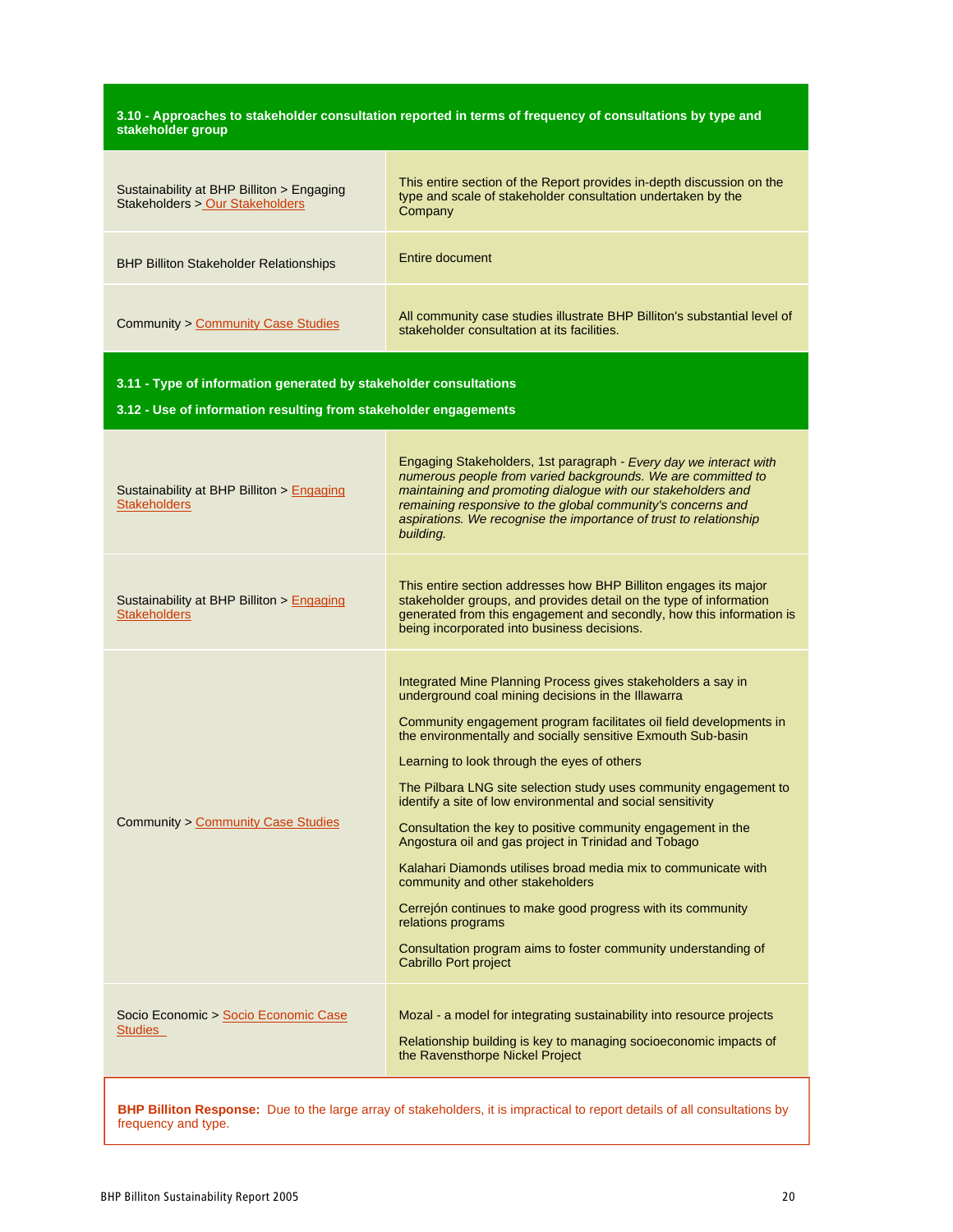3.13 - Explanation of whether and how the precautionary approach of principle is address by the organisation

| About This Report > GC Navigator                                                                             | Principle 7: Businesses should support a precautionary approach to<br>environmental challenges                                                                                                                                                                                                                                                                                                                                                                                                                                                                                                                                                                                                                                                                                                                                                                                                                |
|--------------------------------------------------------------------------------------------------------------|---------------------------------------------------------------------------------------------------------------------------------------------------------------------------------------------------------------------------------------------------------------------------------------------------------------------------------------------------------------------------------------------------------------------------------------------------------------------------------------------------------------------------------------------------------------------------------------------------------------------------------------------------------------------------------------------------------------------------------------------------------------------------------------------------------------------------------------------------------------------------------------------------------------|
| Sustainability at BHP Billiton > Sustainable<br>Development at BHP Billiton                                  | Sustainable Development at BHP Billiton - The most commonly stated<br>definition of sustainable development is 'development that meets the<br>needs of the present without compromising the ability of future<br>generations to meet their own needs'. (Source: World Commission on<br>Environment and Development [Bruntland Commission], 1987)                                                                                                                                                                                                                                                                                                                                                                                                                                                                                                                                                              |
| Governance> Our Approach > Key<br><b>Management Processes</b>                                                | Risk Management - Supporting the risk basis of the Management<br>Standards is our Enterprise-Wide Risk Management (EWRM)<br>strategy. This strategy embeds risk management processes into all<br>our critical business systems, allowing us to adopt a precautionary<br>approach to business management.                                                                                                                                                                                                                                                                                                                                                                                                                                                                                                                                                                                                      |
| initiatives to which the organisation subscribes or which it endorses                                        | 3.14 - Externally developed, voluntary economic, environmental, and social charters, sets of principles, or other                                                                                                                                                                                                                                                                                                                                                                                                                                                                                                                                                                                                                                                                                                                                                                                             |
| Sustainability at BHP Billiton > Engaging<br><b>Stakeholders &gt; Building Global Links</b>                  | Building Global Links - The major externally developed voluntary<br>initiatives that we are involved in, or are progressively implementing<br>(the date in brackets indicates the year in which we commenced our<br>involvement) include:<br>• Australian Minerals Industry Code for Environmental<br>Management (1996), now 'Enduring Value'<br>• Global Reporting Initiative (2002) and the Minerals Sector<br>Supplement<br>• International Council on Mining and Metals Sustainable<br>Development Framework (2003)<br>• ISO 14001 Environmental Management Systems (2002)<br>• Mining Certification Evaluation Project - Australian Regional<br>Initiative (2002)<br>• UN Global Compact (2002)<br>• UN Universal Declaration of Human Rights (2001)<br>• US-UK Voluntary Principles on Security and Human Rights<br>(2003)<br>• World Bank Operational Directive on Involuntary<br>Resettlement (2003). |
| Sustainability at BHP Billiton > Engaging<br>Stakeholders > Our Stakeholders><br><b>Investment Community</b> | Socially Responsible Investors, 3rd paragraph - The following<br>sections outline our performance over the period in some of the key<br>benchmarking programs:<br><b>FTSE4Good Index</b><br>$\bullet$<br><b>Dow Jones Sustainability Index</b><br><b>Australian SAM Sustainability Index (AuSSI)</b><br><b>Business in the Community - Corporate Responsibility Index</b><br>Johannesburg Stock Exchange SRI Index<br><b>Carbon Disclosure Project</b>                                                                                                                                                                                                                                                                                                                                                                                                                                                        |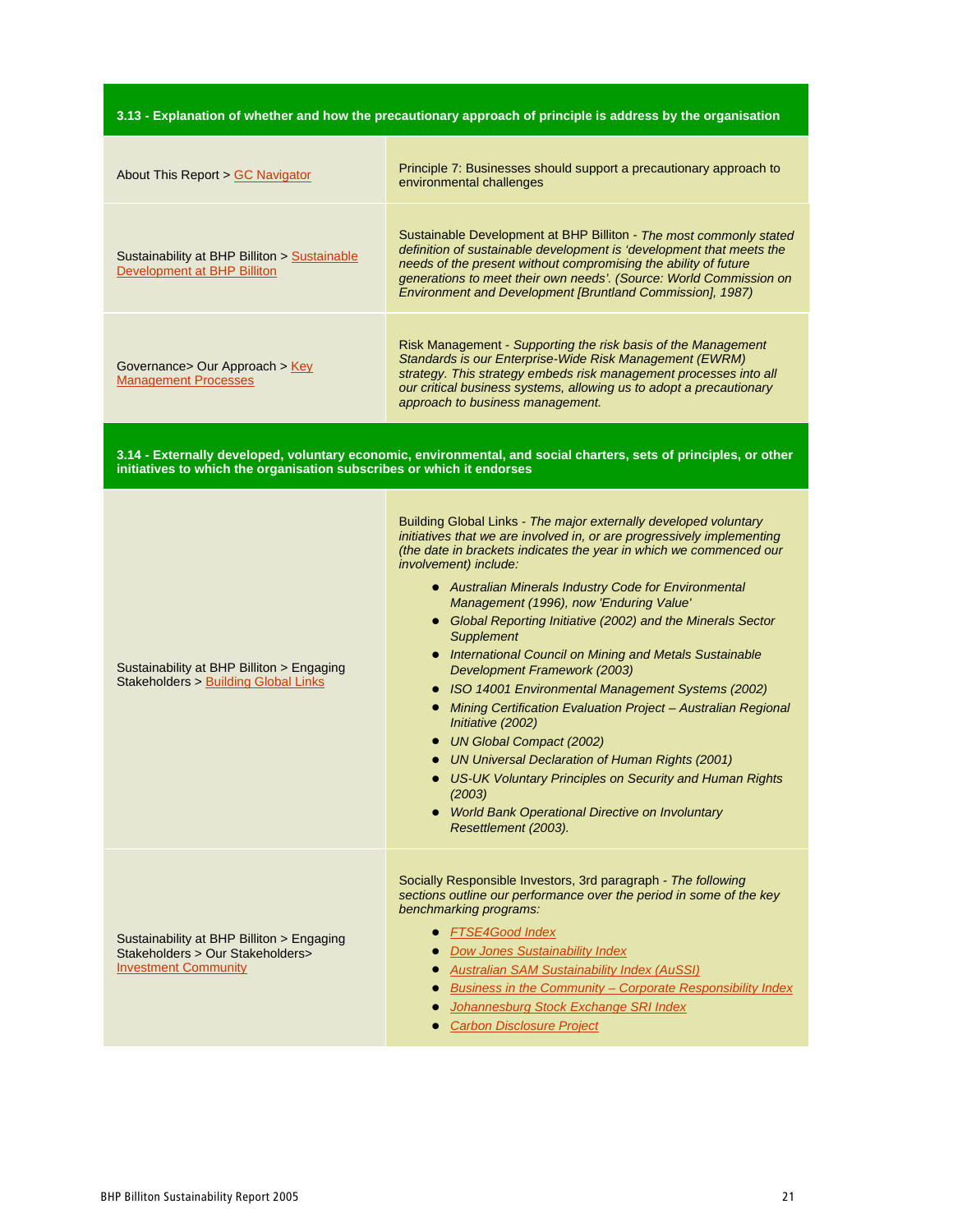| Governance> Our Approach > Key<br><b>Management Processes</b>                                                  | Stewardship, 3rd paragraph - In addition, we set and achieved a<br>Company-wide target that lifecycle assessments (LCA) be prepared<br>for all major minerals products by 30 June 2004. The LCA studies<br>were conducted through research institutes and academia and in<br>conjunction with commodity and industry associations such as the<br>International Aluminium Institute, the International Copper Association<br>and the Nickel Development Institute.<br>Stewardship, 6th paragraph - Consumer health is also of growing<br>importance to us, and we are involved with industry associations in<br>progressing initiatives in this area. For example, we are currently<br>working with the Nickel Development Institute in relation to the<br>proposed EU Chemical Policy, which will require industry to<br>demonstrate that 'chemicals' (which includes metal in this context) are<br>safely produced and managed through their lifecycles. |
|----------------------------------------------------------------------------------------------------------------|-----------------------------------------------------------------------------------------------------------------------------------------------------------------------------------------------------------------------------------------------------------------------------------------------------------------------------------------------------------------------------------------------------------------------------------------------------------------------------------------------------------------------------------------------------------------------------------------------------------------------------------------------------------------------------------------------------------------------------------------------------------------------------------------------------------------------------------------------------------------------------------------------------------------------------------------------------------|
| organisations                                                                                                  | 3.15 - Principal memberships in industry and business associations, and/or national/international advocacy                                                                                                                                                                                                                                                                                                                                                                                                                                                                                                                                                                                                                                                                                                                                                                                                                                                |
| Sustainability at BHP Billiton > Engaging<br>Stakeholders > Our Stakeholders > Industry<br><b>Associations</b> | <b>Entire Section</b>                                                                                                                                                                                                                                                                                                                                                                                                                                                                                                                                                                                                                                                                                                                                                                                                                                                                                                                                     |
| Sustainability at BHP Billiton > Engaging<br>Stakeholders > Building Global Links                              | 4th paragraph - We also collaborate with governments, NGOs and<br>academic institutions worldwide to undertake and support research on<br>improving HSEC performance. See below for further details on our<br>activities with the following organisations:<br>• Global Reporting Initiative<br>• UN Global Compact<br>Also refer to Our Stakeholders - Industry Associations for further<br>details on specific initiatives we are undertaking through our<br>relationships with the International Council on Mining & Metals and<br><b>World Business Council for Sustainable Development.</b>                                                                                                                                                                                                                                                                                                                                                           |
| Governance> Our Approach > Key<br><b>Management Processes</b>                                                  | Stewardship, 3rd paragraph - In addition, we set and achieved a<br>Company-wide target that lifecycle assessments (LCA) be prepared<br>for all major minerals products by 30 June 2004. The LCA studies<br>were conducted through research institutes and academia and in<br>conjunction with commodity and industry associations such as the<br>International Aluminium Institute, the International Copper Association<br>and the Nickel Development Institute.<br>Stewardship, 6th paragraph - Consumer health is also of growing<br>importance to us, and we are involved with industry associations in<br>progressing initiatives in this area. For example, we are currently                                                                                                                                                                                                                                                                        |

working with the Nickel Development Institute in relation to the proposed EU Chemical Policy, which will require industry to

safely produced and managed through their lifecycles.

demonstrate that 'chemicals' (which includes metal in this context) are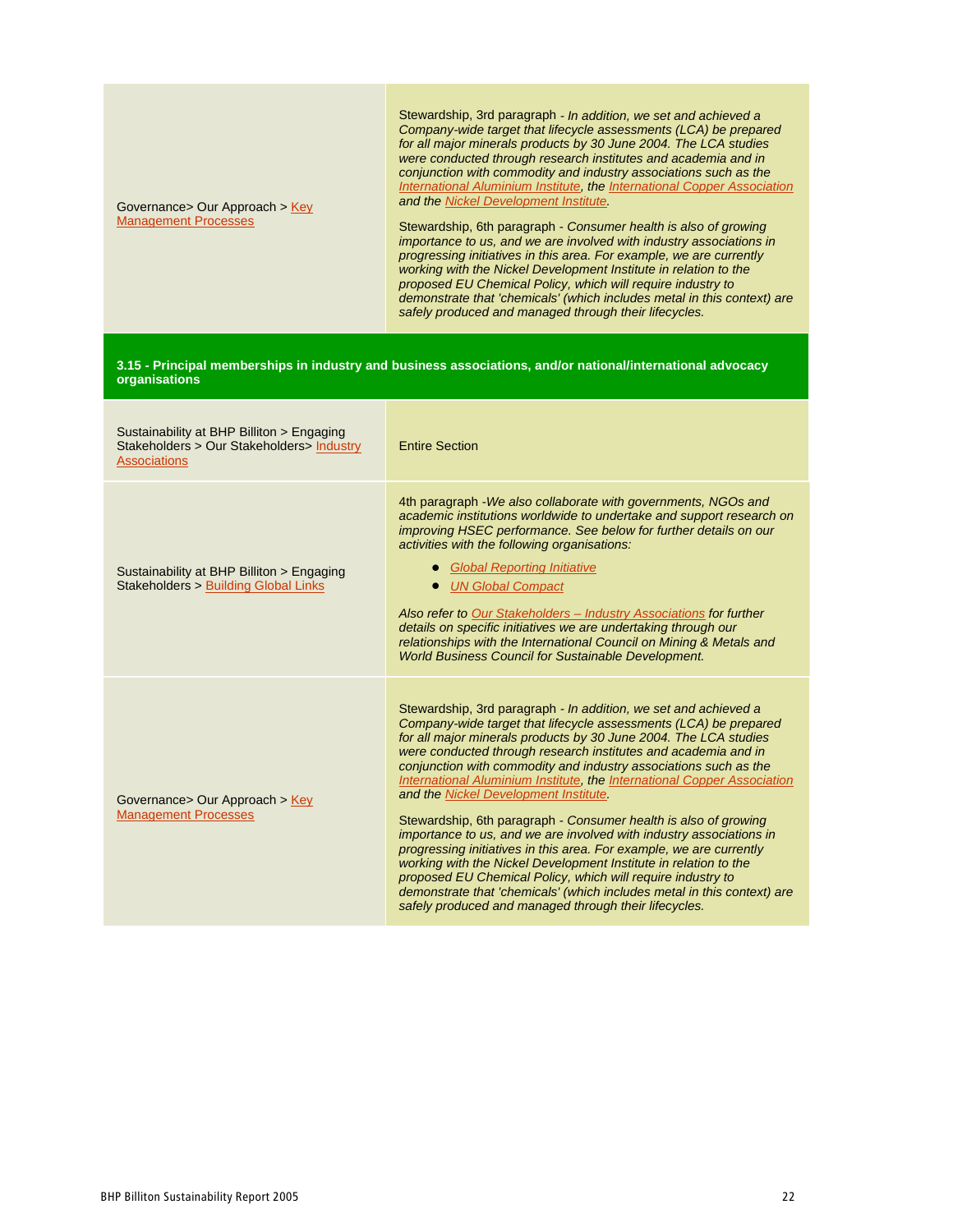**3.16 - Policies and/or systems for managing upstream and downstream impacts, including:**

- **Supply chain management as it pertaining to outsourcing and supplier environmental and social performance; and**
- **Product and service stewardship initiatives.**

| Performance at a Glance > Targets<br>Scorecard                           | Product stewardship - Lifecycle assessments have been completed<br>for all major minerals products. In addition, we have also commenced<br>work on life cycle assessments of several minor minerals products |
|--------------------------------------------------------------------------|--------------------------------------------------------------------------------------------------------------------------------------------------------------------------------------------------------------|
| Governance > Our Approach > Hierarchy of<br><b>Systems and Documents</b> | 15 HSEC Management Standards - Standard 11: Suppliers,<br>contractors and partners and Standard 12: Stewardship                                                                                              |
| Governance> Our Performance ><br>Stewardship                             | Stewardship - entire section<br>Figure - The Different Stewardship Types in the Product Life Cycle<br>Figure - The Different Stewardship Types in the Extractive Stage of a<br>Life Cycle                    |

**3.17 - Reporting organisation's approach to managing indirect economic, environmental, and social impacts resulting from its activities**

| Performance at a Glance > Targets<br>Scorecard                                           | Product stewardship - Lifecycle assessments have been completed<br>for all major minerals products. In addition, we have also commenced<br>work on life cycle assessments of several minor minerals products                                                                           |
|------------------------------------------------------------------------------------------|----------------------------------------------------------------------------------------------------------------------------------------------------------------------------------------------------------------------------------------------------------------------------------------|
| Sustainability at BHP Billiton > Engaging<br>Stakeholders > Our Stakeholders > Suppliers | Dialogue - All contract work within our organisation is to be assigned<br>to a BHP Billiton manager or supervisor as the single point of<br>accountability. This ensures that regular reporting and<br>communications are maintained between the Company and our<br>suppliers.         |
| Governance > Our Approach > Hierarchy of<br><b>Systems and Documents</b>                 | 15 HSEC Management Standards - Standard 11: Suppliers,<br>contractors and partners and Standard 12: Stewardship                                                                                                                                                                        |
| Governance > Our Approach > Key<br><b>Management Processes</b>                           | Business Conduct - The BHP Billiton Guide to Business Conduct is<br>founded on our Charter. The Charter states that the Company cares<br>as much about how results are obtained as it does about delivering<br>good results. How the Company achieves results is important<br>because. |
| Socio-Economic> Our Approach                                                             | <b>Entire section</b>                                                                                                                                                                                                                                                                  |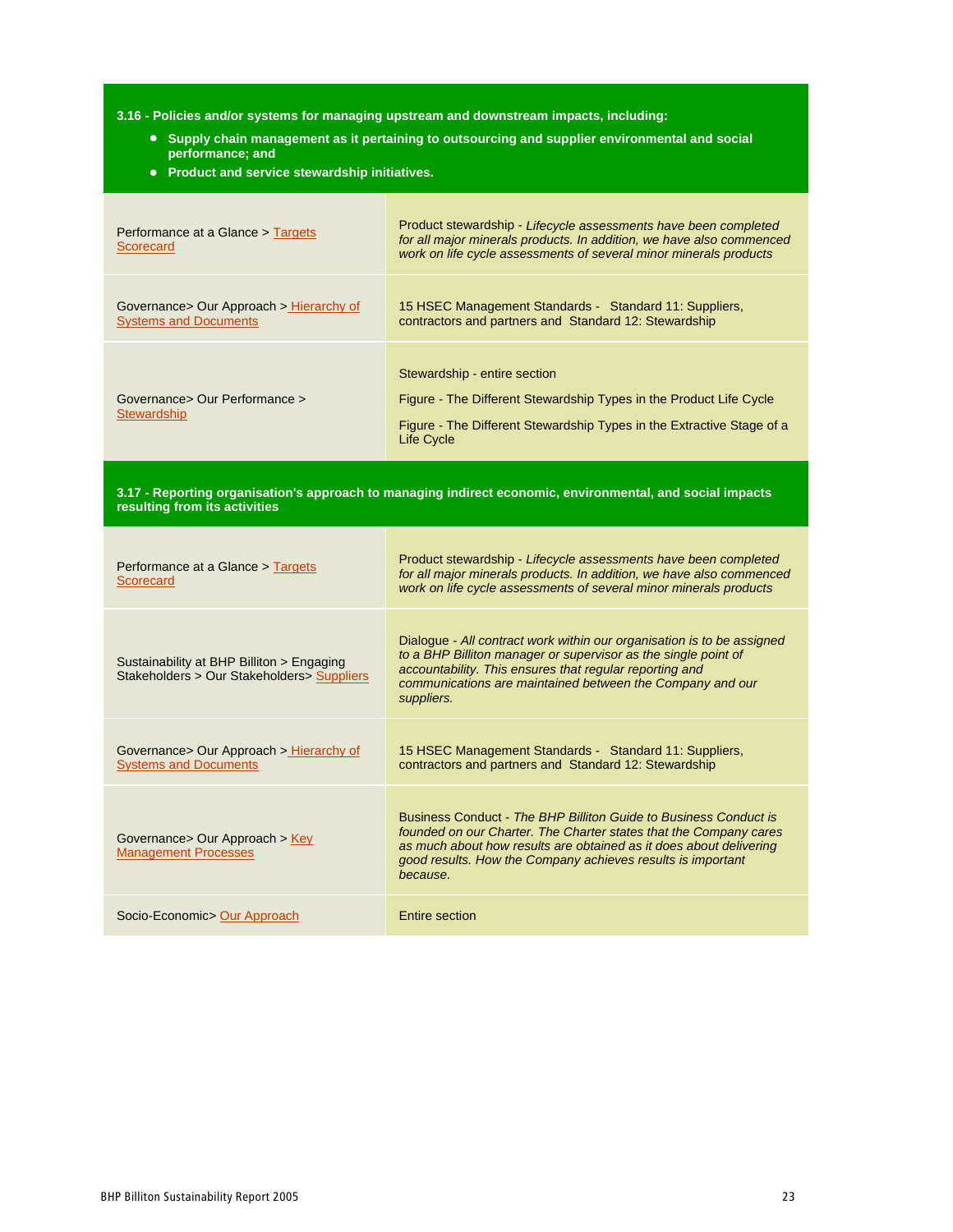### **3.18 - Major decisions during the reporting period regarding the location of, or changes in, operations**

| About This Report > About Us                                              | About Us, 9th paragraph - During the year, we acquired WMC<br>Resources Ltd (WMC) and sold our Samancor Chrome business<br>(South Africa). Tthe hot briguetted iron facilities at the Boodarie Iron<br>plant in Port Hedland (Australia) was also placed under care and<br>maintenance.                                                                                                                                                                                                                                                                                                                                                                                                                                                                                                                                                                                                              |
|---------------------------------------------------------------------------|------------------------------------------------------------------------------------------------------------------------------------------------------------------------------------------------------------------------------------------------------------------------------------------------------------------------------------------------------------------------------------------------------------------------------------------------------------------------------------------------------------------------------------------------------------------------------------------------------------------------------------------------------------------------------------------------------------------------------------------------------------------------------------------------------------------------------------------------------------------------------------------------------|
| About This Report > Our Approach to<br>Reporting> Data Collection & Basis | Data Collection & Basis, 4th paragraph - BHP Billiton took control of<br>WMC Resources Ltd (WMC), effective 3 June 2005. Due to the timing<br>of this transaction in the 2005 reporting year and variations between<br>the two companies' data collection and reporting systems, our 2005<br>Sustainability Report does not reflect data from WMC. This data will<br>be integrated into our 2006 reporting cycle. In the interim, historic<br>WMC sustainability data can be viewed online in the WMC<br>sustainability reports.<br>Effective 1 June, we sold our Samancor Chrome business (South<br>Africa). For the purposes of this Report, performance data for these<br>interests is included to the point of divestment. In addition, during the<br>reporting period, our Boodarie Iron facility (Australia) was placed<br>under care and maintenance; data continues however to be collected. |

**3.19 - Programs and procedures pertaining to economic, environmental and social performance. Include discussion of:**

- **Priority and target setting;**
- **Major programs to improve performance;**
- **Internal communication and training;**
- **Performance monitoring;**
- **Internal and external auditing; and**
- **Senior management review**

| Throughout the Report                                                    | The bulk of the Report describes and discusses the programs and<br>procedures that BHP Billiton has in place to manage its sustainable<br>development, or HSEC performance.                                                                                                                                          |
|--------------------------------------------------------------------------|----------------------------------------------------------------------------------------------------------------------------------------------------------------------------------------------------------------------------------------------------------------------------------------------------------------------|
| Performance at a Glance > Targets<br>Scorecard                           | Targets Scorecard - Provides details on programs and procedures<br>undertaken by BHP Billiton at a Company-wide level to manage<br>sustainable development, or HSEC performance.                                                                                                                                     |
| Governance > Our Approach > Hierarchy of<br><b>Systems and Documents</b> | HSEC Management Standards, 1st paragraph - The BHP Billiton<br><b>HSEC Management Standards form the basis for the development</b><br>and application of HSEC management systems at all levels in the<br>Company, and represent a key process through which we drive our<br>contribution to sustainable development. |
| Governance > Our Approach > Hierarchy of<br><b>Systems and Documents</b> | Figure - HSEC Management Standards Continual Improvement Model                                                                                                                                                                                                                                                       |
| <b>Case Studies</b>                                                      | <b>All Case Studies</b>                                                                                                                                                                                                                                                                                              |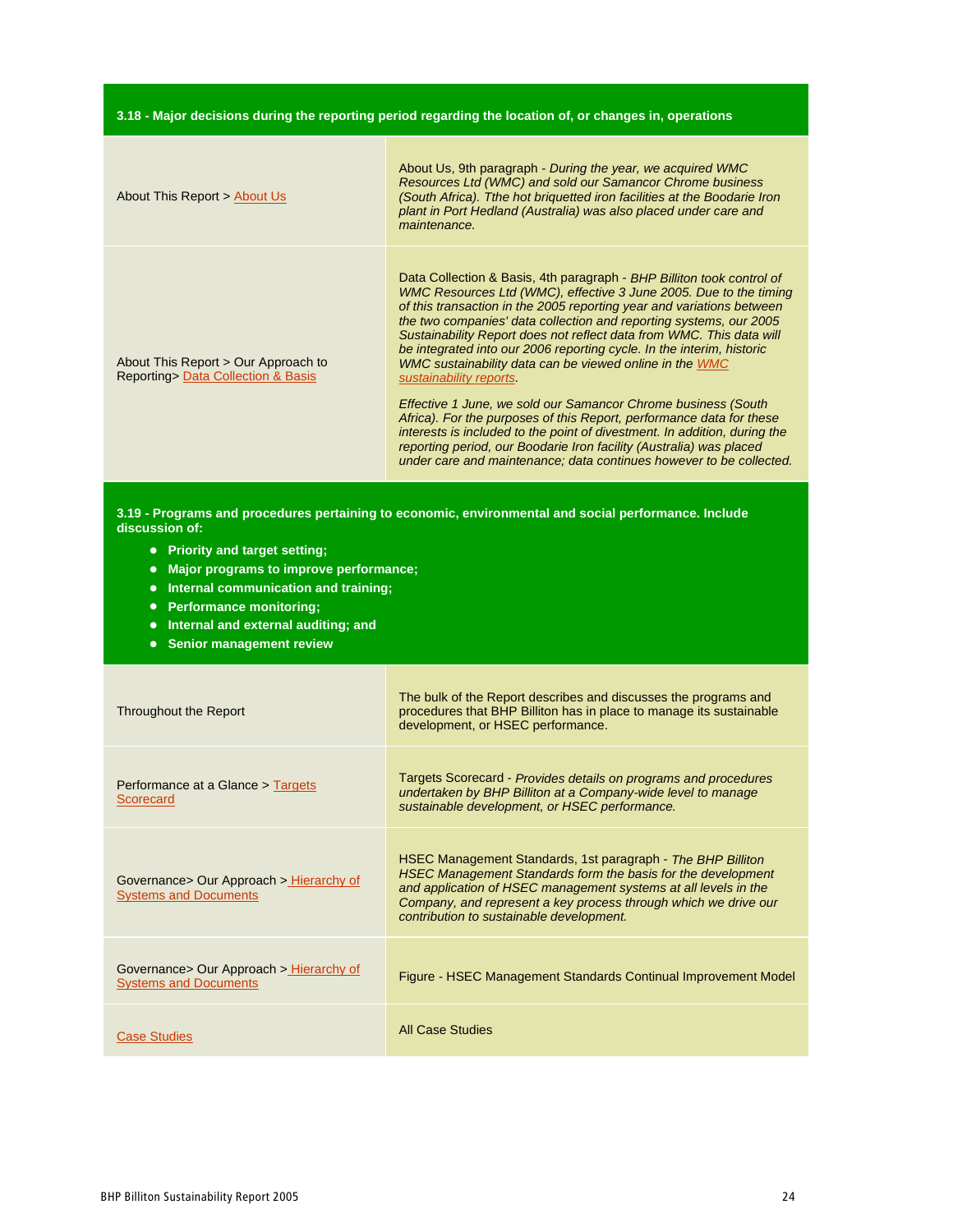| 3.20 - Status of certification pertaining to economic, environmental, and social management systems |  |  |  |
|-----------------------------------------------------------------------------------------------------|--|--|--|
|-----------------------------------------------------------------------------------------------------|--|--|--|

| Performance at a Glance > Targets<br>Scorecard                                    | Targets Scorecard - All sites to maintain ISO 14001 Certification.                                                                                                                                                                                                                                                                                                                                                                                                                                                                                                                                                                                                                   |
|-----------------------------------------------------------------------------------|--------------------------------------------------------------------------------------------------------------------------------------------------------------------------------------------------------------------------------------------------------------------------------------------------------------------------------------------------------------------------------------------------------------------------------------------------------------------------------------------------------------------------------------------------------------------------------------------------------------------------------------------------------------------------------------|
| Sustainability at BHP Billiton > Engaging<br>Stakeholders > Building Global Links | Building Global Links, 4th bullet point - "ISO 14001 Environmental<br>Management Systems (2002)"                                                                                                                                                                                                                                                                                                                                                                                                                                                                                                                                                                                     |
| Governance> Our Approach > Hierarchy of<br><b>Systems and Documents</b>           | Hierarchy of Systems and Documents, 2nd paragraph - The BHP<br>Billiton HSEC management system is hierarchical, where documents<br>and systems must meet and support the requirements of those of<br>higher levels. We are aiming for some of our management systems to<br>be certified. For example, in line with our HSEC target, all our major<br>operating sites have now achieved and are required to maintain ISO<br>14001 certification. Additionally, some of our sites are now working<br>towards certification of their safety management systems to OHSAS<br>18001. A number of our sites are also certified to the ISO 9000<br>standards for quality management systems. |
| Governance> Our Performance ><br><b>Management Systems Review</b>                 | HSEC Management Standards Review, 2nd bullet point - Ensuring<br>that the Standards were consistent with the International Standards<br>Organisation revision of ISO 14001:2004                                                                                                                                                                                                                                                                                                                                                                                                                                                                                                      |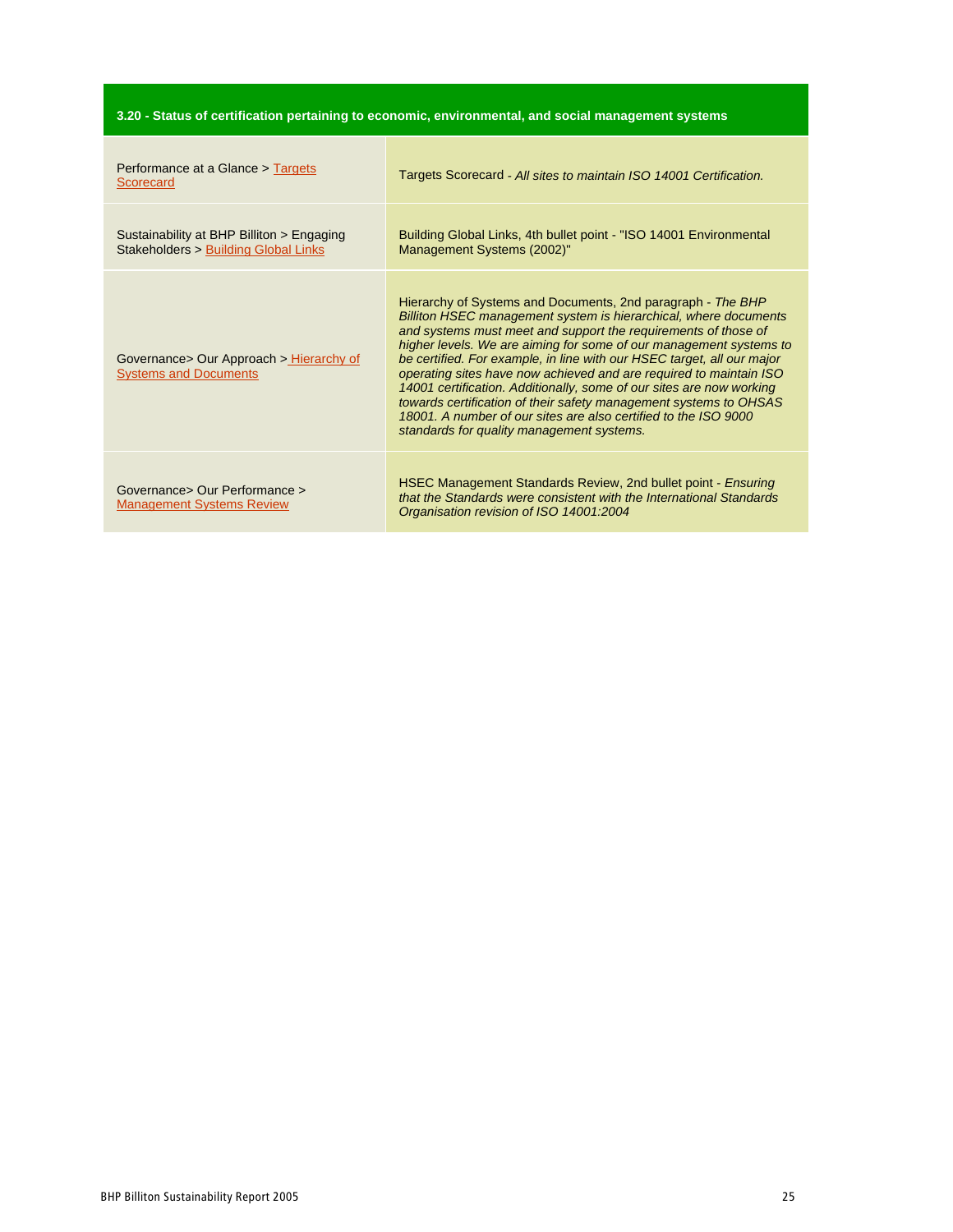You are here: About This Report > GRI and GC Navigator > Economic Performance Indicators

# Economic Performance Indicators

| Adequate disclosure       |
|---------------------------|
| <b>Partial disclosure</b> |
| No disclosure             |

# Economic Performance Indicators

| Reference in website:                                              | Reference in report:                                                                                                                                                                                                                                                                                                                                                                                                                                                                                                                                                                                                                                                                                                                                                                                                |  |  |
|--------------------------------------------------------------------|---------------------------------------------------------------------------------------------------------------------------------------------------------------------------------------------------------------------------------------------------------------------------------------------------------------------------------------------------------------------------------------------------------------------------------------------------------------------------------------------------------------------------------------------------------------------------------------------------------------------------------------------------------------------------------------------------------------------------------------------------------------------------------------------------------------------|--|--|
| <b>EC1 - Net Sales</b>                                             |                                                                                                                                                                                                                                                                                                                                                                                                                                                                                                                                                                                                                                                                                                                                                                                                                     |  |  |
| About This Report > About Us                                       | About Us, 7th paragraph - Annual attributable volumes of production<br>for some of our most significant commodities have been in the order<br>of:<br>• 1.3 million tonnes of aluminium and 4.1 million tonnes of<br>alumina<br>• 1.0 million tonnes of copper<br>• 96.7 million tonnes of iron ore<br>• 37.3 million tonnes of metallurgical coal<br>• 87.4 million tonnes of thermal coal<br>3.6 million carats of diamonds<br>50.8 million barrels of crude oil and condensate<br>• 345.7 billion cubic feet of natural gas<br>• 0.1 million tonnes of nickel.<br>About Us, 10th paragraph - BHP Billiton has an annual turnover of<br>US\$31.8 billion, attributable profit (excluding exceptional items) of<br>approximately US\$6.5 billion and net operating assets of US\$29.6<br>billion (at 30 June 2005). |  |  |
| EC2 - Geographic breakdown of markets                              |                                                                                                                                                                                                                                                                                                                                                                                                                                                                                                                                                                                                                                                                                                                                                                                                                     |  |  |
| Socio Economic > Our Performance><br><b>Economic Contributions</b> | Figure - Diversification by Market (Turnover) at 30 June 2005<br>Figure - Diversification by Geographic Region (Net Operating Assets)<br>at 30 June 2005<br>Figure - Total allocated expenditure by category 2004/05 (US\$ million)<br>2004/05                                                                                                                                                                                                                                                                                                                                                                                                                                                                                                                                                                      |  |  |
| EC3 - Cost of all goods, materials, and services purchased         |                                                                                                                                                                                                                                                                                                                                                                                                                                                                                                                                                                                                                                                                                                                                                                                                                     |  |  |
| Socio Economic > Our Performance><br><b>Economic Contributions</b> | Figure - Employee Payments, Goods and Services by Region<br>2004/05<br>Figure - Total allocated expenditure by category 2004/05 (US\$ million)<br>Figure - Total Allocated Expenditure by Category 2004/05                                                                                                                                                                                                                                                                                                                                                                                                                                                                                                                                                                                                          |  |  |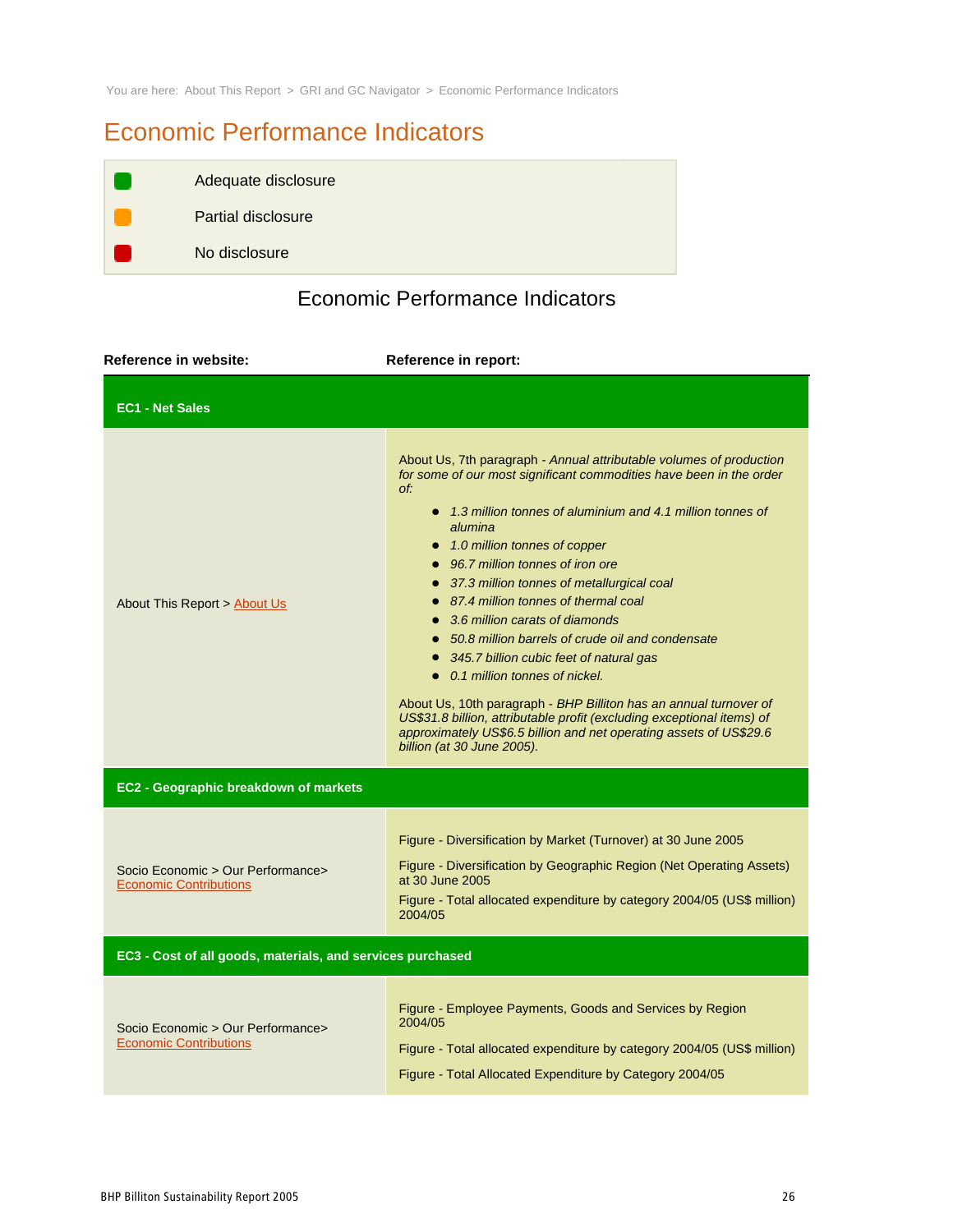**EC4 - Percentage of contracts that were paid in accordance with agreed terms, excluding agreed penalty arrangements**

**BHP Billiton Response:** During the reporting period we attempted to collect these data for the first time. Current data collection methods resulted in only a proportion of available data being captured, consequently we considered this to be not fully representative and have not reported these data. We will endeavour to improve our data collection methods for the next reporting period.

**EC5 - Total payroll and benefits (including wages, pension, other benefits, and redundancy payments) broken down by country or region**

| Socio Economic > Our Performance><br><b>Economic Contributions</b>                                                                                                                             | Figure - Employee Payments, Goods and Services by Region<br>2004/05 includes aggregated remuneration data for employee<br>payments, goods and services. |  |
|------------------------------------------------------------------------------------------------------------------------------------------------------------------------------------------------|---------------------------------------------------------------------------------------------------------------------------------------------------------|--|
|                                                                                                                                                                                                | <b>BHP Billiton Response:</b> Remuneration data are aggregated with<br>Employee Payments and Goods and Services data.                                   |  |
| EC6 - Distributions to providers of capital broken down by interest on debt and borrowings, and dividends on<br>all classes of shares, with any arrears of preferred dividends to be disclosed |                                                                                                                                                         |  |

Socio Economic > Our Performance> Economic Contributions Figure - Summary financial information for the BHP Billiton Group US\$ million (Year ending 30 June), includes dividends paid or payable Figure - Total allocated expenditure by category 2004/05 (US\$ million), includes dividends paid or payable **BHP Billiton Response:** Due to the complexity of the business, not

all data relating to this indicator have been disclosed in the Report.

**EC7 - Increase/decrease in retained earnings at end of period**

| Performance at a Glance > Data Tables ><br><b>Key Sustainability Data Summary</b> | Figure - Key Sustainability Data Summary                          |
|-----------------------------------------------------------------------------------|-------------------------------------------------------------------|
| Socio Economic > Our Performance>                                                 | Figure - Summary financial information for the BHP Billiton Group |
| <b>Economic Contributions</b>                                                     | US\$ million (Year ending 30 June)                                |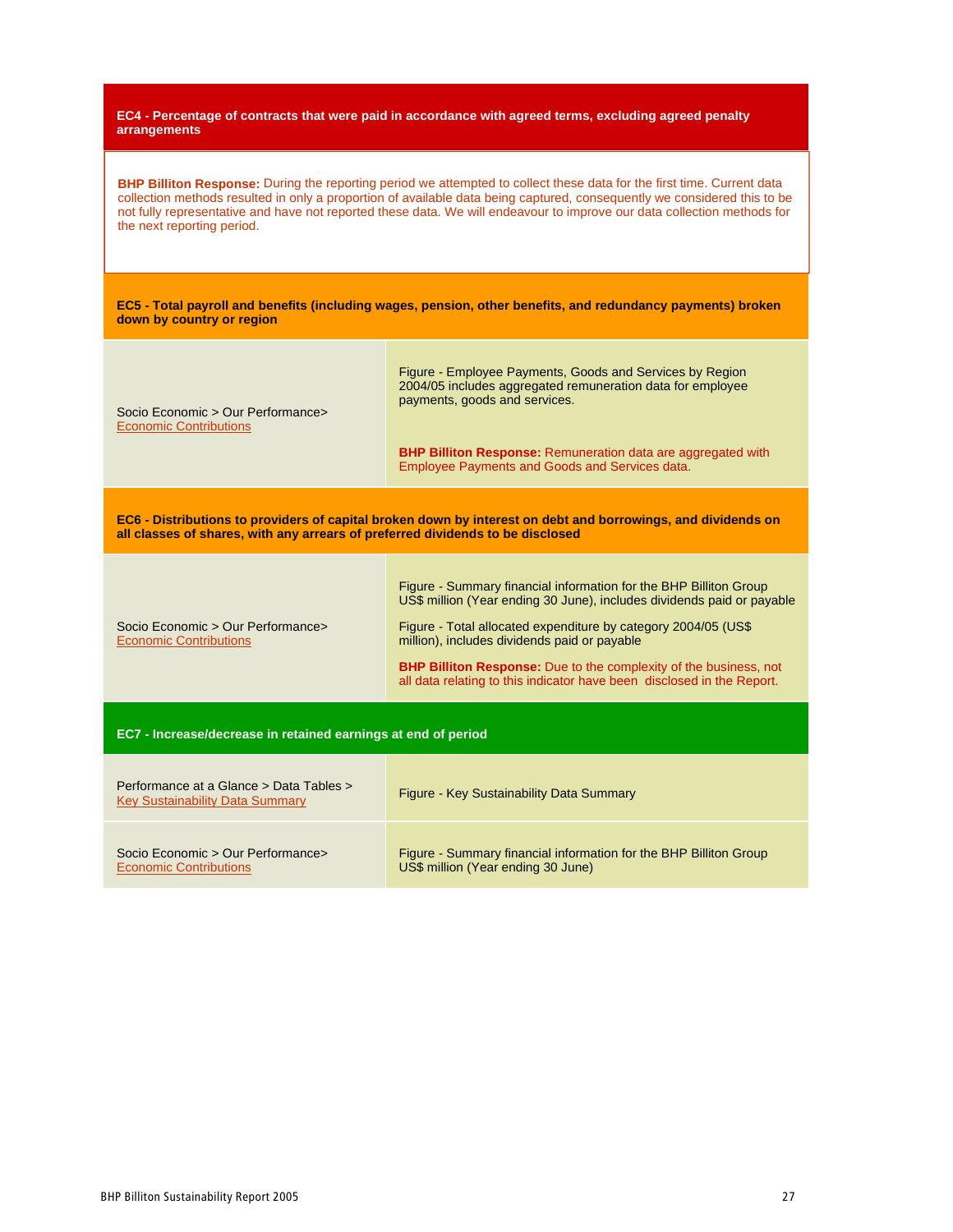#### **EC8 - Total sum of taxes of all types paid broken down by country**

Figure - Summary financial information for the BHP Billiton Group US\$ million (Year ending 30 June)

Figure - Total allocated expenditure by category 2004/05 (US\$ million)

Socio Economic > Our Performance> Economic Contributions

Figure - Income Tax, Resource Rent Tax and Royalties by Region 2004/05

**BHP Billiton Response:**Taxation figures have been broken down by region, rather than country. BHP Billiton has confirmed its support for the Extractive Industries Transparency Initiative regarding disclosure of payments of taxes and royalties and will work with host governments that participate in this process to ensure public reporting of these payments.

**EC9 - Subsidies received broken down by country or region**

**BHP Billiton Response**: BHP Billiton defines subsidies to be payments made from governments to industry. As such, these data are not disclosed as BHP Billiton is not a significant beneficiary of subsidies and therefore has not endeavored to obtain these data.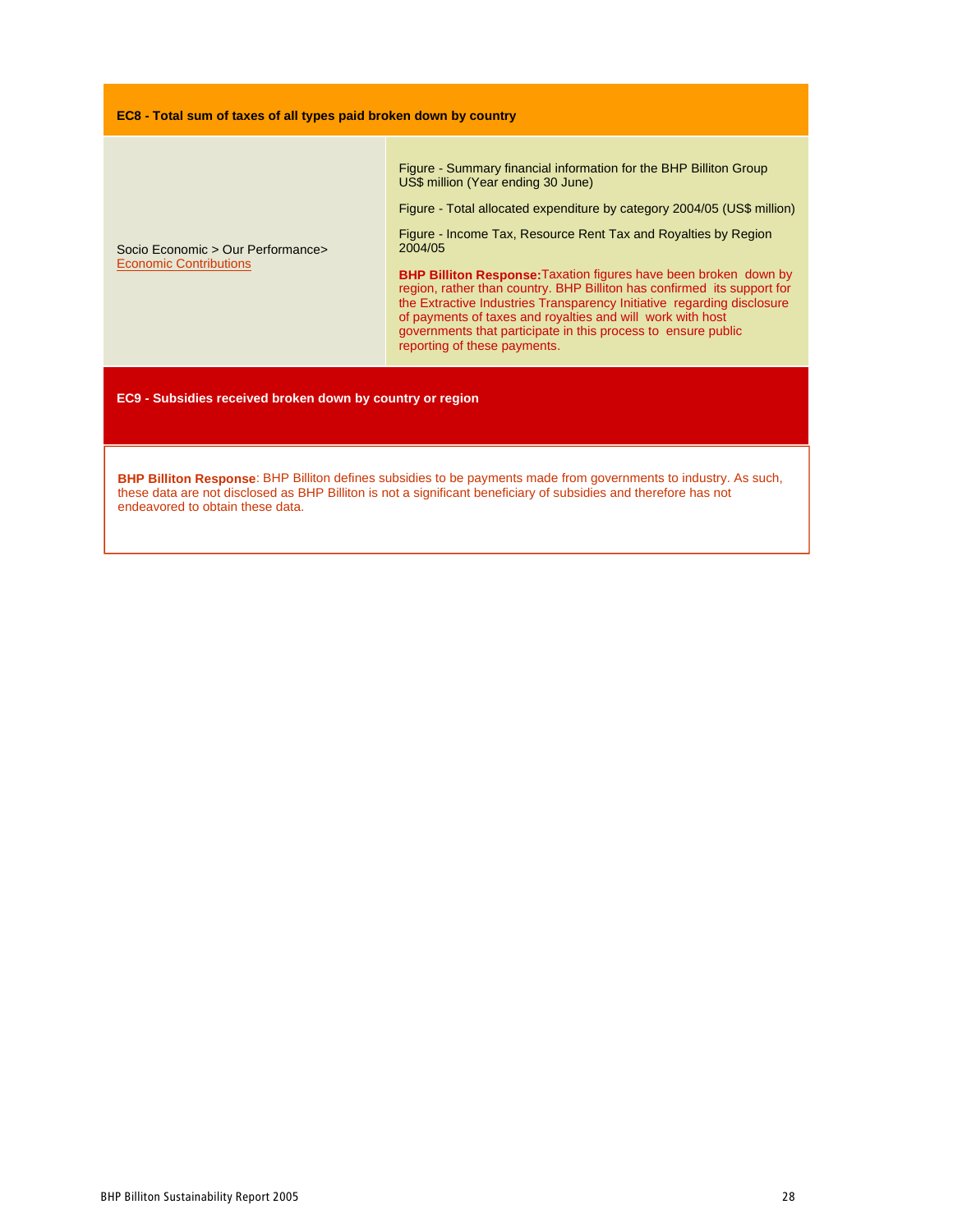| EC10 - Donations to community, civil society, and other groups broken down in terms of cash and in-kind<br>donations per type of group |                                                                                                                                                                                                                                                                                                                                                                                                                                                                                                                                                                                                                                                                                        |  |
|----------------------------------------------------------------------------------------------------------------------------------------|----------------------------------------------------------------------------------------------------------------------------------------------------------------------------------------------------------------------------------------------------------------------------------------------------------------------------------------------------------------------------------------------------------------------------------------------------------------------------------------------------------------------------------------------------------------------------------------------------------------------------------------------------------------------------------------|--|
| Performance at a Glance > Data Tables ><br>Key Sustainability Data Summary                                                             | Figure - Key Sustainability Data Summary                                                                                                                                                                                                                                                                                                                                                                                                                                                                                                                                                                                                                                               |  |
| Community > Our Performance ><br><b>Community Programs</b>                                                                             | Employee Matched Giving Program and Tsunami Contributions, 3rd<br>paragraph - During 2005, BHP Billiton contributed US\$ 358,000 to<br>over 400 not-for-profit organisations to match its employees' cash,<br>volunteering and fundraising activities (excluding tsunami donations).                                                                                                                                                                                                                                                                                                                                                                                                   |  |
| Community > Our Performance ><br><b>Community Programs</b>                                                                             | Community Contributions - The Company supports community<br>initiatives in the locations where it operates. During 2004, our<br>voluntary contributions to community programs totalled US\$57.4<br>million, comprising cash, in-kind support and administration costs.                                                                                                                                                                                                                                                                                                                                                                                                                 |  |
| Community > Our Performance ><br><b>Community Programs</b>                                                                             | Figure - Community Contributions 2001/02 to 2004/05<br>Figure - Community Contributions by Program Category 2004/05<br>Figure - Community Contributions by Geographic Region 2004/05<br>Figure - Community Contributions by Locality 2004/05<br>Community Contributions, 4th paragraph - During the 2005 review of<br>the Company's community targets, the Company's executive<br>management and the HSEC function reaffirmed its commitment to our<br>target to invest 1 per cent of pre-tax profit on community programs.<br>However, it was also acknowledged that the current methodology<br>used to calculate the 1% target has been problematic in its<br><i>implementation.</i> |  |
| Community > Community Case Studies                                                                                                     | Tsunami tragedy touches the hearts of our employees                                                                                                                                                                                                                                                                                                                                                                                                                                                                                                                                                                                                                                    |  |
| Socio Economic > Our Performance><br><b>Economic Contributions</b>                                                                     | Figure - Total allocated expenditure by category 2004/05 (US\$ million)                                                                                                                                                                                                                                                                                                                                                                                                                                                                                                                                                                                                                |  |

**EC11 - Supplier breakdown by organisation and country**

**(additional indicator)**

**BHP Billiton Response:** During the reporting period we attempted to collect these data for the first time. Current data collection methods resulted in only a proportion of available data being captured, consequently we considered this to be not fully representative and have not reported these data. We will endeavour to improve our data collection methods for the next reporting period.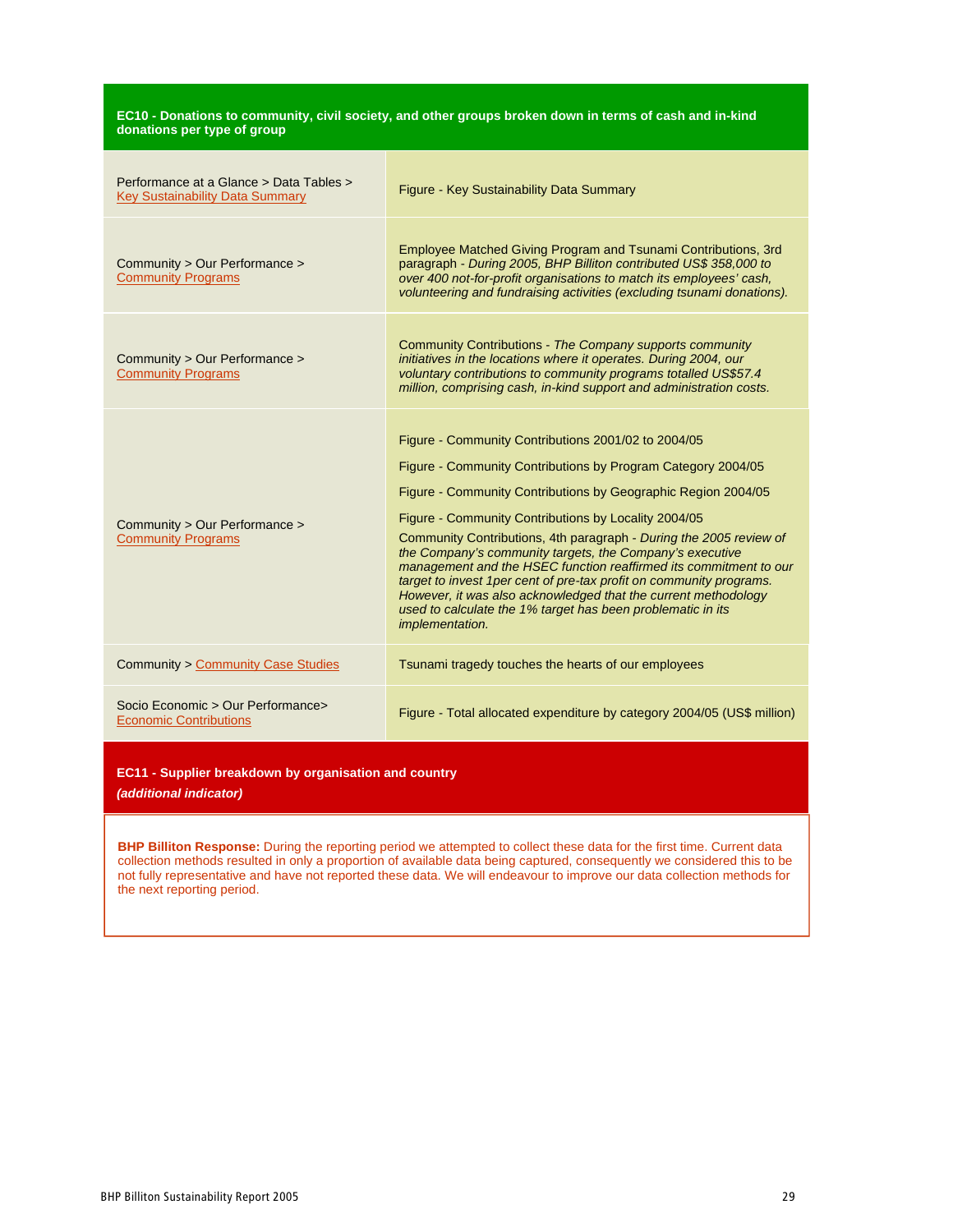**MM1 - Identify those sites where the local economic contribution and development impact is of particular significance and interest to stakeholders (eg. Remote sites) and outline policies with respect to assessing this contribution. Relevant information includes:**

- **Percentage of good, materials, and services purchased locally;**
- **Percentage of workforce from local communities;**
- **Investment in public infrastructure and its maintenance; and**
- **Compensation payments**

| Community > Our Approach > Human Rights                            | Land Compensation - Our approach to land compensation, especially<br>for major projects, is undertaken on a case-by-case basis.<br>Firstly, consideration is given to what land we need; our possible<br>impacts on that land, both short and long term; the present and past<br>use of the land; and the effects that our use may have on existing land<br>owners and occupiers.                                                                                                                                                                                                                  |  |
|--------------------------------------------------------------------|----------------------------------------------------------------------------------------------------------------------------------------------------------------------------------------------------------------------------------------------------------------------------------------------------------------------------------------------------------------------------------------------------------------------------------------------------------------------------------------------------------------------------------------------------------------------------------------------------|--|
| Community > Our Performance ><br><b>Community Programs</b>         | Entire section                                                                                                                                                                                                                                                                                                                                                                                                                                                                                                                                                                                     |  |
| Socio Economic > Our Performance ><br><b>Supply</b>                | Supply, 6th paragraph - Our approach is to use local suppliers where<br>possible. Over the reporting period, our distribution of spend with<br>international suppliers reduced from 26 per cent in the previous year<br>to 19 per cent in the current year, while distribution of spend with both<br>local and national suppliers was at 27 per cent and 54 per cent<br>respectively. Local spend refers to spend within the communities<br>where we operate and the regions, such as states and proviinces,<br>where our operations are located.<br>Figure - Distribution of Supply Spend 2004/05 |  |
| Socio Economic > Our Performance ><br><b>Employee Relations</b>    | <b>Employment Equity in South Africa - Entire Section</b><br>Indigenous Employment and Training - Entire Section                                                                                                                                                                                                                                                                                                                                                                                                                                                                                   |  |
| Socio-Economic > Case Studies                                      | All                                                                                                                                                                                                                                                                                                                                                                                                                                                                                                                                                                                                |  |
| MM2 - Value added disaggregated to country level                   |                                                                                                                                                                                                                                                                                                                                                                                                                                                                                                                                                                                                    |  |
| Socio Economic > Our Performance><br><b>Economic Contributions</b> | Value Added - Value added, consistent with the definition used by the<br>Global Reporting Initiative, is total revenues less total cost of<br>procurement.<br><b>BHP Billiton Response:</b> Value Added figures are currently disclosed<br>on a regional basis.                                                                                                                                                                                                                                                                                                                                    |  |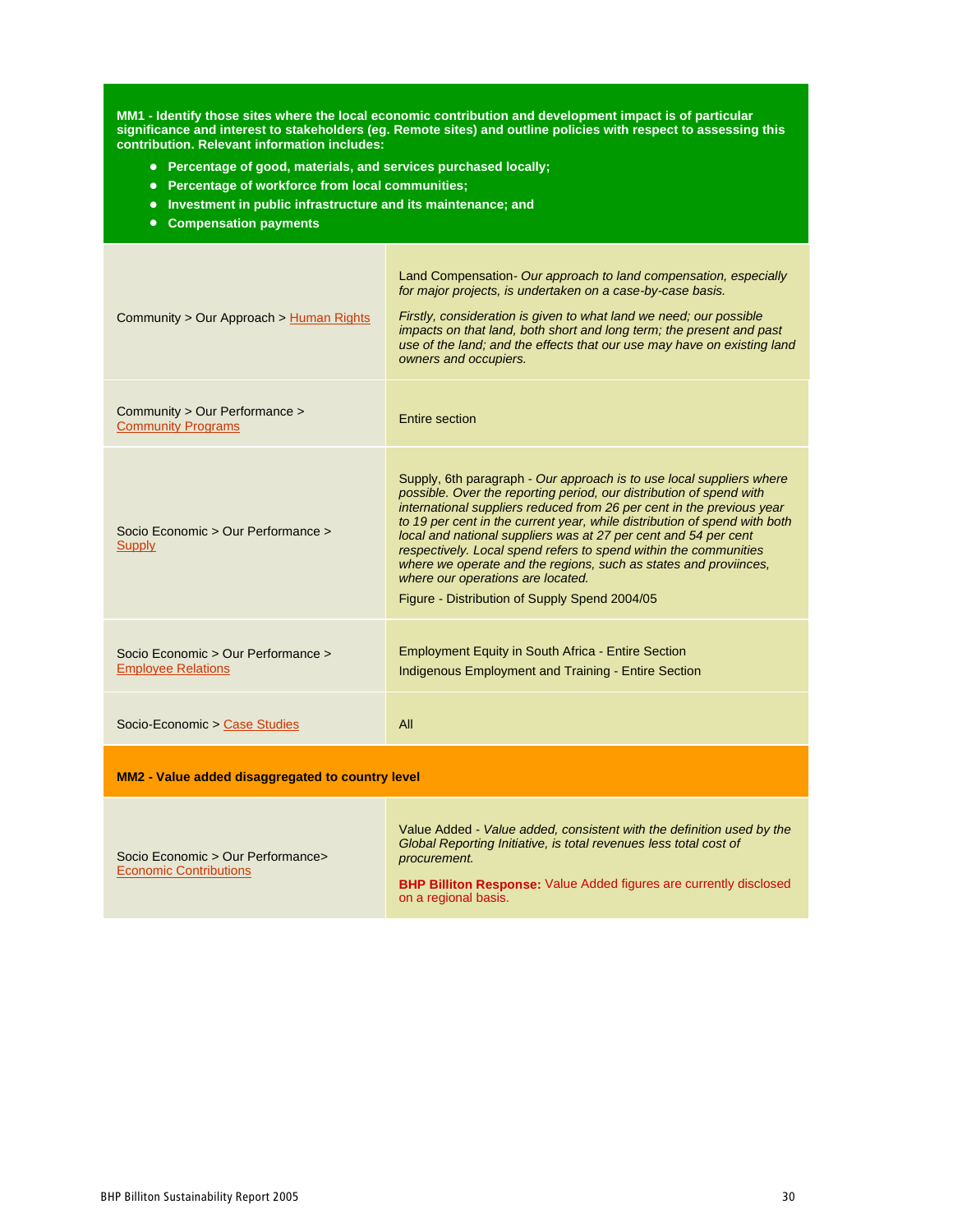You are here: About This Report > GRI and GC Navigator > Environmental Performance Indicators

# Environmental Performance Indicators

| Adequate disclosure       |
|---------------------------|
| <b>Partial disclosure</b> |
| No disclosure             |

# Environmental Performance Indicators

| Reference in website:                                                             | Reference in report:                                                                                                                                                                                                                                                                                                                                                                                                                                                                                                                                                                                                                  |  |  |
|-----------------------------------------------------------------------------------|---------------------------------------------------------------------------------------------------------------------------------------------------------------------------------------------------------------------------------------------------------------------------------------------------------------------------------------------------------------------------------------------------------------------------------------------------------------------------------------------------------------------------------------------------------------------------------------------------------------------------------------|--|--|
| EN1 - Total material use other than water, by type                                |                                                                                                                                                                                                                                                                                                                                                                                                                                                                                                                                                                                                                                       |  |  |
| Performance at a Glance > Data Tables ><br><b>Key Sustainability Data Summary</b> | Key Sustainability Data Summary, provides the data supporting the<br>charts mentioned above                                                                                                                                                                                                                                                                                                                                                                                                                                                                                                                                           |  |  |
| Performance at a Glance > Data Tables ><br><b>Environmental Data Summary</b>      | Environmental Data Summary provides the data supporting the charts<br>mentioned above                                                                                                                                                                                                                                                                                                                                                                                                                                                                                                                                                 |  |  |
| Environment > Our Performance > Resource<br><b>Use</b>                            | Waste, Other Consumables, 1st paragraph: Due to the diversity of our<br>operations, we seek to report only consumables of significant<br>quantities. Over the reporting period we consumed (excluding fuels,<br>which are reported in Energy):<br>$\bullet$ 812 610 tonnes of acid<br>377 730 tonnes of caustic soda<br>481 930 tonnes of explosives<br>38 920 tonnes of purchased gas other than natural gas<br>453 470 tonnes of other materials (lime, stone dust,<br>magnetite and others).<br>Figure - Total Energy Use 2001/02 to 2004/05<br>Figure - Energy Use by Type<br>Figure - Fresh Water Consumption 2001/02 to 2004/05 |  |  |

EN2 - Percentage of materials used that are wastes (processed or unprocessed) from sources external to the **reporting organisation**

**BHP Billiton Response:** These data are not disclosed, as BHP Billiton is primarily involved in the extraction of resources. Where 'downstream' processes are undertaken, it is presently impractical to identify feedstocks that are byproducts of other processes.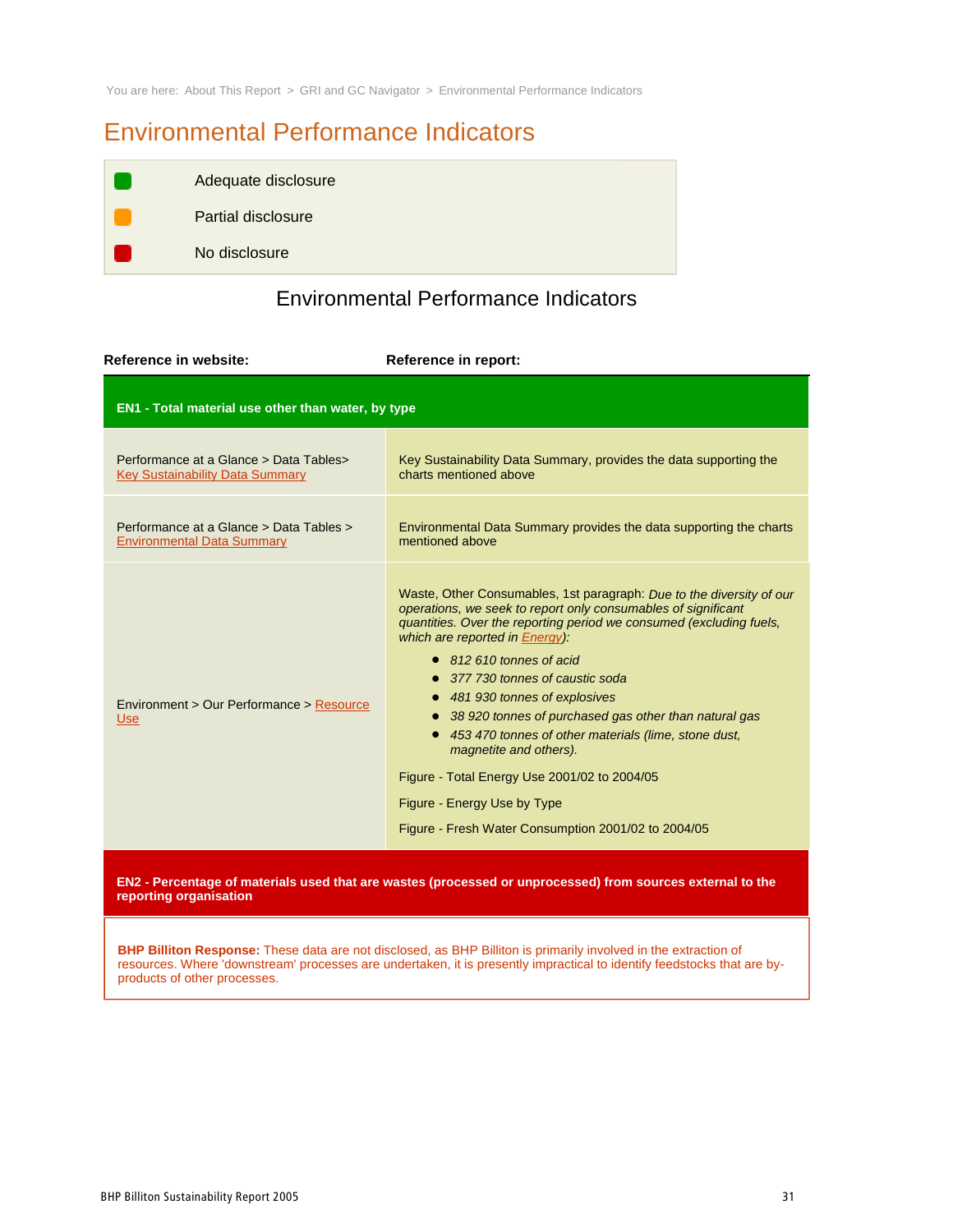| EN3 & EN4 - Direct and indirect energy use segmented by primary source                 |                                                                                                                                                                                                                                                                                                                                                                                                                                                                                                                                                                                                                                                                      |  |
|----------------------------------------------------------------------------------------|----------------------------------------------------------------------------------------------------------------------------------------------------------------------------------------------------------------------------------------------------------------------------------------------------------------------------------------------------------------------------------------------------------------------------------------------------------------------------------------------------------------------------------------------------------------------------------------------------------------------------------------------------------------------|--|
| Performance at a Glance > Data Tables ><br><b>Environmental Data Summary</b>           | Environmental Data Summary provides the data supporting the charts<br>mentioned below                                                                                                                                                                                                                                                                                                                                                                                                                                                                                                                                                                                |  |
| Environment > Our Performance > Resource<br><b>Use</b>                                 | Energy, 2nd paragraph: Our energy consumption decreased from 327<br>petajoules in the previous reporting period to 309 petajoules.<br>Figure - Energy Use by Type Table<br>Figure - Energy Intensity Index 2001/02 to 2004/05<br>Figure - Energy intensity of selected products - Charts show energy<br>intensity of selected products - aluminum smelting, copper, petroleum<br>products, Queensland coal and Queensland nickel.                                                                                                                                                                                                                                    |  |
| <b>EN5 - Total water use</b>                                                           |                                                                                                                                                                                                                                                                                                                                                                                                                                                                                                                                                                                                                                                                      |  |
| Environment > Our Performance > Resource<br>Use                                        | Water, 2nd paragraph: Total fresh water consumption amounted to<br>153 170 megalitres, similar to the 153 020 megalitres reported in the<br>previous reporting period, as shown in the graph below.<br>Water, 5th paragraph: The use of recycled water fell slightly compared<br>to last year.<br>Water, Figures: Fresh Water Consumption 2001/02 to 2004/05 and<br>Source of Fresh Water 2004/05<br>Water, Figure - Recycled Water Use 2001/02 to 2004/05.<br>Water intensity of selected products, various figures - These show<br>water intensity of selected products - aluminum smelting, copper,<br>petroleum products, Queensland coal and Queensland nickel. |  |
| EN6 - Location and size of land owned, leased or managed in biodiversity-rich habitats |                                                                                                                                                                                                                                                                                                                                                                                                                                                                                                                                                                                                                                                                      |  |
| Environment > Our Performance ><br><b>Biodiversity</b>                                 | Biodiversity, 7th bullet point: Approximately 650 000 hectares of land<br>are managed in biodiversity-rich habitats; 332 400 hectares of this is<br>associated with the Artic tundra of the entire EKATI mine lease.                                                                                                                                                                                                                                                                                                                                                                                                                                                 |  |
| Environment > Our Performance > Resource<br><b>Use</b>                                 | Land, 2nd paragraph - As demonstrated in the graph below, the<br>amount of land newly disturbed over the reporting period fell by 12 per<br>cent compared with the previous period. Land rehabilitated fell by 10<br>per cent.<br>Figures - Land Newly Disturbed 2001/02 to 2004/05; Land<br>Rehabilitated 2001/02 to 2004/05; Land Requiring Rehabilitation<br>2001/02 to 2004/05                                                                                                                                                                                                                                                                                   |  |
| <b>Environment &gt; Environment Case Studies</b>                                       | Selbaie Mine develops environmental program for the long term<br>Land rehabilitation programs at Cerrejón and Mt Arthur Coal show the<br>value of mine closure planning<br>Recognising and managing the impacts of our operations on<br>biodiversity values                                                                                                                                                                                                                                                                                                                                                                                                          |  |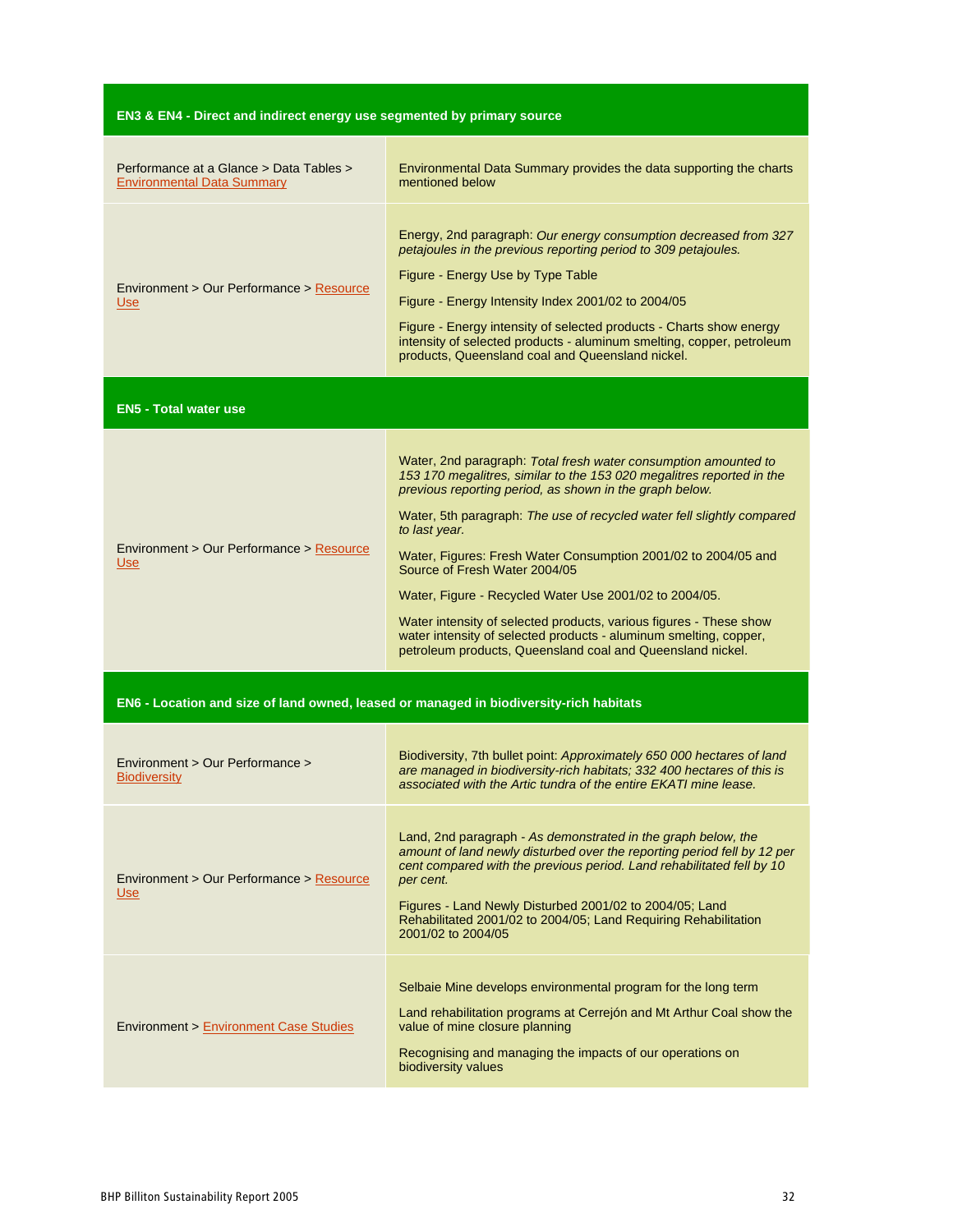#### **EN7 - Description of the major impacts on biodiversity associated with activities and/or products and services in terrestrial freshwater, and marine environments**

| Environment > Our Performance ><br><b>Biodiversity</b>                                                           | Biodiversity, 2nd bullet point: Eleven sites reported operating adjacent<br>to areas designated as protected areas by government authorities or<br>national legislation. These sites include Coermotibo operations at<br>Billiton Maatschappij Suriname (Wane Reserve, Suriname) and the<br>Point of Ayr Terminal (at our Liverpool Bay petroleum asset in the UK)<br>which lies at the outer reaches of the Dee Estuary, recognised<br>nationally as a Site of Special Scientific Interest, at European level as<br>a Special Protection Area for birds and as an internationally important<br>wetland (Ramsar).<br>Biodiversity, 7th bullet point: Approximately 650 000 hectares of land<br>are managed in biodiversity-rich habitats; 332 400 hectares of this is<br>associated with the Artic tundra of the entire EKATI mine lease. |  |  |
|------------------------------------------------------------------------------------------------------------------|-------------------------------------------------------------------------------------------------------------------------------------------------------------------------------------------------------------------------------------------------------------------------------------------------------------------------------------------------------------------------------------------------------------------------------------------------------------------------------------------------------------------------------------------------------------------------------------------------------------------------------------------------------------------------------------------------------------------------------------------------------------------------------------------------------------------------------------------|--|--|
| Environment > Our Performance > Resource<br><b>Use</b>                                                           | Land, 2nd paragraph - As demonstrated in the graph below, the<br>amount of land newly disturbed over the reporting period fell by 12 per<br>cent compared with the previous period. Land rehabilitated fell by 10<br>per cent.<br>Figures - Land Newly Disturbed 2001/02 to 2004/05; Land<br>Rehabilitated 2001/02 to 2004/05; Land Requiring Rehabilitation<br>2001/02 to 2004/05                                                                                                                                                                                                                                                                                                                                                                                                                                                        |  |  |
| <b>Environment &gt; Environment Case Studies</b>                                                                 | Selbaie Mine develops environmental program for the long term<br>Land rehabilitation programs at Cerrejón and Mt Arthur Coal show the<br>value of mine closure planning<br>Recognising and managing the impacts of our operations on<br>biodiversity values                                                                                                                                                                                                                                                                                                                                                                                                                                                                                                                                                                               |  |  |
| <b>EN8 - Greenhouse gas emissions</b>                                                                            |                                                                                                                                                                                                                                                                                                                                                                                                                                                                                                                                                                                                                                                                                                                                                                                                                                           |  |  |
| Performance at a Glance > Targets<br>Scorecard                                                                   | Table titled 'Environment' - outlines targets and 2004/2005 energy and<br>greenhouse performance.                                                                                                                                                                                                                                                                                                                                                                                                                                                                                                                                                                                                                                                                                                                                         |  |  |
| Performance at a Glance > Data Tables ><br><b>Environmental Data Summary</b>                                     | Environmental Data Summary - Section of table titled 'Greenhouse<br>Gas Emissions. Table provides a breakdown of the greenhouse gas<br>emissions for each sector.                                                                                                                                                                                                                                                                                                                                                                                                                                                                                                                                                                                                                                                                         |  |  |
| Sustainability at BHP Billiton > Our<br><b>Sustainability Challenges &gt; Greenhouse Gas</b><br><b>Emissions</b> | <b>Entire Section</b>                                                                                                                                                                                                                                                                                                                                                                                                                                                                                                                                                                                                                                                                                                                                                                                                                     |  |  |
| Environment > Our Performance ><br><b>Emissions</b>                                                              | Greenhouse Gases - Entire Section, including tables and graphs                                                                                                                                                                                                                                                                                                                                                                                                                                                                                                                                                                                                                                                                                                                                                                            |  |  |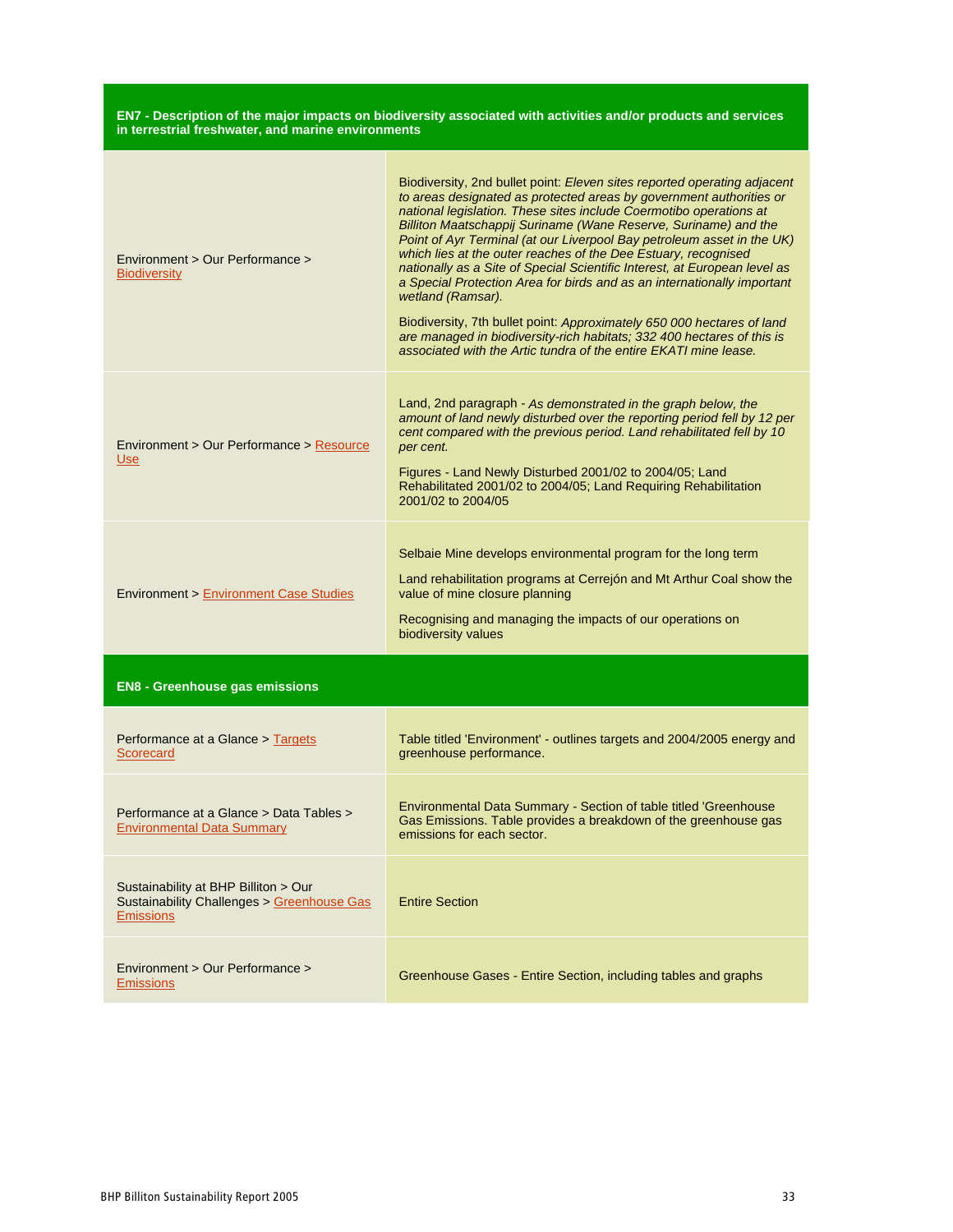| <b>EN9 - Use and emissions of ozone-depleting substances</b> |  |  |
|--------------------------------------------------------------|--|--|
|                                                              |  |  |
|                                                              |  |  |

| Environment > Our Performance ><br><b>Emissions</b>          | Ozone Depleting Substances - The amount of ozone-depleting<br>substances discharged or leaked to air increased from 0.35 tonne of<br>chlorofluorocarbon (CFC) equivalent in the previous reporting period<br>to 0.42 tonne CFC equivalent in the current reporting period. This was<br>mainly due to a leak in the refrigeration and air conditioning system at<br>a petroleum site (which has since been corrected). We continue to<br>phase out the use of ozone-depleting substances across our<br>operations in compliance with legislative requirements. |
|--------------------------------------------------------------|---------------------------------------------------------------------------------------------------------------------------------------------------------------------------------------------------------------------------------------------------------------------------------------------------------------------------------------------------------------------------------------------------------------------------------------------------------------------------------------------------------------------------------------------------------------|
| EN10 - NOx, SOx, and other significant air emissions by type |                                                                                                                                                                                                                                                                                                                                                                                                                                                                                                                                                               |
| Performance at a Glance > Data Tables >                      | Environmental Data Summary provides the data supporting the charts                                                                                                                                                                                                                                                                                                                                                                                                                                                                                            |
| <b>Environmental Data Summary</b>                            | mentioned below                                                                                                                                                                                                                                                                                                                                                                                                                                                                                                                                               |
| Environment > Our Approach > Emissions<br>Management         | Emissions Management: The key air emissions generated by the<br>Company's activities include greenhouse gas emissions, oxides of<br>sulphur and nitrogen, ozone-depleting substances and fluoride.<br>Primary greenhouse gases of concern to us are carbon dioxide (a<br>product of energy use and the use of fluxes) and methane (which<br>occurs at coal mines and from oil and gas production facilities). Less<br>significant are emissions of perfluorocarbons associated with our<br>Aluminium CSG.                                                     |
| Environment > Our Performance >                              | Oxides of Nitrogen - subsection including Figure - NOx Emissions to                                                                                                                                                                                                                                                                                                                                                                                                                                                                                           |
| <b>Emissions</b>                                             | Air 2001/02 to 2004/05                                                                                                                                                                                                                                                                                                                                                                                                                                                                                                                                        |
| Environment > Our Performance >                              | Oxides of Sulphur - sub-section including Figure - SOx Emissions to                                                                                                                                                                                                                                                                                                                                                                                                                                                                                           |
| <b>Emissions</b>                                             | Air 2001/02 to 2004/05                                                                                                                                                                                                                                                                                                                                                                                                                                                                                                                                        |
| Environment > Our Performance >                              | Fluoride - subsection including Figure - Fluoride Emissions to Air                                                                                                                                                                                                                                                                                                                                                                                                                                                                                            |
| <b>Emissions</b>                                             | 2001/02 to 2004/05                                                                                                                                                                                                                                                                                                                                                                                                                                                                                                                                            |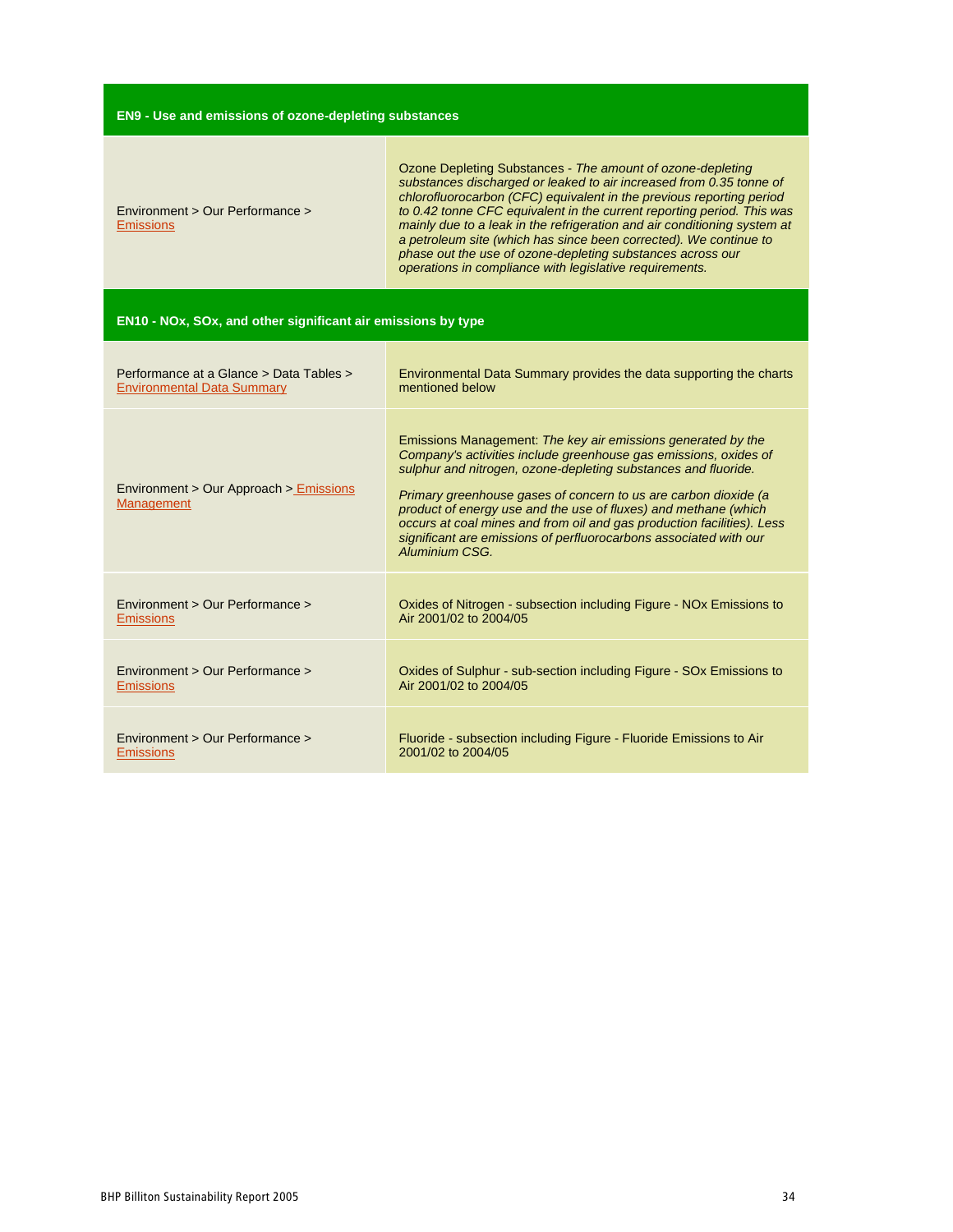| <b>EN11 - Total amount of waste by type and destination</b>                                       |                                                                                                                                                                                                                                                                                                                                                                                                                                                                     |
|---------------------------------------------------------------------------------------------------|---------------------------------------------------------------------------------------------------------------------------------------------------------------------------------------------------------------------------------------------------------------------------------------------------------------------------------------------------------------------------------------------------------------------------------------------------------------------|
| Performance at a Glance > Data Tables ><br><b>Environmental Data Summary</b>                      | Environmental Data Summary provides the data supporting the charts<br>mentioned below                                                                                                                                                                                                                                                                                                                                                                               |
| Performance at a Glance > Data Tables><br><b>Key Sustainability Data Summary</b>                  | Broken down into specific information relating to general waste,<br>hazardous and non-hazardous waste and waste rock and tailings.<br>Total tonnages generated are provided.<br>Figure - Waste disposed (excluding mineral processing waste<br>2004/05 broken down into general waste to landfill, waste oil and<br>other hazardous waste.)<br>Figure - General waste disposal methods 2004/05<br>Figure - General waste disposed to landfill 2001/02 to 2004/05    |
| Environment > Our Performance > Resource<br><b>Use</b>                                            | General Waste, 1st paragraph - General waste or domestic waste<br>types include paper, cardboard, and building and construction<br>material. Our operations generated 214 270 tonnes of general waste<br>in the reporting period, of which 28 per cent was recycled, reused, or<br>composted and 72 per cent was disposed to landfill; only 590 tonnes<br>(less than one per cent) was incinerated. The graph below shows the<br>methods of general waste disposal. |
| <b>EN12 - Significant discharge to water by type</b>                                              |                                                                                                                                                                                                                                                                                                                                                                                                                                                                     |
| Performance at a Glance > Data Tables ><br><b>Environmental Data Summary</b>                      | Waste (various units) provides quantities of waste water & effluent<br>discharge.                                                                                                                                                                                                                                                                                                                                                                                   |
| Environment > Our Performance > Resource<br><b>Use</b>                                            | Wastewater and Effluent Discharge - Entire Section                                                                                                                                                                                                                                                                                                                                                                                                                  |
| Environment > Our Performance > Resource<br><u>Use</u>                                            | <b>Wastewater and Effluent Discharge</b><br>Figure - Wastewater and Effluent Discharged 2003/04 and 2004/05<br>Figure - Wastewater and Effluent Discharged 2004/05<br>Figure - Key Constituents in the Wastewater and Effluent Discharged<br>2004/05                                                                                                                                                                                                                |
| EN13 - Significant spills of chemicals, oils, and fuels in terms of total number and total volume |                                                                                                                                                                                                                                                                                                                                                                                                                                                                     |
| Performance at a Glance > Data Tables ><br>Environmental Data Summary                             | Accidental discharges (litres) provides quantity and type of accidental<br>discharges.                                                                                                                                                                                                                                                                                                                                                                              |
| Environment > Our Performance ><br><b>Environmental Incidents</b>                                 | Accidental Discharges, 1st paragraph - Accidental discharges of<br>hydrocarbons to either land or water totalled 121 440 litres for the<br>reporting period, a small decrease from 129 080 litres reported in the<br>previous year.<br>Figure - Accidental Discharges of Hydrocarbons 2001/02 to 2004/05                                                                                                                                                            |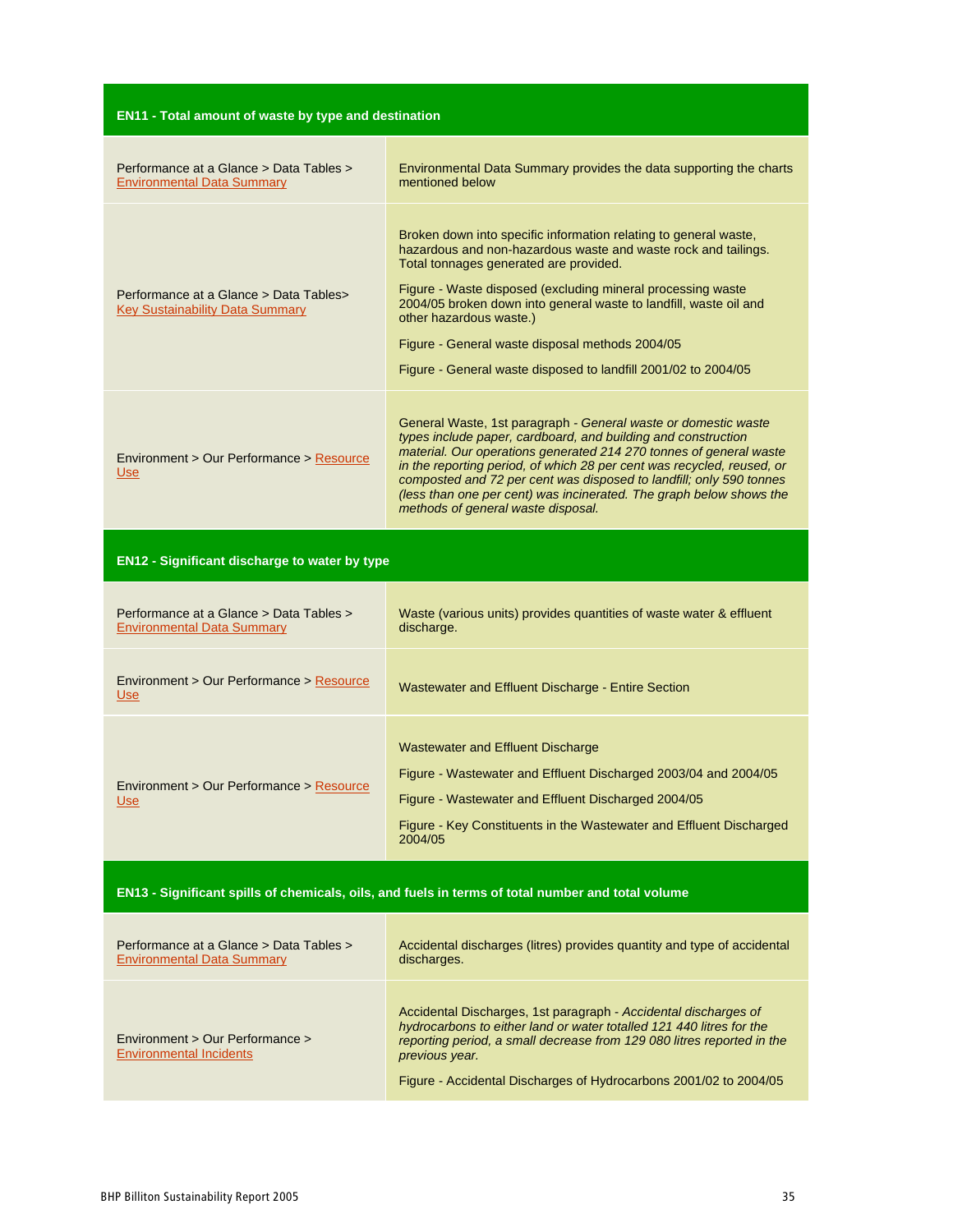# **EN14 - Significant environmental impacts of principal products and services**

| Performance at a Glance > Targets<br>Scorecard                                                                                                                                                                                | Product Stewardship - Lifecycle assessments have been completed<br>for all major minerals products. In addition, we have also commenced<br>work on life cycle assessments of several minor minerals products                                                                                                                                                                                                                                                                                       |
|-------------------------------------------------------------------------------------------------------------------------------------------------------------------------------------------------------------------------------|----------------------------------------------------------------------------------------------------------------------------------------------------------------------------------------------------------------------------------------------------------------------------------------------------------------------------------------------------------------------------------------------------------------------------------------------------------------------------------------------------|
| Governance > Our Approach > Hierarchy of<br><b>Systems and Documents</b>                                                                                                                                                      | 15 HSEC Management Standards - Standard 11: Suppliers,<br>Contractors and Partners and Standard 12: Product Stewardship                                                                                                                                                                                                                                                                                                                                                                            |
| Governance> Our Approach > Key<br><b>Management Processes</b>                                                                                                                                                                 | Stewardship, 2nd paragraph - The Company has had an HSEC<br>Management Standard dealing with product stewardship since the<br>establishment of the Standards in 2001. The intent, as stated in<br>Management Standard 12, is to promote 'The lifecycle HSEC impacts<br>associated with resources, materials, process, facilities and products<br>are minimised and managed.'                                                                                                                       |
| Governance> Our Approach > Key<br><b>Management Processes</b>                                                                                                                                                                 | Stewardship, 4th paragraph - The global Green LeadT project, as<br>reported in our 2002 and 2003 HSEC Reports, is an initiative of the<br>lead industry. Our Base Metals CSG is actively involved, primarily<br>through the Cannington silver/lead/zinc operation in north<br>Queensland, which initiated the project.                                                                                                                                                                             |
| EN15 - Percentage of the weight of products sold that is reclaimable at the end of the products' useful life and<br>percentage that is actually reclaimed                                                                     |                                                                                                                                                                                                                                                                                                                                                                                                                                                                                                    |
| Governance> Our Approach > Key<br><b>Management Processes</b>                                                                                                                                                                 | Stewardship, 1st paragraph. While the physical and chemical nature<br>of metals ensures their infinite recyclability, we are working with<br>commodity organisations to address life-cycle and product<br>stewardship considerations.<br><b>BHP Billiton Response: While BHP Billiton is working with</b><br>commodity associations to address life cycle considerations, it is<br>currently impractical to collate and report data on the amount of<br>reclaimable product following useful life. |
| EN16 - incidents of all fines for non-compliance with all applicable international declarations / conventions /<br>treaties, and national, sub-national, regional, and local regulations associated with environmental issues |                                                                                                                                                                                                                                                                                                                                                                                                                                                                                                    |
| Performance at a Glance > Targets<br>Scorecard                                                                                                                                                                                | Zero Harm - Environmental Incidents and Fines                                                                                                                                                                                                                                                                                                                                                                                                                                                      |
| Environment > Our Performance ><br><b>Environmental Fines</b>                                                                                                                                                                 | 1st paragraph - Environmental fines totalled US\$1,100, a reduction<br>from the previous years total of US\$3,300, however we did not meet<br>our target of zero fines and prosecutions.                                                                                                                                                                                                                                                                                                           |
| Environment > Our Performance ><br><b>Environmental Incidents</b>                                                                                                                                                             | Several environmental incidents are discussed within this section of<br>the Report.                                                                                                                                                                                                                                                                                                                                                                                                                |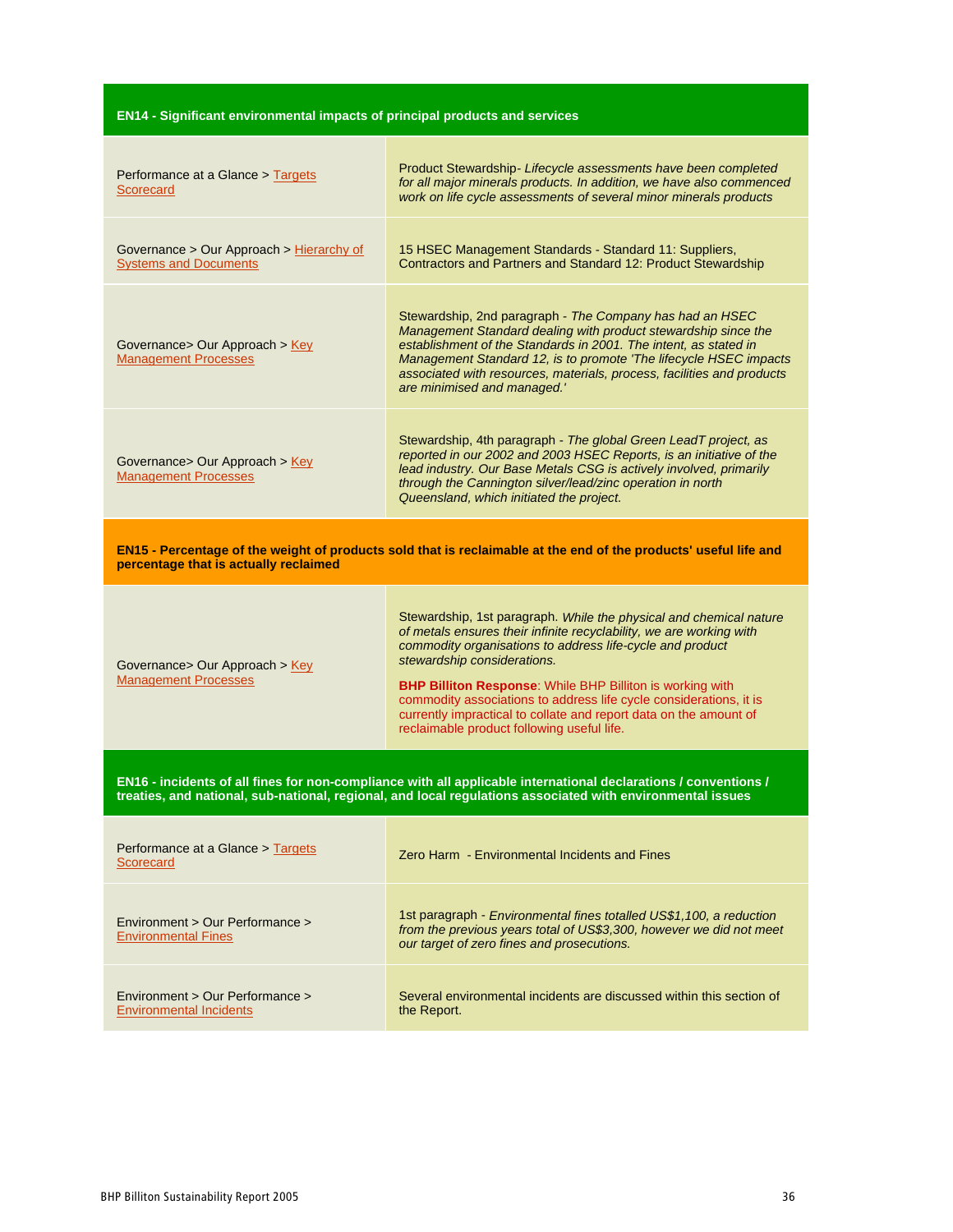# **EN17 - Initiatives to use renewable energy sources and to increase energy efficiency**

| Performance at a Glance > Targets<br>Scorecard                                                                                                                   | Environment. Energy and Greenhouse: All sites with emissions<br>greater than 100 000 tonnes per year of carbon dioxide equivalent are<br>required to have and maintain energy conservation plans with specific<br>targets.                                                                                                                                                                                                                                                                                                         |  |
|------------------------------------------------------------------------------------------------------------------------------------------------------------------|------------------------------------------------------------------------------------------------------------------------------------------------------------------------------------------------------------------------------------------------------------------------------------------------------------------------------------------------------------------------------------------------------------------------------------------------------------------------------------------------------------------------------------|--|
| Performance at a Glance > Data Tables ><br><b>Environmental Data Summary</b>                                                                                     | Environmental data summary provides the data supporting the charts<br>outlined below.                                                                                                                                                                                                                                                                                                                                                                                                                                              |  |
| Sustainability at BHP Billiton > Our<br><b>Sustainability Challenges &gt; Greenhouse Gas</b><br><b>Emissions</b>                                                 | BHP Billiton Climate Change Related Activities and Priorities for<br>2005/06, includes details on energy efficiency policy and programs.                                                                                                                                                                                                                                                                                                                                                                                           |  |
| Environment > Our Performance > Resource<br><b>Use</b>                                                                                                           | Figure - BHP Billiton energy intensity index 2001/02 to 2004/05<br>Figure - Energy intensity of selected products - Aluminium Smelting<br>2001/02 to 2004/2005<br>Figure - Energy intensity of selected products- Copper 2001/02 to<br>2004/2005<br>Figure - Energy intensity of selected products - Petroleum<br>Products2001/02 to 2004/2005<br>Figure - Energy intensity of selected products- Queensland Coal<br>2001/02 to 2004/05<br>Figure - Energy intensity of selected products- Queensland Nickel<br>2001/02 to 2004/05 |  |
| <b>Environment &gt; Environment Case Studies</b>                                                                                                                 | Worsley Alumina reduces its greenhouse gas esmissions                                                                                                                                                                                                                                                                                                                                                                                                                                                                              |  |
| EN20 - Water sources and related ecosystems/habitats significantly affected by use of water<br>(additional indicator)                                            |                                                                                                                                                                                                                                                                                                                                                                                                                                                                                                                                    |  |
| Performance at a Glance > Data Tables ><br>Environmental Data Summary                                                                                            | The summary table (under Waste Water and Effluent Discharge)<br>provides quantitative performance data on water discharges to<br>wetlands/rivers/lakes; ocean; ground water; treatment plan and 'other'.                                                                                                                                                                                                                                                                                                                           |  |
| EN21 - Annual withdrawals of ground and surface water as a percent of annual renewable quantity of water<br>available from the sources<br>(additional indicator) |                                                                                                                                                                                                                                                                                                                                                                                                                                                                                                                                    |  |
| Performance at a Glance > Data Tables ><br><b>Environmental Data Summary</b>                                                                                     | The summary table (under Water Consumption) provides quantitative<br>performance data on fresh water consumed from wetlands/river/lake;<br>ground water (including water drawn from wells); storm and rainwater;<br>town and mains water supply; and water 'manufactured' on site.                                                                                                                                                                                                                                                 |  |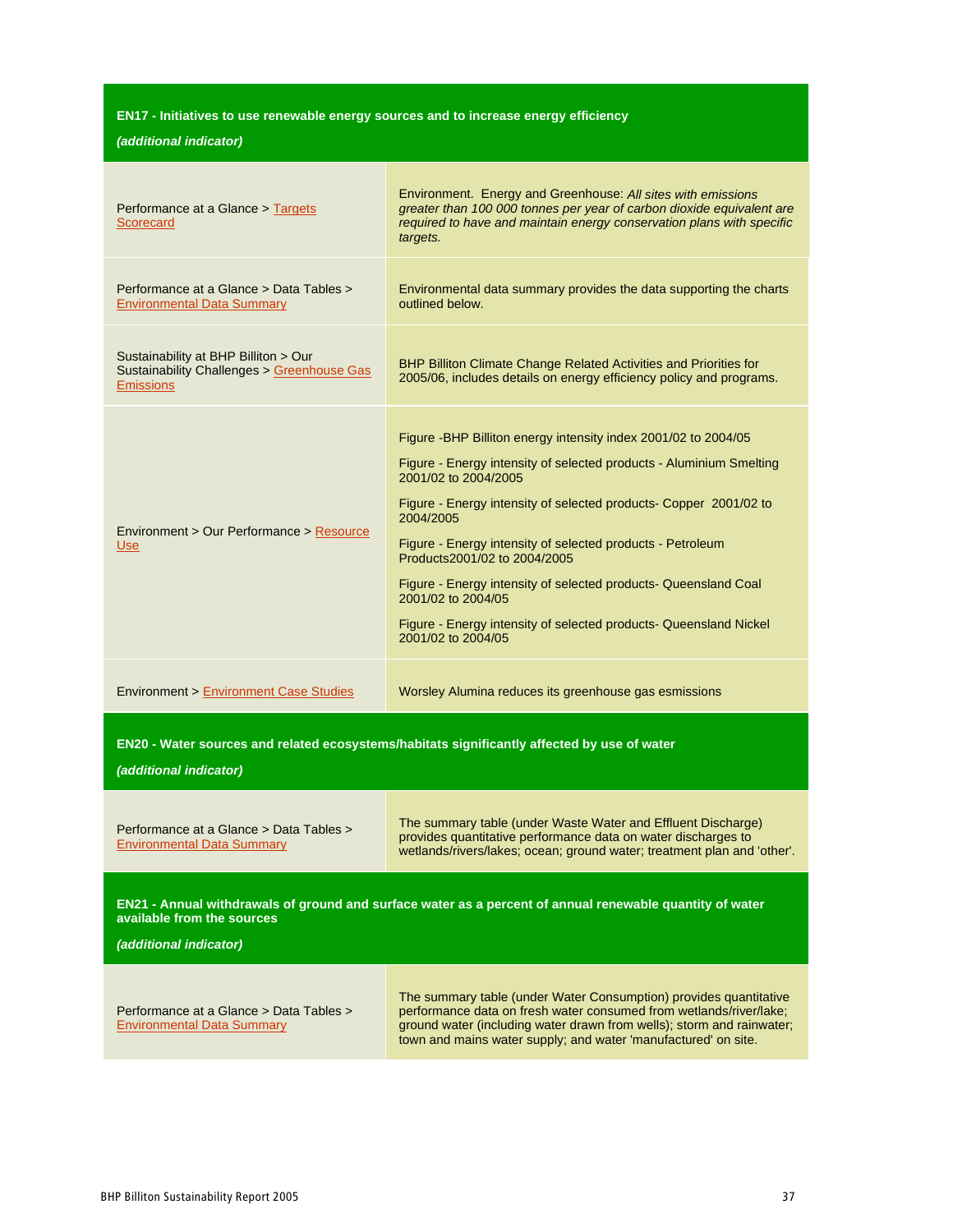| <b>EN22 - Total recycling and reuse of water</b><br>(additional indicator)   |                                                                                                                                                                                                                                                                                                      |
|------------------------------------------------------------------------------|------------------------------------------------------------------------------------------------------------------------------------------------------------------------------------------------------------------------------------------------------------------------------------------------------|
| Performance at a Glance > Data Tables ><br><b>Environmental Data Summary</b> | Environmental data summary provides the data supporting the charts<br>outlined below.                                                                                                                                                                                                                |
| Environment > Our Performance > Resource<br><b>Use</b>                       | Water, 5th paragraph - The ratio of fresh water to recycled water used<br>during the reporting period (48 per cent to 52 per cent) increased<br>marginally from the previous year (47 per cent to 53 per cent), as<br>shown in the following graph.<br>Figure - Fresh and Recycled Water Use 2004/05 |
| Environment > Our Performance > Resource<br><b>Use</b>                       | Figure - Recycled water use 2001/02 to 2003/04 shows the year-on-<br>year recycled water consumption by each of the CSGs.<br>Figure - Sources of Fresh Water 2004/2005 shows the breakdown<br>between the total percentage freshwater usage and the total<br>percentage recycled water usage.        |
| <b>Environment &gt; Environment Case Studies</b>                             | Working towards our water target                                                                                                                                                                                                                                                                     |

**EN23 - Total amount of land owned, leased, or managed for production activities or extractive use. Mining companies should report the following:**

- **1. Total land disturbed and not yet rehabilitated (opening balance);**
- **2. Total amount of land newly disturbed within the reporting period;**
- 3. Total amount of land newly rehabilitated within the reporting period to the agreed upon end use; and
- **4. Total land disturbed and not yet rehabilitated (closing balance)**

| Environment > Our Performance > Resource<br><b>Use</b> | Land, 2nd paragraph - As demonstrated in the graph below, the<br>amount of land newly disturbed over the reporting period fell by 12 per<br>cent compared with the previous period. Land rehabilitated fell by 10<br>per cent.<br>Figures - Land Newly Disturbed 2001/02 to 2004/05; Land<br>Rehabilitated 2001/02 to 2004/05; Land Requiring Rehabilitation<br>2001/02 to 2004/05                                                                                                                                                                                                                                                                                                                                                    |
|--------------------------------------------------------|---------------------------------------------------------------------------------------------------------------------------------------------------------------------------------------------------------------------------------------------------------------------------------------------------------------------------------------------------------------------------------------------------------------------------------------------------------------------------------------------------------------------------------------------------------------------------------------------------------------------------------------------------------------------------------------------------------------------------------------|
| Environment > Our Performance > Resource<br><b>Use</b> | Land, 4th paragraph: The total footprint of land owned, leased and/or<br>managed by our operations was 1.73 million hectares, of which one<br>per cent was for infrastructure (buildings and offices, processing<br>plants, roads and rails), two per cent for mining, four per cent for<br>supporting infrastructure, and four per cent for on-going exploration.<br>Approximately 26 per cent of land is intended for future<br>operation/expansion, 40 per cent is designated as buffer zones and<br>areas not intended/planned for operation, and the remaining 23 per<br>cent is for other purposes. In addition, our Exploration group holds<br>approximately 29 million hectares of exploration rights, leases and<br>permits. |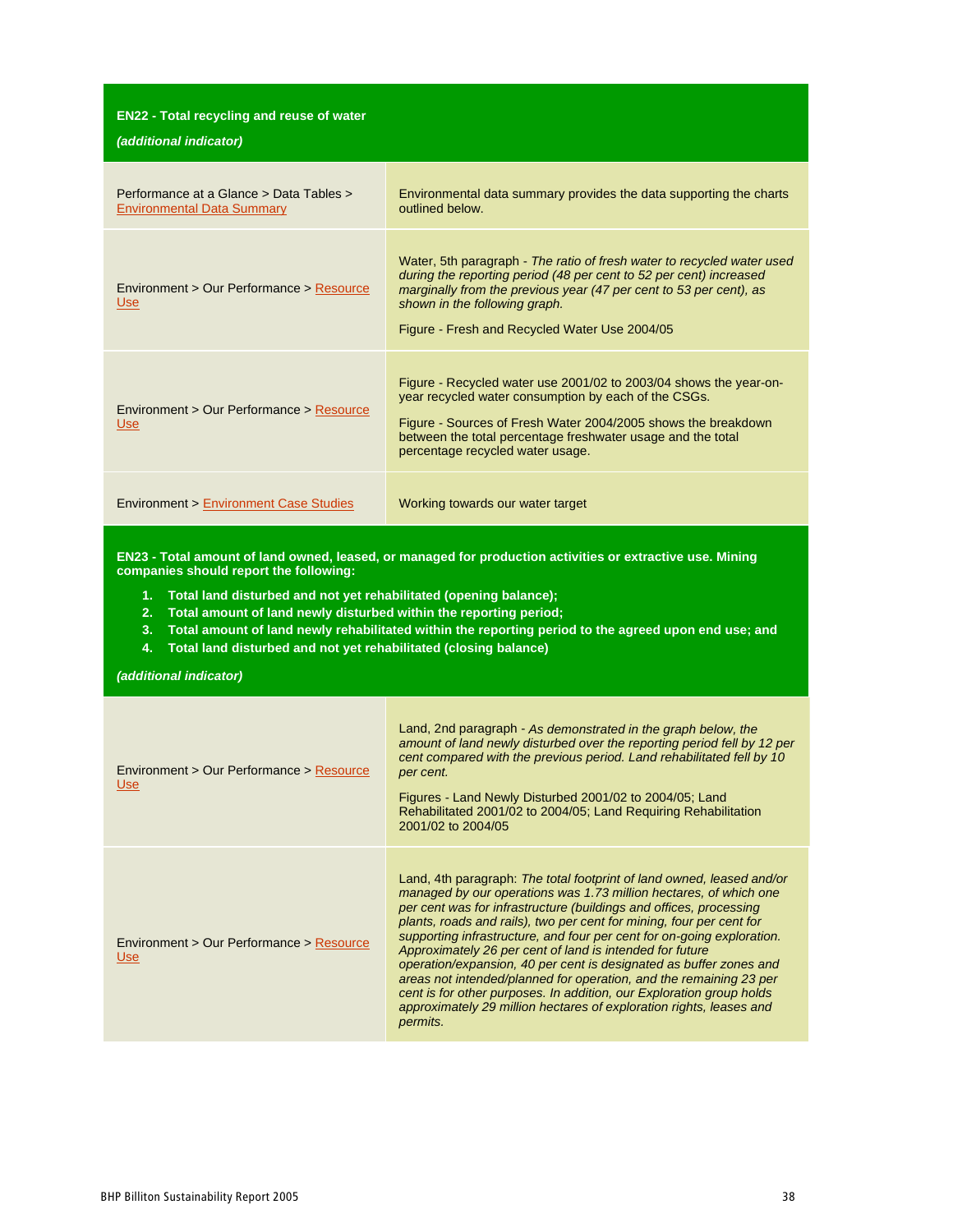# **EN25 - Impacts of activities and operations on protected and sensitive areas**

| Environment > Our Performance ><br><b>Biodiversity</b>                            | Bullet points cover sites adjacent to areas designated as protected<br>areas, sites undertaking specific activities related to biodiversity<br>conservation and sites with biodiversity aspects in their closure plans.                                                                                                                                                                                                                                                                                                                                                                                                                                                                                                                                   |
|-----------------------------------------------------------------------------------|-----------------------------------------------------------------------------------------------------------------------------------------------------------------------------------------------------------------------------------------------------------------------------------------------------------------------------------------------------------------------------------------------------------------------------------------------------------------------------------------------------------------------------------------------------------------------------------------------------------------------------------------------------------------------------------------------------------------------------------------------------------|
| Environment > Our Approach > Biodiversity                                         | 3rd paragraph - Without systematic assessment and management,<br>from exploration through to post-closure land use, there are potential<br>risks that biodiversity values and impacts will not be recognised. The<br>majority of our sites have embedded biodiversity considerations into<br>their overall environmental management system, and many are<br>actively engaged in biodiversity-related programs. For example, our<br>Worsley Alumina operation in Western Australia is developing an<br>enhanced wildlife corridor through the Saddleback Timber Reserve<br>and the George Forest Block. In addition some sites, such as<br>Escondida (Chile), form partnerships with academia and research<br>institutes to improve biodiversity outcomes. |
| <b>Environment &gt; Environment Case Studies</b>                                  | Recognising and managing the impacts of our operations on<br>biodiversity values                                                                                                                                                                                                                                                                                                                                                                                                                                                                                                                                                                                                                                                                          |
| degraded areas                                                                    | EN27 - Objectives, programs, and targets for protecting and restoring native ecosystems and species in                                                                                                                                                                                                                                                                                                                                                                                                                                                                                                                                                                                                                                                    |
| (additional indicator)                                                            |                                                                                                                                                                                                                                                                                                                                                                                                                                                                                                                                                                                                                                                                                                                                                           |
| Environment > Our Performance ><br><b>Biodiversity</b>                            | Biodiversity, 6th bullet point - Thirty-four sites reported that biodiversity<br>aspects are currently incorporated into closure plans. For example, at<br>the Sariji coal operation (Australia), closure will entail the<br>establishment of wildlife corridors linking rehabilitation with remnant<br>vegetation communities. In addition, our Closure Standard now<br>requires the formal consideration of biodiversity aspects in Closure<br>Plans.                                                                                                                                                                                                                                                                                                   |
| Environment > Our Performance ><br><b>Rehabilitation, Remediation and Closure</b> | Entire section - Outlines closure plans and provisions for<br>rehabilitation, which includes restoring native ecosystems and species<br>in degraded areas.                                                                                                                                                                                                                                                                                                                                                                                                                                                                                                                                                                                                |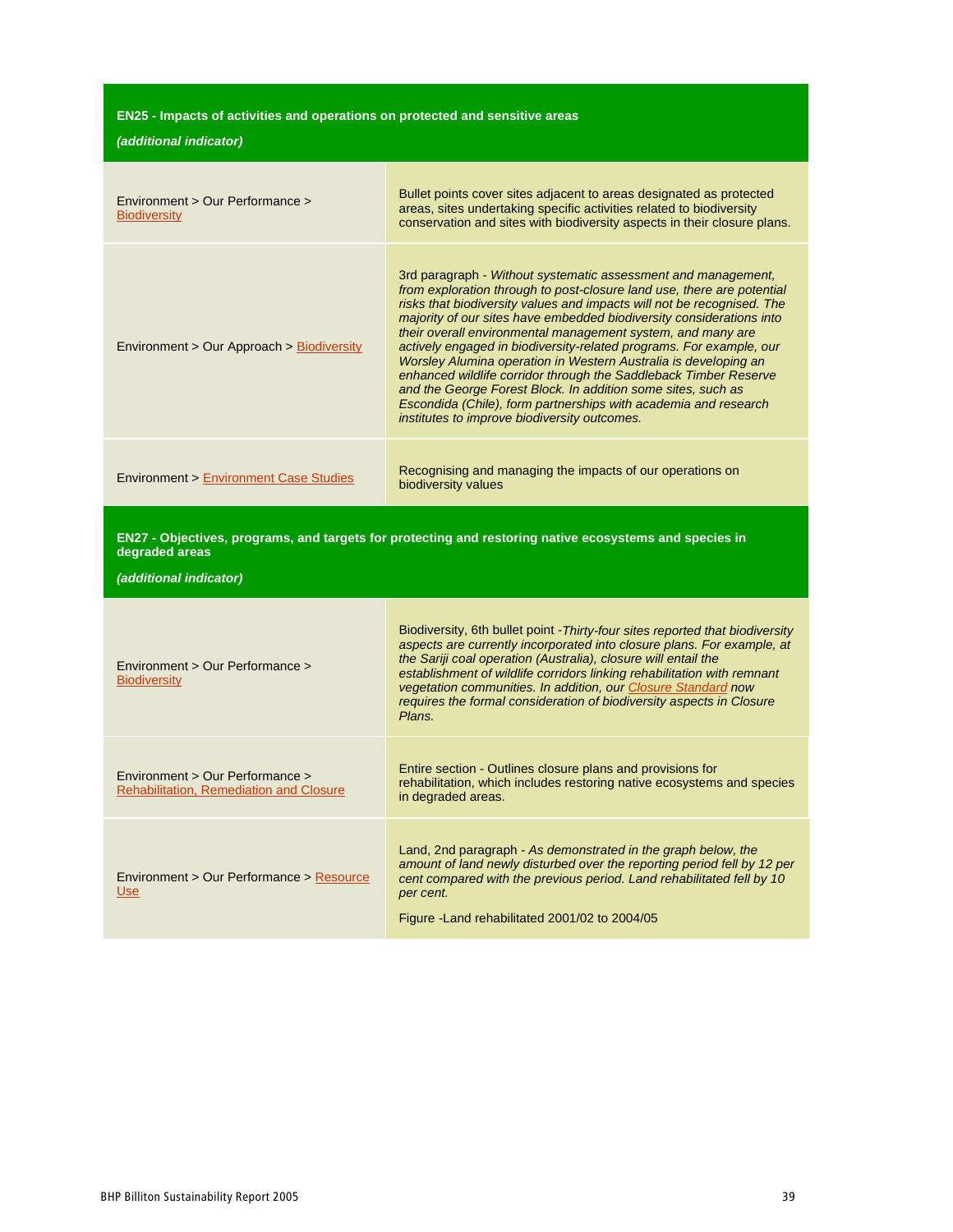#### **'EN29 - Business units currently operating or planning operations in or around protected or sensitive areas**

#### **(additional indicator)**

#### **EN30 - Other relevant indirect greenhouse gas emissions**

**(additional indicator)**

Environment > Our Performance >

**Emissions** 

Greenhouse Gases - Entire section. This section outlines the main greenhouse gases of concern and greenhouse gas emissions. Greenhouse gas emissions relating to energy sources are, effectively, indirect emissions unless BHP Billiton is the generator of the energy.

Figure - Greenhouse Gas Emissions 2001/02 to 2004/05

Figure -'BHP Billiton energy intensity index 2001/02 to 2004/05

Figure - Greenhouse intensity of selected products - Aluminum Smelting 2001/02 to 2004/2005

Figure - Greenhouse intensity of selected products- Copper 2001/02 to 2004/2005

Figure - Greenhouse intensity of selected products - Petroleum Products 2001/02 to 2004/2005

Figure - Greenhouse intensity of selected products- Queensland Coal 2001/02 to 2004/05

Figure - Greenhouse intensity of selected products- Queensland Nickel 2001/02 to 2004/05

EN31 - All production, transport, import, or export of any waste deemed "hazardous" under the terms of the **Basel Convention Annex I, II, III and VIII**

| Environment > Our Performance > Resource<br>Use | Hazardous Waste, 3rd paragraph - During the period 67 710 tonnes of<br>hazardous waste were disposed of. This compares with 59 100<br>tonnes for 2003/4. The increase is due to several closed sites<br>undergoing demolition and cleanup within the Base Metals CSG.<br>balanced by reductions associated with the Manganese sites and the<br>Petroleum CSGs. |
|-------------------------------------------------|----------------------------------------------------------------------------------------------------------------------------------------------------------------------------------------------------------------------------------------------------------------------------------------------------------------------------------------------------------------|
|                                                 | Figure - Waste disposed (excluding mineral processing waste)<br>2004/05 broken down into general waste to landfill, waste oil and<br>other hazardous waste.                                                                                                                                                                                                    |
|                                                 | Figure - Hazardous Waste index 2004/05                                                                                                                                                                                                                                                                                                                         |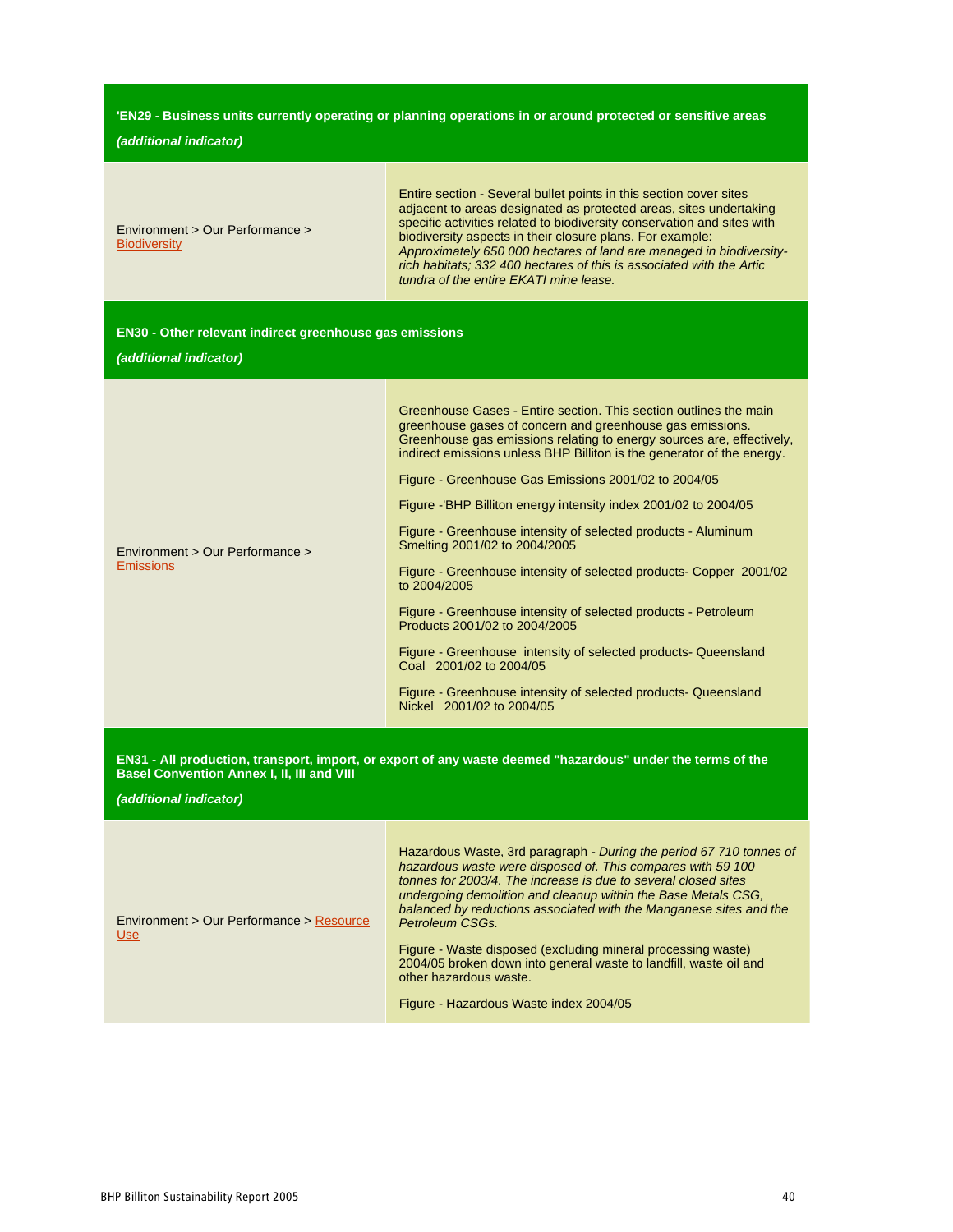| EN35 - Total environmental expenditure by type                          |                                                                                                                                                                                                                                                                                                                                                                                                                                                                                                                                                                                                     |
|-------------------------------------------------------------------------|-----------------------------------------------------------------------------------------------------------------------------------------------------------------------------------------------------------------------------------------------------------------------------------------------------------------------------------------------------------------------------------------------------------------------------------------------------------------------------------------------------------------------------------------------------------------------------------------------------|
| (additional indicator)                                                  |                                                                                                                                                                                                                                                                                                                                                                                                                                                                                                                                                                                                     |
| Environment > Our Performance ><br><b>Environmental Spending</b>        | Environmental Spending - Entire Section including table. This section<br>summarises the environmental spending of CSGs broken down into<br>the categories of Research and Development, Site Rehabilitation,<br>Environmental Monitoring and Other expenditure such as<br>environmental impact assessment and training.<br>Figure - Environmental spending estimates 2004/05 (\$US '000)                                                                                                                                                                                                             |
| management plan is required and the key components of a plan.           | MM3 - The number / percentage of sites identified as requiring biodiversity management plans, and the<br>number/percentage of sites with plans in place. Also include criteria for deciding that a biodiversity                                                                                                                                                                                                                                                                                                                                                                                     |
| Environment > Our Performance ><br><b>Biodiversity</b>                  | 2nd bullet point- Eleven sites reported operating adjacent to areas<br>designated as protected areas by government authorities or national<br>legislation. These sites include Coermotibo operations at Billiton<br>Maatschappij Suriname (Wane Reserve, Suriname) and the Point of<br>Ayr Terminal (at our Liverpool Bay petroleum asset in the UK) which<br>lies at the outer reaches of the Dee Estuary, recognised nationally as<br>a Site of Special Scientific Interest, at European level as a Special<br>Protection Area for birds and as an internationally important wetland<br>(Ramsar). |
| Environment > Our Approach > Biodiversity                               | 2nd Paragraph - We seek to recognise and manage the values of<br>biodiversity that may be adversely affected by our activities. While<br>indicators specific to the resource sector are still in the early stages of<br>development, we continue to refine our approach to biodiversity<br>management, including the development of appropriate biodiversity<br>management plans.                                                                                                                                                                                                                   |
| <b>MM4 - Percentage of products(s) derived from secondary materials</b> |                                                                                                                                                                                                                                                                                                                                                                                                                                                                                                                                                                                                     |
| Environment > Our Performance > Resource<br><b>Use</b>                  | Waste, 3rd paragraph - Most of our activities relate to resource<br>extraction and primary processing, and during the reporting period<br>only a negligible amount of product was derived from secondary<br>materials, for example scrap metal.<br><b>BHP Billiton Response:</b> These data are not captured by BHP Billiton<br>as amounts are negligible and capture of such data is therefore not<br>deemed material.                                                                                                                                                                             |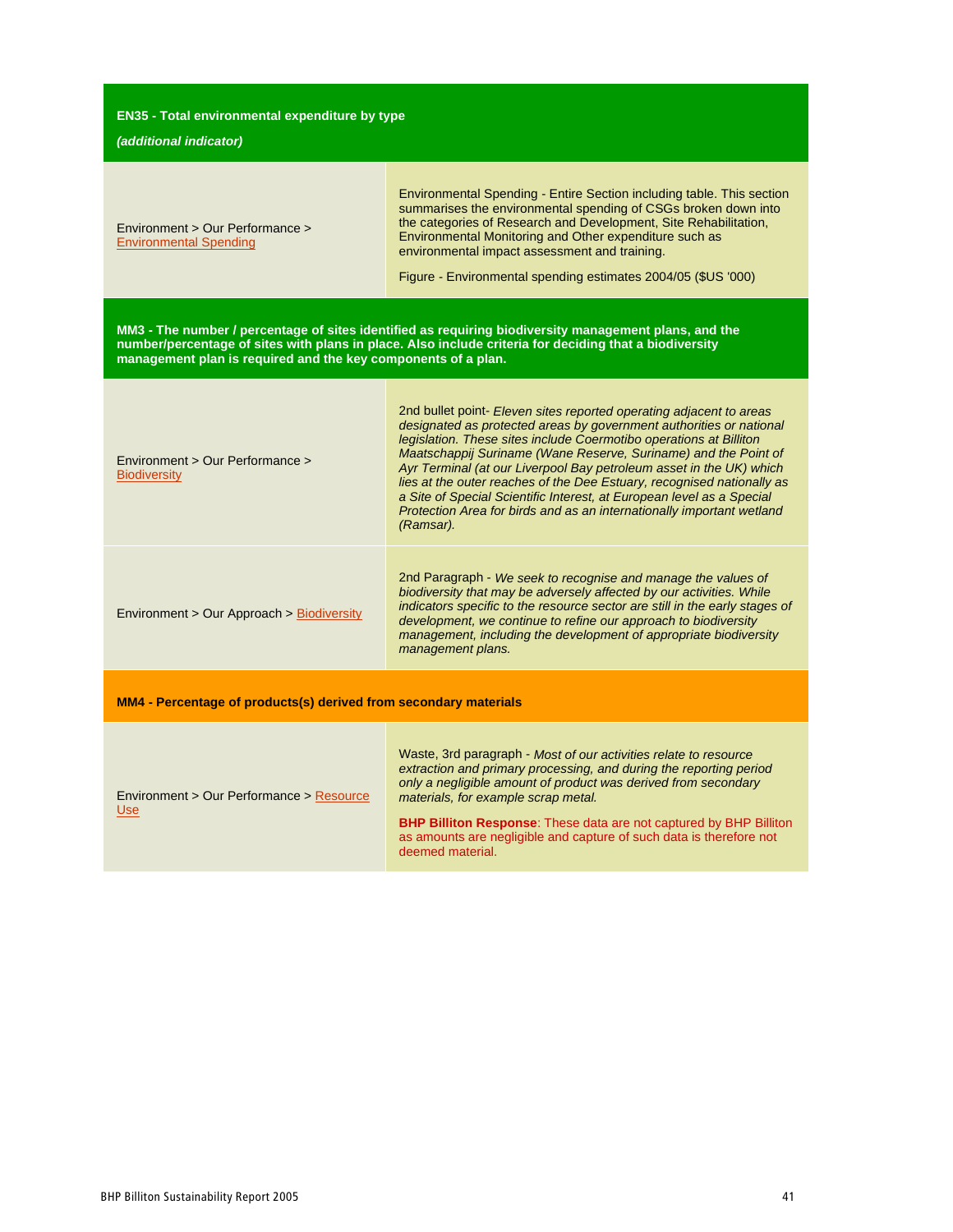#### **MM5 - Describe policies for assessing the eco-efficiency and sustainability attributes of products (eg. recyclability, material use, energy use, toxicity etc.)**

| Sustainability at BHP Billiton > Engaging<br>Stakeholders > Our Stakeholders > Industry<br><b>Associations</b> | 1st paragraph - We have maintained our membership of the World<br><b>Business Council for Sustainable Development (WBCSD).</b><br>2nd paragraph - The WBCSD has a global network of 50 national and<br>regional business councils and partner organisations located in more<br>than 35 countries. Its mission is to provide business leadership as a<br>catalyst for change towards sustainable development and to promote<br>the role of eco-efficiency, innovation and corporate social<br>responsibility.                                                                                                                                                                              |
|----------------------------------------------------------------------------------------------------------------|-------------------------------------------------------------------------------------------------------------------------------------------------------------------------------------------------------------------------------------------------------------------------------------------------------------------------------------------------------------------------------------------------------------------------------------------------------------------------------------------------------------------------------------------------------------------------------------------------------------------------------------------------------------------------------------------|
| Governance > Our Approach > $Key$<br><b>Management Processes</b>                                               | Stewardship, 2nd paragraph - The Company has had an HSEC<br>Management Standard dealing with product stewardship since the<br>establishment of the Standards in 2001. The intent, as stated in<br>Management Standard 12, is to promote 'The lifecycle HSEC impacts<br>associated with resources, materials, process, facilities and products<br>are minimised and managed.'<br>3rd paragraph - The global Green LeadT project, as reported in our<br>2002 and 2003 HSEC Reports, is an initiative of the lead industry. Our<br>Base Metals CSG is actively involved, primarily through the<br>Cannington silver/lead/zinc operation in north Queensland, which<br>initiated the project. |

**MM6 - Describe approach to management of overburden, rock tailings, and sludges/residues including:**

- **Assessment of risks;**
- **Structural stability of storage facilities;**
- **Metal leaching potential; and,**
- **Hazardous properties**

| Performance at a Glance > Targets<br>Scorecard                 | Environment section of table under 'Waste: Aggregate Group target<br>of 20 per cent reduction in waste (excluding recycled and mining-<br>related materials, such as waste rock, tailings, coal reject and slag)<br>per unit of production by 30 June 2007.                                                                                                                                                                                                                                                                                                                                                                                                                                             |
|----------------------------------------------------------------|---------------------------------------------------------------------------------------------------------------------------------------------------------------------------------------------------------------------------------------------------------------------------------------------------------------------------------------------------------------------------------------------------------------------------------------------------------------------------------------------------------------------------------------------------------------------------------------------------------------------------------------------------------------------------------------------------------|
| Environment > Our Approach > Tailings and<br><b>Waste Rock</b> | Entire section.                                                                                                                                                                                                                                                                                                                                                                                                                                                                                                                                                                                                                                                                                         |
| Environment > Our Performance > Resource<br><b>Use</b>         | Overburden, Waste Rock and Mineral Residues 2nd & 3rd<br>paragraphs: Mineral residues include tailings, sludges and slags from<br>mineral processing and also drilling muds and cuttings from petroleum<br>operations. 152 million tonnes of non-hazardous mineral residue was<br>disposed of, while 30 million tonnes of hazardous mineral residue was<br>disposed of. Hazardous mineral residue includes those mineral<br>residues classified as hazardous in some regulatory jurisdictions or<br>due to their leaching characteristics and includes certain tailings,<br>sludges and slags. Mineral residues are placed in engineered<br>structures, providing both physical and chemical stability. |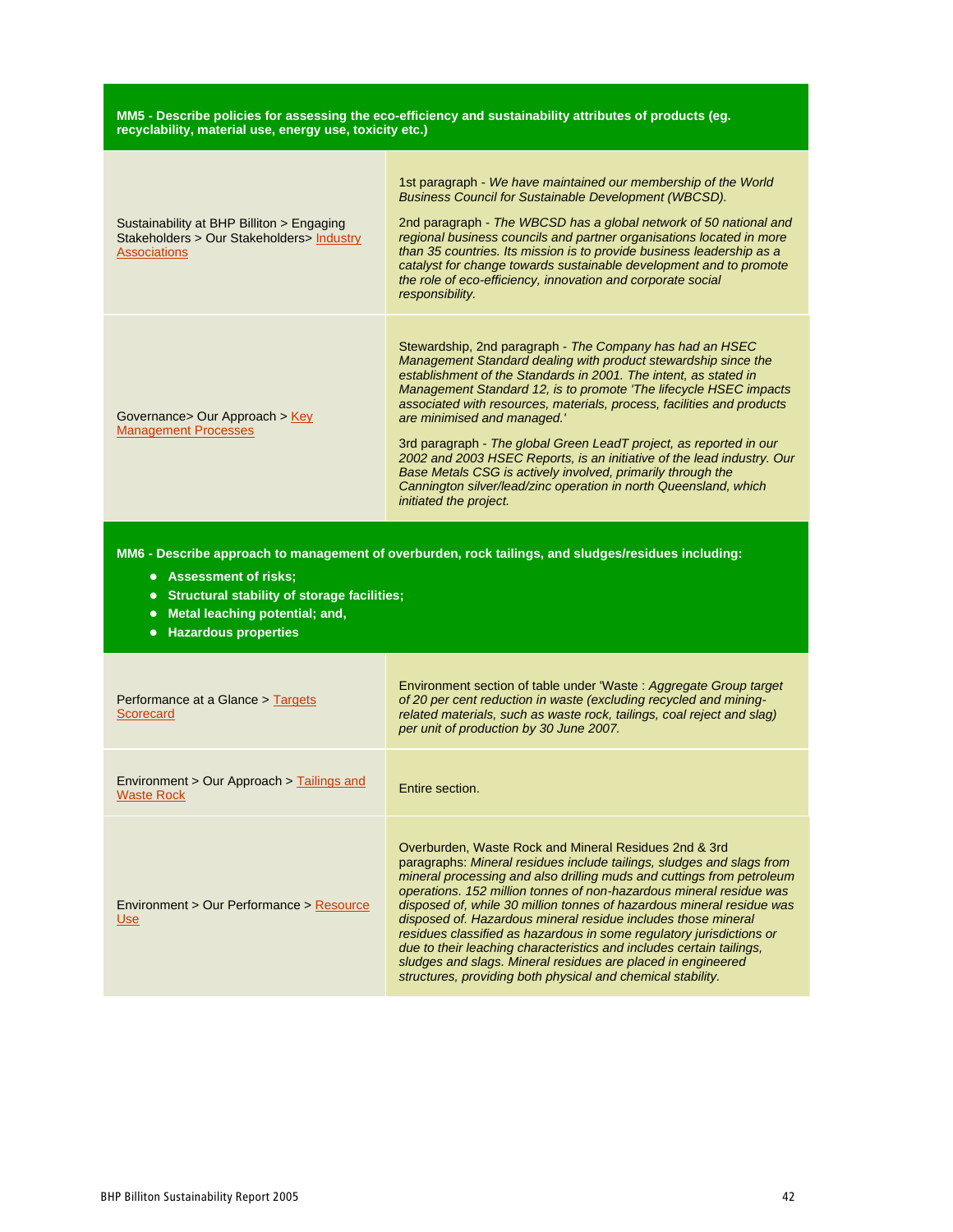#### Environment > Environment Case Studies

'Land rehabilitation programs at Cerrejón and Mt Arthur Coal show the value of mine closure planning, 13th paragraph: Also under the land management plan, a bund (embankment) is being constructed from overburden on the boundary of the mine site. At 40 to 50 metres in height, the bund is designed to create a visual screen between the town of Muswellbrook and the mining operation. Shortly after the placement of the overburden, the bund is being vegetated with a combination of pasture grass and native trees so that it blends in with the surrounding rural landscape.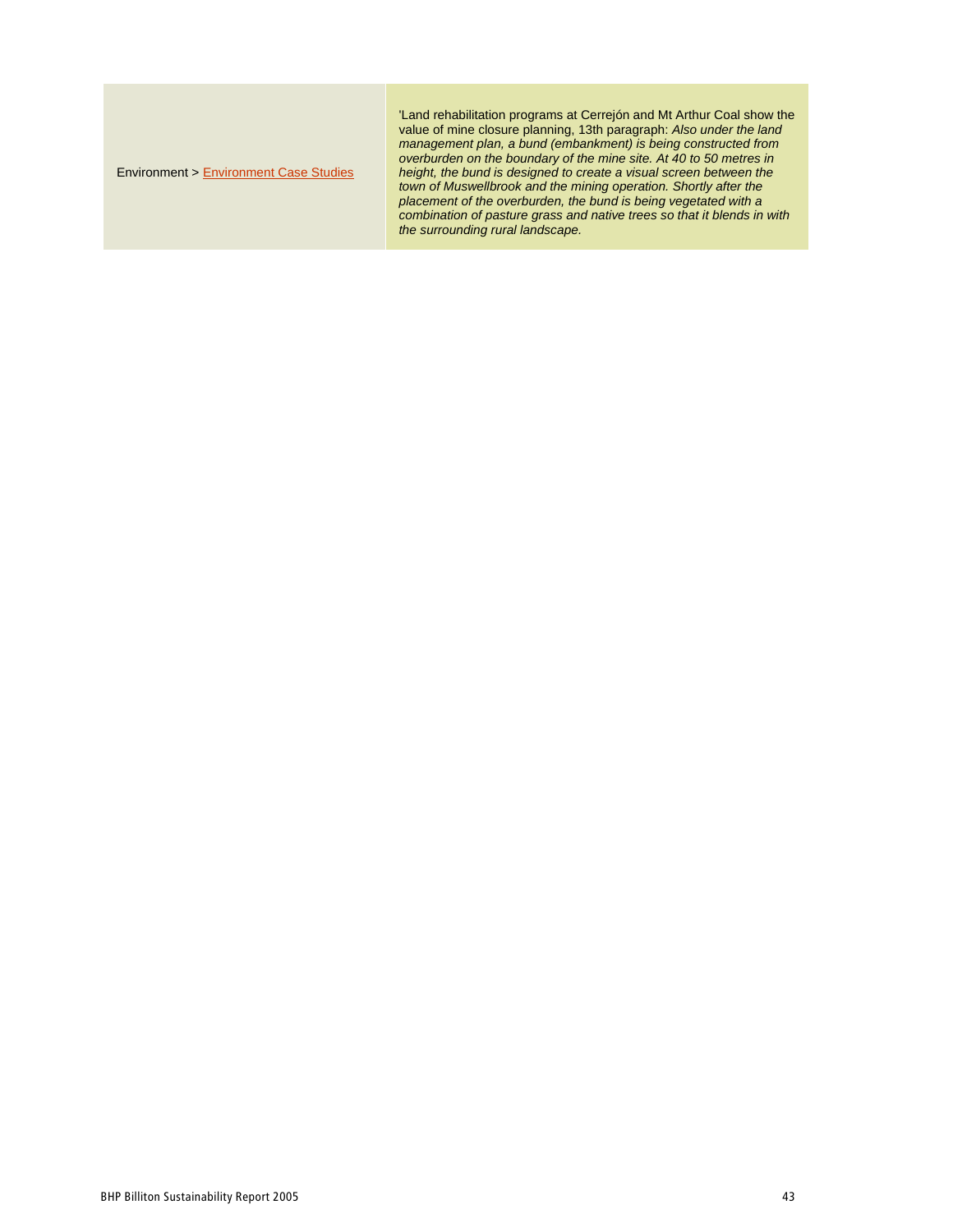You are here: About This Report > GRI and GC Navigator > Social Performance Indicators

# Social Performance Indicators

| Partial disclosure<br>No disclosure | Adequate disclosure |
|-------------------------------------|---------------------|
|                                     |                     |
|                                     |                     |

# Social Performance Indicators

### **GRI Indicator:**

**Reference in website: Reference in report:**

#### **Labour Practices and Decent Work**

| LA1 - Breakdown of workforce, where possible, by region/country, status (employee/non-employee),              |
|---------------------------------------------------------------------------------------------------------------|
| employment type (full time/part time), and by employment contract (indefinite or permanent/fixed term or      |
| temporary). Also identify workforce retained in conjunction with other employers (temporary agency workers or |
| workers in co-employment relationships), segmented by region/country                                          |

| Sustainability at BHP Billiton > Engaging<br>Stakeholders > Our Stakeholders><br><b>Employees &amp; Contractors</b> | Who Are They?, 1st paragraph - BHP Billiton has some 36 000<br>employees and a similar number of contractors in more than 25<br>countries, with each, in their own way, acting as an ambassador for<br>the Company.                                                                                                                                                                                                                                                                                                                                                                                                                                                                                                                                                                                                                                                                                                                                                                                                                                                            |
|---------------------------------------------------------------------------------------------------------------------|--------------------------------------------------------------------------------------------------------------------------------------------------------------------------------------------------------------------------------------------------------------------------------------------------------------------------------------------------------------------------------------------------------------------------------------------------------------------------------------------------------------------------------------------------------------------------------------------------------------------------------------------------------------------------------------------------------------------------------------------------------------------------------------------------------------------------------------------------------------------------------------------------------------------------------------------------------------------------------------------------------------------------------------------------------------------------------|
| Socio Economic > Our Performance ><br><b>Employee Relations</b>                                                     | Employee Profile - During the year, the average number of permanent<br>employees across the Company (including our owned and operated<br>facilities as well as our share of unincorporated joint ventures) was<br>around 36 470 compared to 35 070 reported in the previous period.<br>This does not include approximately 3000 employees who have joined<br>our Company as a result of the WMC acquisition.<br>3rd paragraph - Approximately two per cent of employees were<br>engaged on a part-time basis. The average turnover rate of<br>employees who were engaged at operated sites and corporate offices<br>was two per cent. A total of around 50,000 contractors were engaged<br>at operated sites.<br>Figure - Regional Geographic Breakdown of Total Number of<br>Employees 2004/05<br>Figure - Employment by CSG (Average) 2004/05<br>Diversity, 1st paragraph - Approximately seven per cent of our<br>Company's management are women. In the year ending 30 June<br>2005, about 12 per cent of full-time employees at operated sites and<br>offices were women. |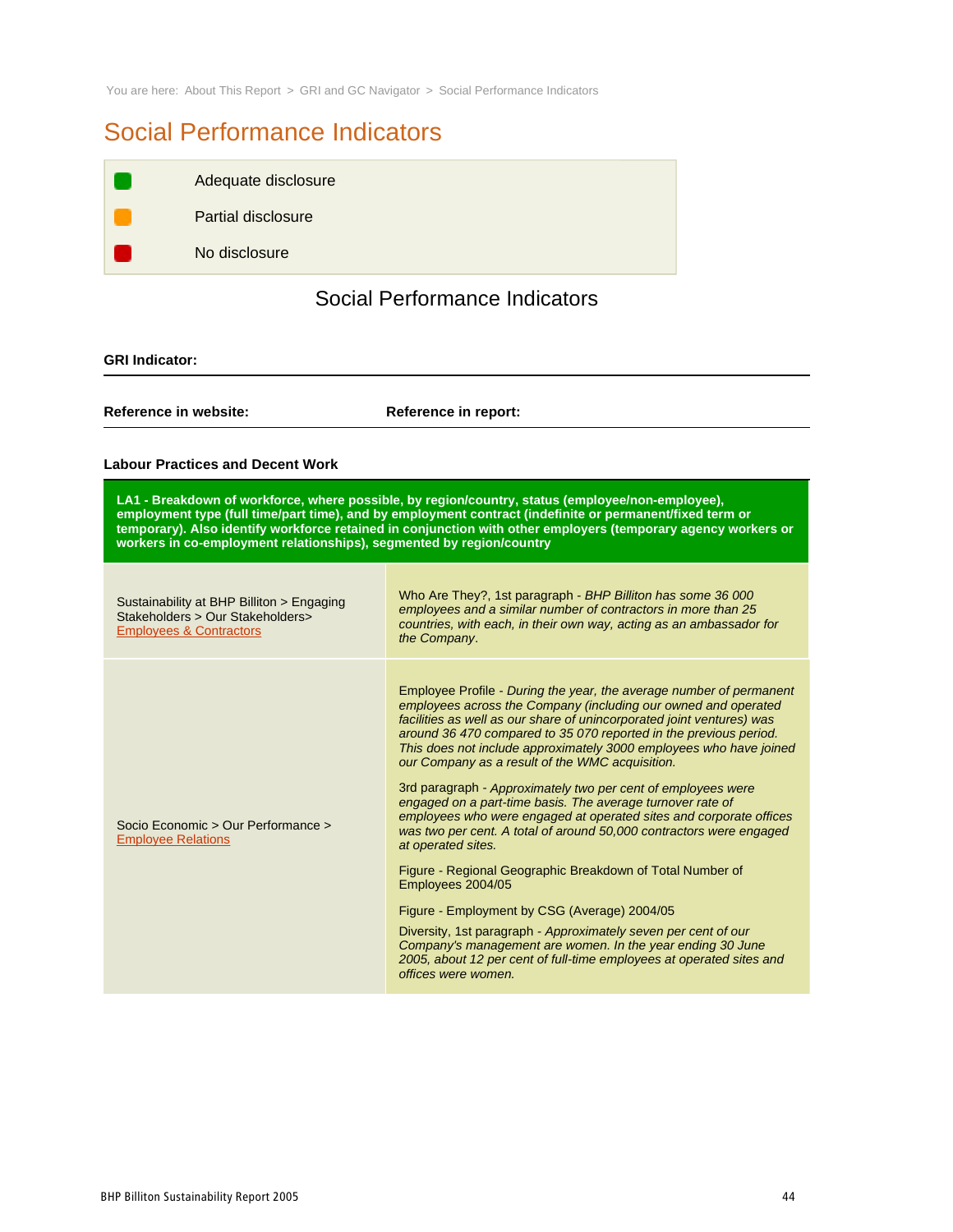| LA2 - Net employment creation and average turnover segmented by region/country                                      |                                                                                                                                                                                                                                                                                                                                                                                                                                                                                                                                                                                                                                                                                                                             |
|---------------------------------------------------------------------------------------------------------------------|-----------------------------------------------------------------------------------------------------------------------------------------------------------------------------------------------------------------------------------------------------------------------------------------------------------------------------------------------------------------------------------------------------------------------------------------------------------------------------------------------------------------------------------------------------------------------------------------------------------------------------------------------------------------------------------------------------------------------------|
| Sustainability at BHP Billiton > Engaging<br>Stakeholders > Our Stakeholders><br><b>Employees &amp; Contractors</b> | Who Are They?, 1st paragraph - BHP Billiton has some 36 000<br>employees and a similar number of contractors in more than 25<br>countries, with each, in their own way, acting as an ambassador for<br>the Company.                                                                                                                                                                                                                                                                                                                                                                                                                                                                                                         |
| Socio Economic > Our Performance ><br><b>Employee Relations</b>                                                     | Employee Profile, 1st paragraph - "During the year, the average<br>number of permanent employees across the Company (including our<br>owned and operated facilities as well as our share of unincorporated<br>joint ventures) was around 36 470 compared to 35 070 reported in the<br>previous period. This does not include approximately 3000 employees<br>who have joined our Company as a result of the WMC acquisition.<br>Employee Profile, 3rd paragraph - The average turnover rate of<br>employees who were engaged at operated sites and corporate offices<br>was two per cent.<br>Figure - Regional Geographic Breakdown of Total Number of<br>Employees 2004/05<br>Figure - Employment by CSG (Average) 2004/05 |
|                                                                                                                     |                                                                                                                                                                                                                                                                                                                                                                                                                                                                                                                                                                                                                                                                                                                             |
| bargaining agreements broken down by region/country                                                                 | LA3 - Percentage of employees represented by independent trade union organizations or other bona fide<br>employee representatives broken down geographically OR percentage or employees covered by collective                                                                                                                                                                                                                                                                                                                                                                                                                                                                                                               |
| Sustainability at BHP Billiton > Engaging<br><b>Stakeholders &gt; Building Global Links</b>                         | UN Global Compact- With regard to the Global Compact's core values<br>in the area of labour standards, while we fully recognise the right of<br>our employees to freely associate and join trade unions, at a number<br>of locations we have a mix of collective and individual arrangements.<br>Prospective employees are made aware of employment<br>arrangements prior to joining the Company. At all times, our<br>businesses comply with local employment law requirements and treat<br>employees in accordance with the values expressed in our Charter.<br>For further details, refer to our section on Freedom of Association.                                                                                      |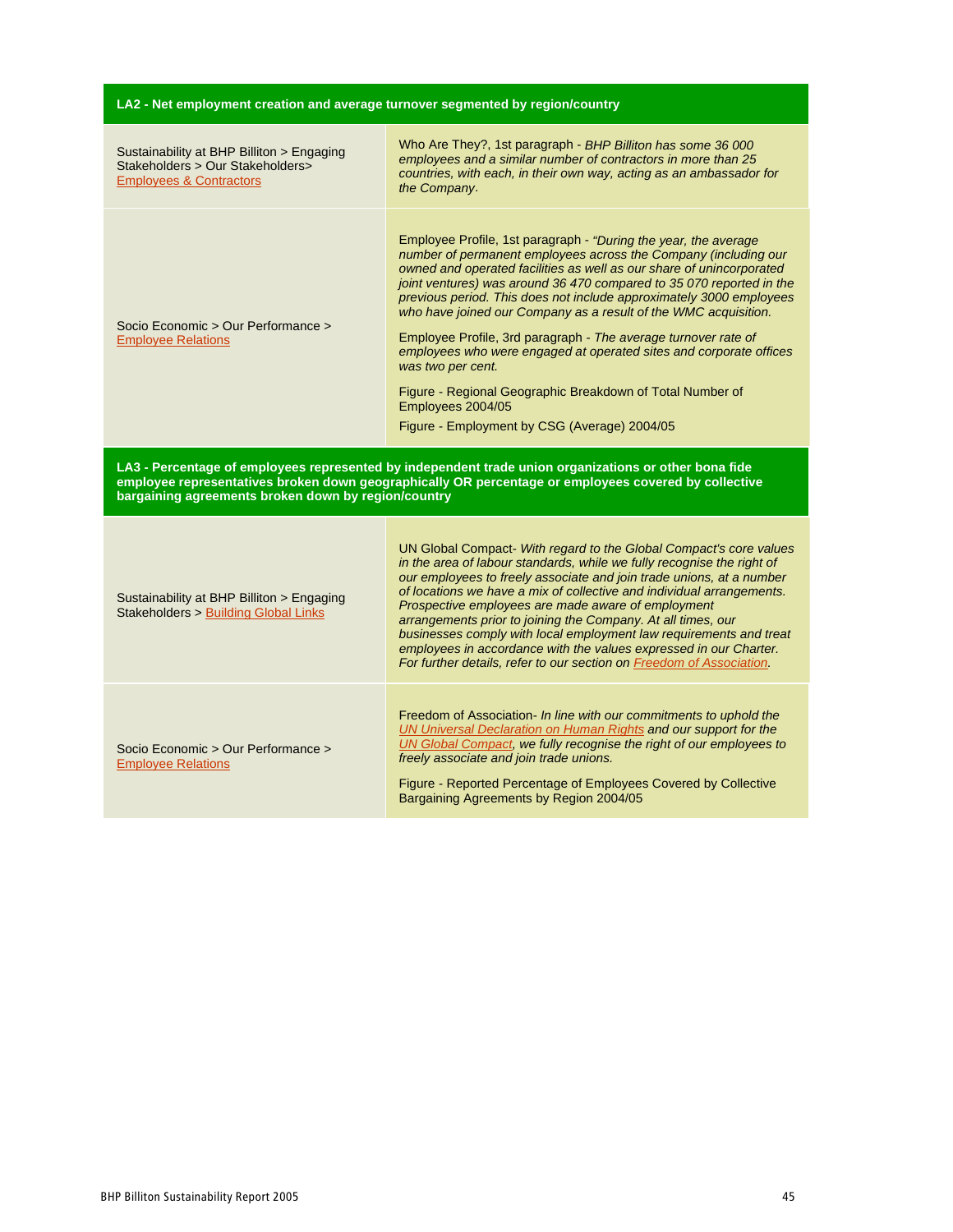| LA4 - Policy and procedures involving information, consultation, and negotiation with employees over changes<br>in the reporting organisation's operations (eg. restructuring)                                |                                                                                                                                                                                                                                                                                                                                                                                                                                                                                                                                                                                                                                                                                                                                                                                                                                                                                                                                                                                                                                                                                                    |  |
|---------------------------------------------------------------------------------------------------------------------------------------------------------------------------------------------------------------|----------------------------------------------------------------------------------------------------------------------------------------------------------------------------------------------------------------------------------------------------------------------------------------------------------------------------------------------------------------------------------------------------------------------------------------------------------------------------------------------------------------------------------------------------------------------------------------------------------------------------------------------------------------------------------------------------------------------------------------------------------------------------------------------------------------------------------------------------------------------------------------------------------------------------------------------------------------------------------------------------------------------------------------------------------------------------------------------------|--|
| Governance> Our Approach > Hierarchy of<br><b>Systems and Documents</b>                                                                                                                                       | 15 HSEC Management Standards - Standard 7: Communication,<br>consultation and participation                                                                                                                                                                                                                                                                                                                                                                                                                                                                                                                                                                                                                                                                                                                                                                                                                                                                                                                                                                                                        |  |
| Socio Economic > Our Approach                                                                                                                                                                                 | 1st paragraph - The socio-economic aspects of our operations relate<br>to how we manage our people and contribute to the economies within<br>which we operate. Our priorities are:<br>• Our relationships with our employees and contractors:<br>development of our leaders; diversity, including indigenous<br>employment; training; remuneration and other benefits of our<br>employees.<br>• Our economic contribution to society: the payments we make<br>to governments, including taxes and royalties, and the added<br>value we provide as a result of our operations and their<br>broader contributions through aspects such as payments to<br>suppliers and employees.                                                                                                                                                                                                                                                                                                                                                                                                                    |  |
| Socio Economic > Our Approach ><br><b>Employee Relations</b>                                                                                                                                                  | 1st paragraph - Employee relations at BHP Billiton is the responsibility<br>of local and business unit management. Each business is required to:<br>• implement employment arrangements that deliver outcomes<br>consistent with the BHP Billiton Charter, Sustainable<br>Development Policy and Guide to Business Conduct<br>• build open and productive relationships with employees and<br>provide processes to address workplace issues in an<br>equitable manner<br>• ensure that employees have the opportunity to develop skills<br>that allow them to contribute to business success and are<br>recognised and rewarded for those results<br>• support fundamental human rights and freedom of<br>association and ensure legal requirements governing<br>employment are fully met<br>• respect local legislative requirements and other local<br>standards and circumstances.<br>Freedom of Association, 2nd paragraph - The Company's policy is to<br>consult with employees on major organisational changes and ensure<br>processes are in place at all locations to address any issues. |  |
| LA5 - Practices or recording and notification of occupational accidents and diseases, and how they relate to the<br>ILO Code of Practice on Recording and Notification of Occupational Accidents and Diseases |                                                                                                                                                                                                                                                                                                                                                                                                                                                                                                                                                                                                                                                                                                                                                                                                                                                                                                                                                                                                                                                                                                    |  |
| Performance at a Glance > Message from<br>the CEO                                                                                                                                                             | Within 4th paragraph - Despite our efforts, however, three of our<br>colleagues lost their lives at work during this fiscal year.<br>6th paragraph - In health we have been successful in reducing the<br>number of new cases of occupational illness by 36 per cent when<br>compared to the 2002/03 baseline.                                                                                                                                                                                                                                                                                                                                                                                                                                                                                                                                                                                                                                                                                                                                                                                     |  |
| Performance at a Glance > Targets<br><b>Scorecard</b>                                                                                                                                                         | Performance against company-wide Health and Safety targets<br>presented.                                                                                                                                                                                                                                                                                                                                                                                                                                                                                                                                                                                                                                                                                                                                                                                                                                                                                                                                                                                                                           |  |
| Performance at a Glance > Customer Sector<br><b>Group Reviews</b>                                                                                                                                             | Discussion of fatalities for each Customer Sector Group                                                                                                                                                                                                                                                                                                                                                                                                                                                                                                                                                                                                                                                                                                                                                                                                                                                                                                                                                                                                                                            |  |
| Performance at a Glance > Data Tables ><br><b>Key Sustainability Data Summary</b>                                                                                                                             | Number of fatalities and classified injury frequency rate data reported                                                                                                                                                                                                                                                                                                                                                                                                                                                                                                                                                                                                                                                                                                                                                                                                                                                                                                                                                                                                                            |  |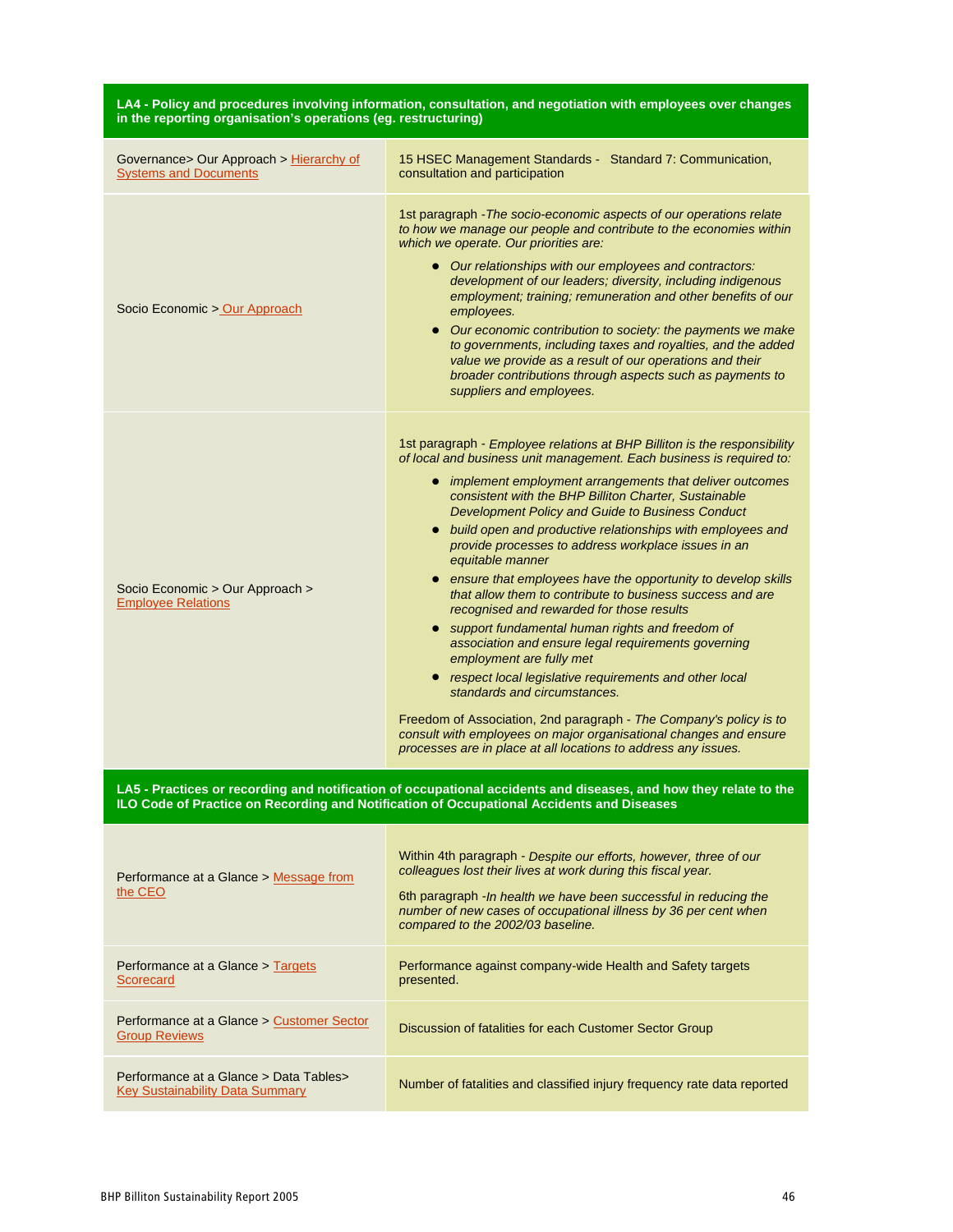| Safety > Our Performance > Fatalities                                             | <b>Entire section</b>                                                                                                                                                                                                                                                                                                                                                                                                                                                                                                                                                                                                                                                                                                                                                                                                                                                                                                                                                                                                                                                                                                                                                                                                                                                                                                                                                                                                                                                                                                                                                                                                                                                                                                                   |
|-----------------------------------------------------------------------------------|-----------------------------------------------------------------------------------------------------------------------------------------------------------------------------------------------------------------------------------------------------------------------------------------------------------------------------------------------------------------------------------------------------------------------------------------------------------------------------------------------------------------------------------------------------------------------------------------------------------------------------------------------------------------------------------------------------------------------------------------------------------------------------------------------------------------------------------------------------------------------------------------------------------------------------------------------------------------------------------------------------------------------------------------------------------------------------------------------------------------------------------------------------------------------------------------------------------------------------------------------------------------------------------------------------------------------------------------------------------------------------------------------------------------------------------------------------------------------------------------------------------------------------------------------------------------------------------------------------------------------------------------------------------------------------------------------------------------------------------------|
| Safety > Our Performance > Classified Injury<br><b>Frequency Rate</b>             | Entire section                                                                                                                                                                                                                                                                                                                                                                                                                                                                                                                                                                                                                                                                                                                                                                                                                                                                                                                                                                                                                                                                                                                                                                                                                                                                                                                                                                                                                                                                                                                                                                                                                                                                                                                          |
| Safety > Our Performance > Near Miss and<br><b>Significant Incident Reporting</b> | <b>Entire section</b>                                                                                                                                                                                                                                                                                                                                                                                                                                                                                                                                                                                                                                                                                                                                                                                                                                                                                                                                                                                                                                                                                                                                                                                                                                                                                                                                                                                                                                                                                                                                                                                                                                                                                                                   |
| Governance> Our Approach > Structure and<br><b>Responsibilities</b>               | 1st paragraph - Our organisation for sustainable development is<br>characterised by the following key features:<br>• The Sustainability Committee of the Board provides<br>assurance on HSEC matters across the Group.<br>• Line management has primary responsibility and<br>accountability for HSEC performance.<br>• The HSEC function provides advice and guidance directly,<br>and through a series of networks across the business.<br>• Clear links between remuneration and HSEC performance.<br>• The HSEC function advocates best practices and<br>commercially effective global solutions.<br>Figure - Sustainable Development Organisational Structure<br>Sustainability Committee of the Board (formerly HSE Committee) -<br>The Company's peak HSEC governance body during the reporting<br>period was the HSE Committee, a subcommittee of the Board.<br>Corporate HSEC Core HSEC governance functions are provided<br>from the Corporate Centre, with the majority of staff embedded in the<br>Customer Sector Groups. A critical component of the HSEC<br>governance function provided by Corporate is the HSEC audit<br>program, specifically designed to ensure our Charter, Sustainable<br>Development Policy and HSEC Management Standards are<br>effectively implemented across the Group.<br>HSEC Networks - Across the Company, various specialist networks<br>have been formed to foster the sharing of knowledge. Each network<br>consists of people from across the business who apply what they<br>know around topics of common interest. Five specialist HSEC<br>Networks have been established to manage the development of<br>HSEC practices and the response to issues of Company-wide<br>significance. |
| Governance > Our Approach > Hierarchy of<br><b>Systems and Documents</b>          | 15 HSEC Management Standards - Standard 7: Communication,<br>consultation and participation and Standard 15 - Monitoring, audit and<br>review                                                                                                                                                                                                                                                                                                                                                                                                                                                                                                                                                                                                                                                                                                                                                                                                                                                                                                                                                                                                                                                                                                                                                                                                                                                                                                                                                                                                                                                                                                                                                                                           |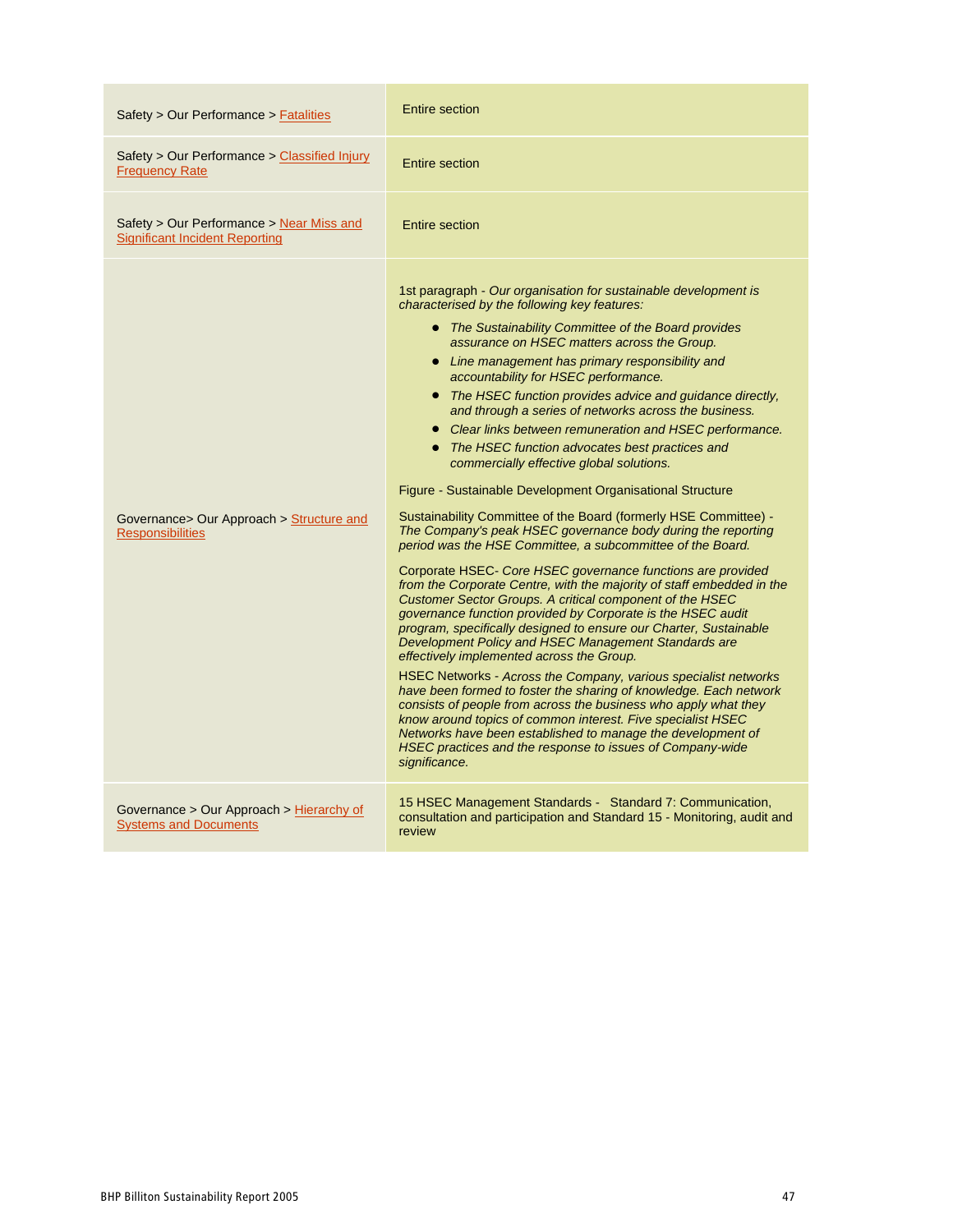#### **LA7 - Standard injury, lost day, and absentee rates and number of work-related fatalities (including subcontracted workers)**

| Performance at a Glance > Targets<br>Scorecard                             | Performance against company-wide Health and Safety targets<br>presented.                                |
|----------------------------------------------------------------------------|---------------------------------------------------------------------------------------------------------|
| Performance at a Glance > Customer Sector<br><b>Group Reviews</b>          | Discussion of fatalities and classified injury frequency rates for each<br><b>Customer Sector Group</b> |
| Performance at a Glance > Data Tables ><br>Key Sustainability Data Summary | Number of fatalities and classified injury frequency rate data reported                                 |
| Safety > Our Performance > Fatalities                                      | Entire section                                                                                          |
| Safety > Our Performance > Classified Injury<br><b>Frequency Rate</b>      | Entire section                                                                                          |

**LA8 - Description of policies or programs (for the workplace and beyond) on HIV/AIDS**

| Health > Our Approach > Community Health               | HIV/AIDS, 2nd paragraph - For many years, we have adopted a<br>proactive approach to managing the disease within our workplaces.<br>This has included conducting education programs, ensuring<br>employees and dependants have appropriate access to medical care,<br>and reducing hostel-type accommodation for employees, which is<br>known to be a risk factor for the disease. We have also increased our<br>support to community facilities that assist in managing the disease<br>and its consequences. We are now seeking ways to support initiatives<br>that will help manage the disease in the wider population. |
|--------------------------------------------------------|----------------------------------------------------------------------------------------------------------------------------------------------------------------------------------------------------------------------------------------------------------------------------------------------------------------------------------------------------------------------------------------------------------------------------------------------------------------------------------------------------------------------------------------------------------------------------------------------------------------------------|
| Health > Our Performance > Community<br><b>Health</b>  | 3rd paragraph - We have also progressed a project during the year<br>supporting the development of a new treatment for HIV/AIDS that may<br>be applicable to the African subcontinent. The Company has provided<br>significant funding to develop a clinical trial on this treatment, which is<br>given as an injectable therapeutic vaccine. We are assisting to recruit<br>other organisations to provide further funding and develop the early<br>stages of the clinical trial program.                                                                                                                                 |
| Health > Health Case Studies                           | A long-running health program at Cerrejon is helping to improve the<br>quality of life in host communities<br>Supporting the development of advancements in HIV/AIDS treatments                                                                                                                                                                                                                                                                                                                                                                                                                                            |
| Socio-Economic > Socio-Economic Case<br><b>Studies</b> | Mozal - a model for integrating sustainability into resource projects                                                                                                                                                                                                                                                                                                                                                                                                                                                                                                                                                      |

**LA9 - Average hours of training per year per employee by category of employee**

**BHP Billiton Response:** BHP Billiton's employment policies encourage all employees to receive training appropriate to their roles and development needs. Collating and reporting average training hours is currently impractical for BHP Billiton, as it does not provide a meaningful measure of the quality of training and associated competencies provided by the Company.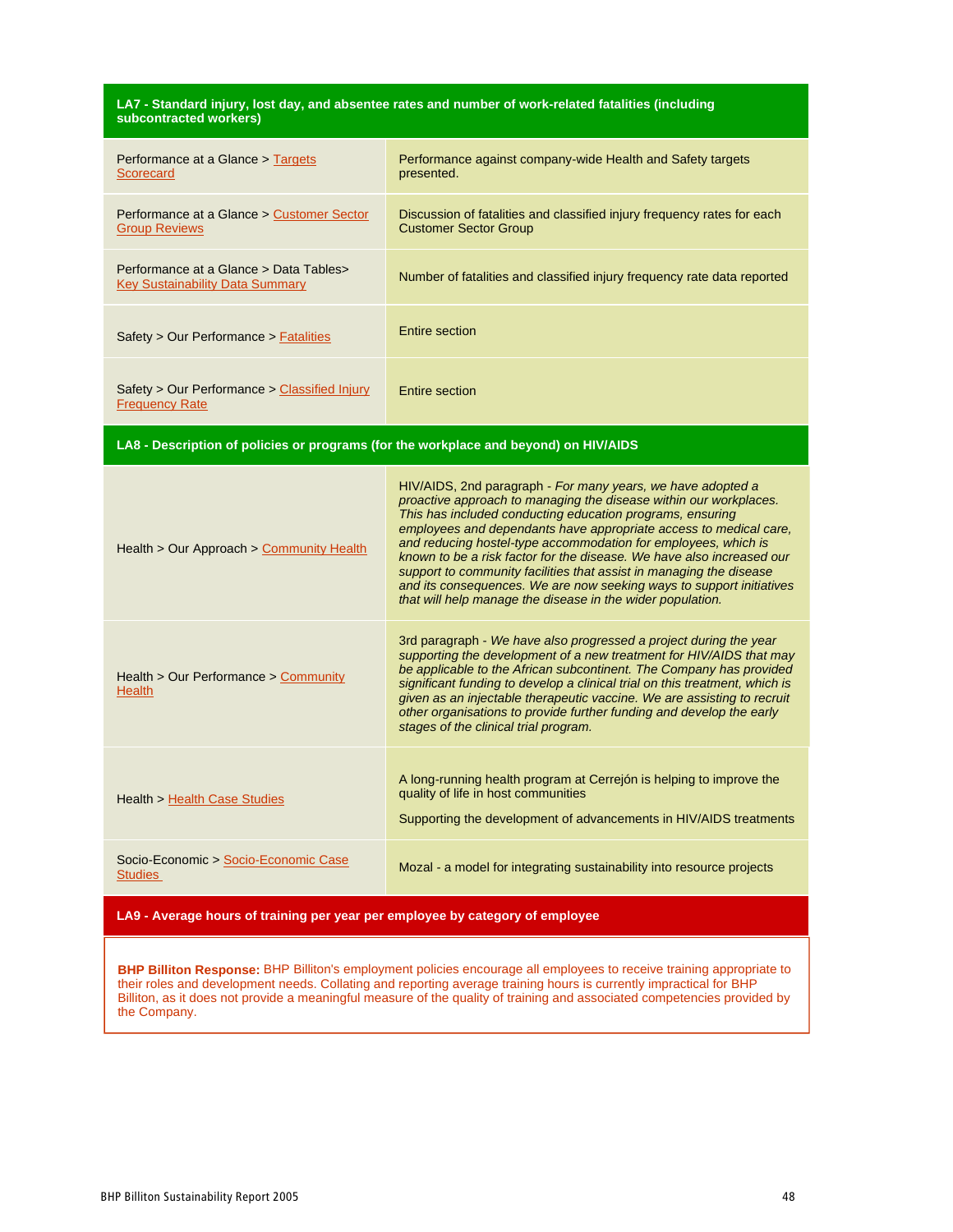| LA10 - Description of equal opportunity policies or programs, as well as monitoring systems to ensure<br>compliance and results of monitoring                                 |                                                                                                                                                                                                                                                                                                                                                                                                                                                                                                                                                                                                                                                                                                                                                                                                                                                                                                                                                                                                                                                                                                                                                                                                                                              |
|-------------------------------------------------------------------------------------------------------------------------------------------------------------------------------|----------------------------------------------------------------------------------------------------------------------------------------------------------------------------------------------------------------------------------------------------------------------------------------------------------------------------------------------------------------------------------------------------------------------------------------------------------------------------------------------------------------------------------------------------------------------------------------------------------------------------------------------------------------------------------------------------------------------------------------------------------------------------------------------------------------------------------------------------------------------------------------------------------------------------------------------------------------------------------------------------------------------------------------------------------------------------------------------------------------------------------------------------------------------------------------------------------------------------------------------|
| Socio Economic > Our Approach ><br><b>Employee Relations</b>                                                                                                                  | <b>Equality in Employment- Entire Section</b>                                                                                                                                                                                                                                                                                                                                                                                                                                                                                                                                                                                                                                                                                                                                                                                                                                                                                                                                                                                                                                                                                                                                                                                                |
| Socio Economic > Our Performance ><br><b>Employee Relations</b>                                                                                                               | Diversity, 1st paragraph - The Company is committed to developing a<br>diverse workforce and to providing a work environment in which<br>everyone is treated fairly and with respect and has the opportunity to<br>contribute to business success and realise their potential. In real<br>terms, this means harnessing the unique skills, experience and<br>perspectives that each individual brings and recognising that these<br>differences are important to our success.<br>3rd paragraph - The Company has identified some specific sites and<br>countries where diversity issues are particularly sensitive. Examples<br>of ongoing policies or programs undertaken to address employment<br>diversity issues include Employment Equity in South Africa, which<br>ultimately aims to achieve representation at all levels in our<br>businesses consistent with the demographic profile of South Africa,<br>and targeted indigenous employment programs in the Pilbara region<br>of Australia (Iron Ore), the Northwest Territories in Canada (EKATI),<br>and New Mexico in the United States (New Mexico Coal). Further<br>detail on our indigenous employment strategies is provided in<br><b>Indigenous Employment and Training.</b> |
| Socio Economic > Our Performance ><br><b>Employee Relations</b>                                                                                                               | <b>Employment Equity in South Africa - Entire section</b>                                                                                                                                                                                                                                                                                                                                                                                                                                                                                                                                                                                                                                                                                                                                                                                                                                                                                                                                                                                                                                                                                                                                                                                    |
| Socio Economic > Our Performance ><br><b>Employee Relations</b>                                                                                                               | Indigenous Employment and Training - Entire section                                                                                                                                                                                                                                                                                                                                                                                                                                                                                                                                                                                                                                                                                                                                                                                                                                                                                                                                                                                                                                                                                                                                                                                          |
| including female/male ration and other indicators of diversity as culturally appropriate                                                                                      | LA11 - Composition of senior management and corporate governance bodies (including the board of directors),                                                                                                                                                                                                                                                                                                                                                                                                                                                                                                                                                                                                                                                                                                                                                                                                                                                                                                                                                                                                                                                                                                                                  |
| Governance> Our Approach                                                                                                                                                      | 2nd paragraph - While this section focuses on those governance<br>processes we have in place to implement our commitment to<br>sustainable development, we also have a suite of corporate<br>governance processes that manage the broader affairs of the<br>Company. The Corporate Governance Statement outlines the key<br>principles and practices of the BHP Billiton Group. Our financial<br>Annual Report also provides details in this regard.                                                                                                                                                                                                                                                                                                                                                                                                                                                                                                                                                                                                                                                                                                                                                                                         |
| Socio Economic > Our Performance ><br><b>Employee Relations</b>                                                                                                               | Diversity', 2nd paragraph - Approximately seven per cent of our<br>Company's management are women. In the year ending 30 June<br>2005, about 12 per cent of full-time employees at operated sites and<br>offices were women. There were significant regional differences, with<br>women representing about 9 per cent of full-time employees in Africa,<br>11 per cent in Australia, 18 per cent in North America and 7 per cent<br>in South America. In our Corporate offices, women represented 46<br>per cent of full-time employees. While there are currently no female<br>members of the Board, the Company Secretary is a woman, as is the<br><b>President of Gas and Power.</b>                                                                                                                                                                                                                                                                                                                                                                                                                                                                                                                                                      |
| Sustainability at BHP Billiton > Engaging<br>Stakeholders > Our Stakeholders > Non-<br>government Organisations > Forum on<br><b>Corporate Responsibility Member Profiles</b> | <b>Entire Section</b>                                                                                                                                                                                                                                                                                                                                                                                                                                                                                                                                                                                                                                                                                                                                                                                                                                                                                                                                                                                                                                                                                                                                                                                                                        |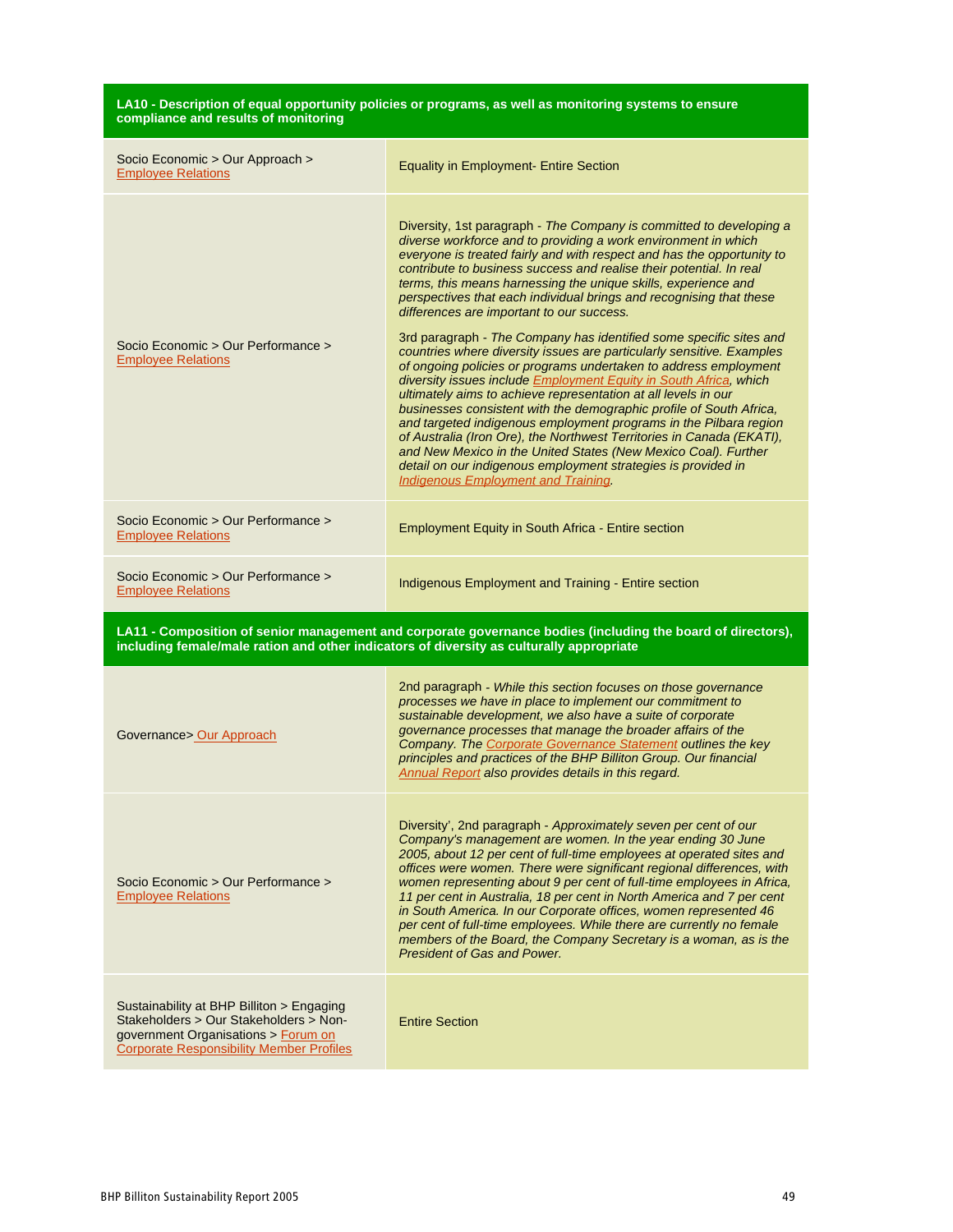| Governance > Our Approach > Structure and<br>Responsibilities HSE Committee of the<br><b>Board Membership</b>                                   | <b>Entire Section</b>                                                                                                                                                                                                                                                                                                                                                                                                                                                                                                                                                                                                      |
|-------------------------------------------------------------------------------------------------------------------------------------------------|----------------------------------------------------------------------------------------------------------------------------------------------------------------------------------------------------------------------------------------------------------------------------------------------------------------------------------------------------------------------------------------------------------------------------------------------------------------------------------------------------------------------------------------------------------------------------------------------------------------------------|
| Governance> Our Approach > Key<br><b>Management Processes</b>                                                                                   | Business Conduct, Global Ethics Panel - The Global Ethics Panel<br>includes business representatives and corporate representatives from<br>relevant functional areas - Group Audit Services, Human Resources<br>and Legal-and two external representatives. John Fast, Chief Legal<br>Counsel and Head of External Affairs, holds the position of Chairman.                                                                                                                                                                                                                                                                |
| LA12 - Employee benefits beyond those legally mandated<br>(additional indicator)                                                                |                                                                                                                                                                                                                                                                                                                                                                                                                                                                                                                                                                                                                            |
| Health > Our Approach > Community Health                                                                                                        | HIV/AIDs, 2nd paragraph - For many years, we have adopted a<br>proactive approach to managing the disease within our workplaces.<br>This has included conducting education programs, ensuring<br>employees and dependants have appropriate access to medical care,<br>and reducing hostel-type accommodation for employees, which is<br>known to be a risk factor for the disease. We have also increased our<br>support to community facilities that assist in managing the disease<br>and its consequences. We are now seeking ways to support initiatives<br>that will help manage the disease in the wider population. |
| Socio Economic > Our Approach ><br><b>Employee Relations</b>                                                                                    | Work-life Balance, Employee Assistance Program - BHP Billiton's<br>Employee Assistance Programs (EAP) offer staff assistance with<br>personal and work-related problems that can arise from time to time.<br>Employees have direct access to professional and independent<br>counselling, through a service that is free, voluntary and confidential.                                                                                                                                                                                                                                                                      |
| Socio Economic > Our Approach ><br><b>Employee Relations</b>                                                                                    | Career and Employee Development - Entire section                                                                                                                                                                                                                                                                                                                                                                                                                                                                                                                                                                           |
| LA13 - Provision for formal worker representation in decision making or management, including corporate<br>qovernance<br>(additional indicator) |                                                                                                                                                                                                                                                                                                                                                                                                                                                                                                                                                                                                                            |
| Governance> Our Approach > Hierarchy of<br><b>Systems and Documents</b>                                                                         | 15 HSEC Management Standards - Standard 7: Communication,<br>consultation and participation                                                                                                                                                                                                                                                                                                                                                                                                                                                                                                                                |
|                                                                                                                                                 | Bullet point - build open and productive relationships with employees                                                                                                                                                                                                                                                                                                                                                                                                                                                                                                                                                      |

manner

Socio Economic > Our Approach > Employee Relations

Bullet point - build open and productive relationships with employees and provide processes to address workplace issues in an equitable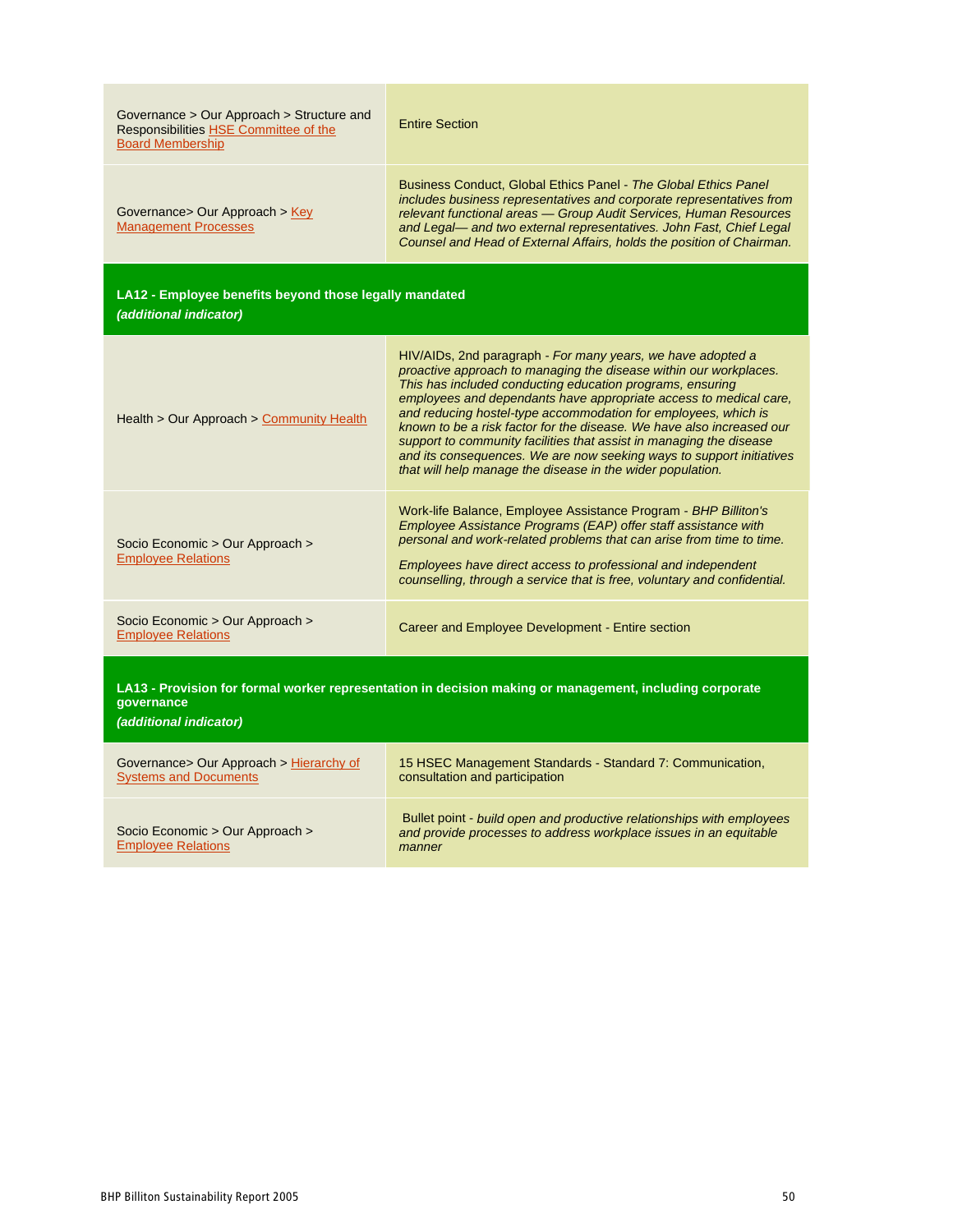**LA14 - Evidence of substantial compliance with the ILO Guidelines for Occupational Health Management Systems**

### **(additional indicator)**

| Governance> Our Approach > Hierarchy of<br><b>Systems and Documents</b> | 15 HSEC Management Standards |
|-------------------------------------------------------------------------|------------------------------|
| Health > Our Approach                                                   | Entire section               |
| Safety > Our Approach                                                   | Entire section               |
|                                                                         |                              |

**BHP Billiton Comment:** BHP Billiton has reviewed the ILO Guidelines on Occupational Safety and Health Management Systems and consider that our management systems, comprising of our Sustainable Development Policy, HSEC Management Standards, Fatal Risk Control Protocols and other supporting material and processes, sufficiently meet the requirements of the guidelines.

#### **Human Rights**

| HR1 - Description of policies, guidelines, corporate structure, and procedures to deal with all aspects of human<br>rights relevant to operations, including monitoring mechanisms and results |                                                                                                                                                                                                                                                                                                                                                                                                                                                                                                                                                                                                                                                                                                                                                                                                                                                                                                                 |
|------------------------------------------------------------------------------------------------------------------------------------------------------------------------------------------------|-----------------------------------------------------------------------------------------------------------------------------------------------------------------------------------------------------------------------------------------------------------------------------------------------------------------------------------------------------------------------------------------------------------------------------------------------------------------------------------------------------------------------------------------------------------------------------------------------------------------------------------------------------------------------------------------------------------------------------------------------------------------------------------------------------------------------------------------------------------------------------------------------------------------|
| Sustainability at BHP Billiton > Our<br>Sustainability Challenges > Access to<br><b>Resources</b>                                                                                              | 3rd paragraph - Not only must we be aware of the direct human rights<br>impacts we may have as a result of our operations, we must also<br>recognise our role in promoting human rights within our supply chain,<br>with our business partners and more broadly within the regions where<br>we operate.                                                                                                                                                                                                                                                                                                                                                                                                                                                                                                                                                                                                         |
| Sustainability at BHP Billiton > Engaging<br>Stakeholders > Building Global Links                                                                                                              | 1st paragraph - The major externally developed voluntary initiatives<br>that we are involved in, or are progressively implementing (the date in<br>brackets indicates the year in which we commenced our involvement)<br>include:<br>• Australian Minerals Industry Code for Environmental<br>Management (1996), now 'Enduring Value'<br>• Global Reporting Initiative (2002) and the Minerals Sector<br><b>Supplement</b><br>• International Council on Mining and Metals Sustainable<br>Development Framework (2003)<br>• ISO 14001 Environmental Management Systems (2002)<br>• Mining Certification Evaluation Project - Australian Regional<br>Initiative (2002)<br><b>UN Global Compact (2002)</b><br>• UN Universal Declaration of Human Rights (2001)<br>• US-UK Voluntary Principles on Security and Human Rights<br>(2003)<br>World Bank Operational Directive on Involuntary<br>Resettlement (2003). |
| Sustainability at BHP Billiton > Engaging<br>Stakeholders > Our Stakeholders > Non-<br><b>Government Organisations</b>                                                                         | 1st paragraph - Non-government organisations (NGOs) with which we<br>typically engage include environmental, social and human rights<br>organisations at both local and international levels.                                                                                                                                                                                                                                                                                                                                                                                                                                                                                                                                                                                                                                                                                                                   |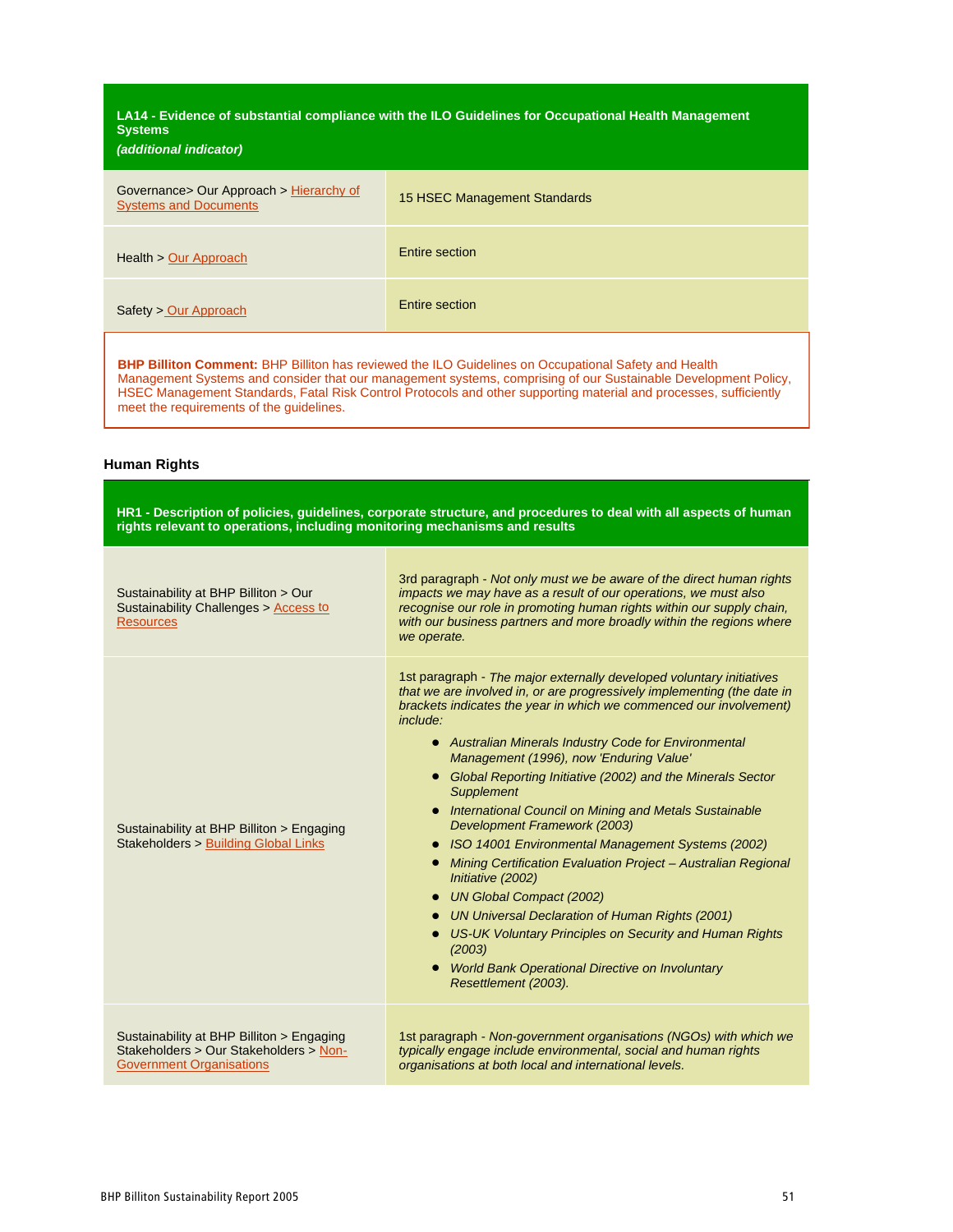| Governance> Our Approach > Hierarchy of<br><b>Systems and Documents</b>                                                                                  | 15 HSEC Management Standards - Standard 8: Business Conduct,<br>Human Rights and Community Development                                                                                                                                                                                                                                                                                                                                                                                                                                                                                                                                                                                                                                                                                                                                                                                                                                                                                                                                                                                                                                                      |
|----------------------------------------------------------------------------------------------------------------------------------------------------------|-------------------------------------------------------------------------------------------------------------------------------------------------------------------------------------------------------------------------------------------------------------------------------------------------------------------------------------------------------------------------------------------------------------------------------------------------------------------------------------------------------------------------------------------------------------------------------------------------------------------------------------------------------------------------------------------------------------------------------------------------------------------------------------------------------------------------------------------------------------------------------------------------------------------------------------------------------------------------------------------------------------------------------------------------------------------------------------------------------------------------------------------------------------|
| Community > Our Approach                                                                                                                                 | 5th paragraph - Priority community relations issues are:<br>• upholding the human rights of our employees and<br>contractors, our suppliers and the people in the communities<br>in which we operate<br>• conducting all international business ethically, including<br>interactions with governments, communities and business<br>partners, as well as issues of workplace behaviour, equal<br>employment opportunity, conflict of interest, financial<br>inducements and bribery, insider trading and political<br>contributions (see also HSEC governance)<br>• acknowledging and respecting all communities that are<br>potentially impacted by our operations or live nearby, and<br>ensuring they have access to employment opportunities<br>within the Company<br>• implementing responsible and sustainable community<br>development, where the challenge is to assist people to<br>achieve an enhanced quality of life without compromising<br>their values, culture or heritage and without creating<br>dependency on our activities<br>• measuring the effectiveness of our community programs<br>from the perspectives of all key stakeholders. |
| Community > Our Approach > Human Rights                                                                                                                  | <b>Entire section</b>                                                                                                                                                                                                                                                                                                                                                                                                                                                                                                                                                                                                                                                                                                                                                                                                                                                                                                                                                                                                                                                                                                                                       |
| Community > Our Performance > Human<br><b>Rights</b>                                                                                                     | 7th paragraph: Importantly, as part of the <b>HSEC Management</b><br>Standards review, we sought to further clarify the requirements of<br>HSEC Management Standard 8, 'Business Conduct, Human Rights<br>and Community Development'. The revised standard now clearly<br>requires:<br>• the assessment and prioritisation of human rights issues as<br>they apply to our sphere of influence<br>• training of employees and contractors with regards to our<br>human rights commitments<br>• systems to abide by the US-UK Voluntary Principles on<br><b>Security and Human Rights</b><br>resettlement plans, where required, consistent with the World<br><b>Bank Operational Directive on Involuntary Resettlement.</b>                                                                                                                                                                                                                                                                                                                                                                                                                                  |
| HR2 - Evidence of consideration of human rights impacts as part of investment and procurement decisions,<br>including selection of suppliers/contractors |                                                                                                                                                                                                                                                                                                                                                                                                                                                                                                                                                                                                                                                                                                                                                                                                                                                                                                                                                                                                                                                                                                                                                             |
| Governance > Our Approach > Hierarchy of<br><b>Systems and Documents</b>                                                                                 | Coverage, 6th paragraph - Management Standard 11 requires<br>operations to evaluate the social and environmental performance of<br>our contractors, suppliers and partners, including such issues as<br>human rights records and previous environmental incidents. Further<br>detail on our approach to the supply chain can be read at Our<br><b>Approach: Suppliers.</b>                                                                                                                                                                                                                                                                                                                                                                                                                                                                                                                                                                                                                                                                                                                                                                                  |
| Governance> Our Approach > Key<br><b>Management Processes</b>                                                                                            | <b>Investment Processes - entire section</b>                                                                                                                                                                                                                                                                                                                                                                                                                                                                                                                                                                                                                                                                                                                                                                                                                                                                                                                                                                                                                                                                                                                |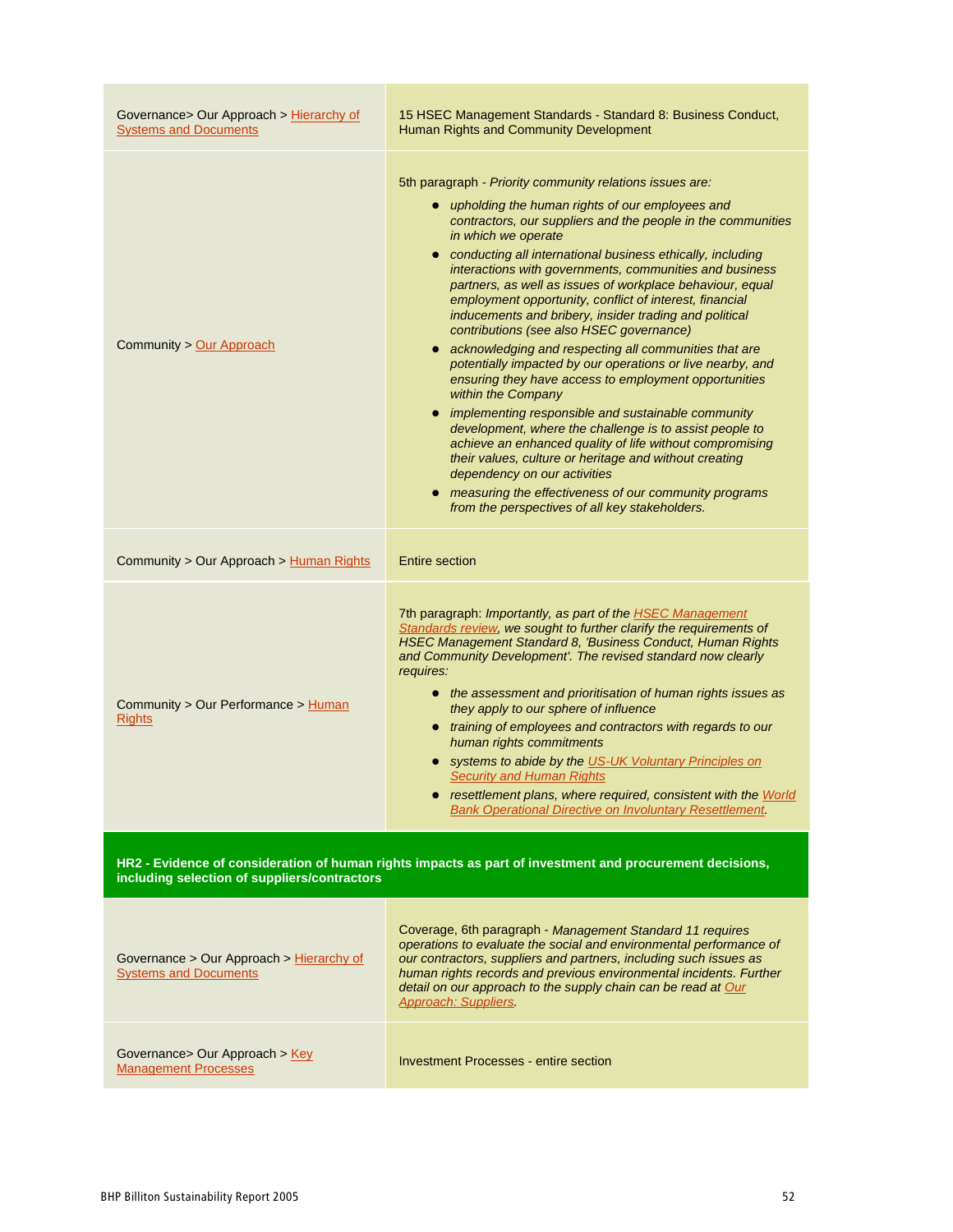**HR3 - Description of policies and procedures to evaluate and address human rights performance within the supply chain and contractors, including monitoring systems and results of monitoring**

| Governance > Our Approach > Hierarchy of<br><b>Systems and Documents</b> | Coverage, 6th paragraph - Management Standard 11 requires<br>operations to evaluate the social and environmental performance of<br>our contractors, suppliers and partners, including such issues as<br>human rights records and previous environmental incidents. Further<br>detail on our approach to the supply chain can be read at Our<br>Approach: Suppliers.                                                                                                                                                                                                                                                                                                                                                                                                                                                                                                                                                        |
|--------------------------------------------------------------------------|----------------------------------------------------------------------------------------------------------------------------------------------------------------------------------------------------------------------------------------------------------------------------------------------------------------------------------------------------------------------------------------------------------------------------------------------------------------------------------------------------------------------------------------------------------------------------------------------------------------------------------------------------------------------------------------------------------------------------------------------------------------------------------------------------------------------------------------------------------------------------------------------------------------------------|
| Community > Our Performance > Human<br><b>Rights</b>                     | Human Rights Self-Assessment - entire section, but notably 3rd<br>paragraph:<br>A guide to, and supporting presentation on, human rights has also<br>been developed and is available to our sites to assist in educating our<br>people about their roles and responsibilities. During 2004/05, 25 sites<br>reported that they had undertaken some form of human rights training.<br>The training was delivered to 5500 employees and 7179 contractors.<br>Thirty sites currently have cultural awareness programs in place.<br>Thirty-two of our sites report that they have security forces operating,<br>and 19 of these sites have advised that these forces have undertaken<br>human rights training.<br><b>BHP Billiton Comment: While the Human Rights Self Assessment</b><br>Toolkit has been rolled out to BHP Billiton operations, partial<br>disclosure against this indicator has been determined, as data from |
|                                                                          | these assessments are not currently fully captured.                                                                                                                                                                                                                                                                                                                                                                                                                                                                                                                                                                                                                                                                                                                                                                                                                                                                        |
| operations, including monitoring systems and results of monitoring       | HR4 - Description of global policy and procedures/programs preventing all forms of discrimination in                                                                                                                                                                                                                                                                                                                                                                                                                                                                                                                                                                                                                                                                                                                                                                                                                       |
| Performance at a Glance > Targets<br>Scorecard                           | Zero Harm Target - No transgressions within the Group's activities of<br>the principles embodied within the United Nations Universal<br>Declaration of Human Rights.                                                                                                                                                                                                                                                                                                                                                                                                                                                                                                                                                                                                                                                                                                                                                       |
| Governance > Our Approach > Hierarchy of<br><b>Systems and Documents</b> | 15 HSEC Management Standards - Standard 8: Business Conduct,<br>Human Rights and Community Development                                                                                                                                                                                                                                                                                                                                                                                                                                                                                                                                                                                                                                                                                                                                                                                                                     |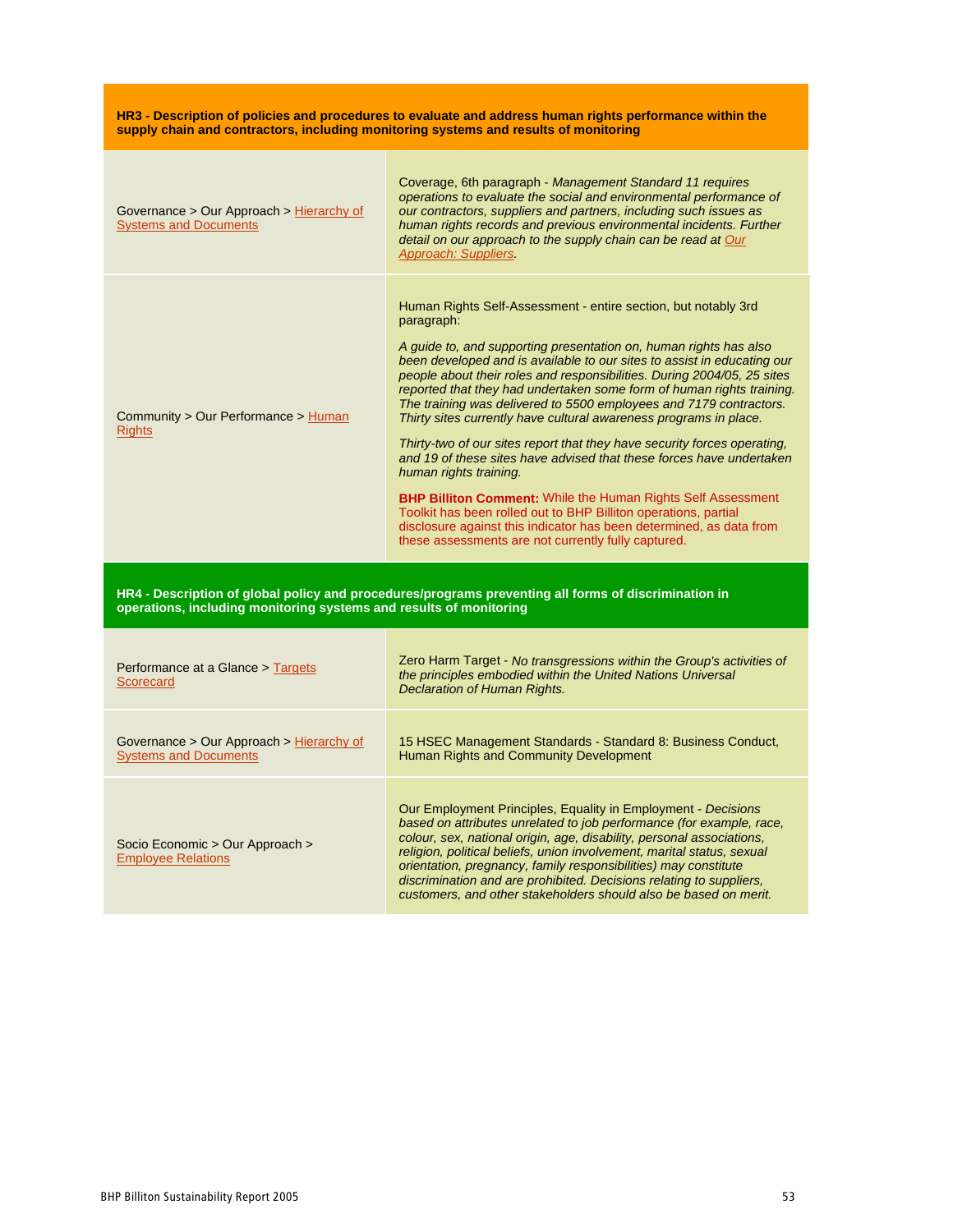#### **HR5 - Description of freedom of association policy and extent to which this policy is universally applied independent of local laws, as well as description of procedures/programs to address this issue**

| Sustainability at BHP Billiton > Engaging<br><b>Stakeholders &gt; Building Global Links</b> | UN Global Compact, 3rd paragraph - With regard to the Global<br>Compact's core values in the area of labour standards, while we fully<br>recognise the right of our employees to freely associate and join trade<br>unions, at a number of locations we have a mix of collective and<br>individual arrangements. Prospective employees are made aware of<br>employment arrangements prior to joining the Company. At all times,<br>our businesses comply with local employment law requirements and<br>treat employees in accordance with the values expressed in our<br>Charter. For further details, refer to our section on Freedom of<br>Association. |
|---------------------------------------------------------------------------------------------|-----------------------------------------------------------------------------------------------------------------------------------------------------------------------------------------------------------------------------------------------------------------------------------------------------------------------------------------------------------------------------------------------------------------------------------------------------------------------------------------------------------------------------------------------------------------------------------------------------------------------------------------------------------|
| Socio Economic > Our Approach ><br><b>Employee Relations</b>                                | Employee Relations, 4th bullet point - Support fundamental human<br>rights and freedom of association and ensure legal requirements<br>governing employment are fully met.                                                                                                                                                                                                                                                                                                                                                                                                                                                                                |
| Socio Economic > Our Approach ><br><b>Employee Relations</b>                                | Freedom of Association, 1st paragraph - We fully recognise the right<br>of our employees to freely associate and join trade unions. We have a<br>number of locations where we have a mix of collective and individually<br>regulated employment arrangements, but this does not affect the<br>rights of those employees to choose to belong to trade unions.                                                                                                                                                                                                                                                                                              |
| Socio Economic > Our Performance ><br><b>Employee Relations</b>                             | Figure - Reported Percentage of Employees Covered by Collective<br>Bargaining Agreements by Region - 2004/05                                                                                                                                                                                                                                                                                                                                                                                                                                                                                                                                              |

HR6 - Description of policy excluding child labour as defined by the ILO Convention 138 and extent to which this policy is visibly stated and applied, as well as description of procedures/programs to address this issue, **including monitoring systems and results of monitoring**

| Sustainability at BHP Billiton > Engaging<br>Stakeholders > Building Global Links | UN Global Compact - The UN Global Compact is an international<br>initiative that brings together companies with UN agencies, labour<br>organisations and civil society to support ten principles covering<br>human rights, labour, environment and anti-corruption.                                                                                                                                                                                                                              |
|-----------------------------------------------------------------------------------|--------------------------------------------------------------------------------------------------------------------------------------------------------------------------------------------------------------------------------------------------------------------------------------------------------------------------------------------------------------------------------------------------------------------------------------------------------------------------------------------------|
| Governance > Our Approach > Hierarchy of<br><b>Systems and Documents</b>          | Sustainable Development Policy, 3rd paragraph - While our Policy<br>broadly aligns with a number of international conventions such as the<br>UN Universal Declaration of Human Rights, it also requires that we<br>meet or, where less stringent than our standards, exceed applicable<br>legal and other requirements. As such, the Policy recognises that<br>where governments implement international conventions, such as<br>those of the International Labour Organisation, we will comply. |
| Socio Economic > Our Approach ><br><b>Employee Relations</b>                      | Child and Forced Labour- In line with our Policy commitment to the<br>UN Universal Declaration of Human Rights, we exclude the use of<br>child labour and prohibit the use of forced labour at our operations. All<br>sites are required to report the age of their youngest worker and the<br>corresponding minimum working age in their jurisdiction.                                                                                                                                          |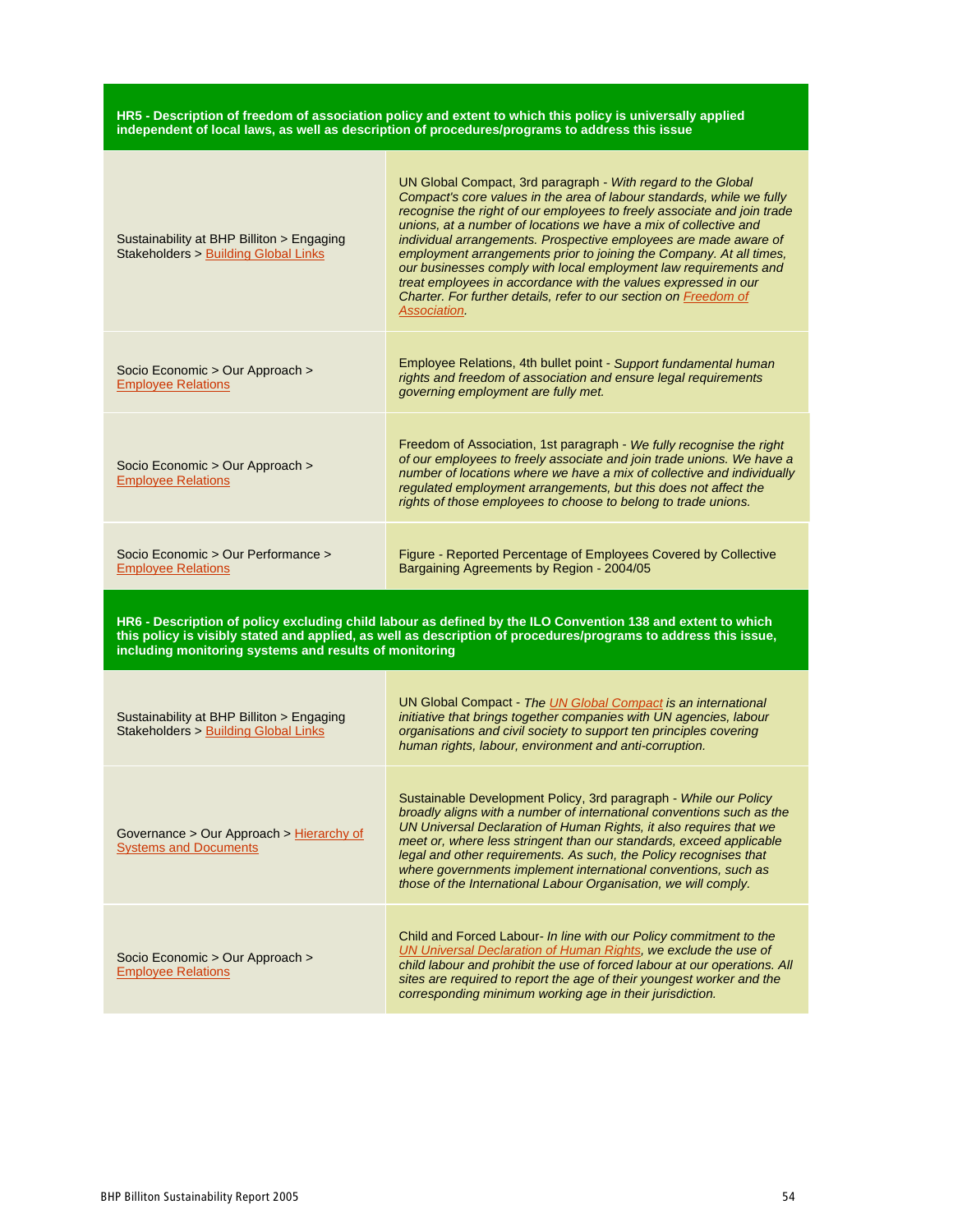HR7 - Description of policy to prevent forced and compulsory labour and extent to which this policy is visibly **stated and applied as well as description of procedures/programs to address this issue, including monitoring systems and results of monitoring**

| Sustainability at BHP Billiton > Engaging<br><b>Stakeholders &gt; Building Global Links</b> | UN Global Compact - The UN Global Compact is an international<br>initiative that brings together companies with UN agencies, labour<br>organisations and civil society to support ten principles covering<br>human rights, labour, environment and anti-corruption.                                                                                                                                       |
|---------------------------------------------------------------------------------------------|-----------------------------------------------------------------------------------------------------------------------------------------------------------------------------------------------------------------------------------------------------------------------------------------------------------------------------------------------------------------------------------------------------------|
| Socio Economic > Our Approach ><br><b>Employee Relations</b>                                | Child and Forced Labour- In line with our Policy commitment to the<br>UN Universal Declaration of Human Rights, we exclude the use of<br>child labour and prohibit the use of forced labour at our operations. All<br>sites are required to report the age of their youngest worker and the<br>corresponding minimum working age in their jurisdiction.                                                   |
| Socio Economic > Our Performance ><br><b>Employee Relations</b>                             | Child and Forced Labour - All sites are required to report the age of<br>their youngest worker and the corresponding minimum working age in<br>their jurisdiction. Over the reporting period, the youngest employees<br>were 16.5 years of age working as apprentices and administrative<br>trainees in our Australian operations. In line with our Policy<br>commitment, we do not employ forced labour. |
| Safety > Safety Case Studies                                                                | Pakistan Asset Team develops HSEC starter pack to help contractors<br>meet our Standards                                                                                                                                                                                                                                                                                                                  |
| operations<br>(additional indicator)                                                        | HR8 - Employee training on policies and practices concerning all aspects of human rights relevant to                                                                                                                                                                                                                                                                                                      |

| Governance > Our Approach > Hierarchy of<br><b>Systems and Documents</b> | 15 HSEC Management Standards - Standard 8: Business Conduct,<br>Human Rights and Community Development                                                                                                                                                                                                                                                                                                                                                                                                                                                                                                                                                                    |
|--------------------------------------------------------------------------|---------------------------------------------------------------------------------------------------------------------------------------------------------------------------------------------------------------------------------------------------------------------------------------------------------------------------------------------------------------------------------------------------------------------------------------------------------------------------------------------------------------------------------------------------------------------------------------------------------------------------------------------------------------------------|
| Community > Our Performance > Human<br><b>Rights</b>                     | Human Rights Self Assessment, 3rd paragraph: A guide to, and<br>supporting presentation on, human rights has also been developed<br>and is available to our sites to assist in educating our people about<br>their roles and responsibilities. During 2004/05, 25 sites reported that<br>they had undertaken some form of human rights training. The training<br>was delivered to 5500 employees and 7179 contractors. Thirty sites<br>currently have cultural awareness programs in place.<br>Thirty-two of our sites report that they have security forces operating.<br>and 19 of these sites have advised that these forces have undertaken<br>human rights training. |
| Safety > Safety Case Studies                                             | Pakistan Asset Team develops HSEC starter pack to help contractors<br>meet our Standards                                                                                                                                                                                                                                                                                                                                                                                                                                                                                                                                                                                  |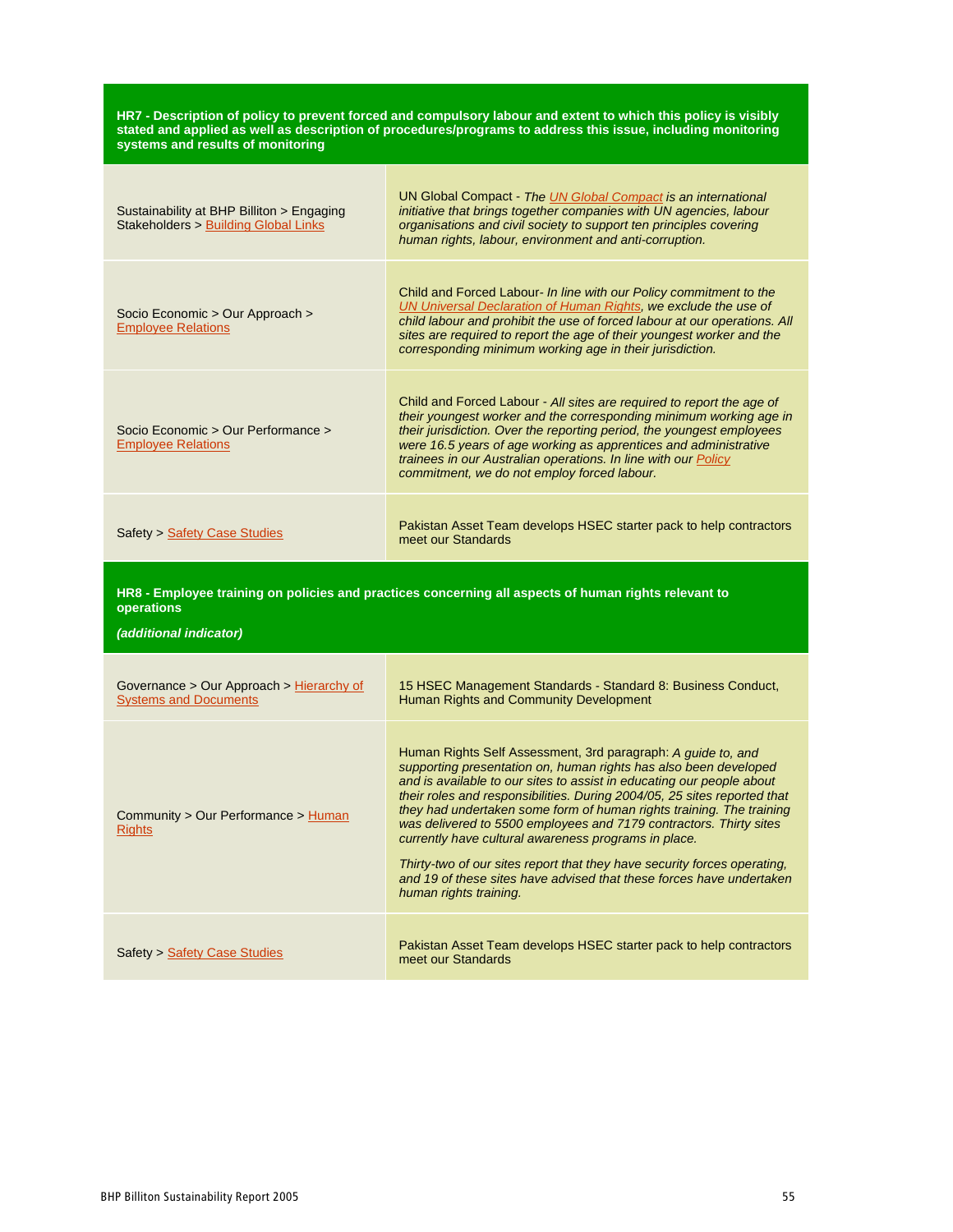#### **HR9 - Description of appeal practice, including, but not limited to, human rights issues**

#### **(additional indicator)**

| <b>Crievance Mechanisms - Our Guide to Business Conduct provides</b> |
|----------------------------------------------------------------------|
| the overall framework if employees think a decision or action may be |
| inconsistent with our Charter, policies or standards.                |

Socio Economic > Our Approach > Employee Relations

Wherever possible we encourage employees to first discuss issues with their immediate manager or supervisor. If an employee feels unable to do this, there are a number of other avenues for raising queries.

**HR10 - Description of non-retaliation policy and effective, confidential employee grievance system (including, but not limited to, its impact on human rights)**

**(additional indicator)**

Grievance Mechanisms - Our Guide to Business Conduct provides the overall framework if employees think a decision or action may be inconsistent with our Charter, policies or standards.

Socio Economic > Our Approach > Employee Relations

Wherever possible we encourage employees to first discuss issues with their immediate manager or supervisor. If an employee feels unable to do this, there are a number of other avenues for raising queries.

**HR11 - Human rights training for security personnel**

| Sustainability at BHP Billiton > Engaging<br>Stakeholders > Building Global Links | Bullet point - US-UK Voluntary Principles on Security and Human<br><b>Rights (2003)</b>                                                                                                                                                                                                                                                                                                                                                                                            |
|-----------------------------------------------------------------------------------|------------------------------------------------------------------------------------------------------------------------------------------------------------------------------------------------------------------------------------------------------------------------------------------------------------------------------------------------------------------------------------------------------------------------------------------------------------------------------------|
| Community > Our Performance > Human<br><b>Rights</b>                              | Human Rights Self Assessment, 4th paragraph: Thirty-two of our sites<br>report that they have security forces operating, and 19 of these sites<br>have advised that these forces have undertaken human rights<br>training.                                                                                                                                                                                                                                                         |
| <b>Community &gt; Community Case Studies</b>                                      | Cerrejón continues to make good progress with its community<br>relations programs - As reported previously, Cerrejón has committed<br>to implement the US-UK Voluntary Principles on Security and Human<br>Rights. As part of this commitment, Cerrejón has conducted a series<br>of workshops for military and police units active in the area. To date,<br>more than 500 soldiers, policemen and security guards have received<br>training on humanitarian law and human rights. |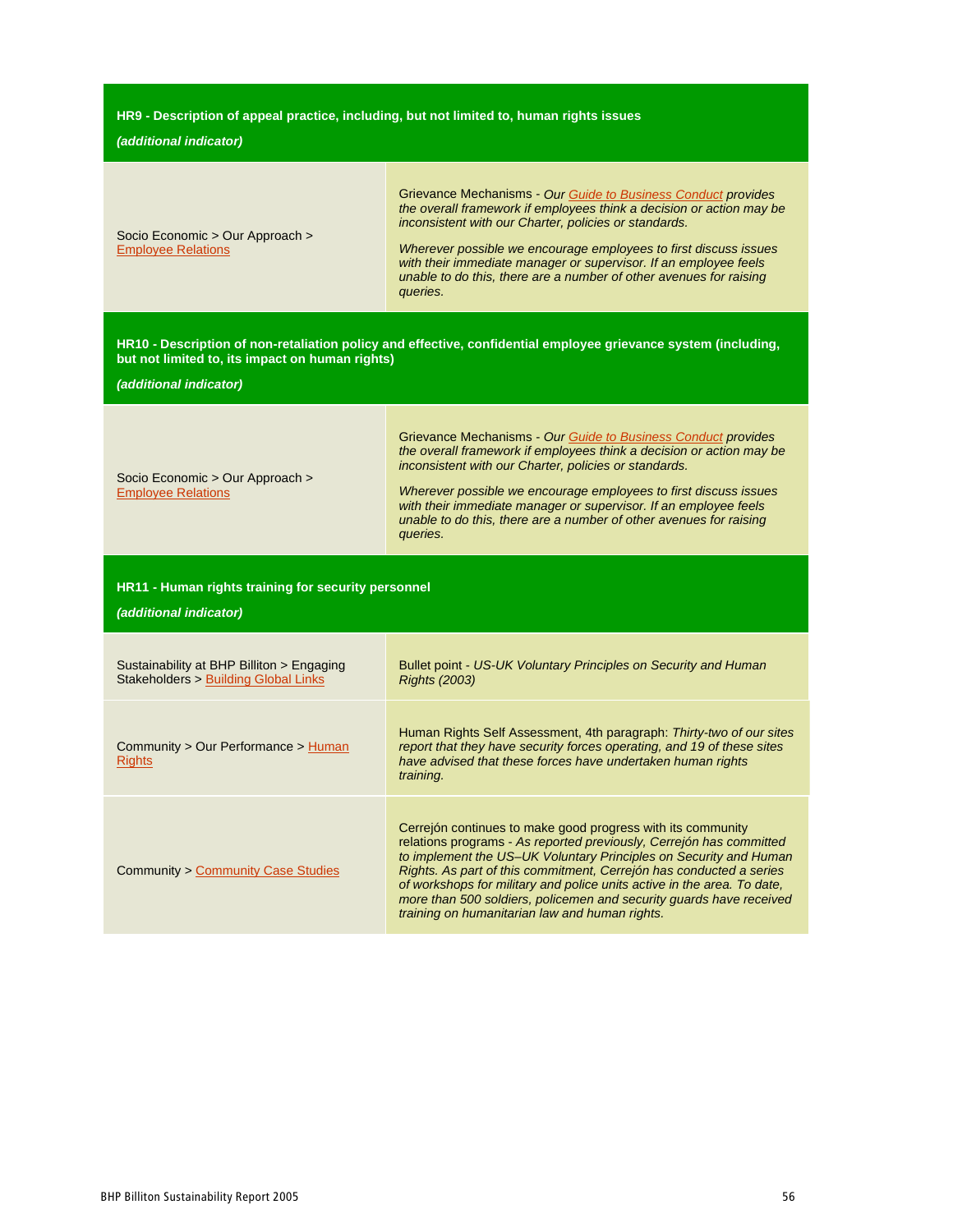# **HR12 - Description of policies, guidelines, and procedures to address the needs of indigenous people**

| Governance> Our Approach > Hierarchy of<br><b>Systems and Documents</b>                                                 | 15 HSEC Management Standards - Standard 8: Business Conduct,<br>Human Rights and Community Development                                                                                                                                                                                                                                                                                                                                                                                                                                                                                                                                                                                                                                                                        |
|-------------------------------------------------------------------------------------------------------------------------|-------------------------------------------------------------------------------------------------------------------------------------------------------------------------------------------------------------------------------------------------------------------------------------------------------------------------------------------------------------------------------------------------------------------------------------------------------------------------------------------------------------------------------------------------------------------------------------------------------------------------------------------------------------------------------------------------------------------------------------------------------------------------------|
| Sustainability at BHP Billiton > Engaging<br>Stakeholders > Identifying Our Stakeholders                                | Identifying our Stakeholders, 3rd paragraph: Consequently we require<br>the identification and consideration of stakeholders, their expectations<br>and their concerns for all operational activities, across the lifecycle of<br>operations. Importantly, we also require sites to specifically consider<br>any minority groups (such as indigenous groups), and any social and<br>cultural differences that may be critical to stakeholder engagement.                                                                                                                                                                                                                                                                                                                      |
| Sustainability at BHP Billiton > Engaging<br>Stakeholders > Our Stakeholders > Local &<br><b>Indigenous Communities</b> | <b>Entire Section</b>                                                                                                                                                                                                                                                                                                                                                                                                                                                                                                                                                                                                                                                                                                                                                         |
| Environment > Our Approach > Closure<br>Planning                                                                        | 2nd paragraph - The Closure Standard mandates compliance with<br>relevant legislative and regulatory requirements and goes the<br>additional step to tie closure planning to a set of objectives which<br>support our Sustainable Development Policy in aspiring to:<br>• protect and enhance the reputation of BHP Billiton as a<br>responsible corporate citizen<br>• ensure that stakeholders' needs, concerns and aspirations<br>are taken into account when considering closure<br>• limit or mitigate adverse environmental effects, including<br>taking into account biodiversity<br>• help protect indigenous values<br>• avoid or minimise costs and long-term liabilities to BHP<br>Billiton and our stakeholders including the government and<br>host communities. |
| Community > Our Approach > Community<br><b>Relations</b>                                                                | Indigenous Culture and Heritage - Entire Section                                                                                                                                                                                                                                                                                                                                                                                                                                                                                                                                                                                                                                                                                                                              |
| Community > Our Approach > Human Rights                                                                                 | Human Rights, 1st paragraph - The BHP Billiton Sustainable<br>Development Policy states that 'Wherever we operate we will<br>ensure we understand, promote and uphold fundamental human<br>rights within our sphere of influence, respecting the traditional rights of<br>Indigenous peoples and valuing cultural heritage'.                                                                                                                                                                                                                                                                                                                                                                                                                                                  |
| Socio Economic > Our Performance ><br><b>Employee Relations</b>                                                         | Indigenous Employment and Training - Entire Section                                                                                                                                                                                                                                                                                                                                                                                                                                                                                                                                                                                                                                                                                                                           |
| <b>Health &gt; Health Case Studies</b>                                                                                  | A long-running health program at Cerrejón is helping to improve the<br>quality of life in host communities                                                                                                                                                                                                                                                                                                                                                                                                                                                                                                                                                                                                                                                                    |
| <b>Community &gt; Community Case Studies</b>                                                                            | Cerro Colorado prioritises aid to neighbouring Communities<br>Kalahari Diamonds utilises broad media mix to communicate with<br>community and other stakeholders<br>Cerrejón continues to make good progress with its community<br>relations programs                                                                                                                                                                                                                                                                                                                                                                                                                                                                                                                         |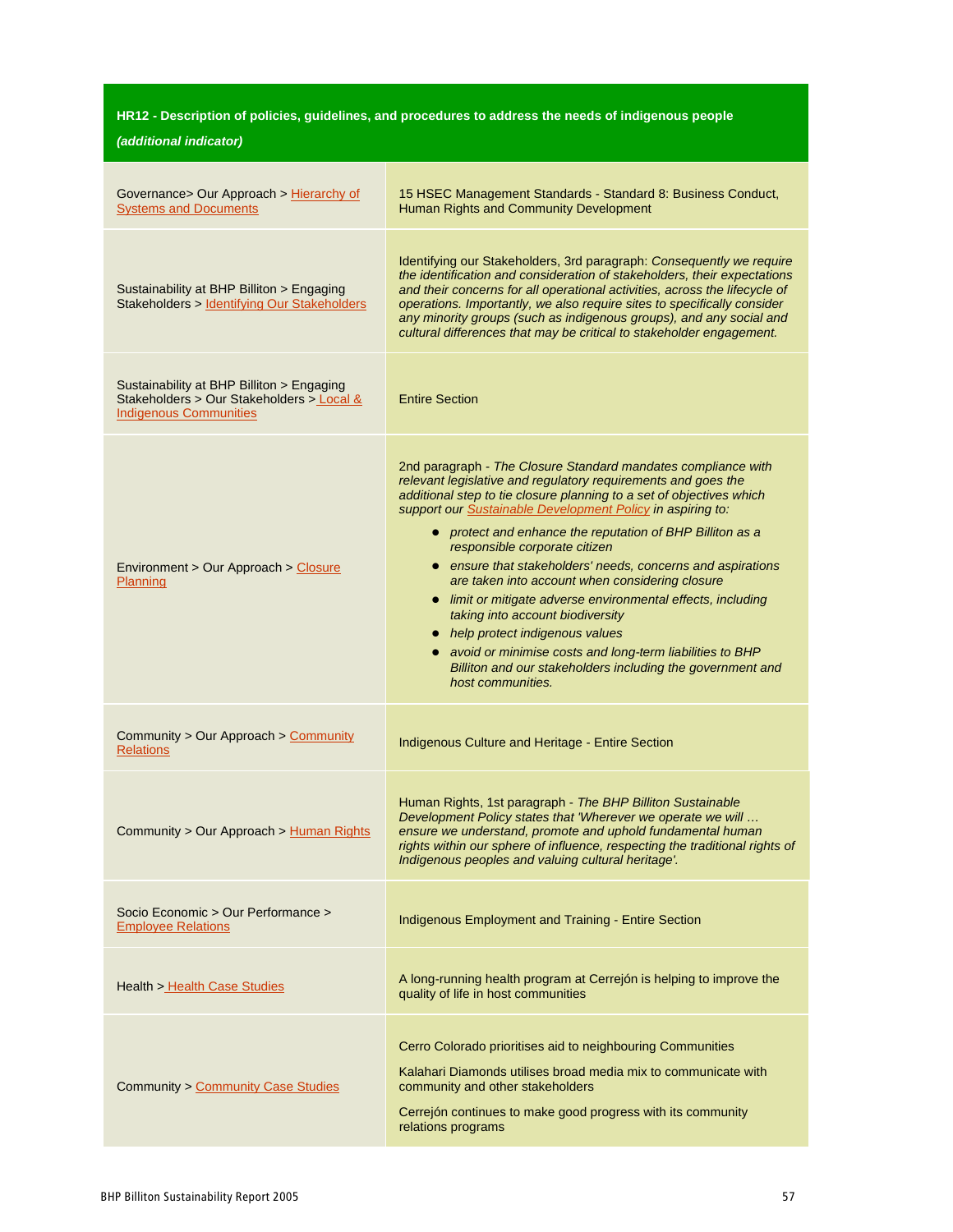| Socio Economic > Socio Economic Case<br><b>Studies</b>                                                                               | <b>Black Economic Empowerment Procurement Policy implemented</b><br>across our sites in southern Africa<br>Mozal - a model for integrating sustainability into resource projects                                                                                                                                                                                                                                                                                                                                               |  |
|--------------------------------------------------------------------------------------------------------------------------------------|--------------------------------------------------------------------------------------------------------------------------------------------------------------------------------------------------------------------------------------------------------------------------------------------------------------------------------------------------------------------------------------------------------------------------------------------------------------------------------------------------------------------------------|--|
| HR13 - Description of jointly managed community grievance mechanisms/authority<br>(additional indicator)                             |                                                                                                                                                                                                                                                                                                                                                                                                                                                                                                                                |  |
| Sustainability at BHP Billiton > Engaging<br>Stakeholders > Our Stakeholders > Local &<br><b>Indigenous Communities</b>              | Dialogue, 2nd paragraph: Our HSEC Management Standard 7<br>requires all operations to have systems in place to identify and work<br>with stakeholders and to develop strategies to address their concerns<br>and expectations. Sites are also required to record, register and<br>address any complaints or concerns lodged by stakeholders.                                                                                                                                                                                   |  |
| Sustainability at BHP Billiton > Engaging<br>Stakeholders > Our Approach to Dialogue                                                 | 6th paragraph - Specifically, HSEC Management Standard 7 requires:<br>systems to identify stakeholders<br>$\bullet$<br>• consideration of local, social and cultural contexts in<br>engagement mechanisms<br>• regular communication on HSEC matters, risks, plans and<br>performance<br>• employee and contractor participation in the development,<br>implementation and review of HSEC initiatives and programs<br>• regular management of the effectiveness of communication,<br>consultation and participation processes. |  |
| <b>Community &gt; Community Case Studies</b>                                                                                         | Tintaya resolves to restore community consultative processes<br>following violent protest                                                                                                                                                                                                                                                                                                                                                                                                                                      |  |
| HR14 - Share of operating revenues from the area of operations that are redistributed to local communities<br>(additional indicator) |                                                                                                                                                                                                                                                                                                                                                                                                                                                                                                                                |  |
| Performance at a Glance > Data Table> Key<br><b>Sustainability Data Summary</b>                                                      | <b>Community Contributions data</b>                                                                                                                                                                                                                                                                                                                                                                                                                                                                                            |  |
| Community > Our Performance ><br><b>Community Programs</b>                                                                           | Community Contributions - The Company supports community<br>initiatives in the locations where it operates. During 2004/05, our<br>voluntary contributions to community programs totalled US\$57.4<br>million, comprising cash, in-kind support and administration costs.                                                                                                                                                                                                                                                      |  |
| Community > Our Performance ><br><b>Community Programs</b>                                                                           | Figure - Community Contributions 2001/02 to 2004/05<br>Figure - Community Contributions by Program Category 2004/05<br>Figure - Community Contributions by Geographic Region 2004/05<br>Figure - Community Contributions by Locality 2004/05                                                                                                                                                                                                                                                                                   |  |
| Socio Economic > Our Performance>                                                                                                    | Figure - Total allocated expenditure by category 2004/05 (US\$ million)                                                                                                                                                                                                                                                                                                                                                                                                                                                        |  |

- Community Contributions

Economic Contributions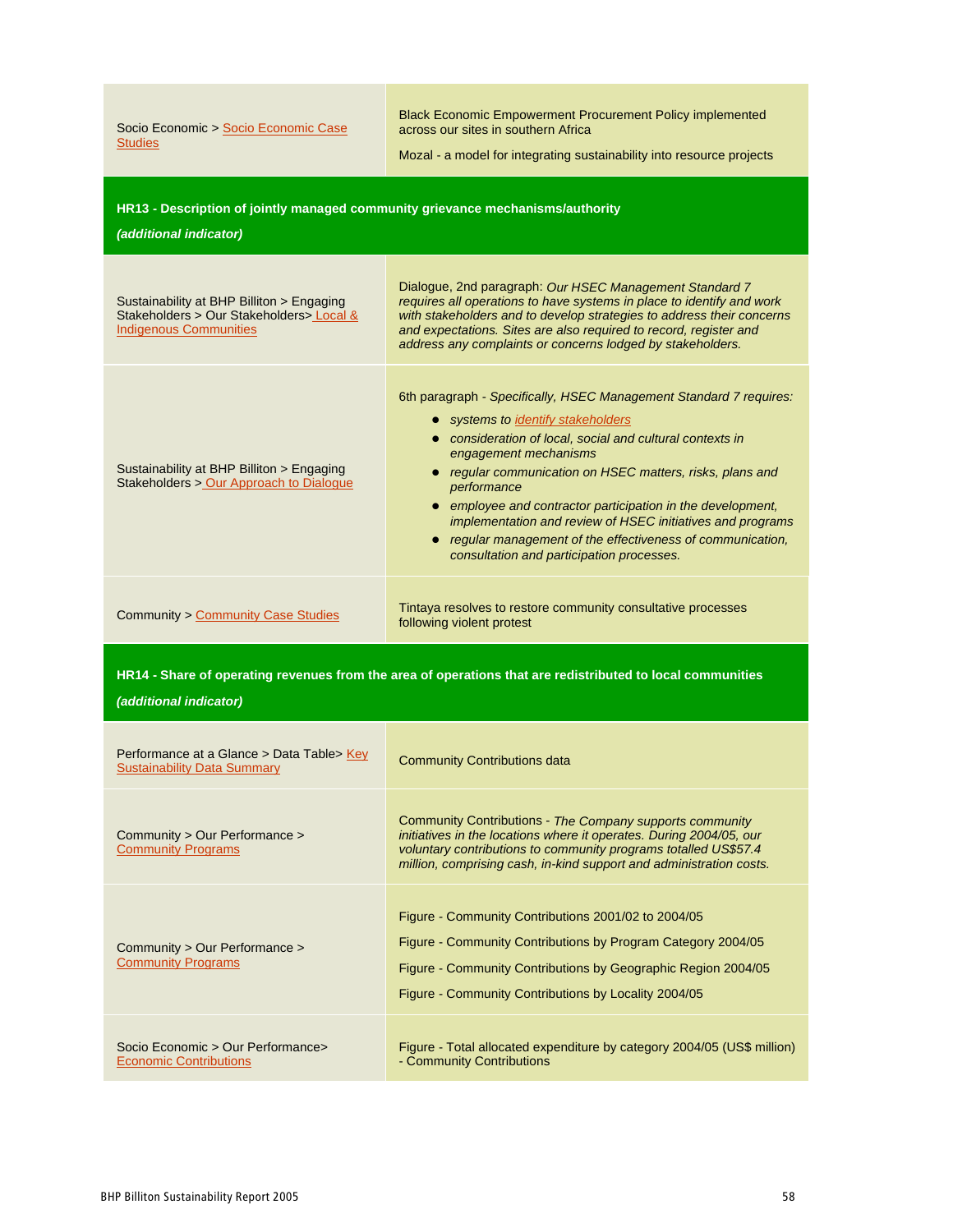### **Society**

| SO1 - Description of policies to manage impacts on communities in areas affected by activities, as well as<br>description of procedures/programs to address this issue, including monitoring systems and results of<br>monitoring |                                                                                                                                                                                                                                                                                                                                                                                                                                                                                                                                                                                                                                                               |
|-----------------------------------------------------------------------------------------------------------------------------------------------------------------------------------------------------------------------------------|---------------------------------------------------------------------------------------------------------------------------------------------------------------------------------------------------------------------------------------------------------------------------------------------------------------------------------------------------------------------------------------------------------------------------------------------------------------------------------------------------------------------------------------------------------------------------------------------------------------------------------------------------------------|
| Performance at a Glance > Customer Sector<br>Group Reviews > Aluminium                                                                                                                                                            | Bullet point - Community projects will continue with the focus on<br>positive partnerships with the communities in which we operate.<br>Programs will be designed to impact overall HSEC needs as well as<br>capacity building.                                                                                                                                                                                                                                                                                                                                                                                                                               |
| Sustainability at BHP Billiton > Sustainable<br>Development at BHP Billiton > Our Approach                                                                                                                                        | Our Strategy -<br><b>BHP Billiton sustainability dimensions</b><br>• aspiring towards Zero Harm to people, host communities and<br>the environment<br>• ensuring effective governance and risk management<br>processes are in place<br>• recognising the need to be socially responsible and<br>contribute to sustainable community development<br>• ensuring the broader economic contributions of our<br>operations are effectively injected into the regions where we<br>operate.                                                                                                                                                                          |
| Sustainability at BHP Billiton > Our<br><b>Sustainability Challenges &gt; Sustainable</b><br><b>Community Development and Closure</b>                                                                                             | Our Approach, 3rd paragraph - To assist sites develop and implement<br>community programs we have Company-wide guidelines, which<br>provide a set of principles to facilitate a consistent approach to<br>community development and support for community activities.<br>Principles include valuing the knowledge and opinion that resides<br>within communities and working with them to develop meaningful<br>programs, investing in programs where our contribution can be<br>leveraged through support from other bodies, and building local<br>capacities so that community members are empowered to take control<br>of their own development processes. |
| Sustainability at BHP Billiton > Our<br><b>Sustainability Challenges &gt; Occupational</b><br>and Community Health                                                                                                                | This section includes information on how the company is adequately<br>addressing community health issues.                                                                                                                                                                                                                                                                                                                                                                                                                                                                                                                                                     |
| Governance> Our Approach > Hierarchy of<br><b>Systems and Documents</b>                                                                                                                                                           | 15 HSEC Management Standards - Standard 7: Communication,<br>consultation and participation                                                                                                                                                                                                                                                                                                                                                                                                                                                                                                                                                                   |
| <b>Community &gt; Community Case Studies</b>                                                                                                                                                                                      | All case studies                                                                                                                                                                                                                                                                                                                                                                                                                                                                                                                                                                                                                                              |
| Socio-Economic> Socio-economic case<br><b>studies</b>                                                                                                                                                                             | All case studies                                                                                                                                                                                                                                                                                                                                                                                                                                                                                                                                                                                                                                              |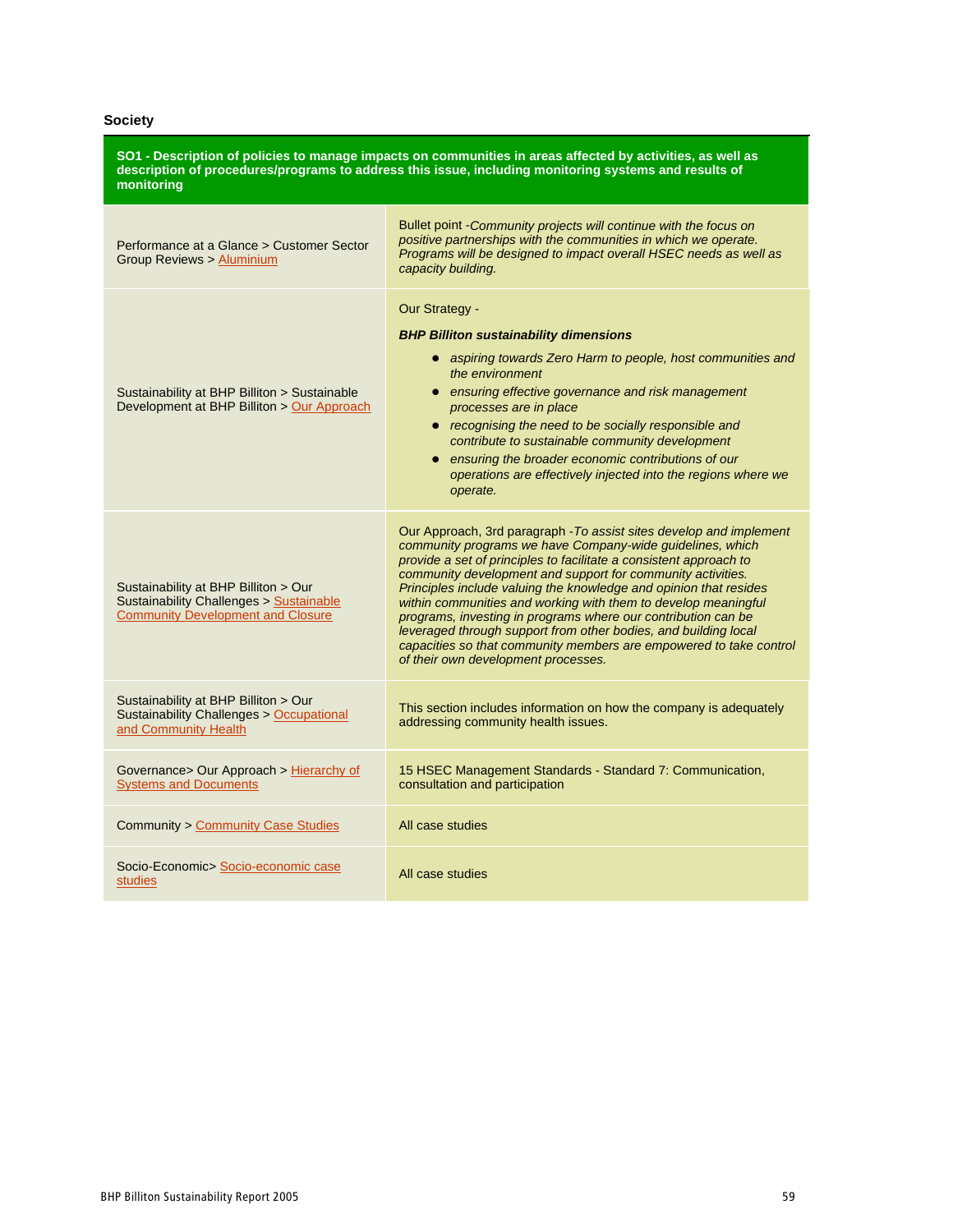#### **SO2 - Description of the policy, procedures/management systems, and compliance mechanisms for organisations and employees addressing bribery and corruption**

| Governance> Our Approach > Key<br><b>Management Processes</b>                                                                              | Business Conduct, 2nd paragraph - The Guide to Business Conduct<br>applies to all our workforce regardless of their specific job or location.<br>It provides employees and contractors with direction and advice on<br>carrying out business and interacting with governments, communities<br>and business partners. This includes clear guidelines on general<br>workplace behaviour as well as our policies, standards and guidelines<br>on a wide range of ethical issues including conflict of interest, financial<br>inducements and bribery, insider trading and political contributions.                                                                                                                     |
|--------------------------------------------------------------------------------------------------------------------------------------------|---------------------------------------------------------------------------------------------------------------------------------------------------------------------------------------------------------------------------------------------------------------------------------------------------------------------------------------------------------------------------------------------------------------------------------------------------------------------------------------------------------------------------------------------------------------------------------------------------------------------------------------------------------------------------------------------------------------------|
| Governance> Our Performance > Business<br>Conduct                                                                                          | Business Conduct, 1st paragraph - There were 103 substantive<br>enquiries to the Business Conduct Helpline and fraud hotline systems<br>in the year to 30 June 2005. This represents a 29 per cent increase<br>from the previous year when 80 enquires were recorded. This<br>increase in the number of enquiries may be attributed to a greater<br>awareness of the business conduct system and processes.                                                                                                                                                                                                                                                                                                         |
| Community > Our Approach                                                                                                                   | Bullet point -conducting all international business ethically, including<br>interactions with governments, communities and business partners,<br>as well as issues of workplace behaviour, equal employment<br>opportunity, conflict of interest, financial inducements and bribery,<br>insider trading and political contributions (see also HSEC governance)                                                                                                                                                                                                                                                                                                                                                      |
| Socio Economic > Our Approach ><br><b>Economic Contributions</b>                                                                           | 2nd paragraph - Extensive attention was given to socio-economic<br>issues in this study, including mineral wealth capture, distribution of<br>mineral wealth, corruption, and social issues regarding local<br>communities and mines. This project was completed in 2002, with a<br>number of actions identified to assist in creating a 'vision for the future'<br>for the sector in which mineral wealth would be spent transparently to<br>support social and economic goals. From an industry perspective, one<br>key outcome was the establishment of the International Council on<br>Mining & Metals, whose aim is to help enable the industry to make a<br>positive contribution to sustainable development. |
| SO3 - Description of policy, procedures/management systems, and compliance mechanisms for managing<br>political lobbying and contributions |                                                                                                                                                                                                                                                                                                                                                                                                                                                                                                                                                                                                                                                                                                                     |
| Sustainability at BHP Billiton > Engaging<br>Stakeholders > Our Stakeholders><br>Governments                                               | <b>Public Policy - Enitre section</b>                                                                                                                                                                                                                                                                                                                                                                                                                                                                                                                                                                                                                                                                               |
|                                                                                                                                            | Pupinese Canduat, The Cuide to Pupinese Canduate applicate all our                                                                                                                                                                                                                                                                                                                                                                                                                                                                                                                                                                                                                                                  |

Governance> Our Approach > Key Management Processes

usiness Conduct- *The Guide to Business Conduct applies to all our* workforce regardless of their specific job or location. It provides employees and contractors with direction and advice on carrying out business and interacting with governments, communities and business partners. This includes clear guidelines on general workplace behaviour as well as our policies, standards and guidelines on a wide range of ethical issues including conflict of interest, financial inducements and bribery, insider trading and political contributions.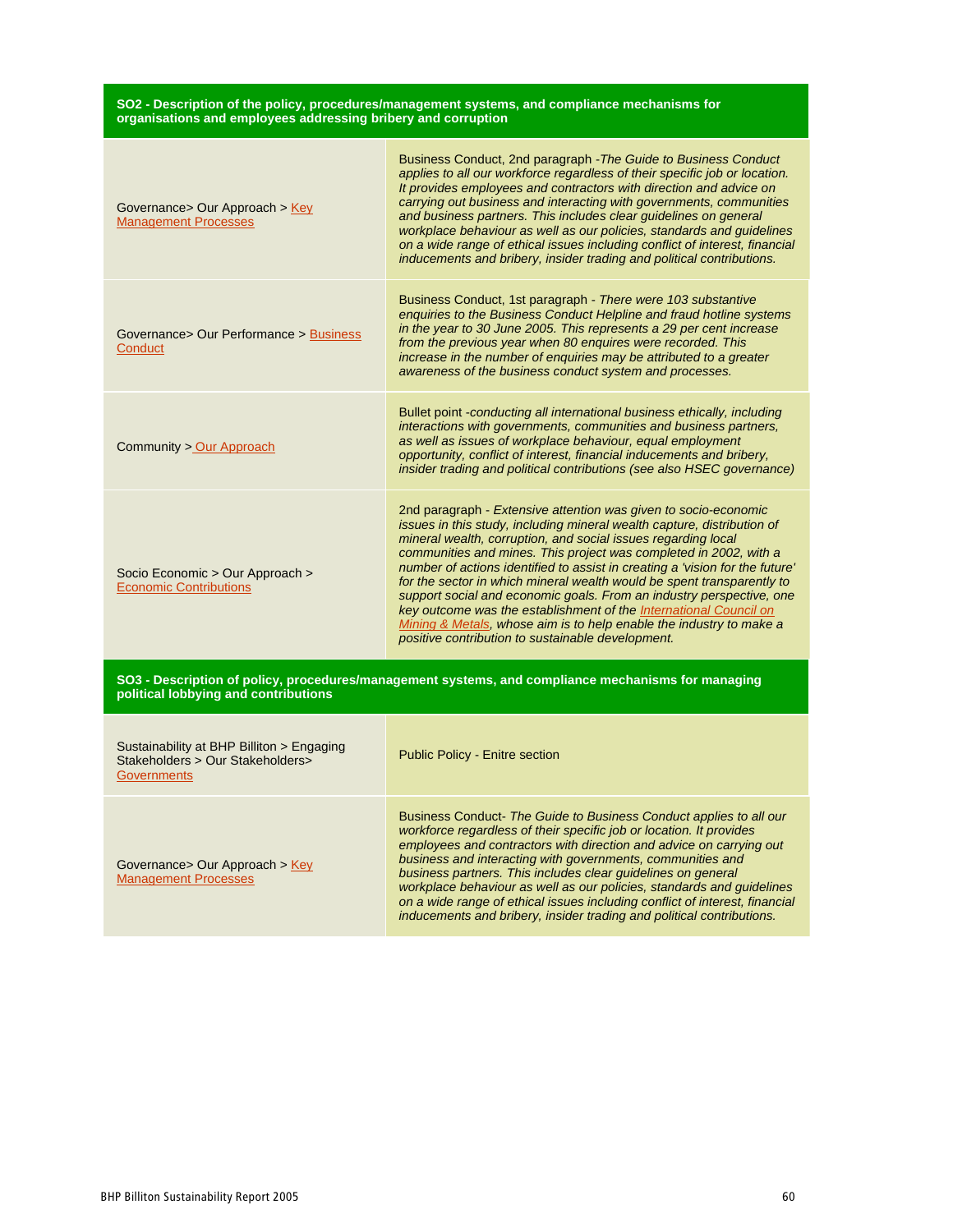### **SO4 - Awards received relevant to social, ethical, and environmental performance (additional indicator)**

| Performance at a Glance > Message From<br>the CEO                                   | 8th paragraph - We are particularly proud to have been selected as<br>the 'Company of the Year' at the Business in the Community Awards<br>in the UK. These are the premier awards in the UK that support and<br>encourage corporate social responsibility. We are the first company in<br>the extractive industries to receive the award and are the first recipient<br>acknowledged for its global activities.                                                                                                                                                                                                                                                                                                                                                                                                                          |
|-------------------------------------------------------------------------------------|-------------------------------------------------------------------------------------------------------------------------------------------------------------------------------------------------------------------------------------------------------------------------------------------------------------------------------------------------------------------------------------------------------------------------------------------------------------------------------------------------------------------------------------------------------------------------------------------------------------------------------------------------------------------------------------------------------------------------------------------------------------------------------------------------------------------------------------------|
| Performance at a Glance > Customer Sector<br>Group Reviews > Carbon Steel Materials | HSEC Overview - A number of our sites received recognition for their<br>performance in sustainable development:<br>• BHP Billiton Mitsubishi Alliance (BMA) Blackwater Mine<br>(Queensland, Australia) was awarded the Minerals Council<br>of Australia 2004 National Safety and Health Innovation<br>Award for its engineering solution to significantly reduce the<br>risk of 'crushing' incidents to operators of Vehicle Loading<br>Cranes<br>• WA Iron Ore received the WA Government annual 'Golden<br>Gecko' award for environmental excellence for Dust<br>Research and Measurement work at Port Hedland<br>• BMA Crinum Mine was awarded both the Queensland<br>Central Region Award and the overall State Chief Inspector's<br>Safety Management Award by the Minister of Mines and<br>Energy and the Chief Inspector of Mines. |
| Performance at a Glance > Recognition><br><b>External Recognition</b>               | Entire section                                                                                                                                                                                                                                                                                                                                                                                                                                                                                                                                                                                                                                                                                                                                                                                                                            |
| <b>Community &gt; Community Case Studies</b>                                        | Cerrejón continues to make good progress with its community<br>relations programs - On 16 December 2004, Cerrejón received the<br>'Gold Karratza' award for its contribution to the development of the<br>Wayuu ethnic group. The Company was acknowledged for its support<br>in the region through health programs, training provided for the social<br>development of the Wayuu community in La Guajira and associated<br>educational and cultural activities.                                                                                                                                                                                                                                                                                                                                                                          |

SO5 - Amount of money paid to political parties and institutions whose prime function is to fund political **parties or their candidates**

| Sustainability at BHP Billiton > Engaging<br>Stakeholders > Our Stakeholders><br><b>Governments</b> | Public Policy - The Company maintains a position of impartiality with<br>respect to party politics. Accordingly, we do not contribute funds to<br>any political party, politician or candidate for public office in any<br>country. We do, however, attend selected events such as political<br>party conventions for the purpose of better understanding the<br><i>implications of policy development on business operations.</i><br>Employees are free to participate in political activities as individuals<br>and, if there is any doubt, they are asked to ensure that it is clear they<br>are representing their personal views and not those of the Company. |
|-----------------------------------------------------------------------------------------------------|---------------------------------------------------------------------------------------------------------------------------------------------------------------------------------------------------------------------------------------------------------------------------------------------------------------------------------------------------------------------------------------------------------------------------------------------------------------------------------------------------------------------------------------------------------------------------------------------------------------------------------------------------------------------|
| Governance $>$ Our Approach $>$ Key<br><b>Management Processes</b>                                  | Business Conduct, 2nd paragraph - The Guide to Business Conduct<br>applies to all our workforce regardless of their specific job or location.<br>It provides employees and contractors with direction and advice on<br>carrying out business and interacting with governments, communities<br>and business partners. This includes clear quidelines on general<br>workplace behaviour as well as our policies, standards and guidelines<br>on a wide range of ethical issues including conflict of interest, financial<br>inducements and bribery, insider trading and political contributions.                                                                     |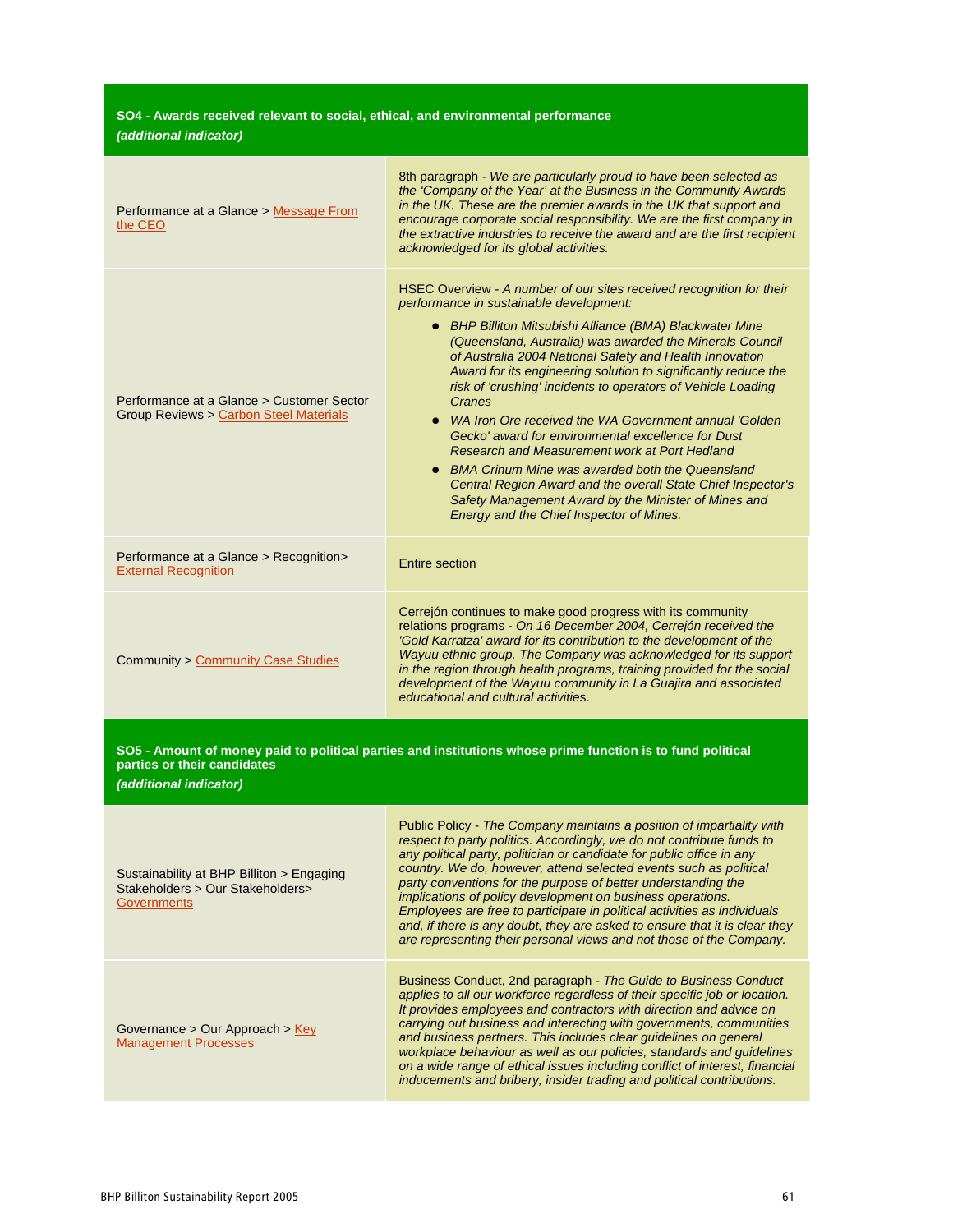#### **SO7 - Description of policy, procedures/management systems, and compliance mechanisms for preventing anti-competitive behavior**

| (additional indicator)                                                   |                                                                                                                                                                                                                                                                                                                                                                                                                                                                                                                                          |
|--------------------------------------------------------------------------|------------------------------------------------------------------------------------------------------------------------------------------------------------------------------------------------------------------------------------------------------------------------------------------------------------------------------------------------------------------------------------------------------------------------------------------------------------------------------------------------------------------------------------------|
| Governance > Our Approach > Hierarchy of<br><b>Systems and Documents</b> | 15 HSEC Management Standards - Standard 8: Business Conduct,<br>Human Rights and Community Development                                                                                                                                                                                                                                                                                                                                                                                                                                   |
| Governance $>$ Our Approach $>$ Key<br><b>Management Processes</b>       | Anti-Trust Protocols - Anti-trust laws apply to virtually all industries<br>and to every level of business and are designed to prohibit a variety of<br>practices that restrain trade.<br>BHP Billiton has adopted Anti-trust Protocols that set out and confirm<br>the minimum Anti-trust compliance standards expected of all<br>Company personnel regardless of their specific job or location. The<br>Protocols reflect the Group's ongoing commitment to its Guide to<br><b>Business Conduct and corporate governance policies.</b> |
| Socio Economic > Socio Economic Case<br><b>Studies</b>                   | Business conduct and the supply relationship                                                                                                                                                                                                                                                                                                                                                                                                                                                                                             |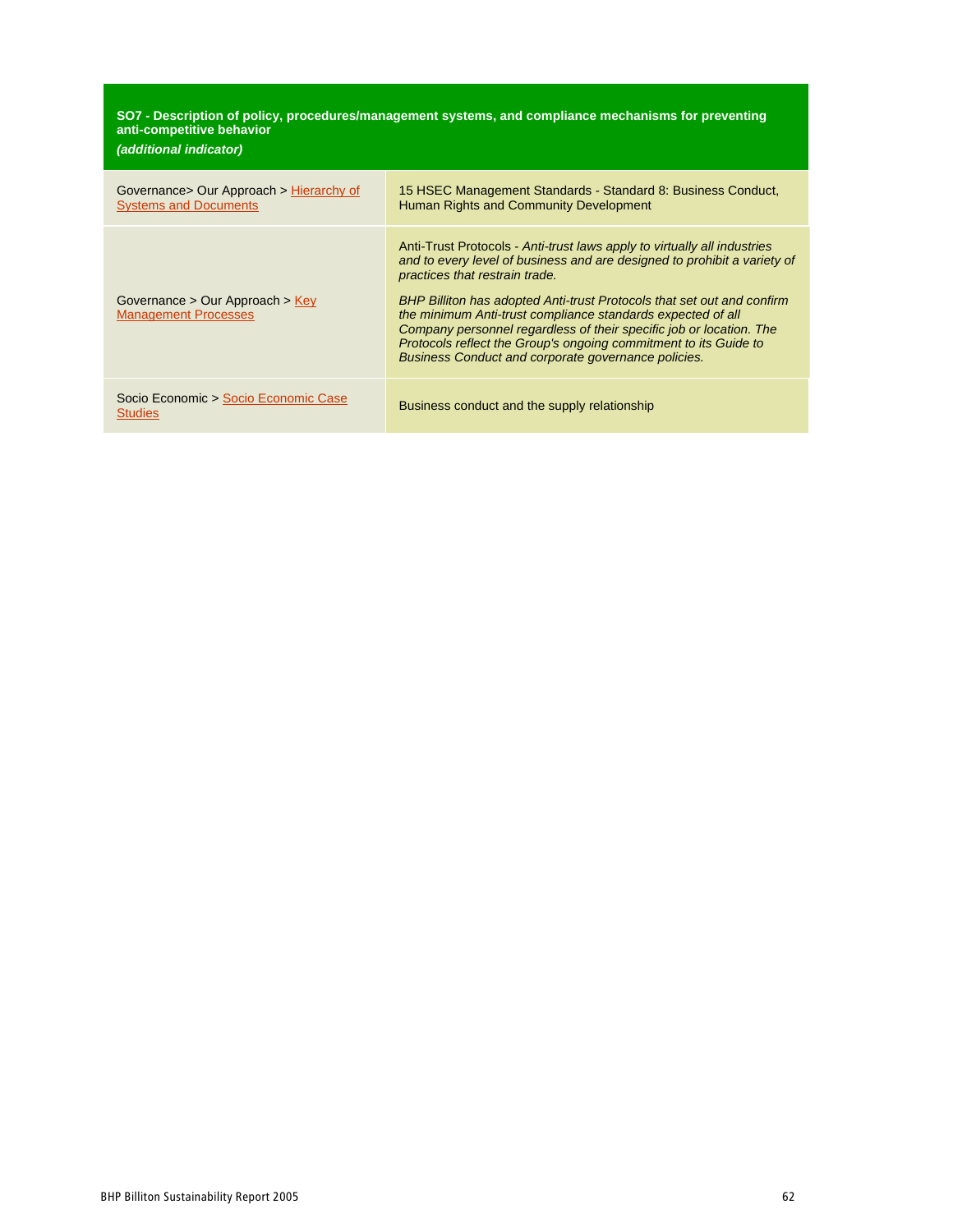### **Product Responsibility**

| PR1 - Description of policy for preserving customer health and safety during use of products and services, and<br>extent to which this policy is visibly stated and applied, as well as description of procedures/programs to<br>address this issue, including monitoring systems and results of monitoring |                                                                                                                                                                                                                                                                                                                                                                                                                                                                                                                                                                     |  |
|-------------------------------------------------------------------------------------------------------------------------------------------------------------------------------------------------------------------------------------------------------------------------------------------------------------|---------------------------------------------------------------------------------------------------------------------------------------------------------------------------------------------------------------------------------------------------------------------------------------------------------------------------------------------------------------------------------------------------------------------------------------------------------------------------------------------------------------------------------------------------------------------|--|
| Sustainability at BHP Billiton > Engaging<br>Stakeholders > Our Stakeholders><br><b>Customers</b>                                                                                                                                                                                                           | Dialogue- Our business model is based on customer-oriented<br>groupings (Customer Sector Groups), which are supported by<br>marketing offices located in The Hague and Singapore. Our Marketing<br>Group is in regular contact with customers, providing technical<br>support on occasion to assist with product utilisation, either in terms of<br>process efficiency or product handling; and product information,<br>including material safety data sheets; and facilitating visits to our<br>operating sites and technology exchanges with our operating sites. |  |
| Governance> Our Approach > Hierarchy of<br><b>Systems and Documents</b>                                                                                                                                                                                                                                     | 15 HSEC Management Standards-Standard 11-Suppliers,<br>contractors and partners, Standard 12: Stewardship, Standard 13:<br>Incident reporting and investigation, Standard 15: Monitoring, audit<br>and review                                                                                                                                                                                                                                                                                                                                                       |  |
| Governance for Sustainable Development ><br>Our Approach > Key Management<br><b>Processes</b>                                                                                                                                                                                                               | <b>Stewardship - Entire Section</b>                                                                                                                                                                                                                                                                                                                                                                                                                                                                                                                                 |  |
| PR2 - Description of policy/procedures/management systems, and compliance mechanisms related to product<br>information and labelling                                                                                                                                                                        |                                                                                                                                                                                                                                                                                                                                                                                                                                                                                                                                                                     |  |
| Sustainability at BHP Billiton > Engaging<br>Stakeholders > Our Stakeholders><br><b>Customers</b>                                                                                                                                                                                                           | Dialogue- Our business model is based on customer-oriented<br>groupings (Customer Sector Groups), which are supported by<br>marketing offices located in The Hague and Singapore. Our Marketing<br>Group is in regular contact with customers, providing technical<br>support on occasion to assist with product utilisation, either in terms of<br>process efficiency or product handling; and product information,<br>including material safety data sheets; and facilitating visits to our<br>operating sites and technology exchanges with our operating sites. |  |
| Governance> Our Approach > Hierarchy of<br><b>Systems and Documents</b>                                                                                                                                                                                                                                     | 15 HSEC Management Standards - Standard 12: Stewardship                                                                                                                                                                                                                                                                                                                                                                                                                                                                                                             |  |
| PR3 - Description of policy, procedures/management systems, and compliance mechanisms for consumer<br>privacy                                                                                                                                                                                               |                                                                                                                                                                                                                                                                                                                                                                                                                                                                                                                                                                     |  |

**BHP Billiton Response:** This indicator is not considered relevant to BHP Billiton as its consumers are other large organisations.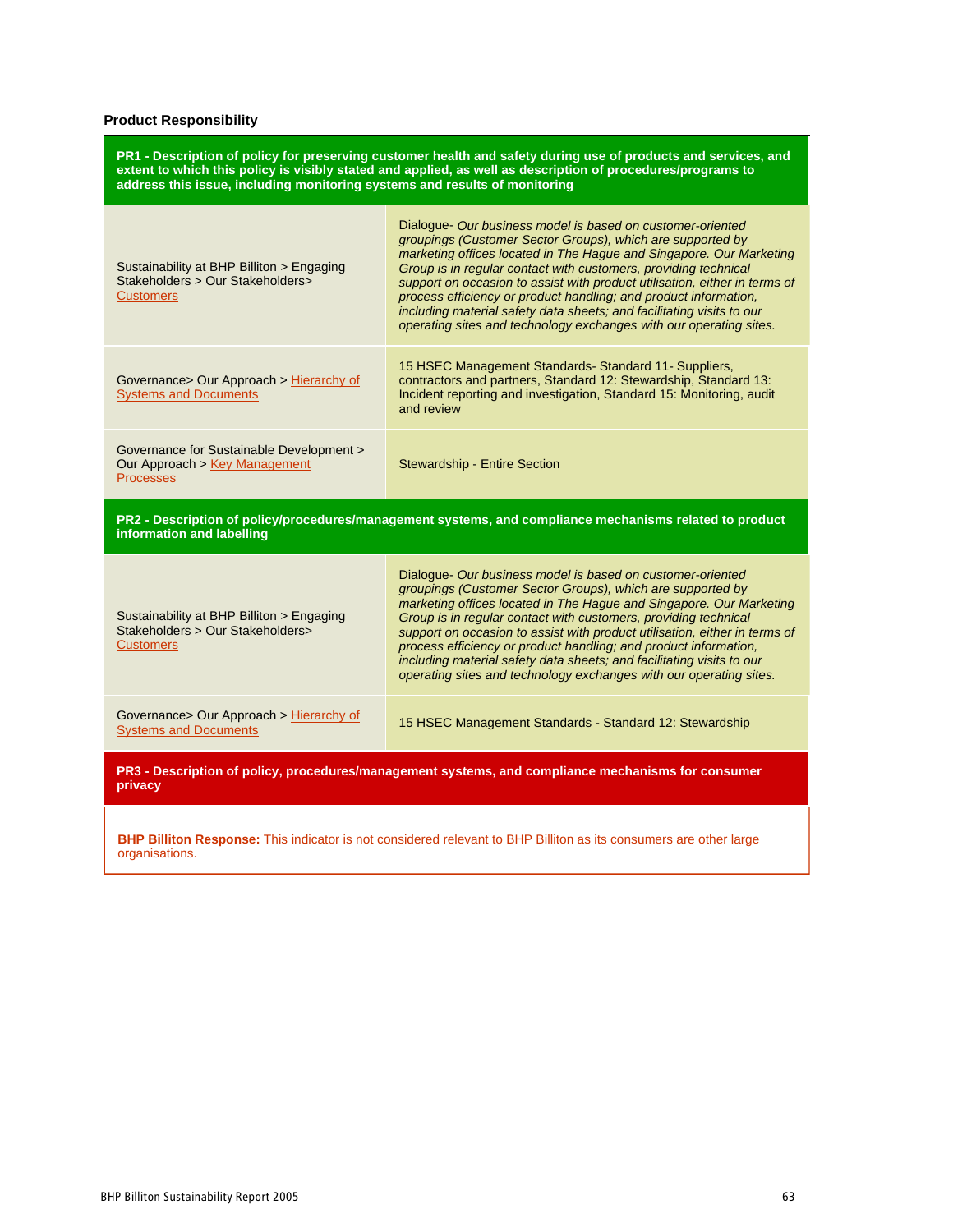| PR6 - Voluntary code compliance, product labels or awards with respect to social and/or environmental<br>responsibility that the reporter is qualified to use or has received<br>(additional indicator) |                                                                                                                                                                                                                                                                                                                                                                                                                                                                                                                                                                                                                                                                                                                                                                                                                                                                                                                   |
|---------------------------------------------------------------------------------------------------------------------------------------------------------------------------------------------------------|-------------------------------------------------------------------------------------------------------------------------------------------------------------------------------------------------------------------------------------------------------------------------------------------------------------------------------------------------------------------------------------------------------------------------------------------------------------------------------------------------------------------------------------------------------------------------------------------------------------------------------------------------------------------------------------------------------------------------------------------------------------------------------------------------------------------------------------------------------------------------------------------------------------------|
| Sustainability at BHP Billiton > Engaging<br><b>Stakeholders &gt; Building Global Links</b>                                                                                                             | 1st paragraph - The major externally developed voluntary initiatives<br>that we are involved in, or are progressively implementing (the date in<br>brackets indicates the year in which we commenced our involvement)<br>include:<br>• Australian Minerals Industry Code for Environmental<br>Management (1996), now 'Enduring Value'<br>• Global Reporting Initiative (2002) and the Minerals Sector<br><b>Supplement</b><br>• International Council on Mining and Metals Sustainable<br>Development Framework (2003)<br>• ISO 14001 Environmental Management Systems (2002)<br>• Mining Certification Evaluation Project - Australian Regional<br>Initiative (2002)<br>• UN Global Compact (2002)<br>• UN Universal Declaration of Human Rights (2001)<br>• US-UK Voluntary Principles on Security and Human Rights<br>(2003)<br><b>World Bank Operational Directive on Involuntary</b><br>Resettlement (2003). |
| Governance > Our Performance ><br><b>Stewardship</b>                                                                                                                                                    | Entire section                                                                                                                                                                                                                                                                                                                                                                                                                                                                                                                                                                                                                                                                                                                                                                                                                                                                                                    |
| Community > Our Performance > Human<br><b>Rights</b>                                                                                                                                                    | Human Rights Self Assessment - Importantly, as part of the <b>HSEC</b><br>Management Standards review, we sought to further clarify the<br>requirements of HSEC Management Standard 8, 'Business Conduct,<br>Human Rights and Community Development'. The revised standard<br>now clearly requires:<br>• the assessment and prioritisation of human rights issues as<br>they apply to our sphere of influence<br>• training of employees and contractors with regards to our<br>human rights commitments<br>• systems to abide by the US-UK Voluntary Principles on<br><b>Security and Human Rights</b><br>• resettlement plans, where required, consistent with the World<br><b>Bank Operational Directive on Involuntary Resettlement.</b>                                                                                                                                                                      |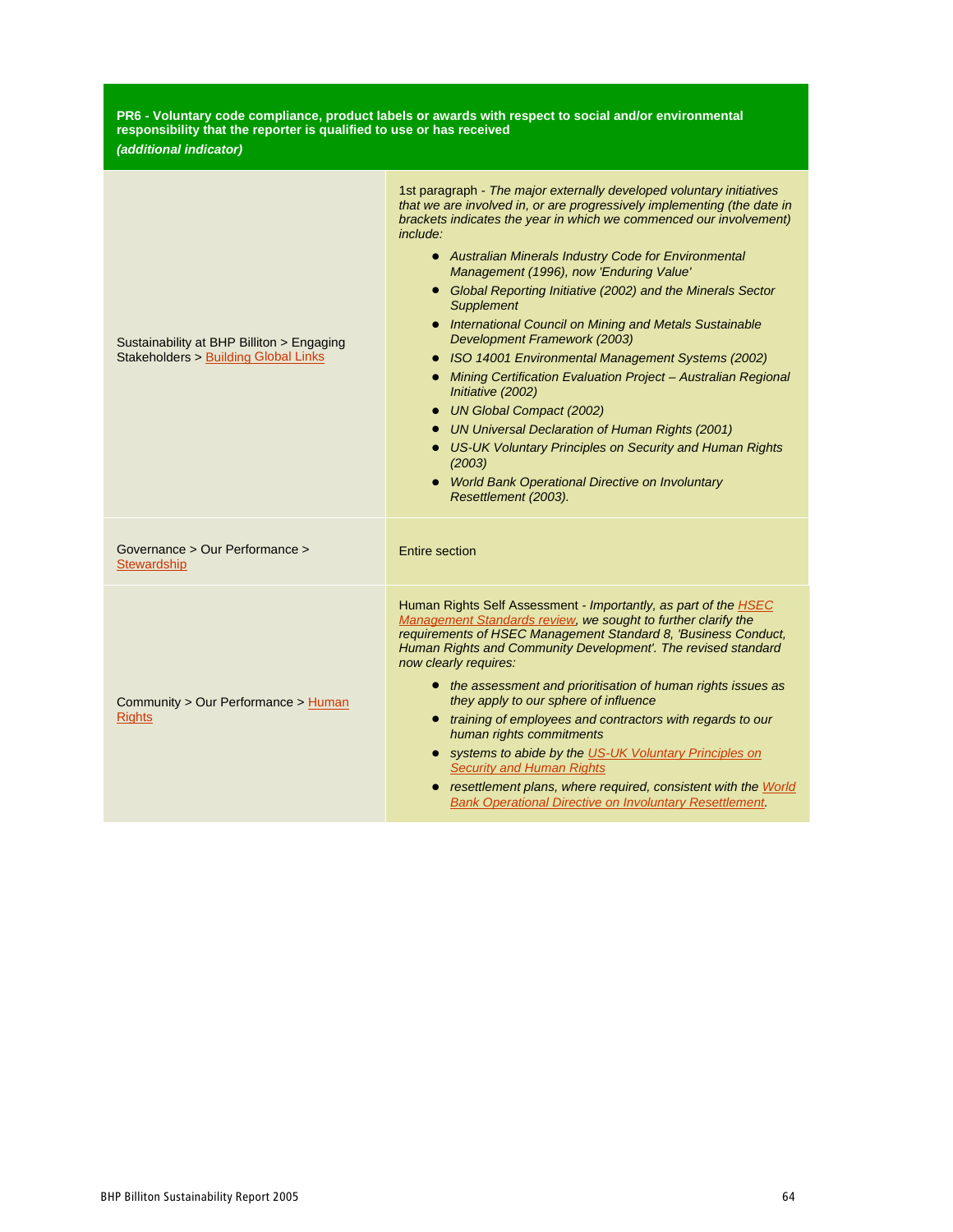### **Mining and Metals Sector Supplement Indicators**

| MM7 - Describe significant incidents affecting communities during the reporting period, and grievance<br>mechanisms used to resolve the incidents and their outcomes                                                                                                                               |                                                                                                                                                                                                                                                                                                                                                                                                                                                                                                                                                                                                                                                                                                                                                                                                                                                                                                                                                                                                                                                                                                                                                    |  |
|----------------------------------------------------------------------------------------------------------------------------------------------------------------------------------------------------------------------------------------------------------------------------------------------------|----------------------------------------------------------------------------------------------------------------------------------------------------------------------------------------------------------------------------------------------------------------------------------------------------------------------------------------------------------------------------------------------------------------------------------------------------------------------------------------------------------------------------------------------------------------------------------------------------------------------------------------------------------------------------------------------------------------------------------------------------------------------------------------------------------------------------------------------------------------------------------------------------------------------------------------------------------------------------------------------------------------------------------------------------------------------------------------------------------------------------------------------------|--|
| Community > Our Performance > Human<br><b>Rights</b>                                                                                                                                                                                                                                               | Human Rights Self Assessment, 5th paragraph: Our Tintaya operation<br>in Peru reported a significant community incident on 24 May 2005<br>when a group of 2000 people from the Province of Espinar invaded<br>the mine site, causing the operation to shutdown for 25 days.<br>Policemen defended the Company's private property. Some minor<br>injuries were sustained by both community members and police, and<br>these were treated at the Tintaya hospital. This action affected not only<br>Tintaya but also, because of the shutdown, economic activity in the<br>province. BHP Billiton received widespread support and recognition<br>for the manner in which the incident was managed. For further details<br>see our case study Tintaya resolves to restore community<br>consultative processes following violent protest.                                                                                                                                                                                                                                                                                                              |  |
| <b>Community &gt; Community Case Studies</b>                                                                                                                                                                                                                                                       | Tintaya resolves to restore community consultative processes<br>following violent protest                                                                                                                                                                                                                                                                                                                                                                                                                                                                                                                                                                                                                                                                                                                                                                                                                                                                                                                                                                                                                                                          |  |
| MM8 - Describe programs in which the reporting organisation has been involved that addressed artisanal and<br>small-scale mining (ASM) within company areas of operation                                                                                                                           |                                                                                                                                                                                                                                                                                                                                                                                                                                                                                                                                                                                                                                                                                                                                                                                                                                                                                                                                                                                                                                                                                                                                                    |  |
| BHP Billiton Response: We do not consider this indicator relevant to our current operations, as we do not have current<br>activities impacted by artisinal and small scale mining such as in the gold or diamond sectors (our only current diamond<br>operation is our EKATI operation in Canada). |                                                                                                                                                                                                                                                                                                                                                                                                                                                                                                                                                                                                                                                                                                                                                                                                                                                                                                                                                                                                                                                                                                                                                    |  |
| MM9 - Describe resettlement policies and activities                                                                                                                                                                                                                                                |                                                                                                                                                                                                                                                                                                                                                                                                                                                                                                                                                                                                                                                                                                                                                                                                                                                                                                                                                                                                                                                                                                                                                    |  |
| Community > Our Approach > Human Rights                                                                                                                                                                                                                                                            | Human Rights, 1st paragraph: The BHP Billiton Sustainable<br>Development Policy states that 'Wherever we operate we will<br>ensure we understand, promote and uphold fundamental human<br>rights within our sphere of influence, respecting the traditional rights of<br>Indigenous peoples and valuing cultural heritage'.<br>In addition we have made a number of voluntary public commitments<br>to human rights including:<br><b>.</b> UN Universal Declaration on Human Rights<br>• UN Global Compact<br>• World Bank Operational Directive on Involuntary<br><b>Resettlement</b><br>• US-UK Voluntary Principles on Security and Human Rights.<br><b>Land Compensation - Entire Section</b>                                                                                                                                                                                                                                                                                                                                                                                                                                                  |  |
| Community > Our Performance > Human<br><b>Rights</b>                                                                                                                                                                                                                                               | Resettlements, 1st paragraph: Seven sites have reported<br>resettlements in the past year, mainly due to expansions of the<br>operations and land acquisition and, in the case of Tintaya, as a result<br>of a resolution to a long-standing community issue: Tintaya (Peru) -<br>80 families were resettled, all of them voluntarily according to the<br>principles of the Dialogue Table and with the accompaniment of the<br>NGOs that participate in the Dialogue Table; Cerro Matoso<br>(Colombia) - 26 families; Middelburg (South Africa) - one family; ZAC<br>(South Africa) resettled two families that resided at the site earmarked<br>for infrastructure for a new project. The two families agreed to<br>voluntary resettle and the local tribal chief was part of the consultation<br>process, allocating the alternative settlement areas; Klipspruit (South<br>Africa)-27 families; and one permittee resettled at Navajo Mine (US).<br>It is a requirement where resettlements have occurred, that these are<br>undertaken consistent with our commitment to the World Bank<br>Operational Directive on Involuntary Resettlement. |  |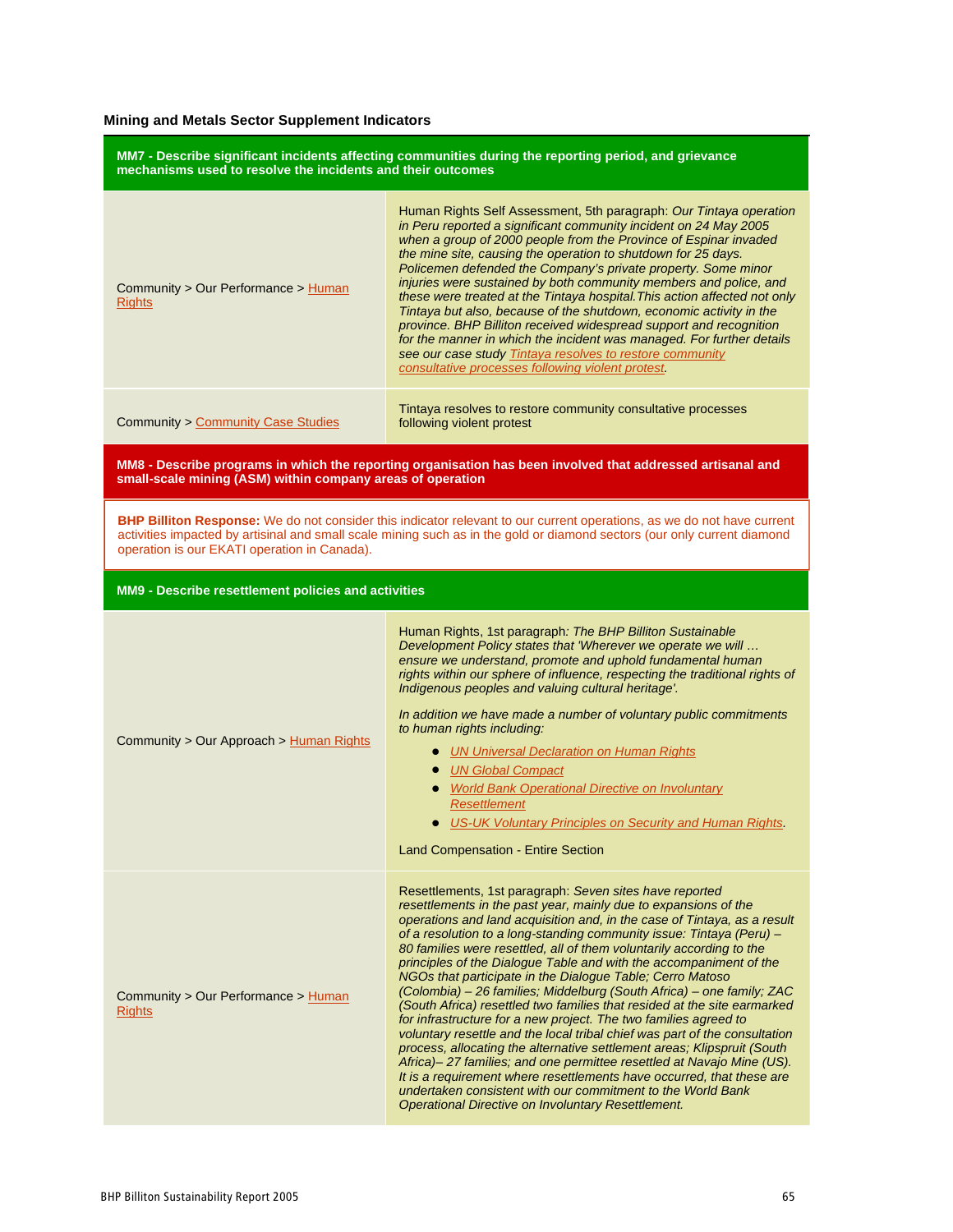Socio Economic > Socio Economic Case<br>Studies

Mozal - a model for integrating sustainability into resource projects

MM10 - Number or percentage of operations with closure plans, covering social - including labour transition - , **environmental and economic aspects. Describe company policy, stakeholder engagement processes, frequency of plan review, and amount and type of financial provisions for closure**

| Sustainability at BHP Billiton > Our<br>Sustainability Challenges > Sustainable<br><b>Community Development and Closure</b> | Entire section                                                                                                                                                                                                                                                                                                                                                                                                                                                                                                                                                                                                                                                                                                                                                                                                                                                                                                                                                                            |
|-----------------------------------------------------------------------------------------------------------------------------|-------------------------------------------------------------------------------------------------------------------------------------------------------------------------------------------------------------------------------------------------------------------------------------------------------------------------------------------------------------------------------------------------------------------------------------------------------------------------------------------------------------------------------------------------------------------------------------------------------------------------------------------------------------------------------------------------------------------------------------------------------------------------------------------------------------------------------------------------------------------------------------------------------------------------------------------------------------------------------------------|
| Environment > Our Performance ><br><b>Rehabilitation, Remediation and Closure</b>                                           | Closure Standard Update- BHP Billiton officially adopted the Closure<br>Standard during the reporting period. The Closure Standard mandates<br>compliance with relevant legislative and regulatory requirements and<br>goes the additional step to tie closure planning to a set of objectives<br>which support BHP Billiton's Charter and Sustainable Development<br>Policy.                                                                                                                                                                                                                                                                                                                                                                                                                                                                                                                                                                                                             |
| Environment > Our Performance ><br><b>Rehabilitation. Remediation and Closure</b>                                           | Closure Standard Update - Currently, 94 per cent of sites required to<br>have closure plans, reported to have closure plans in place.                                                                                                                                                                                                                                                                                                                                                                                                                                                                                                                                                                                                                                                                                                                                                                                                                                                     |
| Environment > Our Approach > Closure<br>Planning                                                                            | 1st paragraph - Closing an operation poses risks and opportunities<br>that need to be identified, assessed and managed. To this end we<br>have a Company-wide Closure Standard that applies to all BHP<br>Billiton investment opportunities and controlled operations. The<br>Closure Standard (PDF 598 Kb) seeks to ensure our operations leave<br>a lasting positive legacy that outlives the operation and ensures a<br>positive future for our host communities.<br>3rd paragraph - Many of our operations have existing closure plans<br>that have been developed to satisfy regulatory or internal needs.<br>Under the Closure Standard, however, each asset will review existing<br>plans and make adjustments as required to meet the new<br>requirements. This review will include a rigorous assessment of site<br>specific closure risks and opportunities, identification of risk<br>management actions and development of reasonable and accurate<br>closure cost estimates. |